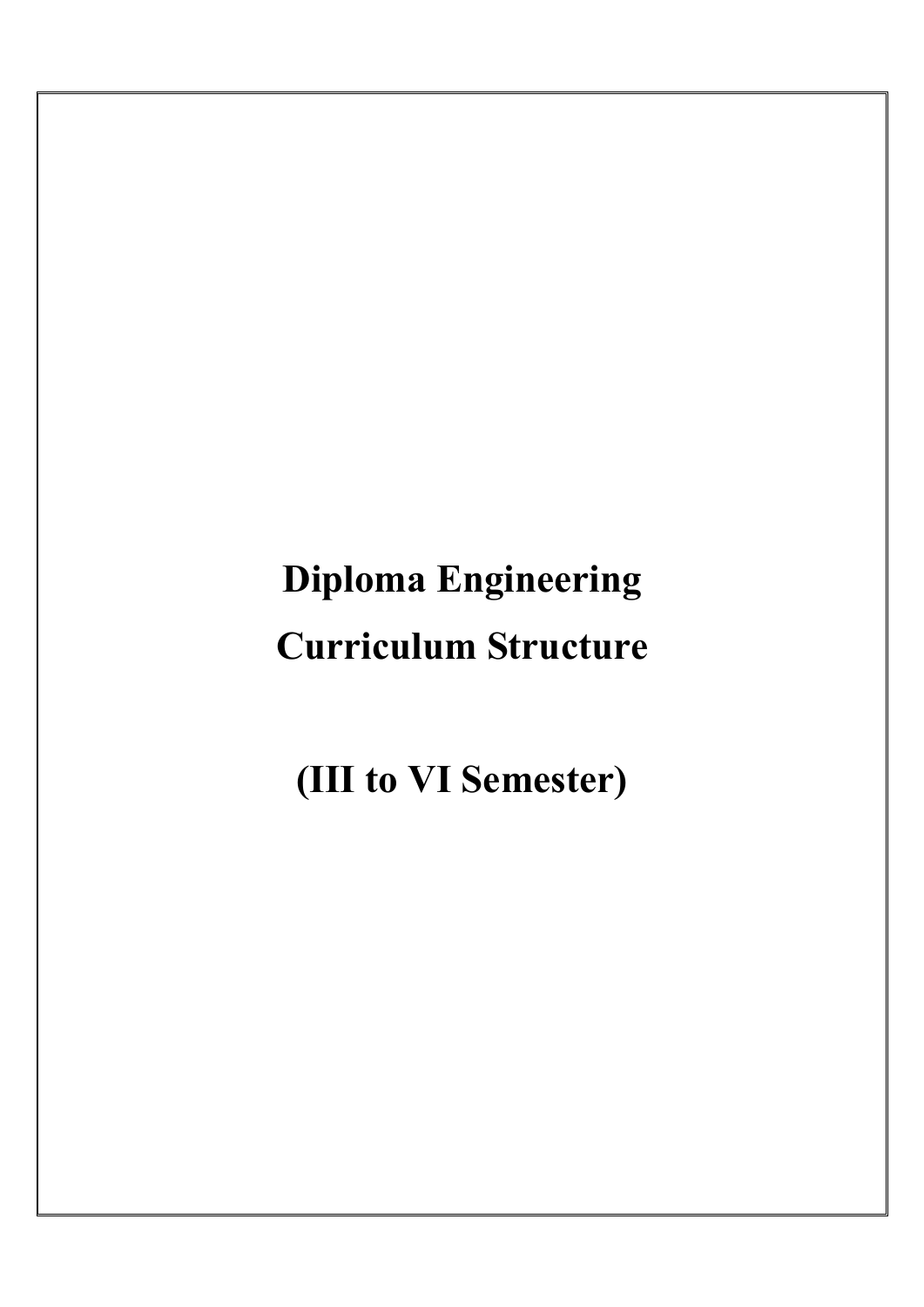# Electronics &Telecommunication Engineering (EC)

(III to VI Semester)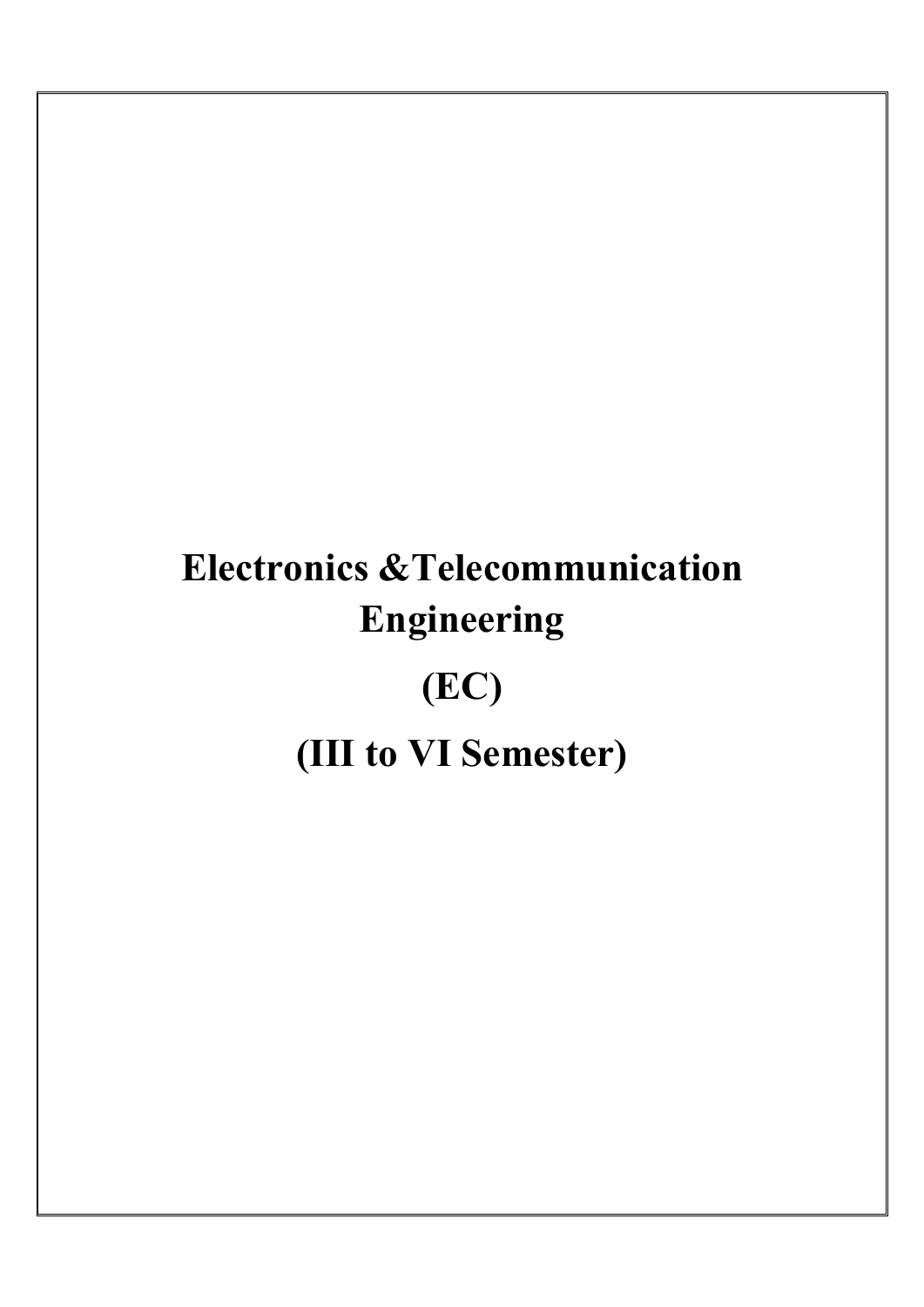| SI.<br>No.     | Category                                                                | Code No.        | <b>Course Title</b>                                         | <b>Hours</b> per<br>week |                | <b>Total</b><br>Contact | <b>Credit</b>  |                |
|----------------|-------------------------------------------------------------------------|-----------------|-------------------------------------------------------------|--------------------------|----------------|-------------------------|----------------|----------------|
|                |                                                                         |                 |                                                             | L                        | T              | $\mathbf{P}$            | Hrs/Week       |                |
| $\mathbf{1}$   | Programme<br>corecourse-1                                               | <b>ECPC-301</b> | Principles of<br>Electronic<br>Communication                | $\overline{3}$           | $\overline{0}$ | $\mathbf{0}$            | $\overline{3}$ | $\overline{3}$ |
| $\overline{2}$ | Programme<br>corecourse-2                                               | <b>ECPC-302</b> | Electronic<br>Devices and<br>Circuits                       | $\overline{3}$           | $\theta$       | $\theta$                | $\overline{3}$ | $\overline{3}$ |
| $\overline{3}$ | Programme<br>corecourse-3                                               | <b>ECPC-303</b> | Digital<br>Electronics                                      | $\overline{2}$           | $\overline{0}$ | $\mathbf{0}$            | $\overline{2}$ | $\overline{2}$ |
| $\overline{4}$ | Programme<br>corecourse-4                                               | <b>ECPC-304</b> | Electronic<br>Measurements<br>and<br>Instrumentation        | $\overline{3}$           | $\theta$       | $\overline{0}$          | $\overline{3}$ | 3              |
| 5              | Programme<br>corecourse-5                                               | <b>ECPC-305</b> | Electric circuits<br>and network                            | $\overline{2}$           | 1              | $\theta$                | $\overline{3}$ | $\overline{3}$ |
| 6              | Programme<br>corecourse-6                                               | <b>ECPC-306</b> | Principles of<br>Electronic<br>Communication<br>Lab         | $\overline{0}$           | $\theta$       | $\overline{2}$          | $\overline{2}$ | $\mathbf{1}$   |
| $\overline{7}$ | Programme<br>corecourse-7                                               | <b>ECPC-307</b> | Electronic<br>Devices and<br>Circuits Lab                   | $\theta$                 | $\theta$       | $\overline{2}$          | $\overline{2}$ | $\mathbf{1}$   |
| 8              | Programme<br>corecourse-8                                               | <b>ECPC-308</b> | Digital<br><b>Electronics Lab</b>                           | $\overline{0}$           | $\theta$       | $\overline{2}$          | $\overline{2}$ | $\mathbf{1}$   |
| 9              | Programme<br>corecourse-9                                               | <b>ECPC-309</b> | Electronic<br>Measurements<br>and<br>Instrumentation<br>Lab | $\theta$                 | $\theta$       | $\overline{2}$          | $\overline{2}$ | 1              |
| 10             | Summer<br>Internship-I (3)<br>to $4$<br>weeks) after<br>$IInd$ Semester | <b>ECSI-310</b> | Summer<br>Internship-I                                      | $\overline{0}$           | $\theta$       | $\mathbf{0}$            | $\overline{0}$ | $\overline{2}$ |
|                |                                                                         |                 | <b>Total</b>                                                |                          |                |                         |                | 20             |

## Semester III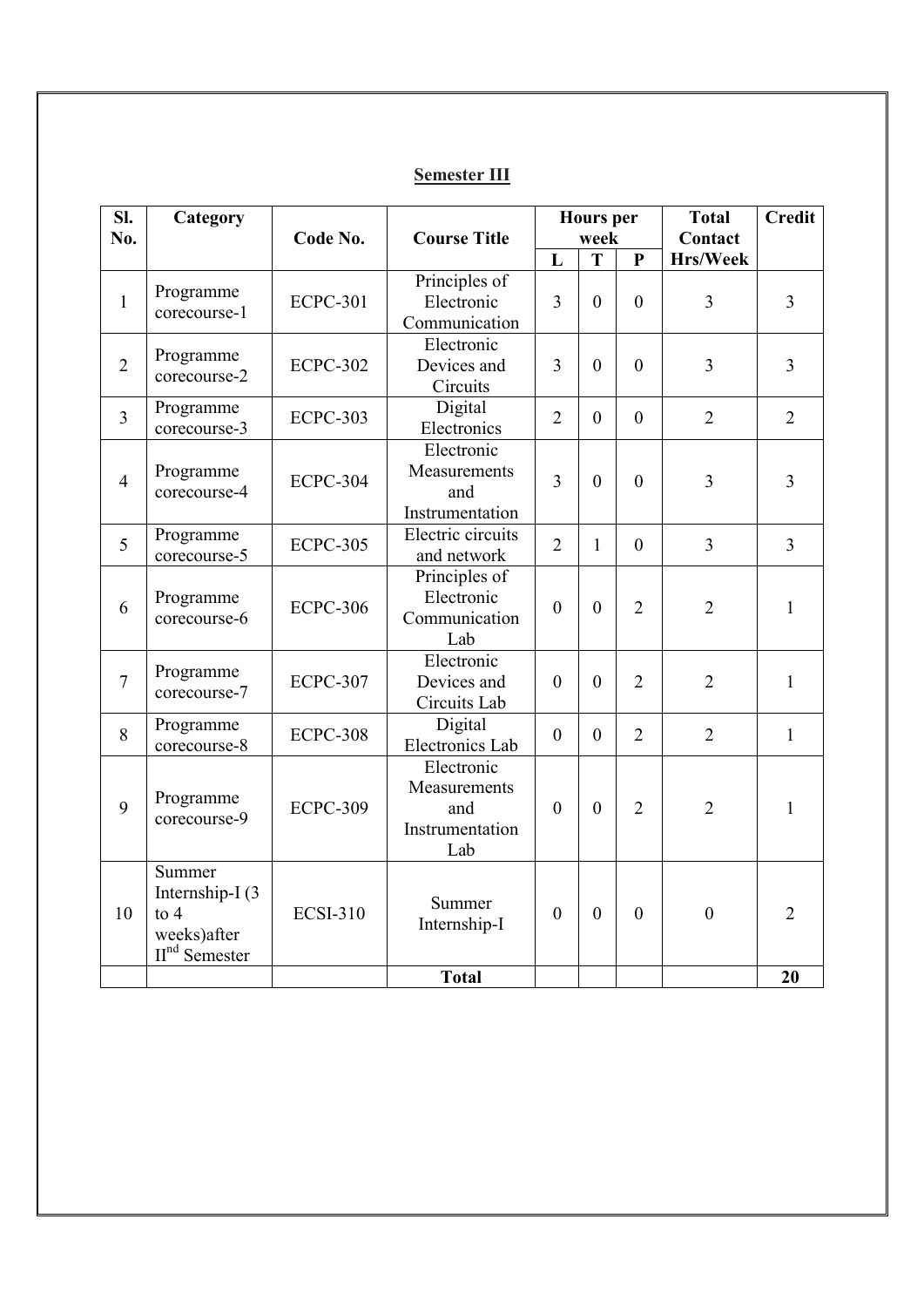| SI.            | Category                             |                 | <b>Course Title</b>                                    | <b>Hours per week</b> |                |                  | <b>Total</b>               | <b>Credit</b>  |
|----------------|--------------------------------------|-----------------|--------------------------------------------------------|-----------------------|----------------|------------------|----------------------------|----------------|
| No.            |                                      | Code No.        |                                                        | L                     | T              | ${\bf P}$        | Contact<br><b>Hrs/Week</b> |                |
| $\mathbf{1}$   | Programme<br>core course-10          | <b>ECPC-401</b> | Microcontroller and<br>Applications                    | $\overline{3}$        | $\mathbf{0}$   | $\mathbf{0}$     | 3                          | $\overline{3}$ |
| $\overline{2}$ | Programme<br>core course-11          | <b>ECPC-402</b> | Linear Integrated<br>Circuits                          | $\overline{3}$        | $\mathbf{0}$   | $\overline{0}$   | $\overline{3}$             | $\overline{3}$ |
| $\overline{3}$ | Programme<br>core course-12          | <b>ECPC-403</b> | Digital<br>Communication<br>Systems                    | $\overline{3}$        | $\overline{0}$ | $\overline{0}$   | $\overline{3}$             | $\overline{3}$ |
| $\overline{4}$ | Programme<br>core course-13          | <b>ECPC-404</b> | Microcontroller and<br>Applications Lab                | $\overline{0}$        | $\overline{0}$ | $\overline{2}$   | $\overline{2}$             | $\mathbf{1}$   |
| 5              | Programme<br>core course-14          | <b>ECPC-405</b> | Digital<br>Communication<br>Systems Lab                | $\theta$              | $\overline{0}$ | $\overline{2}$   | $\overline{2}$             | $\mathbf{1}$   |
| 6              | Programme<br>core course-15          | <b>ECPC-406</b> | Linear Integrated<br>Circuits Lab                      | $\mathbf{0}$          | $\theta$       | $\overline{2}$   | $\overline{2}$             | $\mathbf{1}$   |
|                | Programme<br>elective course-        | ECPE-<br>407/A  | <b>Consumer Electronics</b>                            |                       |                |                  |                            |                |
| $\overline{7}$ |                                      | ECPE-<br>407/B  | PCB Design                                             | 3                     | $\overline{0}$ | $\overline{0}$   | $\overline{3}$             | $\overline{3}$ |
|                | (Any One to be<br>selected)          | ECPE-<br>407/C  | Electronic Equipment<br>Maintenance                    |                       |                |                  |                            |                |
| 8              | Humanities &<br>Social Science-<br>4 | <b>HS-408</b>   | Professional Skill<br>Development                      | $\overline{2}$        | $\mathbf{1}$   | $\overline{0}$   | 3                          | $\overline{3}$ |
| 9              | Project-1                            | <b>ECPR-409</b> | Minor Project                                          | $\mathbf{0}$          | $\mathbf{0}$   | $\overline{4}$   | $\overline{4}$             | $\overline{2}$ |
| 10             | Mandatory<br>Course-1                | $AU-410$        | <b>Essence of Indian</b><br>Knowledge<br>and Tradition | $\overline{2}$        | $\overline{0}$ | $\boldsymbol{0}$ | $\overline{2}$             | $\overline{0}$ |
|                |                                      |                 | <b>Total</b>                                           |                       |                |                  |                            | 20             |

## Semester IV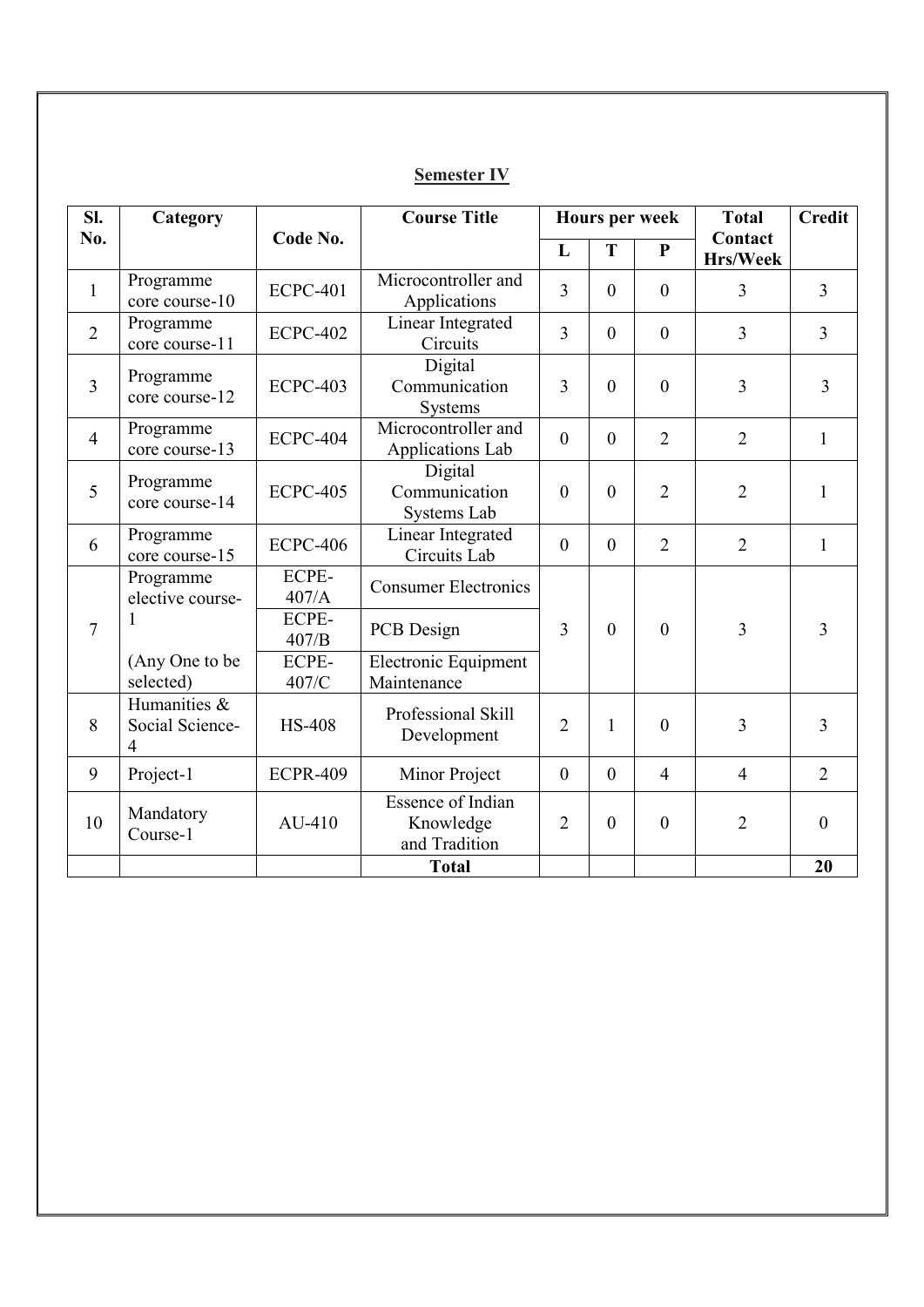| SI.            | Category                                                         |                                             | <b>Course Title</b>                                |                  |                  | <b>Hours per week</b> | <b>Total</b>        | <b>Credit</b>  |
|----------------|------------------------------------------------------------------|---------------------------------------------|----------------------------------------------------|------------------|------------------|-----------------------|---------------------|----------------|
| No.            |                                                                  | Code No.                                    |                                                    | L                | T                | ${\bf P}$             | Contact<br>Hrs/Week |                |
| $\mathbf{1}$   | Programme<br>core course-16                                      | <b>ECPC-501</b>                             | <b>Embedded Systems</b>                            | $\overline{3}$   | $\theta$         | $\mathbf{0}$          | 3                   | $\overline{3}$ |
| $\overline{2}$ | Programme<br>core course-17                                      | <b>ECPC-502</b>                             | Mobile and Wireless<br>Communication               | $\overline{3}$   | $\boldsymbol{0}$ | $\boldsymbol{0}$      | $\overline{3}$      | $\overline{3}$ |
| $\overline{3}$ | Programme<br>core course-18                                      | <b>ECPC-503</b>                             | Embedded Systems Lab                               | $\boldsymbol{0}$ | $\boldsymbol{0}$ | $\overline{2}$        | $\overline{2}$      | $\mathbf{1}$   |
| $\overline{4}$ | Programme<br>core course-19                                      | <b>ECPC-504</b>                             | Mobile and Wireless<br>Communication Lab           | $\boldsymbol{0}$ | $\boldsymbol{0}$ | $\overline{2}$        | $\overline{2}$      | $\mathbf{1}$   |
| 5              | Programme<br>core course-20                                      | <b>ECPC-505</b>                             | Digital System Design<br>Lab                       | $\boldsymbol{0}$ | $\boldsymbol{0}$ | $\overline{2}$        | $\overline{2}$      | $\mathbf{1}$   |
|                | Programme                                                        | <b>ECPE-506/A</b>                           | Microwave and<br><b>RADAR</b>                      |                  |                  |                       |                     |                |
| 6              | elective<br>course-2<br>(Any One to                              | <b>ECPE-506/B</b>                           | Optical<br>Communication and<br>Networking         | $\overline{4}$   | $\mathbf{0}$     | $\mathbf{0}$          | $\overline{4}$      | $\overline{4}$ |
|                | be selected)                                                     | <b>ECPE-506/C</b>                           | Control System and<br><b>PLC</b>                   |                  |                  |                       |                     |                |
|                | Programme<br>elective                                            | <b>ECPE-507/A</b>                           | Microwave and<br><b>RADAR Lab</b>                  |                  |                  |                       |                     |                |
| $\overline{7}$ | course-3                                                         | <b>ECPE-507/B</b>                           | <b>Optical Communication</b><br>and Networking Lab | $\mathbf{0}$     | $\boldsymbol{0}$ | $\overline{4}$        | $\overline{4}$      | $\overline{2}$ |
|                | (Any One to<br>be selected)                                      | <b>ECPE-507/C</b>                           | Control System and<br>PLC Lab                      |                  |                  |                       |                     |                |
| 8              | Open elective<br>course-1                                        | (Any one to be selected from<br>Annexure-I) |                                                    | $\overline{3}$   | $\mathbf{0}$     | $\mathbf{0}$          | $\overline{3}$      | $\overline{3}$ |
| 9              | Summer<br>Internship-II<br>(6 weeks) after<br><b>IV</b> Semester | <b>ECSI-509</b>                             | Summer Internship-II                               | $\boldsymbol{0}$ | $\boldsymbol{0}$ | $\boldsymbol{0}$      | $\mathbf{0}$        | $\overline{3}$ |
| 10             | Project-2                                                        | <b>ECPR-510</b>                             | Major Project-I                                    | $\boldsymbol{0}$ | $\boldsymbol{0}$ | $\overline{2}$        | $\overline{2}$      | $\mathbf{1}$   |
|                |                                                                  |                                             | <b>Total</b>                                       |                  |                  |                       |                     | 22             |

# Semester V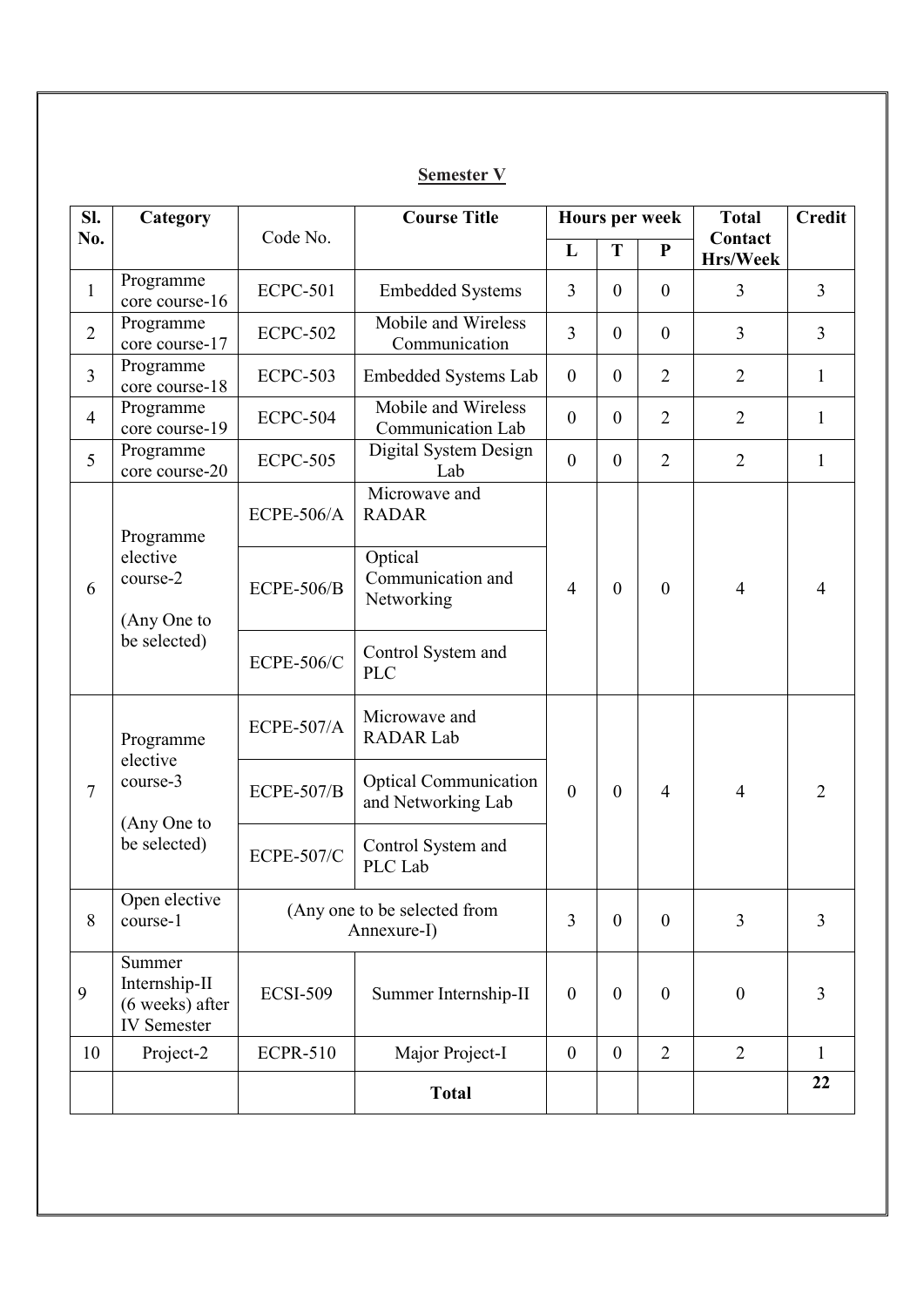| Semester V |  |
|------------|--|
|            |  |

| SI.            | Category                                     |                                              | <b>Course Title</b>                              |                |          | <b>Hours per week</b> | <b>Total</b>        | <b>Credit</b>  |
|----------------|----------------------------------------------|----------------------------------------------|--------------------------------------------------|----------------|----------|-----------------------|---------------------|----------------|
| No.            |                                              | Code No.                                     |                                                  | L              | T        | ${\bf P}$             | Contact<br>Hrs/Week |                |
| 1              | Programme core<br>course-21                  | <b>ECPC-601</b>                              | Computer<br>Networking and Data<br>Communication | $\overline{3}$ | $\theta$ | $\mathbf{0}$          | 3                   | 3              |
| $\overline{2}$ | Programme core<br>course-22                  | <b>ECPC-602</b>                              | Electronics<br>Simulation Lab                    | $\mathbf{0}$   | $\Omega$ | $\overline{4}$        | $\overline{4}$      | $\overline{2}$ |
|                | Programme elective                           | ECPE-<br>603/A                               | <b>Medical Electronics</b>                       |                |          |                       |                     |                |
| $\overline{3}$ | course-4<br>(Any one to be                   | ECPE-<br>603/B                               | <b>VLSI</b>                                      | 3              | $\theta$ | $\theta$              | 3                   | 3              |
|                | selected)                                    | ECPE-<br>603/C                               | Signal & System                                  |                |          |                       |                     |                |
| $\overline{4}$ | Humanities and<br>Social Science<br>course-5 | HS-604                                       | Entrepreneurship and<br>Start-up's               | 3              |          | $\mathbf{0}$          | $\overline{4}$      | $\overline{4}$ |
| 5              | Open elective-2                              | (Any one to be selected from<br>Annexure-II) |                                                  | $\overline{4}$ | $\theta$ | $\theta$              | $\overline{4}$      | $\overline{4}$ |
| 6              | <b>Mandatory Course-2</b>                    | AU-606                                       | <b>Indian Constitution</b>                       | $\overline{2}$ | $\theta$ | $\theta$              | $\overline{2}$      | $\mathbf{0}$   |
| 7              | Project-3                                    | <b>ECPR-607</b>                              | Major Project-II                                 | $\overline{0}$ | $\theta$ | 6                     | 6                   | 3              |
| 8              | Seminar                                      | <b>ECSE-608</b>                              | Seminar                                          | $\overline{2}$ | $\theta$ | $\theta$              | $\overline{2}$      | 1              |
|                |                                              |                                              | <b>Total</b>                                     |                |          |                       |                     | 20             |

\*\*\*\*\*\*\*\*\*\*\*\*\*\*\*\*\*\*\*\*\*\*\*\*\*\*\*\*\*\*\*\*\*\*\*\*\*\*\*\*\*\*\*\*\*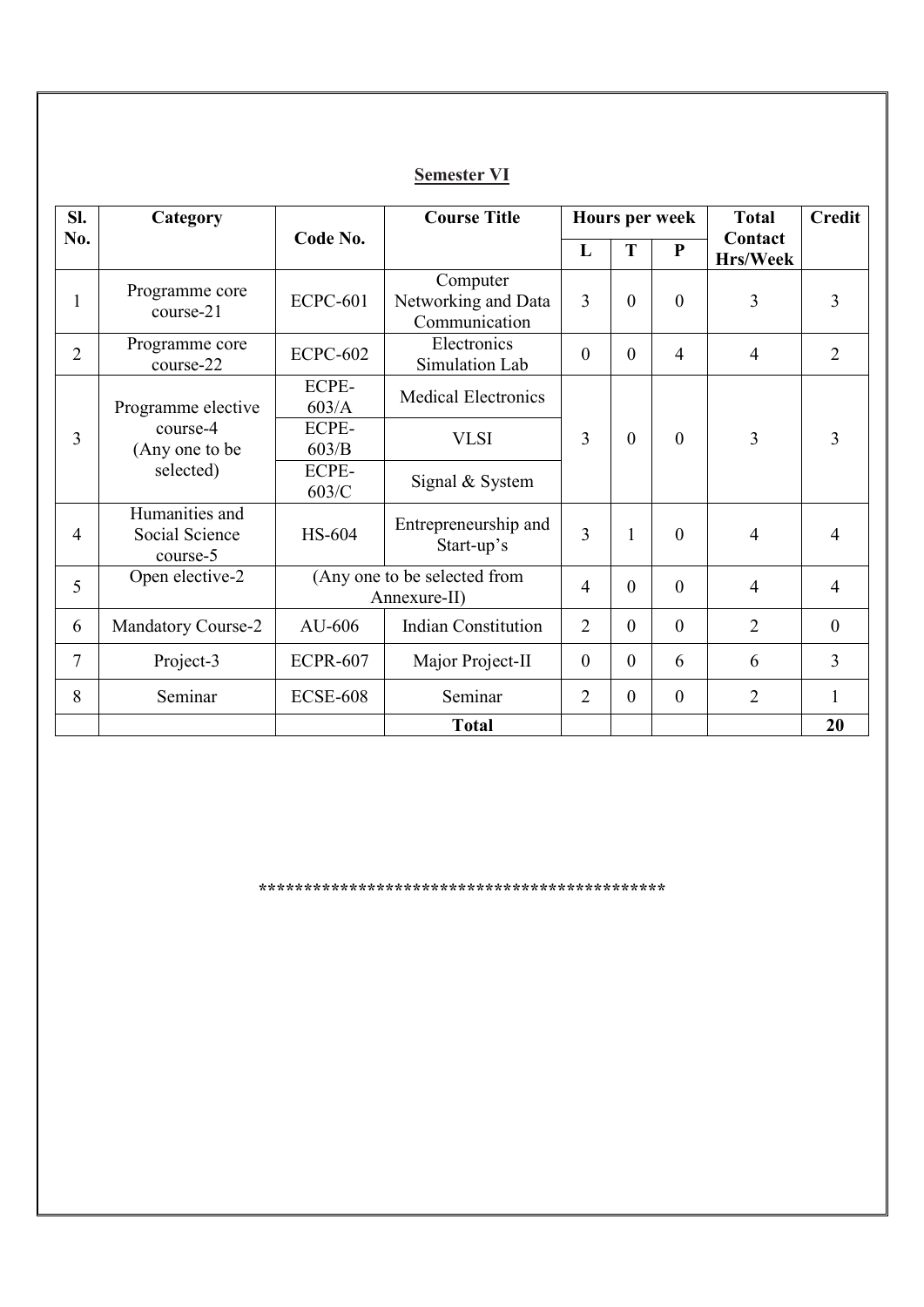## DETAILED SYLLABUS

# Semester III

| SI.<br>No.     | Category                                                                        | Code No.        | <b>Course Title</b>                                         | <b>Hours</b> per<br>week |                | <b>Total</b><br>Contact | <b>Credit</b>    |                |
|----------------|---------------------------------------------------------------------------------|-----------------|-------------------------------------------------------------|--------------------------|----------------|-------------------------|------------------|----------------|
|                |                                                                                 |                 |                                                             | L                        | T              | $\mathbf{P}$            | Hrs/Week         |                |
| $\mathbf{1}$   | Programme<br>corecourse-1                                                       | <b>ECPC-301</b> | Principles of<br>Electronic<br>Communication                | $\overline{3}$           | $\theta$       | $\theta$                | $\overline{3}$   | $\overline{3}$ |
| $\overline{2}$ | Programme<br>corecourse-2                                                       | <b>ECPC-302</b> | Electronic<br>Devices and<br>Circuits                       | $\overline{3}$           | $\mathbf{0}$   | $\mathbf{0}$            | $\overline{3}$   | $\overline{3}$ |
| $\overline{3}$ | Programme<br>corecourse-3                                                       | <b>ECPC-303</b> | Digital<br>Electronics                                      | $\overline{2}$           | $\mathbf{0}$   | $\mathbf{0}$            | $\overline{2}$   | $\overline{2}$ |
| $\overline{4}$ | Programme<br>corecourse-4                                                       | <b>ECPC-304</b> | Electronic<br>Measurements<br>and<br>Instrumentation        | $\overline{3}$           | $\overline{0}$ | $\mathbf{0}$            | 3                | 3              |
| 5              | Programme<br>corecourse-5                                                       | <b>ECPC-305</b> | Electric circuits<br>and network                            | $\overline{2}$           | $\mathbf{1}$   | $\mathbf{0}$            | $\overline{3}$   | $\overline{3}$ |
| 6              | Programme<br>corecourse-6                                                       | <b>ECPC-306</b> | Principles of<br>Electronic<br>Communication<br>Lab         | $\overline{0}$           | $\overline{0}$ | $\overline{2}$          | $\overline{2}$   | $\mathbf{1}$   |
| $\overline{7}$ | Programme<br>corecourse-7                                                       | <b>ECPC-307</b> | Electronic<br>Devices and<br>Circuits Lab                   | $\overline{0}$           | $\overline{0}$ | $\overline{2}$          | $\overline{2}$   | $\mathbf{1}$   |
| 8              | Programme<br>corecourse-8                                                       | <b>ECPC-308</b> | Digital<br><b>Electronics Lab</b>                           | $\overline{0}$           | $\mathbf{0}$   | $\overline{2}$          | $\overline{2}$   | $\mathbf{1}$   |
| 9              | Programme<br>corecourse-9                                                       | <b>ECPC-309</b> | Electronic<br>Measurements<br>and<br>Instrumentation<br>Lab | $\overline{0}$           | $\overline{0}$ | $\overline{2}$          | $\overline{2}$   | $\mathbf{1}$   |
| 10             | Summer<br>Internship-I (3)<br>to 4 weeks)<br>after II <sup>nd</sup><br>Semester | <b>ECSI-310</b> | Summer<br>Internship-I                                      | $\overline{0}$           | $\overline{0}$ | $\boldsymbol{0}$        | $\boldsymbol{0}$ | $\overline{2}$ |
|                |                                                                                 |                 | <b>Total</b>                                                |                          |                |                         |                  | 20             |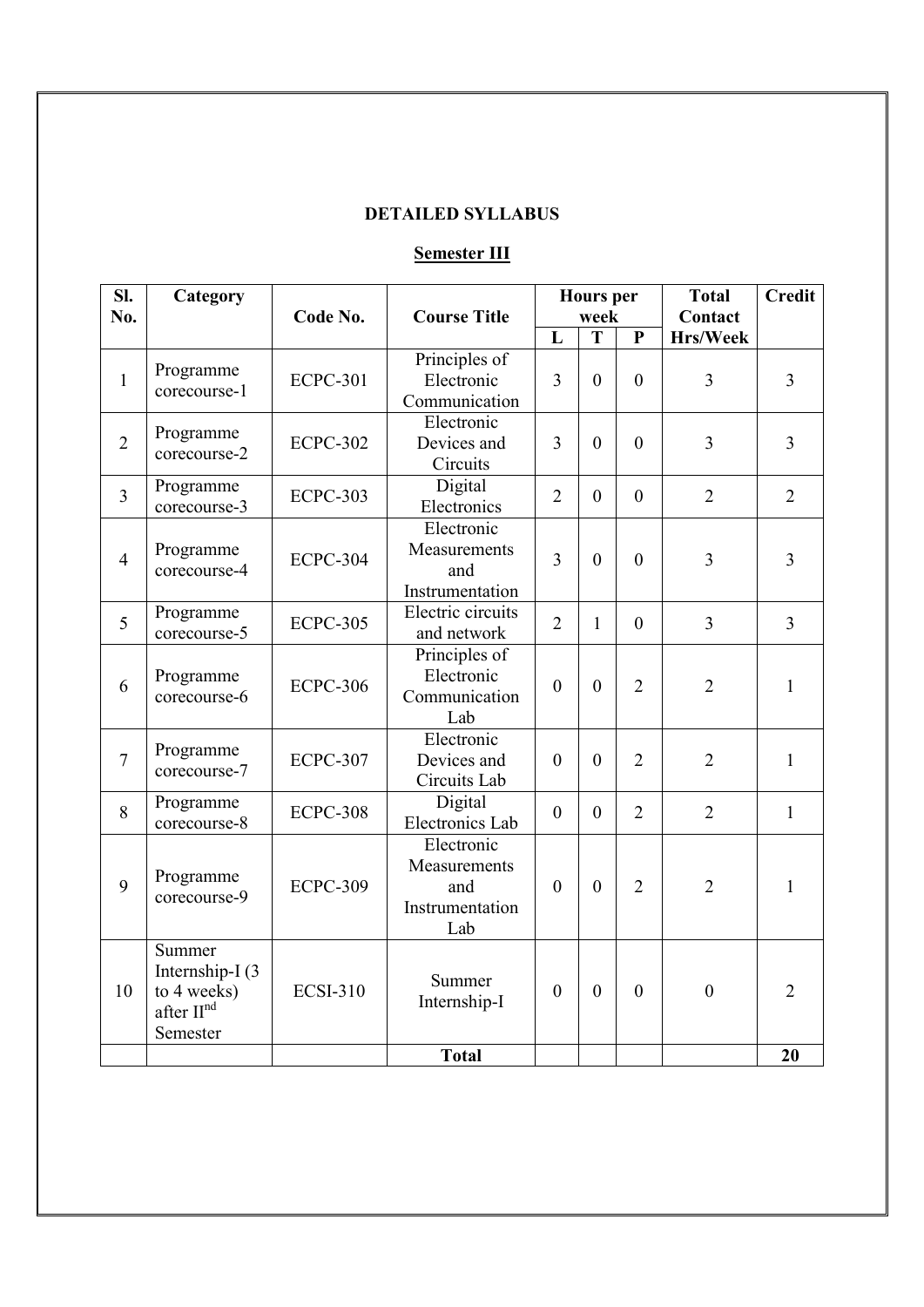## Principles of Electronic Communication

| Course Code                                      | <b>ECPC-301</b>                        |
|--------------------------------------------------|----------------------------------------|
| Course Title:                                    | Principles of Electronic Communication |
| Number of credits $\vert 3(L:3, T:0, P:0) \vert$ |                                        |
| <b>Prerequisites</b>                             | NIL.                                   |
| Course Category                                  | PC                                     |

Course Outcomes: After the completion of the course, the students will be able to:

1.Apply the Continuous-wave modulation and demodulation techniques used in analog communication.(K3)

- 2. Explain transmitter and receiver circuits.(K2)
- 3. Identify the different sampling and quantization techniques (K3)
- 4. Explain the concepts of PCM, delta and adaptive delta modulation (K2)
- 5. Demonstrate the concept of baseband and passband transmission (K2)
- 6. Apply CDMA and other spread spectrum communication techniques (K3)

#### Course Content:

#### Module I: ANALOG MODULATION:

#### No. of lectures: 8

Learning Outcomes:The students on completion of Module I shall be able to:

- 1. Understand the concepts of frequency translation.
- 2. Understand the different methods of generating AM signals
- 3. Understand the concept of demodulation of AM,DSBSC,SSB and VSB signals
- 4. Learn about the concept of Frequency modulation and demodulation
- 5. Explain the concept of working of super heterodyne radio receiver.

#### Content

Concept of frequency translation. Amplitude Modulation: Description of full AM, DSBSC, SSB and VSB in time and frequency domains, methods of generation & demodulation, descriptions of FM signal in time and frequency domains. Super heterodyne radio reciever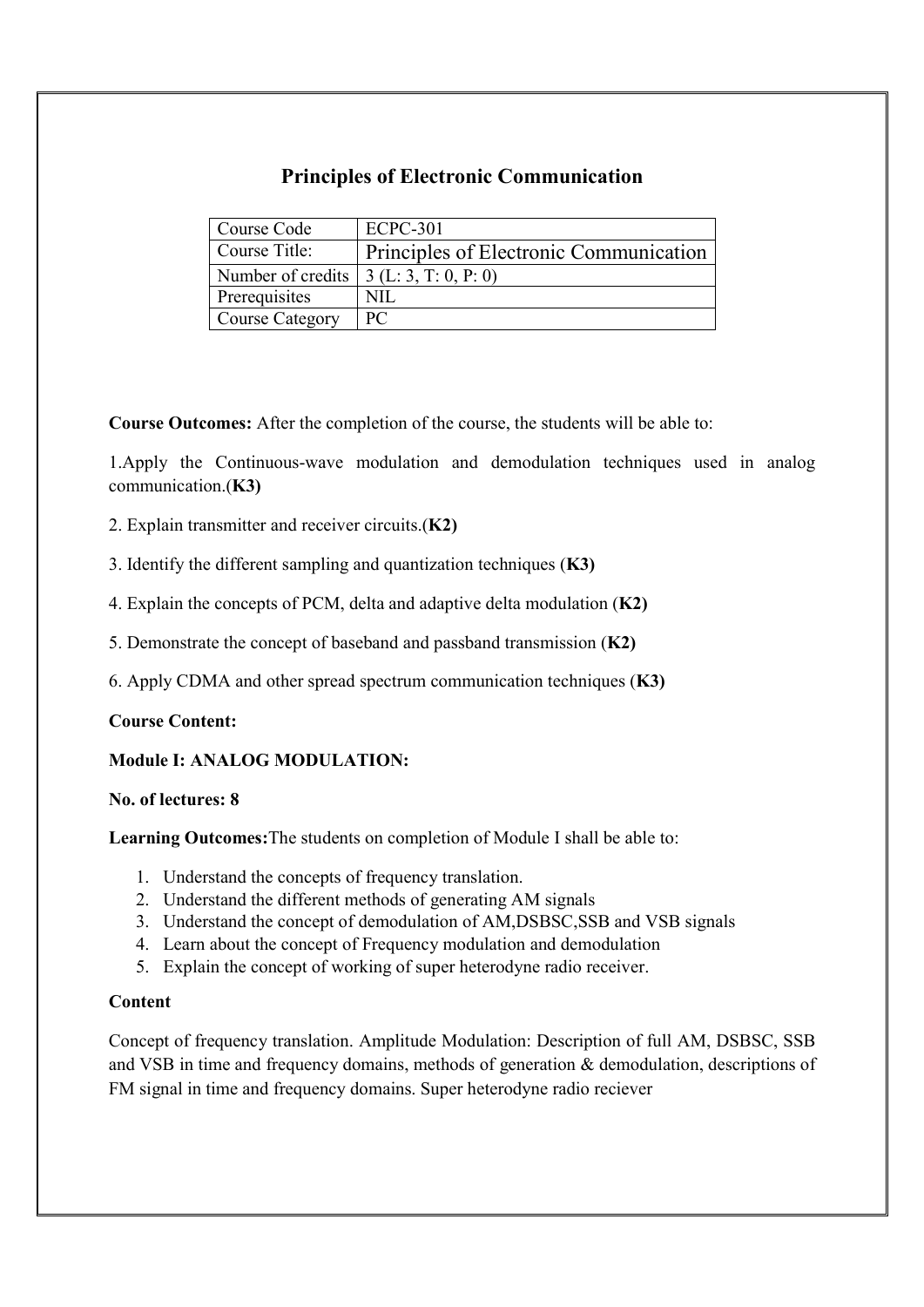#### Module II: PULSE ANALOG MODULATION:

#### No. of lectures- 4

Learning outcomes:The students on completion of Module I shall be able to:

- 1. Understand the concept of sampling and sampling theorem.
- 2. Understand the concept of pulse analog modulation techniques.
- 3. Apply the different types of sampling techniques in time and frequency domains.
- 4. Understand the concepts of aliasing and interpolation.

#### Content

Ideal sampling, Sampling theorem, aliasing, interpolation, natural and flat top sampling in time and frequency domains. Concepts of PAM, PWM, PPM

#### Module III: PCM & DELTA MODULATION SYSTEMS:

#### No. of lectures: 6

Learning Outcomes:the students on completion of Module I shall be able to:

- 1. Understand the concepts of quantization
- 2. Explain the concepts of uniform and non-uniform quantization
- 3. Understand the PCM technique
- 4. Explain the concept of Delta modulation adaptive delta modulation
- 5. Compute the Signal to quantization noise ratio in PCM and delta modulation.

#### **Content**

Uniform and Non-uniform quantization. PCM and deltamodulation-advantages and disadvantages, adaptive delta modulation. Signal to quantization noise ratio in PCM and delta modulation.

#### Module IV: DIGITAL MODULATION:

#### No. of lectures- 6

Learning Outcomes:the students on completion of Module I shall be able to:

- 1. Understand the concept of Baseband Transmission.
- 2. Understand the concept of passband transmission.
- 3. Compare the various line coding techniques.
- 4. Understand ISI.
- 5. Conceptualize the concept of geometric interpretation of signals and orthogonalization
- 6. Compare between the concepts of analog and digital modulation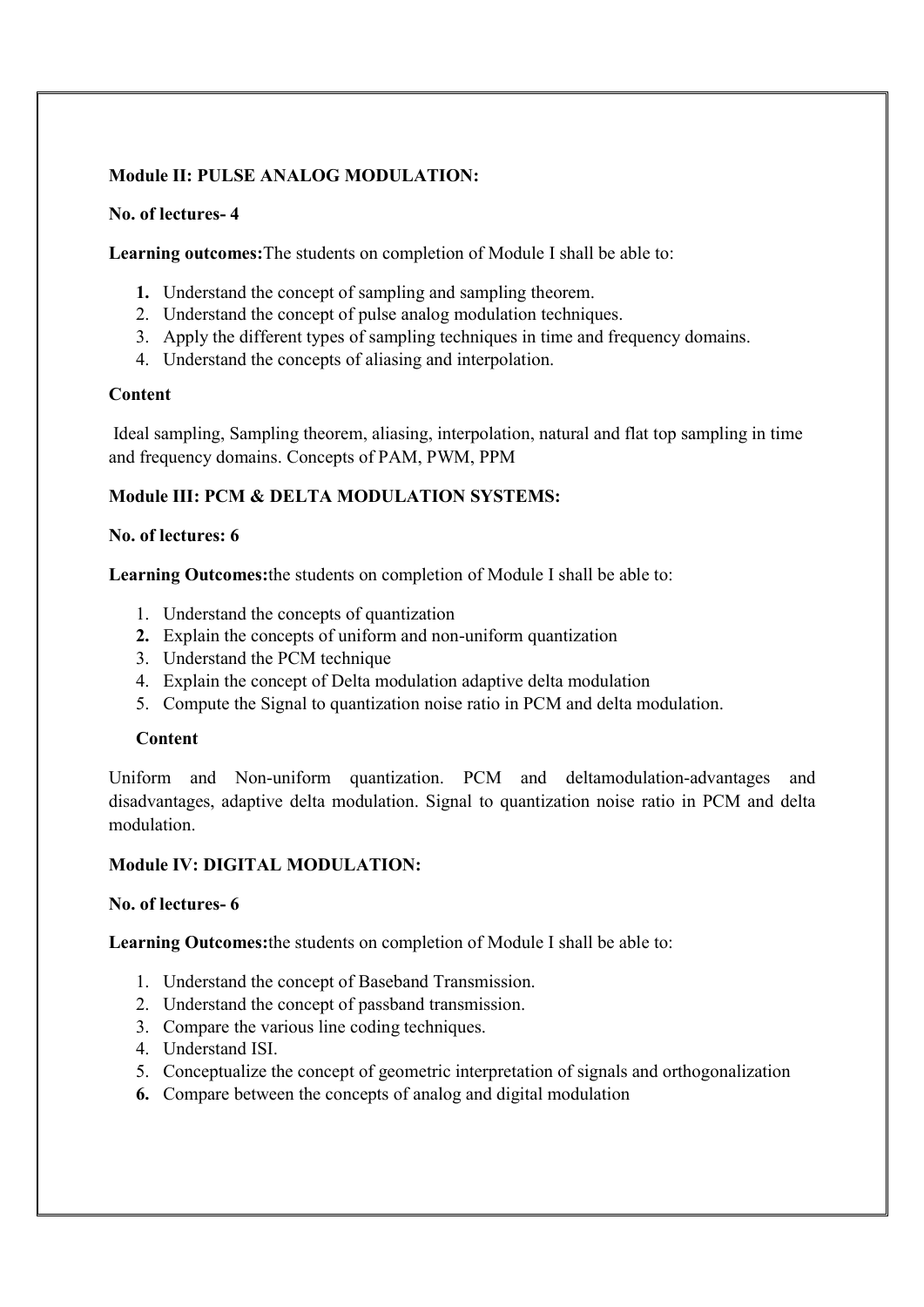#### Content:

Baseband transmission: Line coding (RZ, NRZ), inter symbol interference: spectrum. Pass band transmission: Geometric interpretation of signals, orthogonalization.

#### Module V: SPREAD-SPECTRUM MODULATION:

#### No. of lectures- 6

Learning Outcomes: the students on completion of Module I shall be able to:

- 1. Understand the concept of spread-spectrum modulation
- 2. Understand the concept of direct sequence spread spectrum with coherent BPSK
- 3. Understand frequency hop spread spectrum
- 4. Apply the concepts of spread spectrum in communication engineering
- 5. Understand the concept of CDMA

#### Content:

Introduction, Pseudo-Noise sequences, direct sequencespread spectrum (DSSS) with coherent BPSK, processing gain, probability of error, frequency-hopspread spectrum (FHSS). Application of spread spectrum: CDMA.

Books:

1. Principles of communication systems By Taub Schilling, T.M.H.

2. Fundamentals of communication systems By Proakis& Salehi, Pearson education

3. Communication Systems by Simon Haykin, John Wiley

4. Communication Systems (Analog and Digital) By R.P. Singh, S.D. Sapre, T.M.H.

5. Modern Digital & Analog Communication By B.P. Lathi, Oxford Publications

6. Digital & Analog Communication Systems By K.S. Shanmugam, John Wiley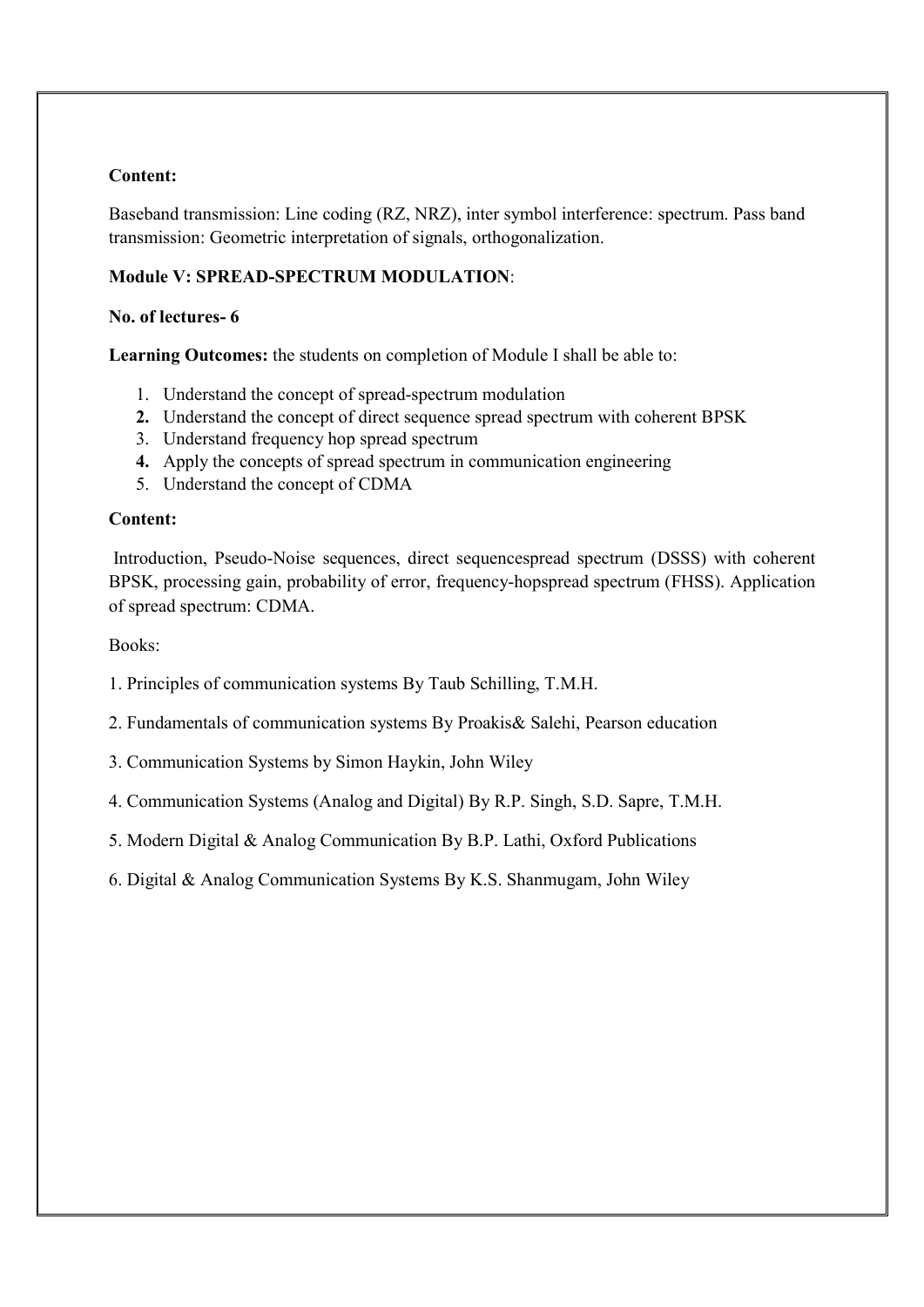## Electronic Devices and Circuits

| Course Code            | ECPC-302                        |
|------------------------|---------------------------------|
| Course Title           | Electronic Devices and Circuits |
| Number of Credits      | 3(L: 3, T: 0, P: 0)             |
| Prerequisites          | NIL                             |
| <b>Course Category</b> | PС                              |

## Course Outcome: -

After completion of the course, students will be able to:

- 1. Apply PN junction diode to construct power supplies. (K3)
- 2. Analyze and study the various special purpose diodes (K4).
- 3. Apply the knowledge of BJT to construct amplifiers. (K3)
- 4. Imply the concept of amplifier to demonstrate feedback amplifiers topologies (K3).
- 5. Compare among SCR, DIAC, TRIAC, MOSFET (K4)
- 6. Illustrate the operation of different types of oscillators  $(K2)$

#### Course Content:

#### Unit 1 – Semiconductor and Diodes

No of class hours: 5 to 6 hours

#### Learning Outcomes: -

Students will be able to

- 1. Demonstrate types of biasing condition of a diode
- 2. Construct half and full wave rectifiers using diode
- 3. Explain the working principles of special types of diode
- 4. Classify passive filters used with rectifiers.

#### Content: -

PN Junction Diode – Forward and Reverse Bias Characteristics Zener Diode – Principle, characteristics, construction, working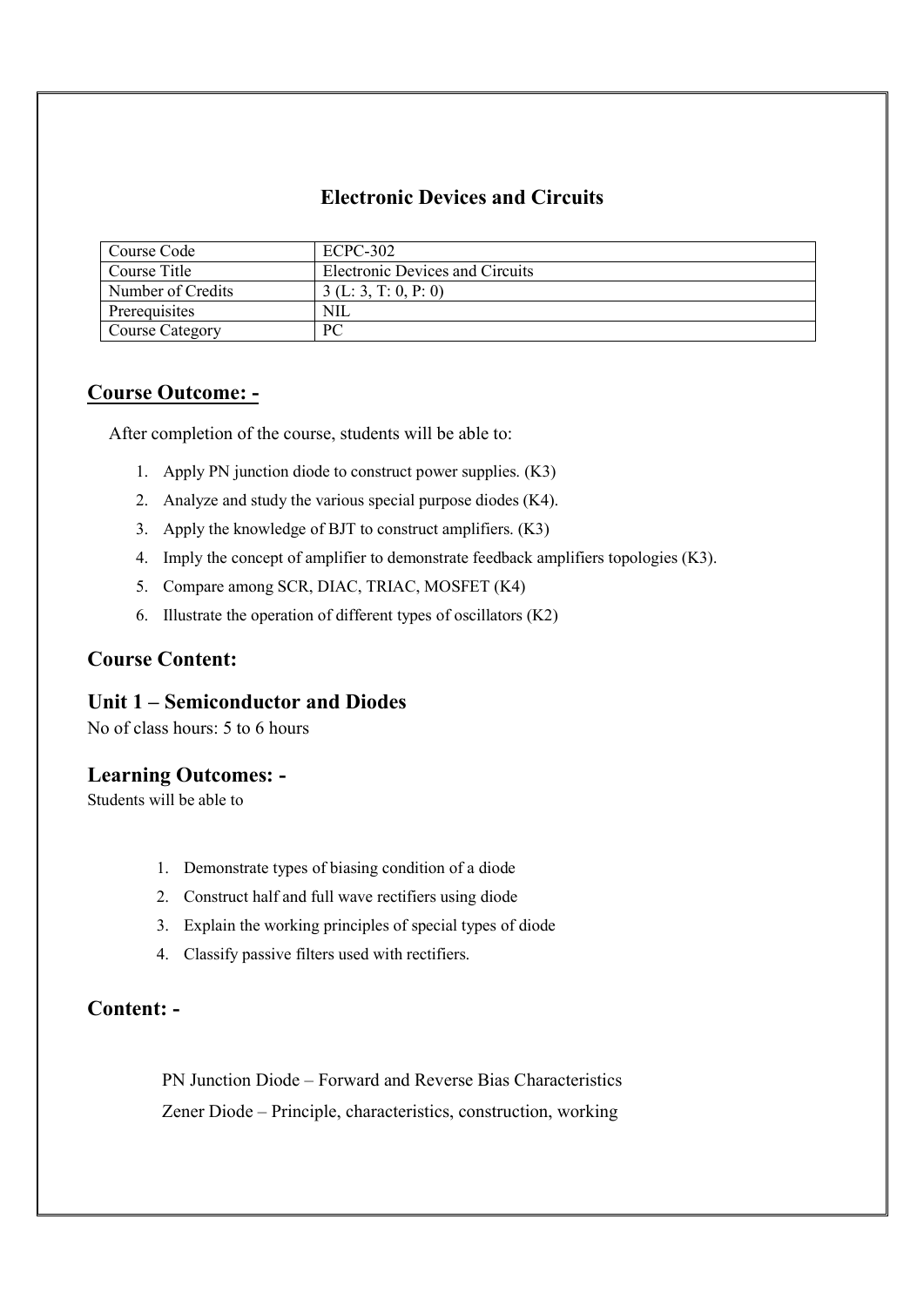Diode Rectifiers – Half Wave and Full Wave Special diodes- LED, IRLED, photo diode, and laser diode, Point contact diode , Schottky diode. Symbol, operating principle & applications of each. Filters – C, LC and PI Filters

### Unit 2 – Bipolar Junction Transistor (BJT)

No of class hours: 4 to 5 hours

#### Learning Outcomes: -

Students will be able to

- 1. Explain the Operation and characteristics of PNP and NPN Transistors. (BJT)
- 2. Demonstrate the performance characteristics of transistor in CB, CE and CC
- 3. Classify various types of negative feedback amplifiers.

#### Content: -

NPN and PNP Transistor – Operation and characteristics

Common Base Configuration – characteristics and working

Common Emitter Configuration – characteristics and working

Common Base Configuration – characteristics and working

High frequency model of BJT

Classification of amplifiers, negative feedback

#### Unit 3 – Field Effect Transistors

No of class hours: 4 to 5 hours

#### Learning Outcomes: -

Students will be able to

- 1. Analyze the basic principle, operation and applications of JFET and MOSFET
- 2. Construct Common Source Amplifiers using FET
- 3. Demonstrate the construction and working principle of UJT

## Content: -

FET – Working Principle, Classification MOSFET Small Signal model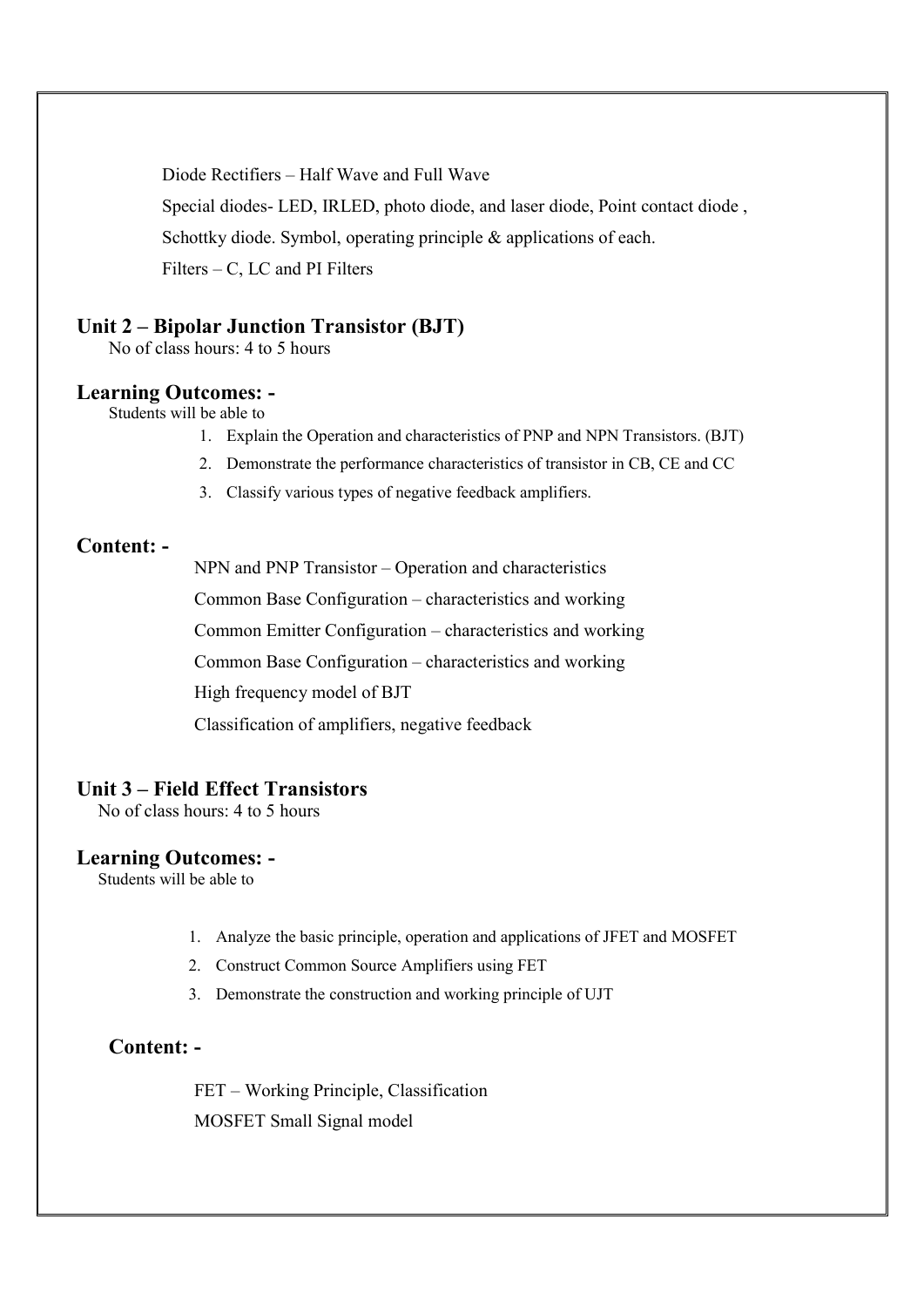N-Channel/ P-Channel MOSFETs – characteristics, enhancement and depletion mode, MOSFET as a Switch Common Source Amplifiers Uni-Junction Transistor – equivalent circuit and operation

## Unit 4 – SCR DIAC & TRIAC

No of class hours: 4 to 5 hours

#### Learning Outcomes: -

Students will be able to

- 1. Explain the construction, operation, working and characteristics of SCR
- 2. Demonstrate the performance characteristics of DIAC and TRAIC
- 3. Construct switching circuits using SCR, MOSFET and DIAC
- 4. Differentiate between SCR, DIAC, TRIAC and MOSFET

### Content: -

SCR – Construction, operation, working, characteristics

DIAC - Construction, operation, working, characteristics

TRIAC - Construction, operation, working, characteristics

SCR and MOSFET as a Switch, DIAC as bidirectional switch

Comparison of SCR, DIAC, TRIAC, MOSFET

#### Unit 5 – Amplifiers and Oscillators

No of class hours: 4 to 5 hours

#### Learning Outcomes: -

Students will be able to

- 1. Demonstrate the impact of feedback on different parameters of amplifier
- 2. Understand various Feedback Amplifier Topologies
- 3. Explain performance and principals of different types of oscillators.

#### Content: -

Feedback Amplifiers – Properties of negative Feedback, impact of feedback on different parameters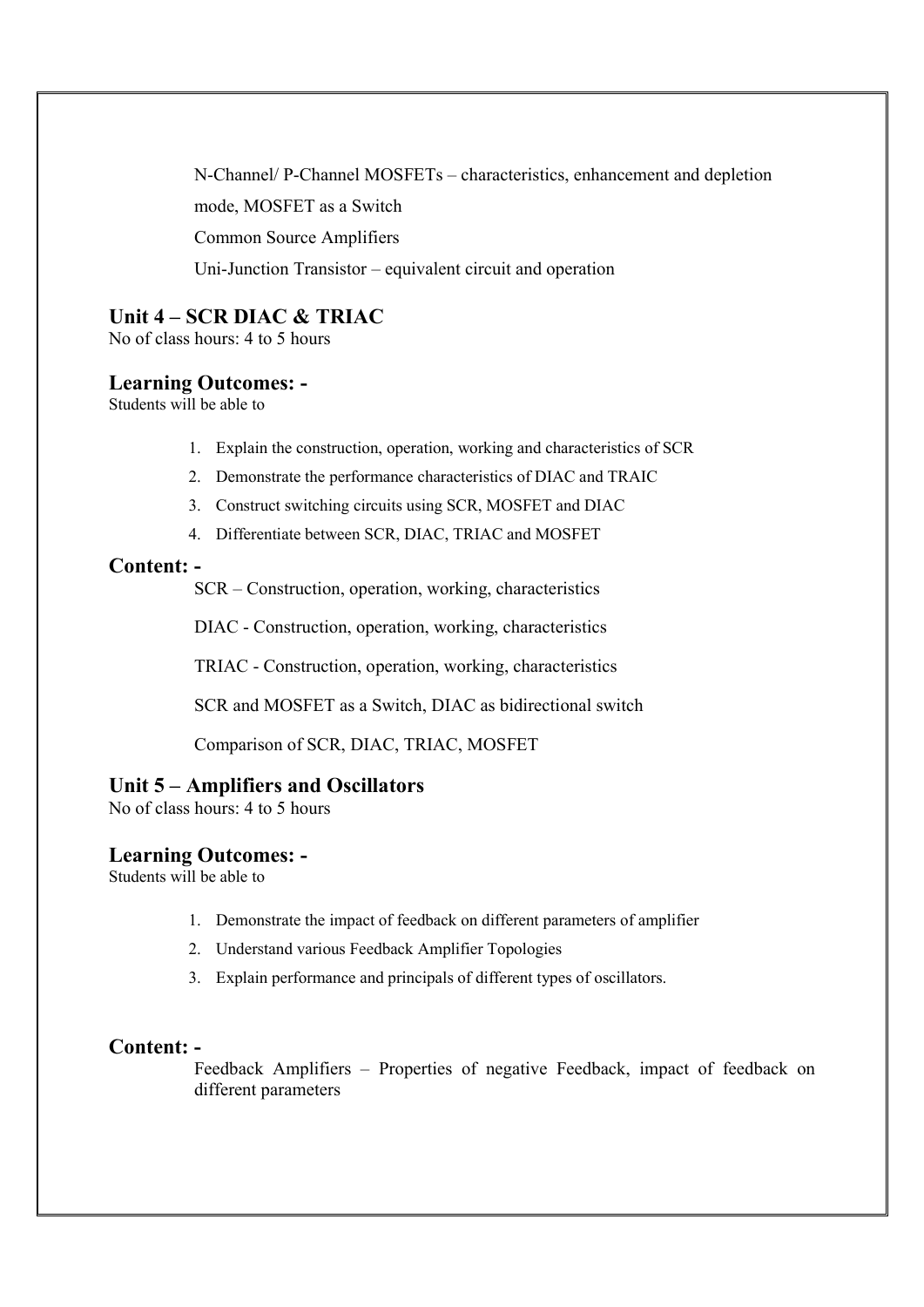Basic Feedback Amplifier Topologies: Voltage Series, Voltage Shunt, Current Series, Current Shunt

Oscillator – Basic Principles, Crystal Oscillator, Non-linear/ Pulse Oscillator

## SUGGESTED LEARNING RESOURCES:

| S.<br>No.                   | <b>Title of Book</b>                        | <b>Author</b>                               | <b>Publication</b>                                                                           |
|-----------------------------|---------------------------------------------|---------------------------------------------|----------------------------------------------------------------------------------------------|
| 1                           | Analog Circuits                             | A.K. Maini                                  | Khanna Publishing House<br>Ed. 2018 (ISBN: 978-93-86173-584)                                 |
| $\mathcal{D}_{\mathcal{L}}$ | Electronic<br>Devices<br>andCircuits        | S. Salivahanan<br>and<br>N. Suresh<br>Kumar | McGraw Hill Education; Fourth edition<br>$(1 \text{ July})$<br>2017)<br>ISBN: 978-9339219505 |
| 3                           | Electronics<br>Devices and<br>circuittheory | Boyestad&<br>Nash-elsky                     | Pearson Education India; 11 edition<br>(2015)<br>ISBN: 978-9332542600                        |
| 4                           | Electronic<br>Principles                    | Albert<br>Malvino& David<br><b>Bates</b>    | Tata McGraw Hill Publication<br>2010 ISBN: 978-0070634244                                    |
| 5                           | Electronics<br>Devices & Circuits           | Jacob Millman                               | McGraw Hill Education; 4 edition<br>(2015)<br>ISBN: 978-9339219543                           |

## SUGGESTED SOFTWARE/LEARNING WEBSITES:

https://www.electronics-tutorials.ws/

https://www.youtube.com/watch?v=Rx43l-QpeWQ

https://electronicsforu.com/resources/electronic-devices-and-circuit-theory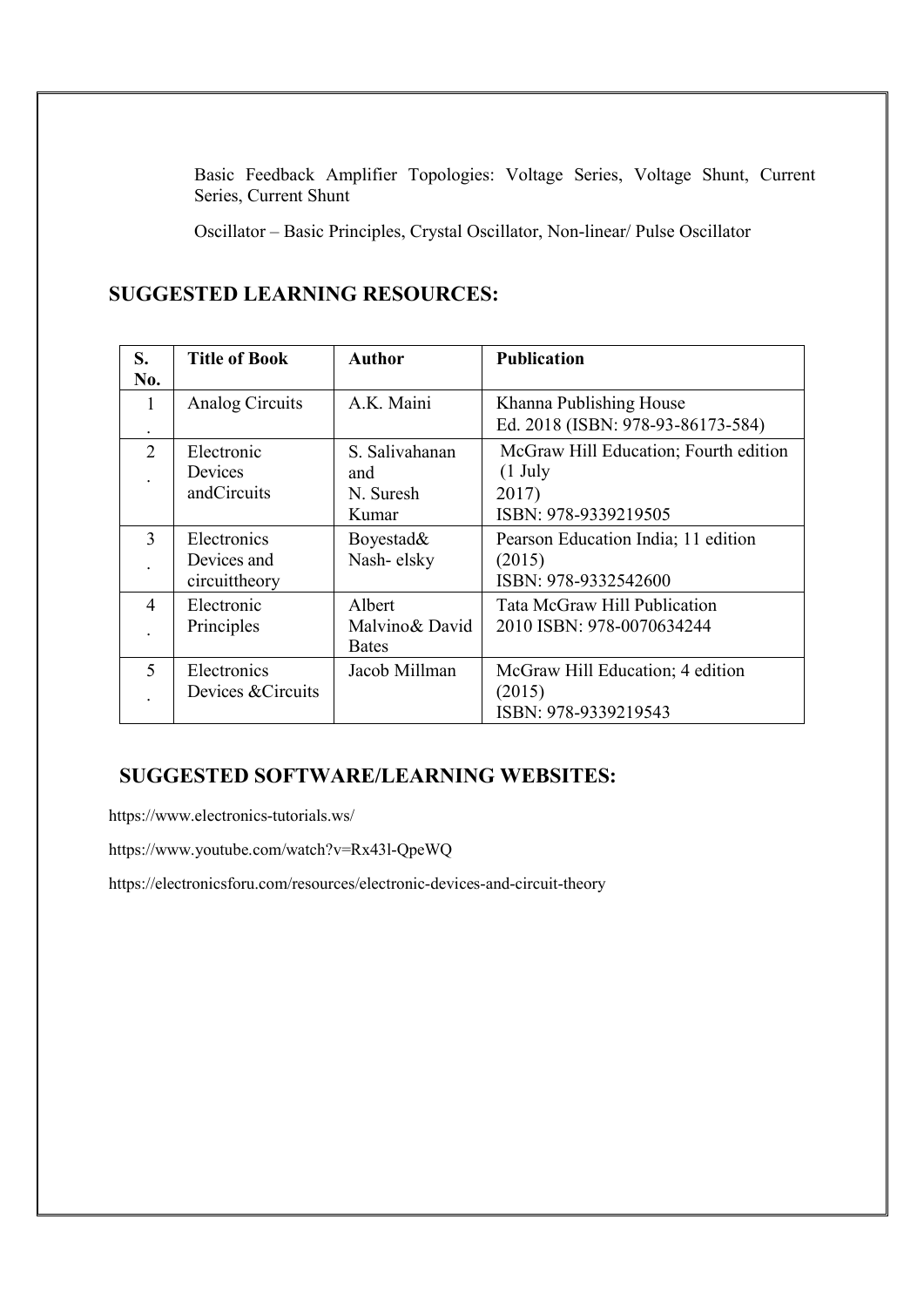## Digital Electronics

| Course Code            | ECPC-303             |
|------------------------|----------------------|
| Course Title           | Digital Electronics  |
| Number of Credits      | 2 (L: 2, T: 0, P: 0) |
| Prerequisites          | NIL                  |
| <b>Course Category</b> | PC                   |

#### Course Outcome:-

After completion of the course, students will be able to:

C.O. 1: Explain different Number system and simplify the Boolean expressions using K Map. (K2).

- C.O. 2: Demonstrate the representation of Boolean expression using logic gate.(K2).
- C.O. 3: Develop different combination logic circuits. (K3).
- C.O. 4: ConstructSequential Logic Circuits.(K3).
- C.O. 5: Examine the organization and operation of memory devices. (K4).

#### Course Content:

#### Module 1 – Number Systems & Boolean Algebra(05)

#### Learning Outcomes:-

Students will be able to

- 1. Convert from one number system to another.
- 2. Demonstrate De-Morgan's Theorem.
- 3. Simplify Boolean expression using K Map.

#### Content:

Introduction to different number systems – Binary, Octal, Decimal, Hexadecimal. Conversion from one number system to another.

Boolean variables – Rules and laws of Boolean Algebra

De-Morgan's Theorem. Karnaugh Maps and their use for simplification of Boolean expressions.

#### Module 2 – Logic Gates(05)

#### Learning Outcomes:-

Students will be able to

- 1. Draw the truth Table of Different Logic gates.
- 2. Implement Boolean expression using Logic gate.
- 3. Construct other Logic gate using Universal Logic gate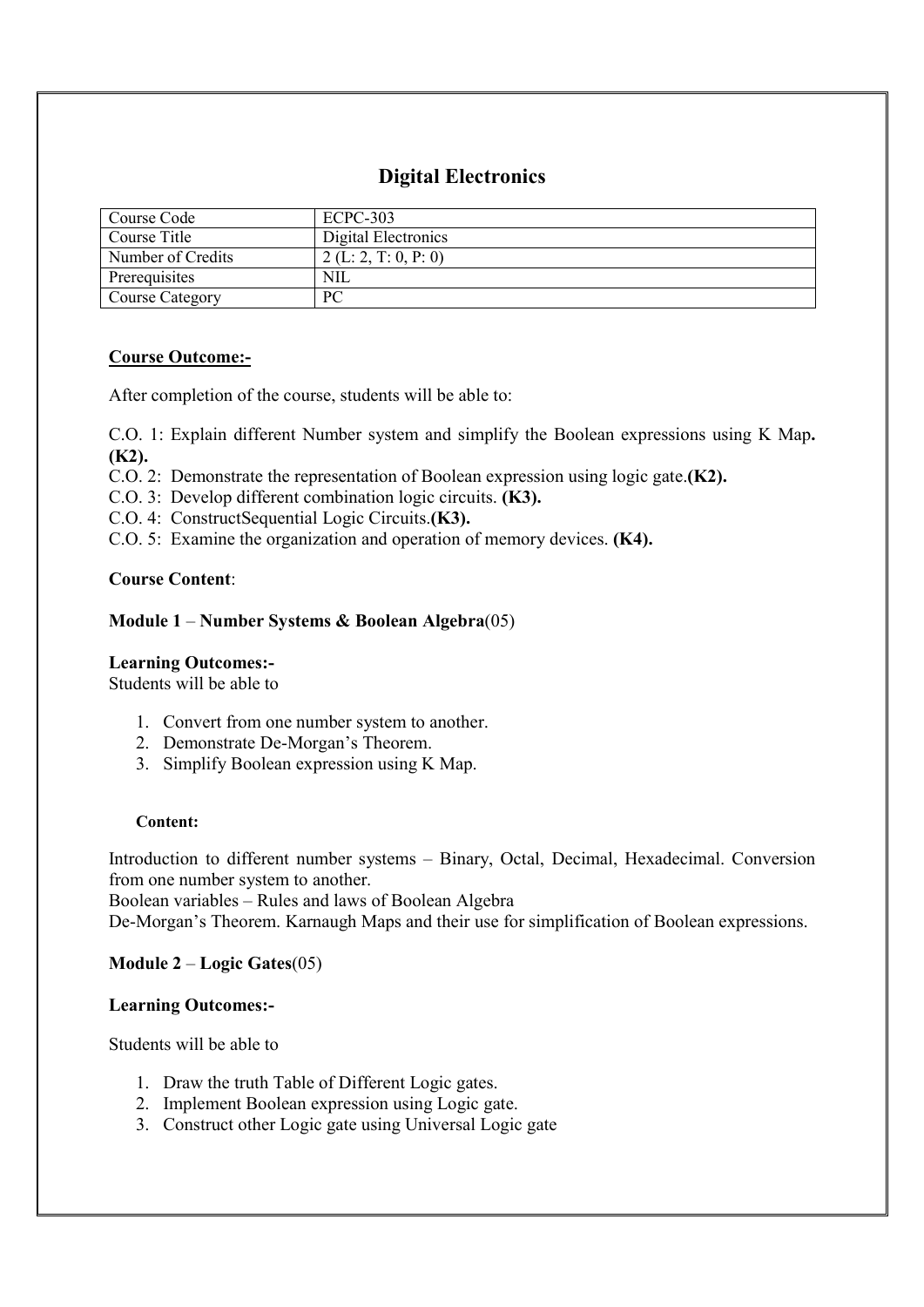#### Content:

Logic Gates – AND, OR, NOT, NAND, NOR , XOR, XNOR: Symbolic representation and truthtable.

Implementation of Boolean expressions and Logic Functions using gates. Simplification of expressions.

#### Module 3 – Combinational Logic Circuits(05)

#### Learning Outcomes:-

Students will be able to

- 1. Construct Different combinational circuits.
- 2. Implement logic expression using MUX.
- 3. Explain the application of DMUX.

#### Content:

Arithmetic Circuits – Addition, Subtraction, 1's 2's Complement, Half Adder, Full Adder, HalfSubtractor, Full Subtractor, Parallel and Series Adders Encoder, Decoder. Multiplexer – 2 to 1 MUX, 4 to 1 MUX, 8 to 1 MUX. ApplicationsDemultiplexer – 1 to 2 DEMUX, 1- 4 DEMUX, 1- 8 DEMUX

#### Module 4 – Sequential Logic Circuits(05) Learning Outcomes:-

Students will be able to

- 1. Draw the logic diagram of Different Flip-Flop
- 2. Demonstrate the working principle of Counter
- 3. Demonstrate the working principle of Shift register

#### Content:

Flip Flops – SR,JK, T, D, FF, JK-MS, Triggering Counters – 4 bit Up – Down Counters, Asynchronous/ Ripple Counter, Decade Counter- Mod 3, Mod 7 Counter, Johnson Counter, Ring Counter Registers – 4bit Shift Register: Serial In Serial Out, Serial in Parallel Out, Parallel In Serial Out,Parallel In Parallel Out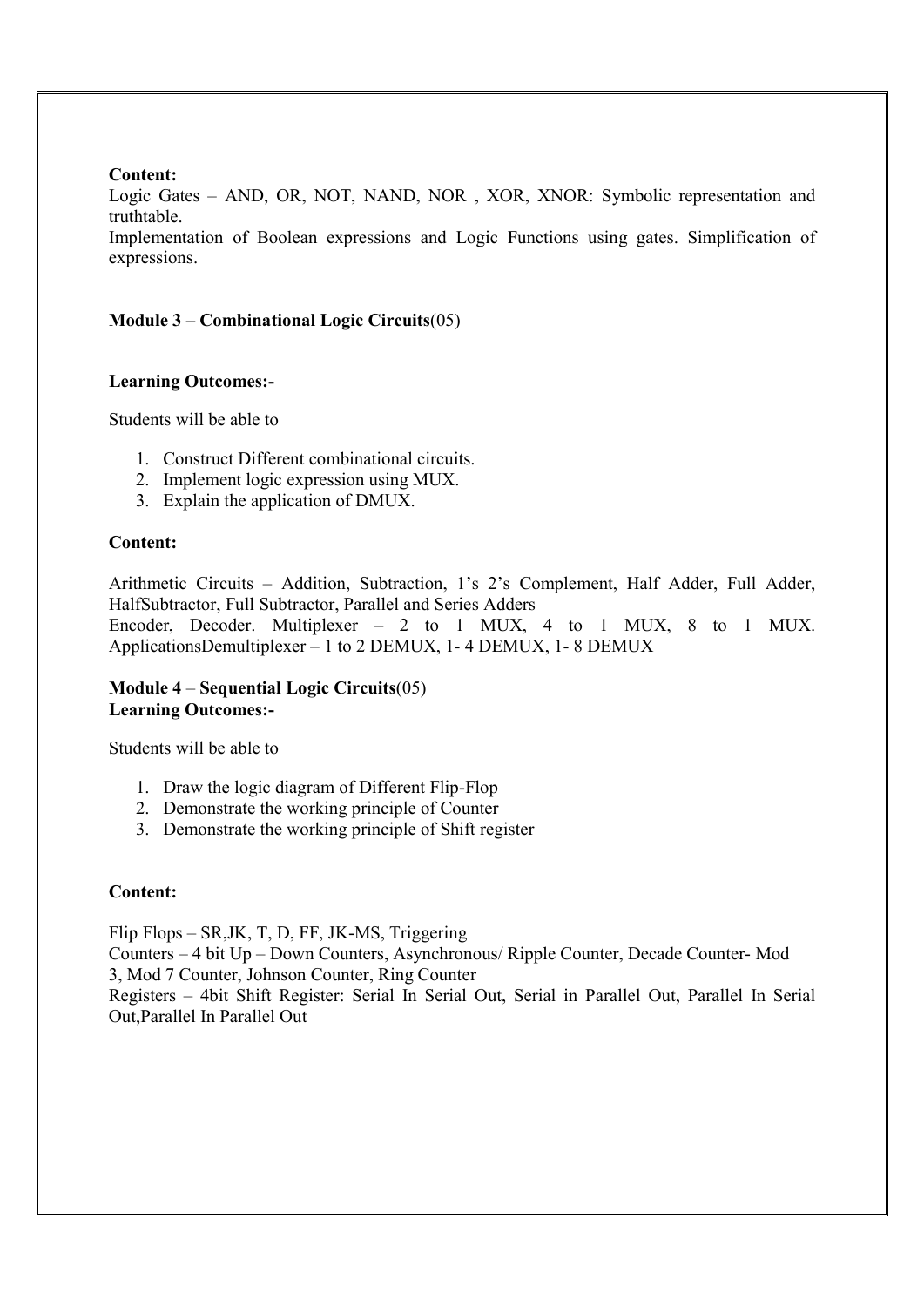#### Module 5 – Memory Devices(05)

#### Learning Outcomes:-

Students will be able to

- 1. Explain the Organization and Characteristics of Different RAM.
- 2. Explain the Organization and Characteristics of Different ROM.

#### Content:

Classification of Memories – RAM Organization, Address Lines and Memory Size,Static RAM, Bipolar RAM, cell Dynamic RAM, D RAM, DDR RAM.

Read Only memory – ROM organization, Expanding memory, PROM, EPROM, EEPROM, Flashmemory. Data Converters – Digital to Analog converters, Analog to Digital Converters.

#### References/ Suggested Learning Resources:-

1. Digital principles &Applications.Albert Paul Malvino& Donald P. Leach McGraw Hill Education; Eighth edition ISBN: 978-9339203405

2. Digital Electronics Roger L. Tokheim Macmillian. McGraw-Hill Education (ISE Editions); International 2 Revised ed edition ISBN: 978-0071167963

3. Digital Electronics – an introduction to theory and practiceWilliam H. Gothmann Prentice Hall India Learning PrivateLimited; 2 edition. ISBN: 978-8120303485

4. Fundamentals of Logic Design. Charles H. Roth Jr. Jaico Publishing House; First edition ISBN: 978-8172247744

5. Digital Electronics R. Anand Khanna Publications, New Delhi(Edition 2018) ISBN: 978-93- 82609445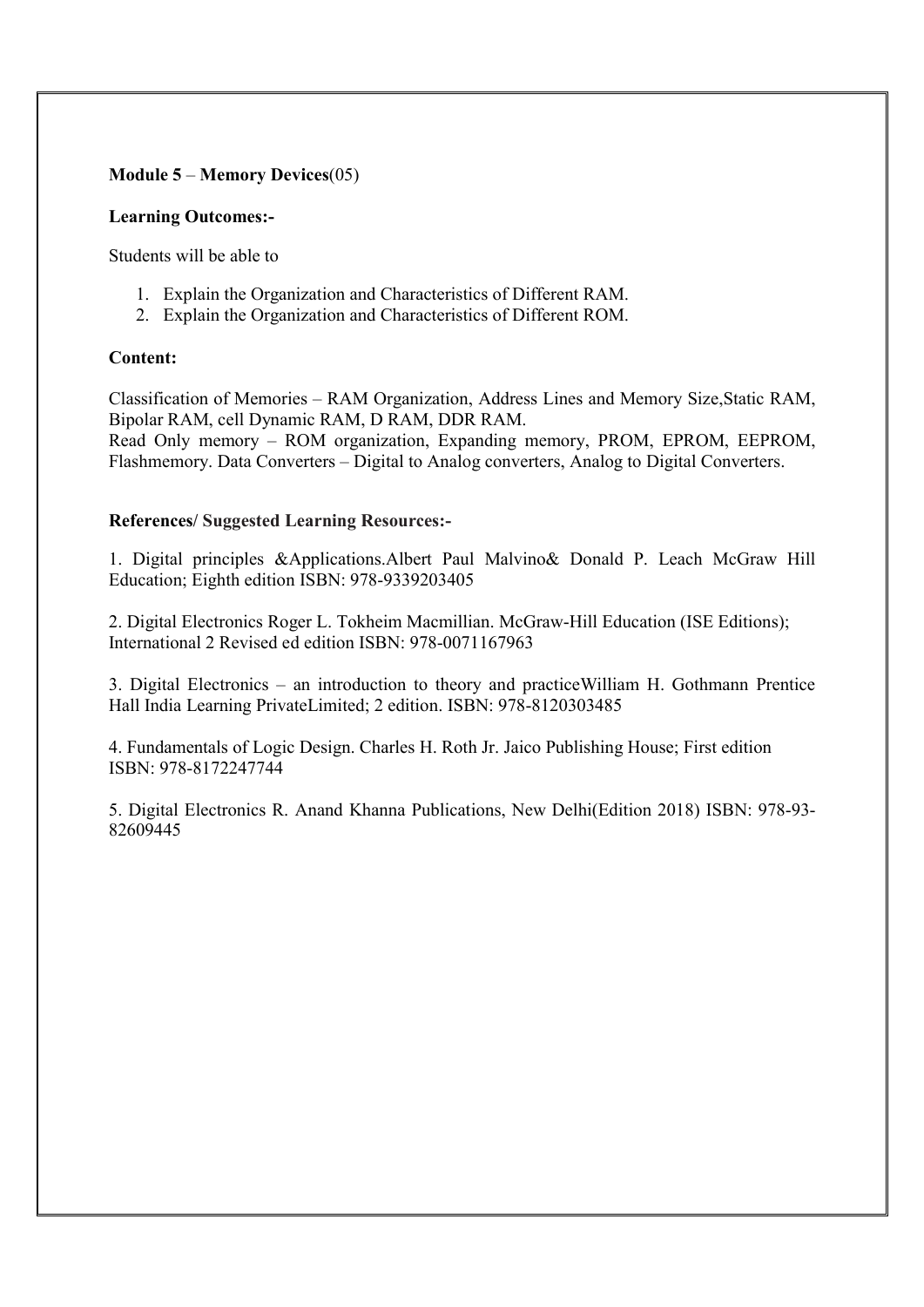## Electronic Measurements and Instrumentation

| Course Code   | <b>ECPC-304</b>                             |
|---------------|---------------------------------------------|
| Course Title  | Electronic Measurements and Instrumentation |
| Number of     | 3(L:3, T:0, P:0)                            |
| Credits       |                                             |
| Prerequisites | Idea of Electrical Circuit Analysis         |
| Course        | PC.                                         |
| Category      |                                             |

# Course Outcomes:

After Completion of the course students would be able to

CO1: Solve for the value of unknown parameter using Bridge circuit (K3).

CO2: Demonstrate the operation of potentiometer in AC and DC networks (K2).

CO3: Understand the use and operation of various electronic instruments (K2).

CO4: Explain the construction and operation of oscilloscope (K2).

CO5: Apply the knowledge of transducer in project implementation (K3).

Unit-I Basics of Measurements and Bridges

#### Total class hours- 6

#### Learning Outcomes

After Completion of Unit-I students would be able to

- 1. Define different types of parameters related to measurement.
- 2. Calculate the value of unknown parameter by analyzing corresponding Bridge circuit.

Accuracy & precision, Resolution, Types of Errors,

DC Bridges – Wheatstone Bridge, Kelvin Double Bridge,

AC Bridges - Maxwell's Bridge, Hay's Bridge, Anderson Bridge, De-Sauty's Bridge.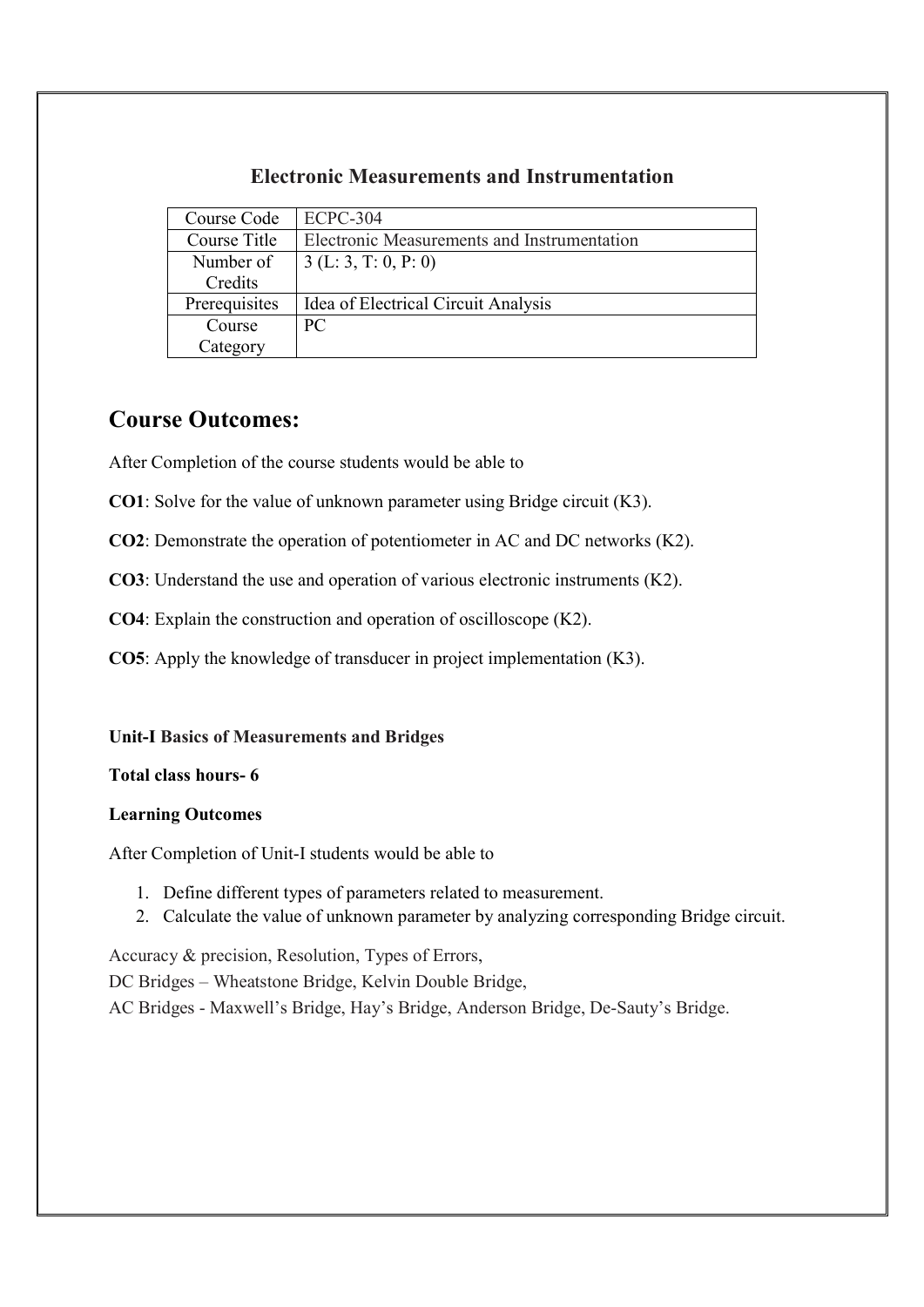#### Unit-II Potentiometer

#### Total class hours- 6

#### Learning Outcomes

After Completion of Unit-II students would be able to

- 1. Understand the operating principle of potentiometer.
- 2. Describe the application of potentiometer in electrical circuit.

Basic DC slide wire Potentiometer, Crompton's DC Potentiometer, Applications of DC Potentiometer, AC Potentiometers, Applications of AC Potentiometers.

#### Unit-IIIMeasuring Instruments

#### Total class hours- 6

#### Learning Outcomes

After Completion of Unit-III students would be able to

- 1. Explain the principle of operation of various measuring instruments.
- 2. Understand the operation of few frequently used electronic instruments.

Permanent Magnet Moving Coil Instruments (PMMC), Moving Iron type Instruments (MI), Electro Dynamo TypeInstruments, Single Phase EnergyMeter, Electronic Voltmeter and Digital Voltmeter, Electronic Multimeters, Q – Meter, Vector Impedance Meter.

#### Unit-IVOscilloscopes

#### Total class hours- 6

#### Learning Outcomes

After Completion of Unit-IV students would be able to

- 1. Describe the operation of oscilloscope.
- 2. Learn to measure various parameters like frequency, time delay, phase angle etc. using oscilloscope.

Cathode ray tube: construction, operation, screens, graticules, Vertical deflection system, Horizontal deflection system, Delay line,Measurement of frequency, time delay, phase angle and modulation index (trapezoidal method),Oscilloscope probe: Structure of 1:1 and 10:1 probe, Multiple Trace CRO.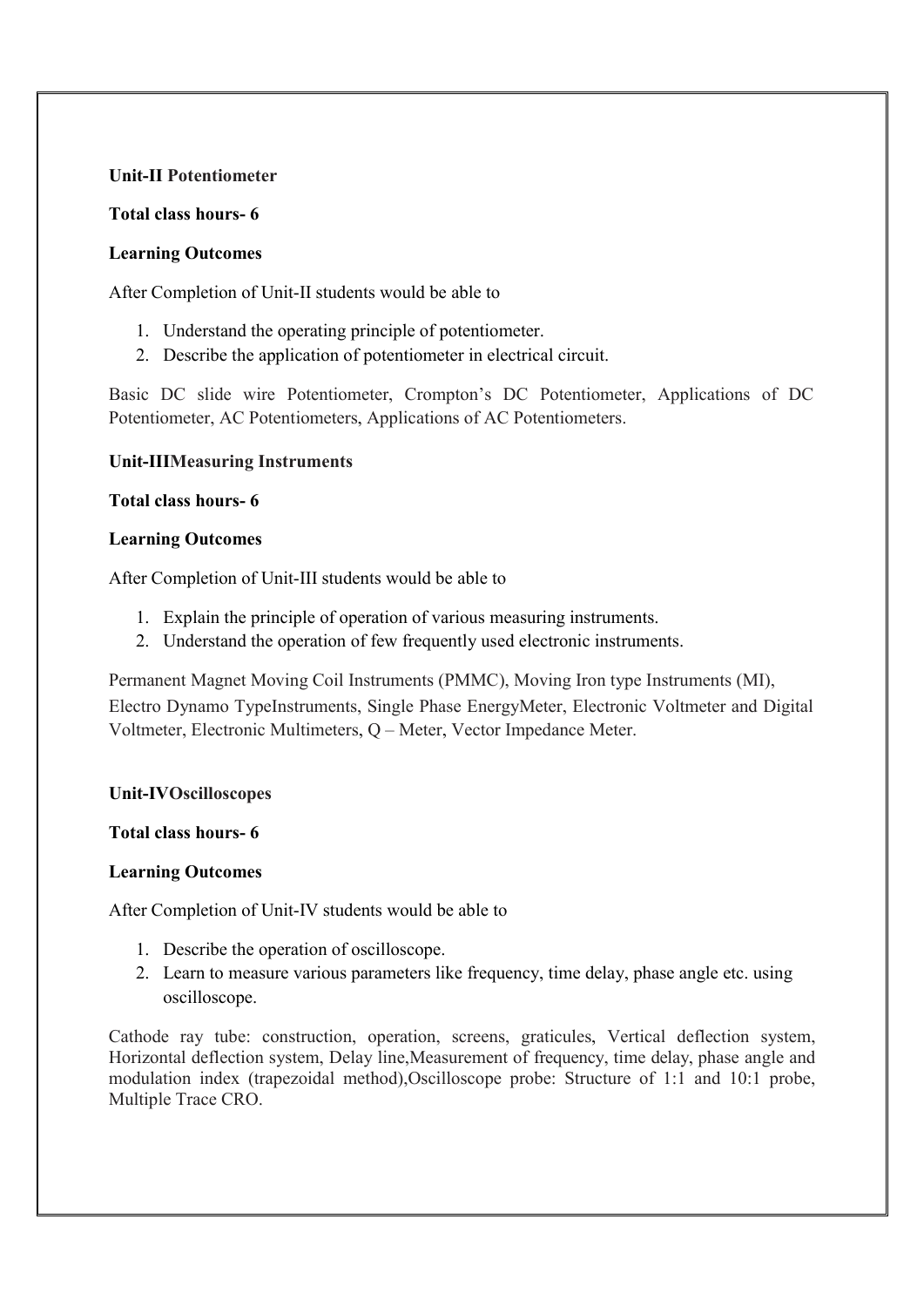#### Unit-V Transducers

#### Total class hours- 6

#### Learning Outcomes

After Completion of Unit-V students would be able to

- 1. Understand the working principles of various transducers.
- 2. Apply the knowledge of transducer during project work.

Classification, Selection Criteria, Characteristics, Construction, Working Principles and Application of following Transducers:RTD, Thermocouple, Thermistor LVDT, Strain Gauge, Load Cell, Piezoelectric Transducers.

#### References:

| <b>SI</b><br>No. | <b>Title of Book</b>                                                   | <b>Author</b>                                                                        | <b>Publication</b>                       |
|------------------|------------------------------------------------------------------------|--------------------------------------------------------------------------------------|------------------------------------------|
| 1.               | Electrical & Electronic<br>Measurement & Instruments                   | A.K. Sawhney                                                                         | Dhanpat Rai & Sons,<br>India             |
| 2.               | Electronic Instrument and Measure-<br>ment Technique                   | W.D. Cooper                                                                          | Prentice Hall Internation-<br>al, India. |
| 3.               | Electronic Measurement & Instru-<br>mentation                          | J.G. Joshi                                                                           | Khanna Publishing<br>House, Delhi        |
| $\overline{4}$ . | Measurement systems application<br>and design                          | E.O. Doebelin and D.<br>N. Manik                                                     | The Mcgraw-Hill                          |
| 5.               | Electronic Measurements and<br>Instru-mentation                        | Oliver and Cage                                                                      | The Mcgraw-Hill                          |
| 6.               | <b>Basic Electrical Measurement</b>                                    | M.B. Stout                                                                           | Prentice hall of India, In-<br>dia       |
| 7.               | Electronic Instrumentation                                             | H. S. Kalsi                                                                          | The Mcgraw-Hill                          |
| 8.               | <b>Electrical and Electronics Measure-</b><br>ment and Instrumentation | Pukrait.<br>Prithwiraj<br>Bud- haditya<br>Biswas.<br>Santanu Das, Chiranjib<br>Koley | The Mcgraw-Hill                          |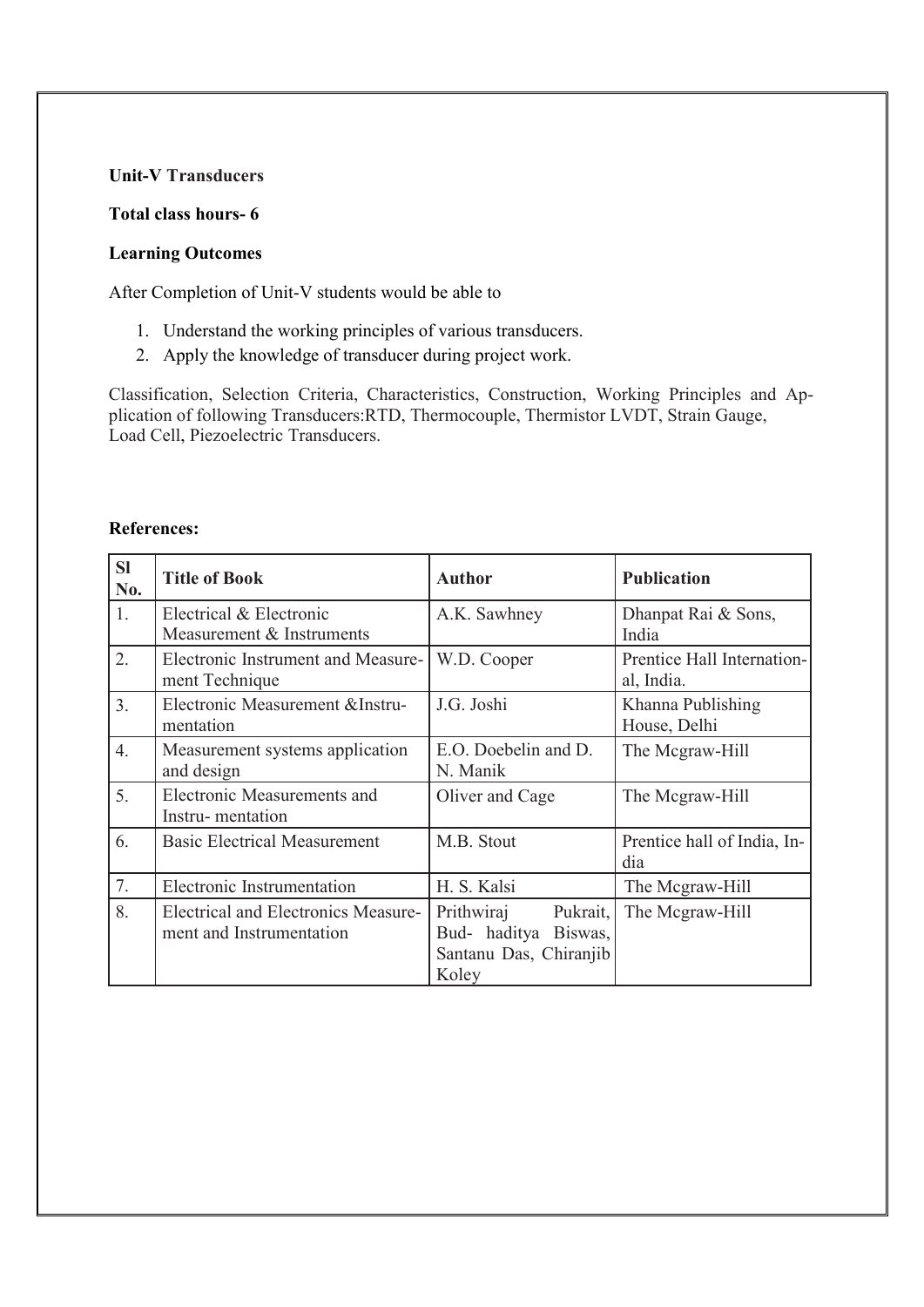## Electric Circuits & Network

| Course Code            | <b>ECPC-305</b>             |
|------------------------|-----------------------------|
| Course Title           | Electric Circuits & Network |
| Number of Credits      | 3(L:2, T:1, P:0)            |
| Prerequisites          | NH                          |
| <b>Course Category</b> | PC.                         |

# Course Outcomes:

After Completion of the course students would be able to

CO1: Apply network theorems to design an electrical network (K3).

CO2: Analyze electric network using graph theory (K4).

CO3: Understand the use of frequency domain transformation in electrical circuit analysis (K2).

CO4: Demonstrate the concept of resonance in RLC circuit (K2).

CO5: Identify the values of various network parameters of an electrical circuit (K3).

Unit-I Basics of Network and Network Theorem

#### Total class hours-6

#### Learning Outcomes

After Completion of Unit-I students would be able to

- 3. Analyze an electrical circuit using network theorems.
- 4. Apply network theorems to design an electrical network.

Node and Mesh Analysis, Superposition Theorem, Thevenin Theorem, Norton Theorem, Maximum Power transfer theorem, Reciprocity Theorem

#### Unit-II Graph Theory

#### Total class hours-6

#### Learning Outcomes

After Completion of Unit-II students would be able to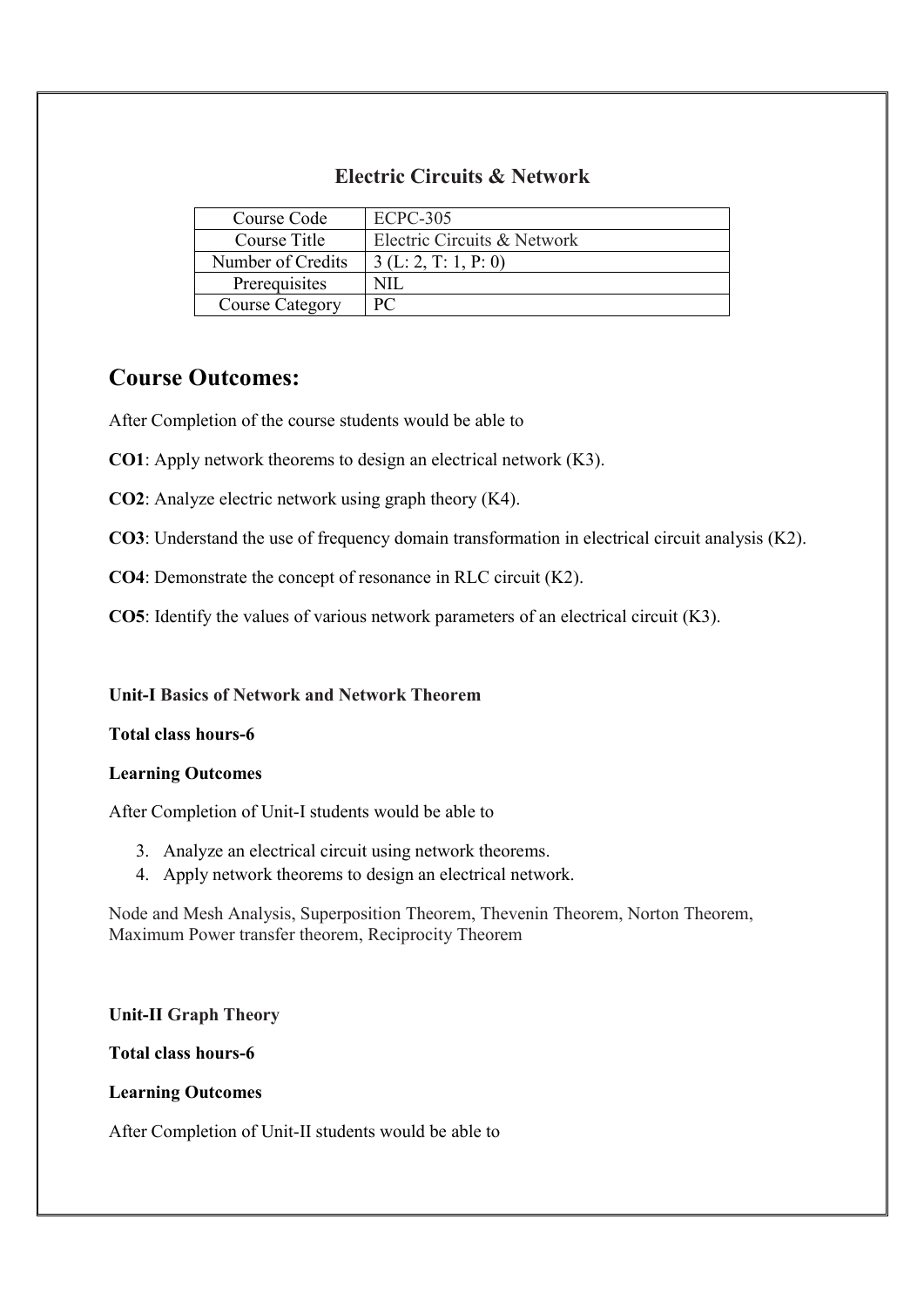- 3. Explain various parameters of graph theory.
- 4. Analyze electric network using graph theory.

Graph of network, tree, incidence matrix, F- Tie Set Analysis, F-Cut Set Analysis, Analysis of resistive network using cut-set and tie-set, Duality

#### Unit-IIITime Domain and Frequency Domain Analysis

#### Total class hours-6

#### Learning Outcomes

After Completion of Unit-III students would be able to

- 3. Transform a time domain signal into frequency domain.
- 4. Understand the use of frequency domain transformation in electrical circuit analysis.

Analysis of electrical circuits using Laplace Transform for standard inputs (unit, Ramp, Step), Steady State and Transient StateResponse, Initial and Final conditions in network elements, time constant, Trigonometric and exponential Fourier series problem, Problem on Fourier Transform

#### Unit-IVResonance

#### Total class hours-6

#### Learning Outcomes

After Completion of Unit-IV students would be able to

- 3. Know the concept of resonance in RLC circuit.
- 4. Describe the differences between series and parallel resonance.

Resonance, Q factor, bandwidth, series and parallel resonance, Simple problem.

Unit-V Two Port Network

#### Total class hours-6

#### Learning Outcomes

After Completion of Unit-V students would be able to

- 3. Learn various types of two port parameters.
- 4. Calculate the values of various network parameters of an electrical circuit.

Two Port Network, Open Circuit Impedance Parameters, Short Circuit AdmittanceParameters,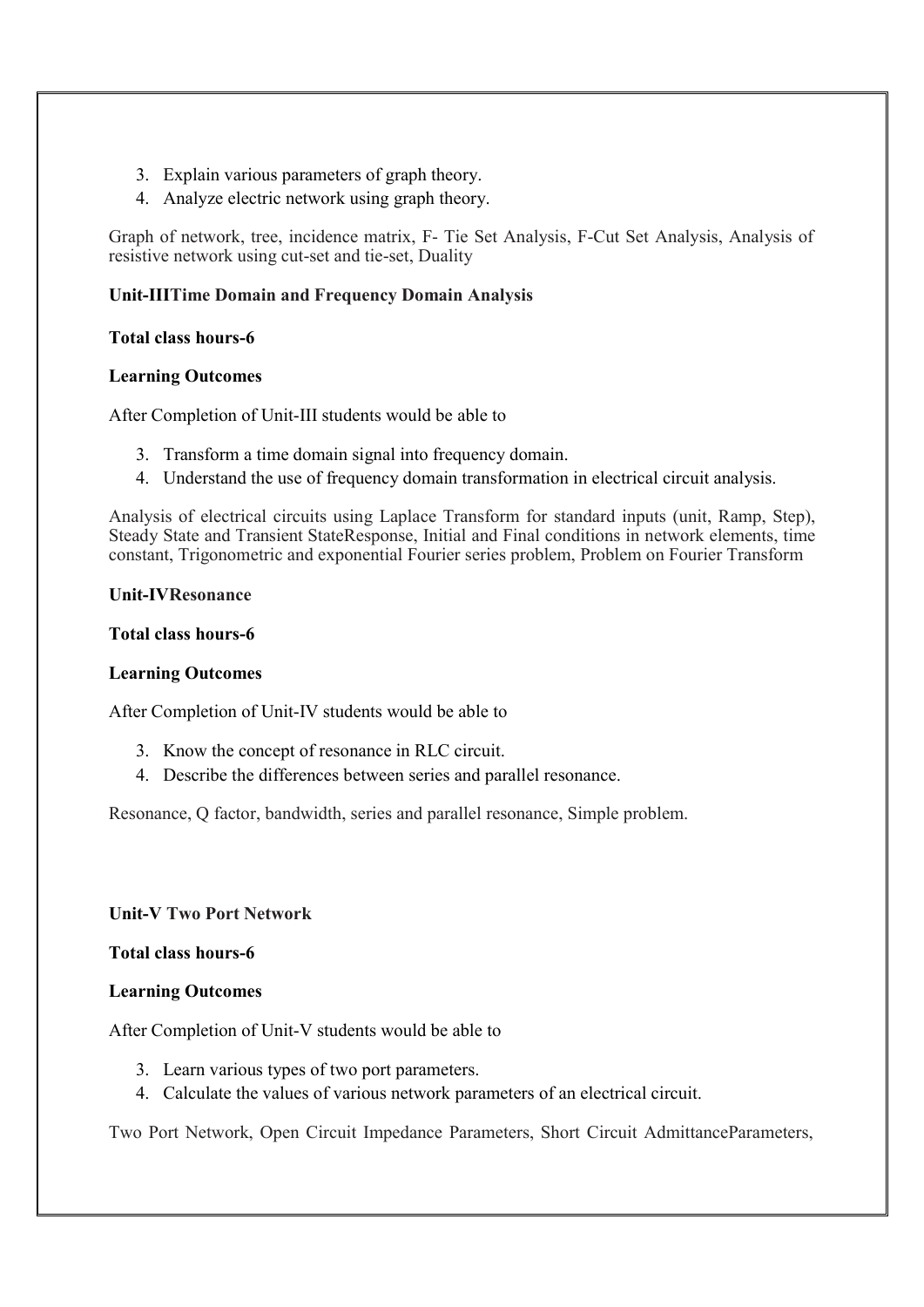Hybrid Parameters, TransmissionParameters, Interrelationship of Two Port Network, Inter Connection of Two Port Network

#### References:

| Sl. No.        | <b>Title of Book</b>                | <b>Author</b>                                     | <b>Publication</b>                    |  |
|----------------|-------------------------------------|---------------------------------------------------|---------------------------------------|--|
| 1              | Networks and Systems                | Ashfaq Husain                                     | Khanna Publishing<br>House            |  |
| $\overline{2}$ | Network Analysis                    | M. E. Van Valkenburg                              | Prentice Hall of India                |  |
| 3              | <b>Engineering Circuit Analysis</b> | W. H. Hayt, J. E.<br>Kemmerly and S. M.<br>Durbin | McGraw Hill                           |  |
| 4              | <b>Electrical Circuits</b>          | Joseph Edminister                                 | Schaum's Outline, Tata<br>McGraw Hill |  |
| 5              | <b>Basic Circuit Theory</b>         | Lawrence P. Huelsma                               | Prentice Hall of India                |  |
| 6              | Network & Systems                   | D. Roy Choudhury                                  | Wiley Eastern Ltd                     |  |
|                | Linear Circuit Analysis             | De Carlo and Lin                                  | <b>Oxford Press</b>                   |  |

# Principles of Electronic Communication Lab

| Course Code                  | <b>ECPC-306</b>                            |
|------------------------------|--------------------------------------------|
| Course Title:                | Principles of Electronic Communication Lab |
| Number of credits            | 1 (L: 0, T: 0, P: 2)                       |
| Total no. of lecture periods | ി                                          |
| Prerequisites                | NIL                                        |
| <b>Course Category</b>       | PC.                                        |

#### Course Outcome:-

On completion of the experiments, the Students will be able to:-

- C.O.1: Analyse the various forms of Amplitude modulated and demodulated signals (K4)
- C.O.2: Analyse the Frequency modulated and demodulated signals. (K4)
- C.O.3: Demonstrate the operation of Super Heterodyne Radio receiver. (K2)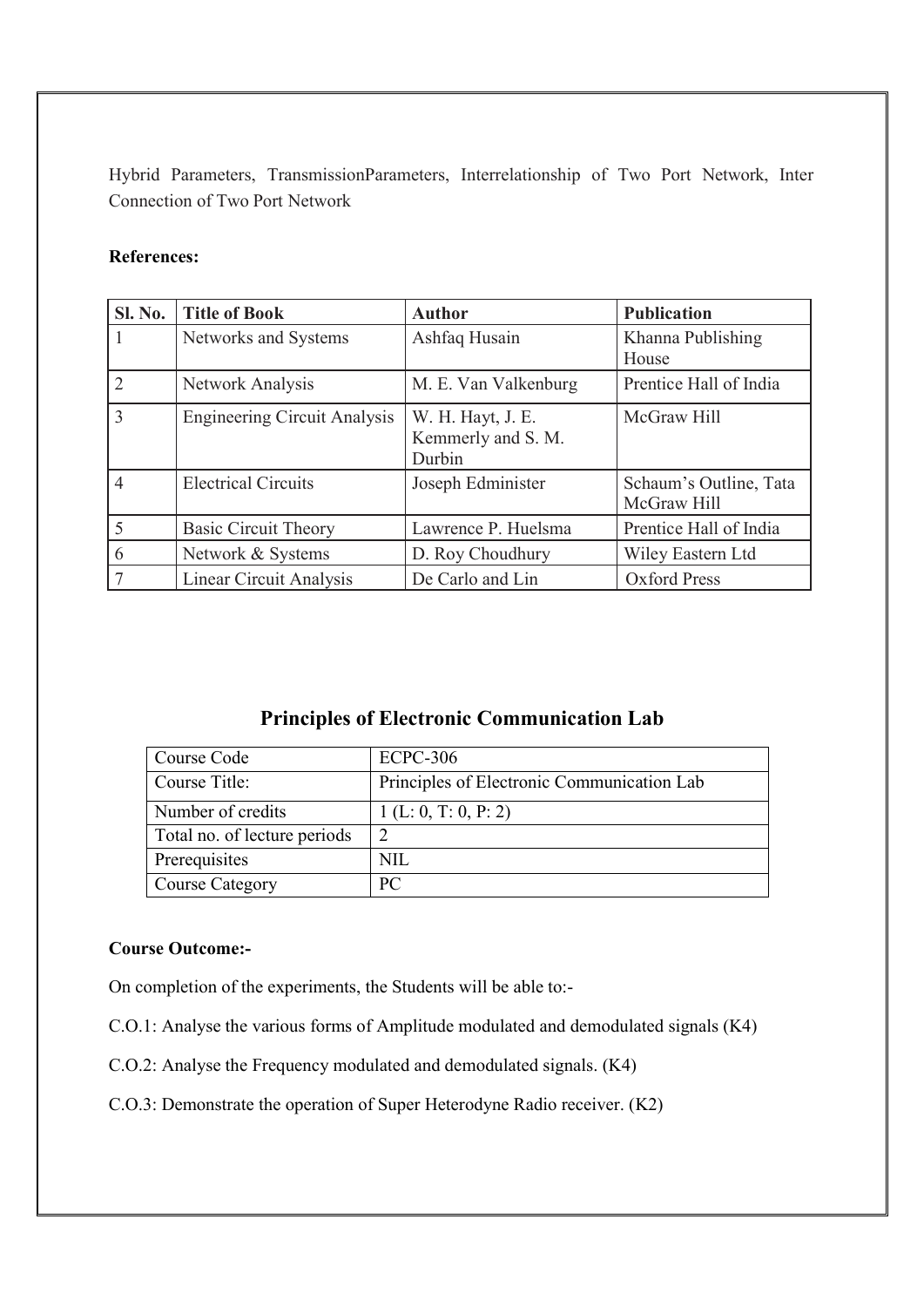C.O.4: Illustrate the various pulse amplitude modulation techniques. (K2)

C.O.5: Summarize Delta modulation through experimentation (K2)

List of experiments (To perform minimum 6 practical).

- 1. Generation of amplitude modulated signal and calculate the modulation index. Observe overmodulation and critically modulated signal
- 2. Demodulation of AM signal
- 3. Generation and demodulation of DSB-SC and SSB signals
- 4. Modulation and Demodulation of FM signal
- 5. Study and observe the operation of a super heterodyne receiver
- 6. Study of sampling and quantization
- 7. Modulation of a pulse carrier with sinusoidal signal to obtain PWM, PPM,PWM signal and demodulate it.
- 8. Observe the operation of a PCM encoder and decoder. To consider reason for using digitalsignal x-missions of analog signals.
- 9. Study of delta modulation signals
- 10. Study & observe the amplitude response of automatic gain controller (AGC).

List of suggested equipment

- 1. Amplitude modulation trainer kit
- 2. Amplitude demodulation trainer kit
- 3. Frequency modulation-demodulation trainer kit
- 4. Pulse carrier modulation-demodulation trainer kit
- 5. PCM encoder trainer kit
- 6. PCM decoder trainer kit
- 7. Delta modulation trainer kit
- 8. Super Heterodyne Radio Receiver trainer kit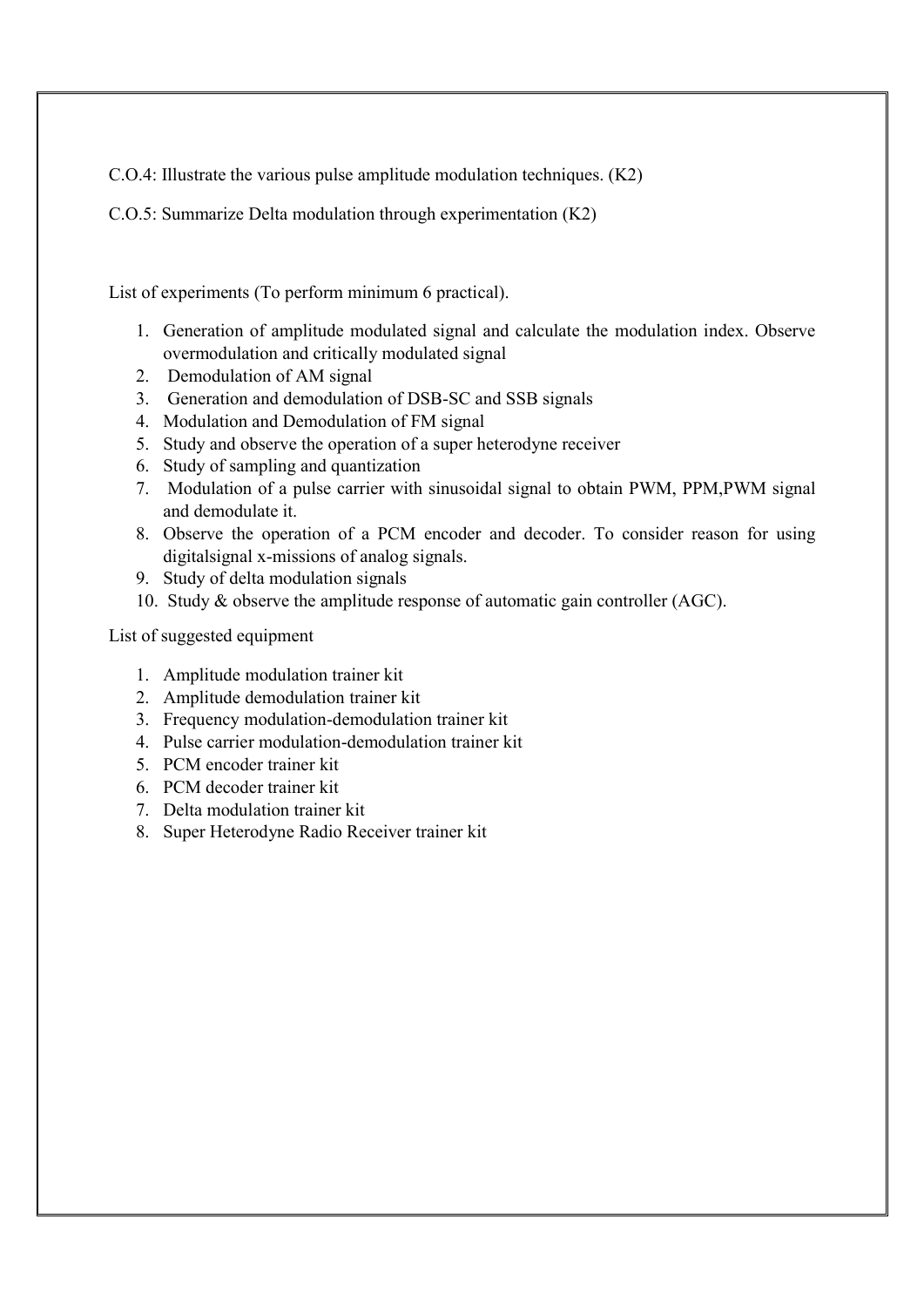# Electronic Devices and Circuits Lab

| Course Code          | ECPC-307                            |  |
|----------------------|-------------------------------------|--|
| Course Title         | Electronic Devices and Circuits Lab |  |
| Number of Credits    | (L: 0, T: 0, P:2)                   |  |
| <b>Prerequisites</b> | <b>NIL</b>                          |  |
| Course Category      | PC                                  |  |

# Course Outcome: -

Students will be able to:-

| $CO1$ :  | Demonstrate construction $\&$ characteristics of diodes (K2).                      |
|----------|------------------------------------------------------------------------------------|
| $CO2$ :  | Apply diode to construct various types of rectifier circuit $(K3)$ .               |
| CO3:     | Experiment with different types of rectifiers using simulator $(K3)$ .             |
| $CO4$ :  | Analyse the characteristics of DIAC and TRAIC (K4).                                |
| $CO5$ :  | Construct various feedback amplifier and Compare the results with simulation model |
| $(K3)$ . |                                                                                    |

# PRACTICALS/ EXERCISES:

| S.<br>N <sub>0</sub> | List of experiments (minimum six experiments to be performed)                                                                      |
|----------------------|------------------------------------------------------------------------------------------------------------------------------------|
| 1.                   | Construct the circuit and plot the VI characteristics of the PN Junction Diode,<br>find the cut in voltage                         |
| 2.                   | Construct the circuit and plot the characteristics of a Zener Diode. Find the<br>breakdown voltage                                 |
| 3 <sub>1</sub>       | Construct a Half Wave Rectifier and obtain regulation characteristics - Without<br>Filters and with Filters Compare the<br>results |
| $\overline{4}$ .     | Construct a Full Wave Rectifier and obtain regulation characteristics – Without<br>Filters and with Filters Compare the<br>results |
| 5.                   | Construct a Bridge Rectifier and obtain regulation characteristics - Without Filters and<br>with Filters                           |
| 6.                   | Obtain the characteristics of DIAC and TRIAC                                                                                       |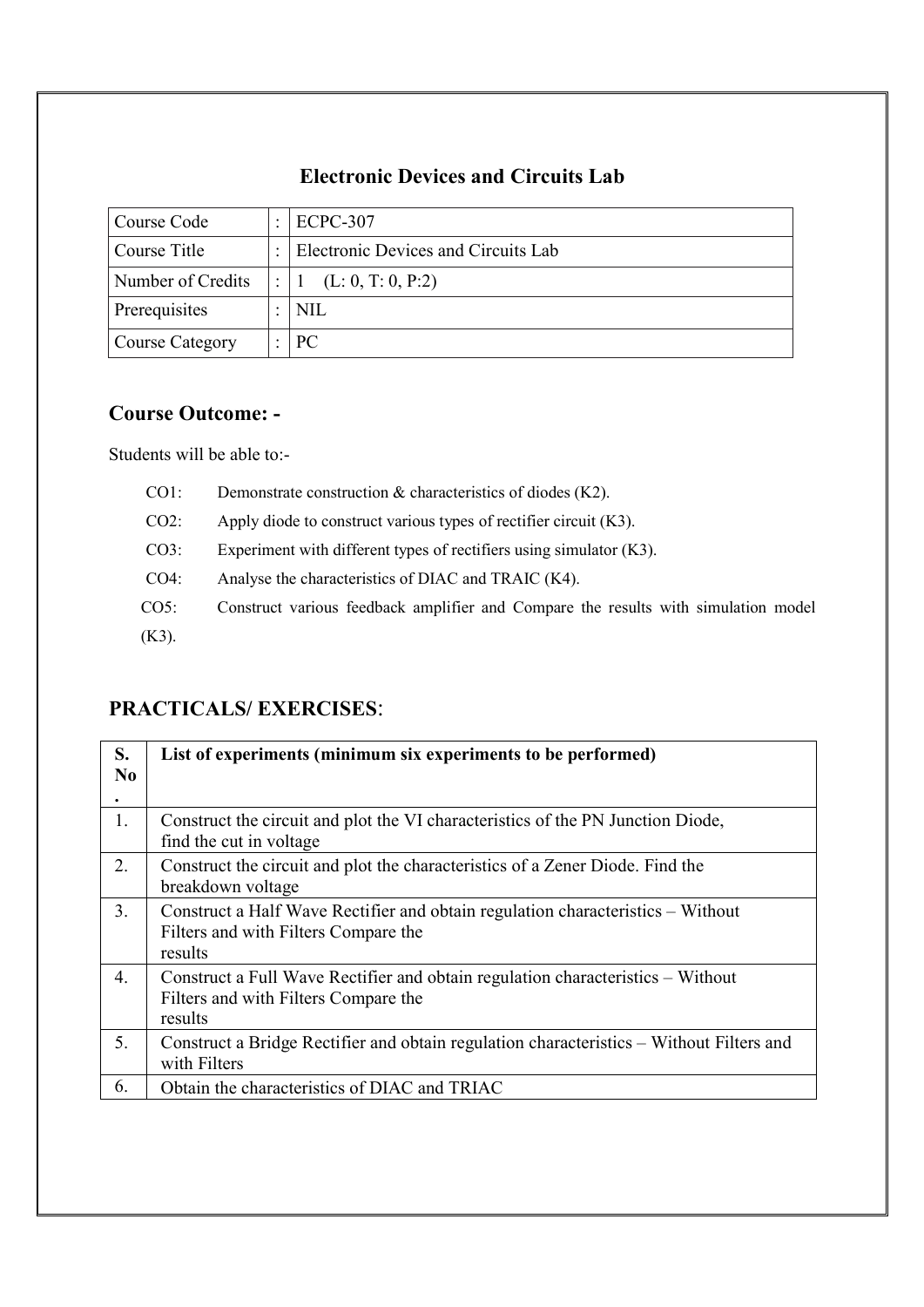| 7.  | Simulate half wave, full wave and bridge rectifier using simulation tool like<br>PSpice/Orcad/Multisim.                                              |
|-----|------------------------------------------------------------------------------------------------------------------------------------------------------|
| 8.  | Develop a simulation model for Voltage Series and Voltage Shunt Feedback Amplifiers                                                                  |
| 9.  | Develop circuits for Voltage Series and Voltage Shunt Feedback Amplifiers and<br>obtain output plots. Compare the results with the simulation model. |
| 10. | Develop a simulation model for Current Series and Current Shunt Feedback Amplifiers                                                                  |
| 11. | Develop circuits for Current Series and Current Shunt Feedback Amplifiers and<br>obtain output plots. Compare the results with the simulation model. |

# Reference Books:

| S.<br>No.        | Title of Book                             | Author                                | Publication                                                                                |  |
|------------------|-------------------------------------------|---------------------------------------|--------------------------------------------------------------------------------------------|--|
| 1.               | Analog Circuits                           | A.K. Maini                            | Khanna Publishing House<br>Ed. 2018 (ISBN: 978-93-86173-<br>584)                           |  |
| 2.               | Electronic Devices and<br>Circuits        | S. Salivahanan and<br>N. Suresh Kumar | McGraw Hill Education; Fourth<br>edi-tion $(1 \text{ July } 2017)$<br>ISBN: 978-9339219505 |  |
| 3.               | Electronics Devices and<br>circuit theory | Boyestad& Nash-elsky                  | Education<br>Pearson<br>In-dia; $11$<br>edition $(2015)$<br>ISBN: 978-9332542600           |  |
| $\overline{4}$ . | <b>Electronic Principles</b>              | Albert Malvino & Da-<br>vid Bates     | Tata McGraw Hill Publication<br>2010 ISBN: 978-0070634244                                  |  |
| 5.               | Electronics Devices &<br>Circuits         | Jacob Millman                         | McGraw Hill Education; 4 edition<br>(2015)<br>ISBN: 978-9339219543                         |  |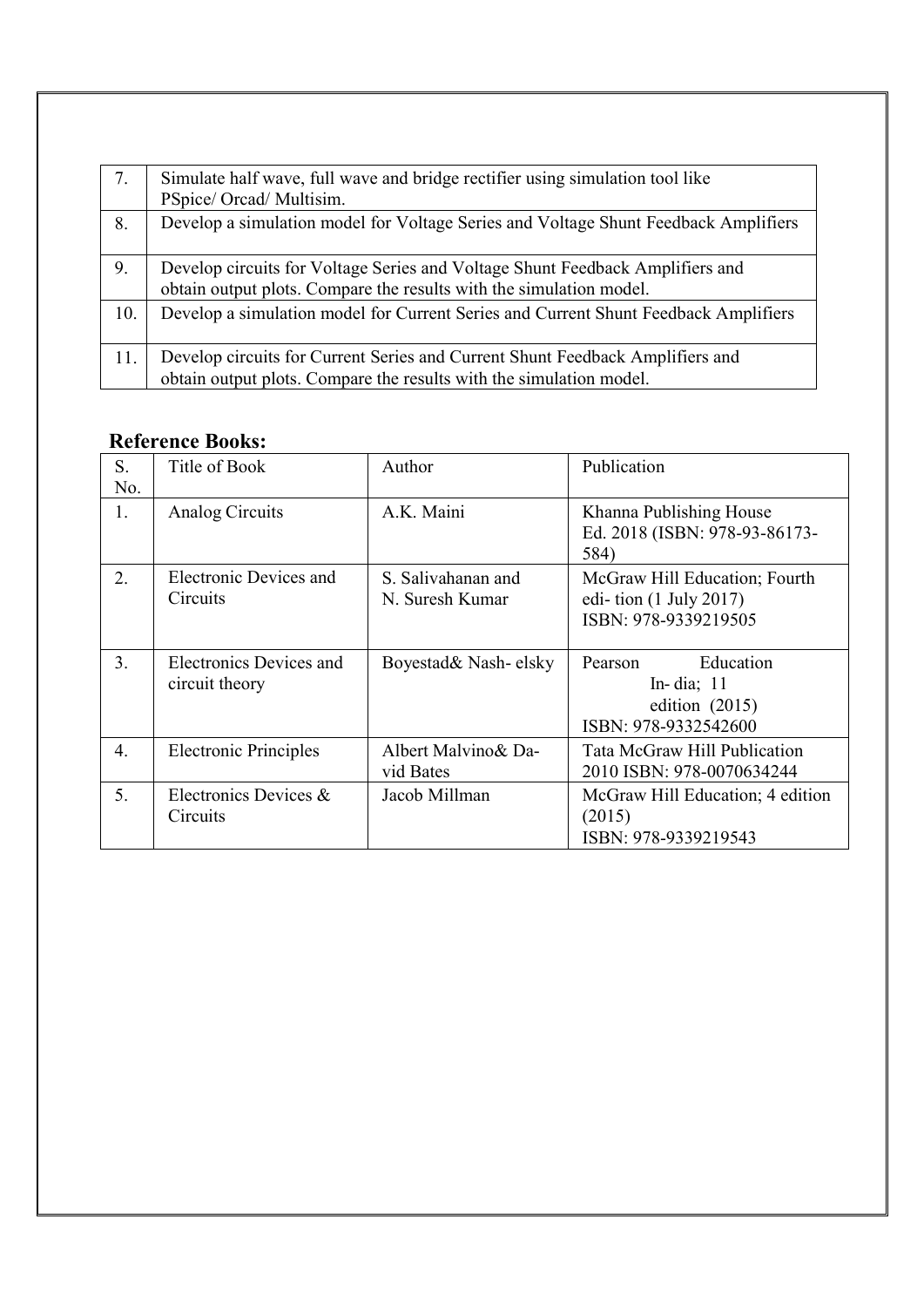## Digital Electronics Lab

| Course Code            | <b>ECPC-308</b>         |
|------------------------|-------------------------|
| Course Title           | Digital Electronics Lab |
| Number of Credits      | 1(L: 0, T: 0, P: 2)     |
| Prerequisites          | NII                     |
| <b>Course Category</b> | PС                      |

#### Course Outcome:-

After completion of the course, students will be able to:

C.O. 1: Demonstrate the truth tables verification for all logic gates.(K2).

C.O. 2: Build of combinational logics circuit and logic circuits with Logic Gates.(K3).

C.O. 3: Illustrate the truth table verification of combinational Logic Circuit using dedicated  $ICs.(K2).$ 

C.O. 4: Experiment with all Flip Flop and verify their truth tables.(K3).

C.O. 5: Construct controlled shift registers and Counter.(K3).

C.O. 6: Model an Analog to Digital Converter and a Digital to Analog Converter in Software (such as PSpice). (K4).

#### List of Practical's/ Activities *(To perform minimum 6 practical).*

1. To verify the truth tables for all logic gates – NOT OR AND NAND NORXOR XNOR using CMOS Logic gates and TTL Logic Gates

2. Implement and realize Boolean Expressions with Logic Gates

3. Implement Half Adder, Full Adder, Half Subtractor, Full subtractor usingICs

4. Implement parallel and serial full-adder using ICs

5. Design and development of Multiplexer and De-multiplexer using multiplexer

6. Verification of the function of SR,D, JK and T Flip .

7. Design controlled shift registers.

8. Construct a Single digit Decade Counter (0-9) with 7 segment display.

9. To design a programmable Up-Down Counter with a 7 segment display.

10. Study of different memory ICs.

11. Study Digital- to – Analog and Analog to Digital Converters.

12. Simulate in Software (such as PSpice) an Analog to Digital Converter.

13. Simulate in Software (such as PSpice) an Digital to Analog Converter.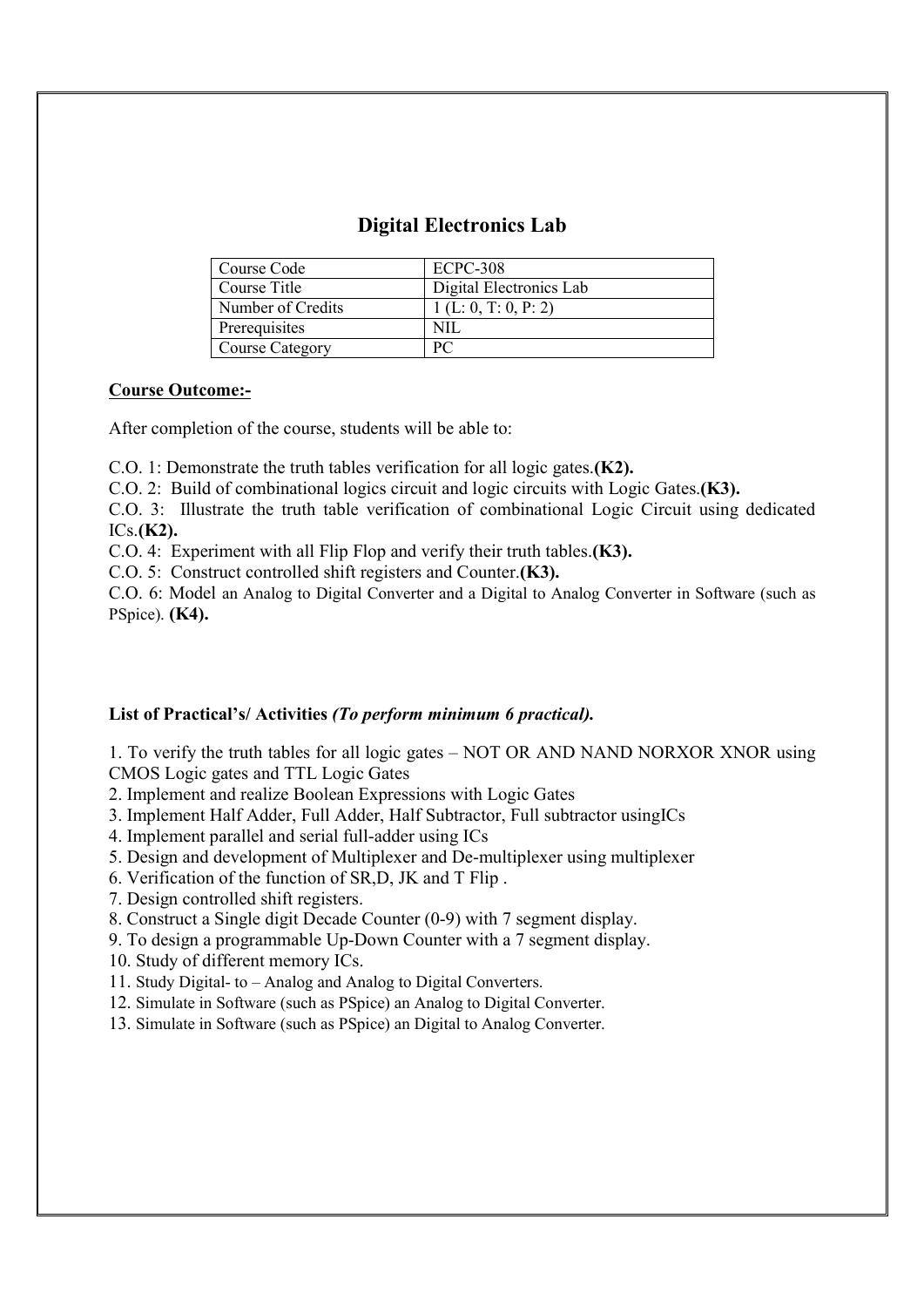#### Reference Books:

1. Digital principles & Applications. Albert Paul Malvino& Donald P. Leach. McGraw Hill Education; Eighth edition. ISBN: 978-9339203405

2. Digital Electronics .Roger L. TokheimMacmillian. McGraw-Hill Education (ISE Editions); International 2 Revised ed edition .ISBN: 978-0071167963

3. Digital Electronics – anintroduction to theoryand practice. William H. GothmannPrentice Hall India Learning PrivateLimited; 2 edition. ISBN: 978-8120303485

4. Fundamentals of LogicDesign. Charles H. Roth Jr. Jaico Publishing House; First edition ISBN: 978-8172247744

5. Digital Electronics R. Anand Khanna Publications, New Delhi(Edition 2018) ISBN: 978-93-82609445

| Course Code       | ECPC-309                                        |
|-------------------|-------------------------------------------------|
| Course Title      | Electronic Measurements and Instrumentation Lab |
| Number of Credits | 1(L: 0, T: 0, P: 2)                             |
| Prerequisites     | Nil                                             |
| Course Category   | PС                                              |

#### Electronic Measurements and Instrumentation Lab

Course Outcome:-

Students will be able to:-

C.O.1: Demonstrate the measurement of inductance and resistance using bridges (K2)

C.O.2: Demonstrate the calibration of ammeter, voltmeterand single phase energy meter (K2)

C.O.3: Illustrate the working of Q-meter, CRO and DSO (K2)

C.O.4: Experiment with temperature sensors, LVDT and load cells (K3)

#### List of Experiments *(To perform minimum 6 practical).*

- 1. Measure unknown inductance using following bridges (a) Anderson Bridge (b) Maxwell Bridge
- 2. Measure Low resistance by Kelvin's Double Bridge
- 3. Calibrate an ammeter using DC slide wire potentiometer
- 4. Calibrate a voltmeter using Crompton potentiometer
- 5. Measure low resistance by Crompton potentiometer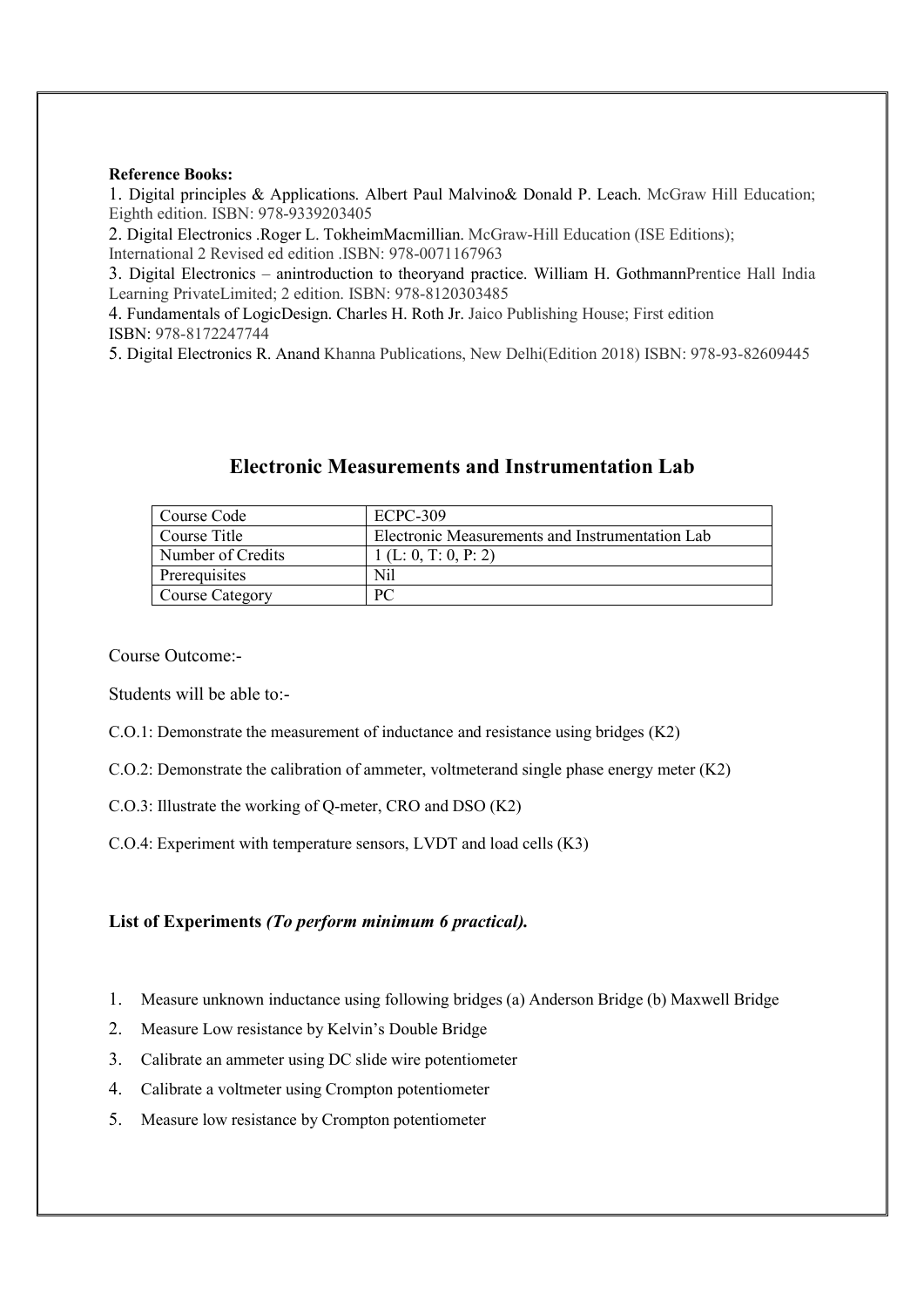- 6. Calibrate a single-phase energy meter by phantom loading
- 7. Study the working of Q-meter and measure Q of coils
- 8. Study working and applications of (i) C.R.O. (ii) Digital Storage Oscilloscope
- 9. Measurement of displacement with the help of LVDT
- 10. Draw the characteristics of the following temperature transducers (a) RTD (Pt-100) (b) Thermistor.
- 11. Measurement of strain/force with the help of strain gauge load cell

List of equipment:

- 1) Anderson's Inductance Bridge Experiment Board and Trainer Kit
- 2) Maxwell's Inductance Bridge Experiment Board and Trainer Kit
- 3) Trainer Kit for Measurement of low resistance by Kelvin's Double Bridge
- 4) Trainer kit Crompton DC Potentiometer Calibration of PMMC Ammeter & Voltmeter.
- 5) Single phase energy meter.
- 6) Trainer kit for strain gauge
- 7) Trainer kit for LVDT
- 8) Trainer kit for LCQ meter.
- 9) Colour Digital storage oscilloscope and two channel Analog Oscillator.
- 10) Temperature measurement trainer kit along with i) RTD ii) Thermistor iii) Thermocouple.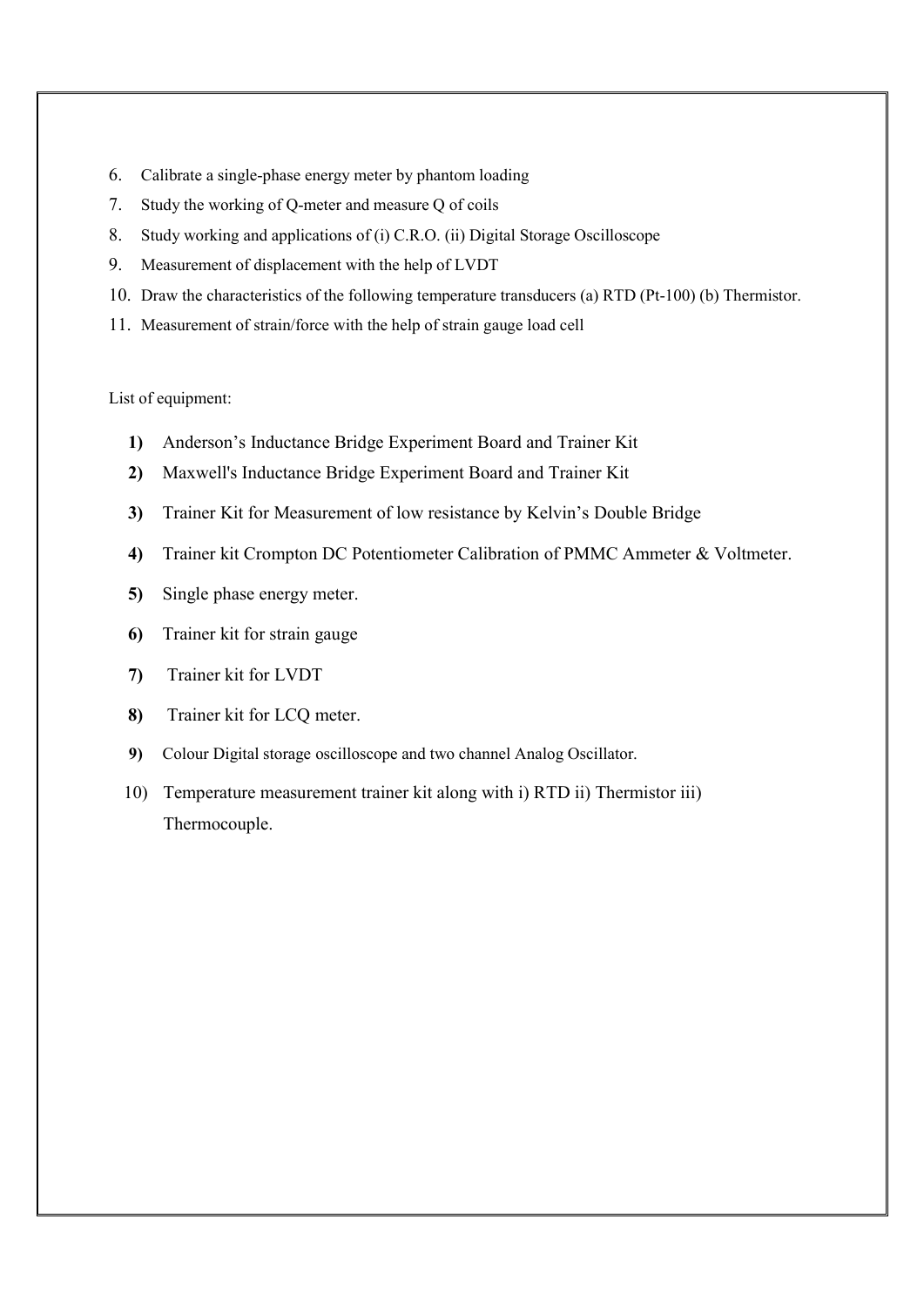## Summer Internship-I

| Course Code       | ECSI-310             |
|-------------------|----------------------|
| Course Title      | Summer Internship-I  |
| Number of Credits | 2 (L: 0, T: 0, P: 0) |
| Prerequisites     | Nil                  |
| Course Category   | Summer Internship    |

Internships may be full-time or part-time; they are full-time in the summer vacation and parttime during the academic session.

| Sl.<br>no. | <b>Schedule</b>                              | <b>Duration</b> | <b>Activities</b>                          | <b>Credits</b> | <b>Hours</b> of<br>Work |
|------------|----------------------------------------------|-----------------|--------------------------------------------|----------------|-------------------------|
|            | Summer<br>Vacation after<br>$1.2nd$ Semester | 3-4 Weeks       | Inter/Intra Institutional<br>Activities ** |                | 80 Hours                |

(\*\* Students are required to be involved in Inter/ Intra Institutional Activities viz; Training with higher Institutions; Soft skill training organized by Training and Placement Cell of the respective Institutions; contribution at incubation/ innovation /entrepreneurship cell of the Institute; participation in conferences/ workshops/ competitions etc.; Learning at Departmental Lab/ Tinkering Lab/ Institutional workshop; Working for consultancy/ research project within the Institutes and Participation in all the activities of Institute's Innovation Council for e.g.: IPR workshop/Leadership Talks/ Idea/ Design/ Innovation/ Business Completion/ Technical Expos etc.)

#### Benefits to Students:

- 1. An opportunity to get hired by the Industry/ organization.
- 2. Practical experience in an organizational setting.
- 3. Excellent opportunity to see how the theoretical aspects learned in classes are integrated into the practical world. On-floor experience provides much more professional experience which is often worth more than classroom teaching.
- 4. Helps them decide if the industry and the profession is the best career option to pursue.
- 5. Opportunity to learn new skills and supplement knowledge.
- 6. Opportunity to practice communication and teamwork skills.
- 7. Opportunity to learn strategies like time management, multi-tasking etc. in an industrial setup.
- 8. Opportunity to meet new people and learn networking skills.
- 9. Makes a valuable addition to their resume.
- 10. Enhances their candidacy for higher education.
- 11. Creating network and social circle and developing relationships with industry people.
- 12. Provides opportunity to evaluate the organization before committing to a full-time position.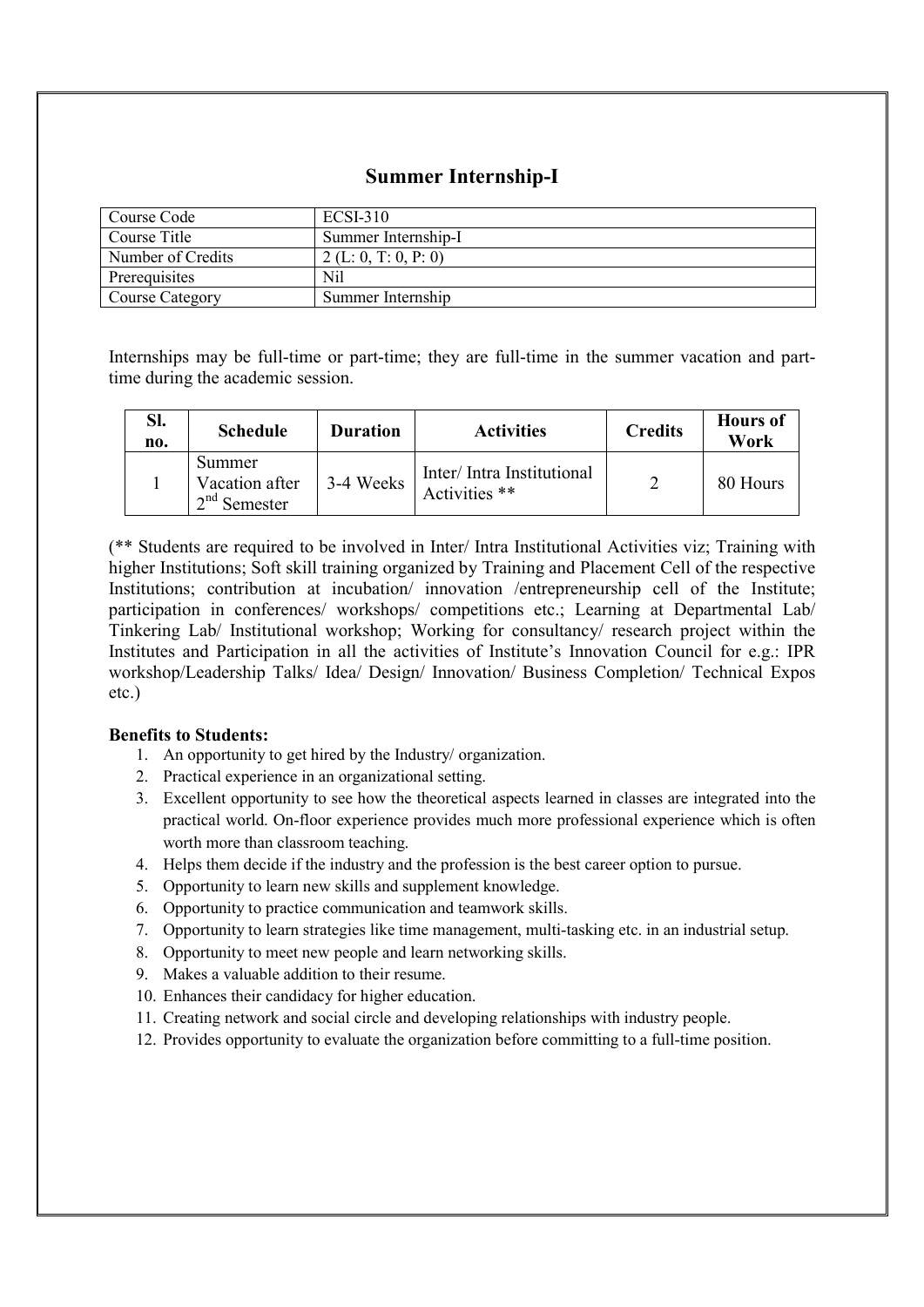#### Course Outcome:-

After completion of the course, students will be able to:

- C.O.1: Explain the real life organizational and industrial environment situations (K2).
- C.O.2: Develop organizational dynamics in terms of organizational behaviour, culture and professional ethics (K1).
- C.O.3: Understand the importance of Team work (K2).
- C.O.4: Explain invaluable knowledge and networking experience (K2).
- C.O.5: Develop skill to build a relationship with a prospective employer (K3).

#### Course Content:-

Internships are educational and career development opportunities, providing practical experience in a field or discipline. The Summer Internship-I is a student centric activity that would expose Technical students to the industrial environment, which cannot be simulated in the classroom and hence creating competent professionals for the industry. They are structured, short-term, supervised placements often focused around particular tasks or projects with defined timescales. An internship may be compensated, non-compensated or some time may be paid. The internship has to be meaningful and mutually beneficial to the intern and the organization. It is important that the objectives and the activities of the internship program are clearly defined and understood. Following are the intended objectives of internship training:

- 1. Will expose Technical students to the industrial environment, which cannot be simulated in the classroom and hence creating competent professionals for the industry.
- 2. Provide possible opportunities to learn, understand and sharpen the real time technical / managerial skills required at the job.
- 3. Exposure to the current technological developments relevant to the subject area of training.
- 4. Experience gained from the 'Industrial Internship' in classroom will be used in classroom discussions.
- 5. Create conditions conducive to quest for knowledge and its applicability on the job.
- 6. Learn to apply the Technical knowledge in real industrial situations.
- 7. Gain experience in writing Technical reports/projects.
- 8. Expose students to the engineer's responsibilities and ethics.
- 9. Familiarize with various materials, processes, products and their applications along with relevant aspects of quality control.
- 10. Promote academic, professional and/or personal development.
- 11. Expose the students to future employers.
- 12. Understand the social, economic and administrative considerations that influence the working environment of industrial organizations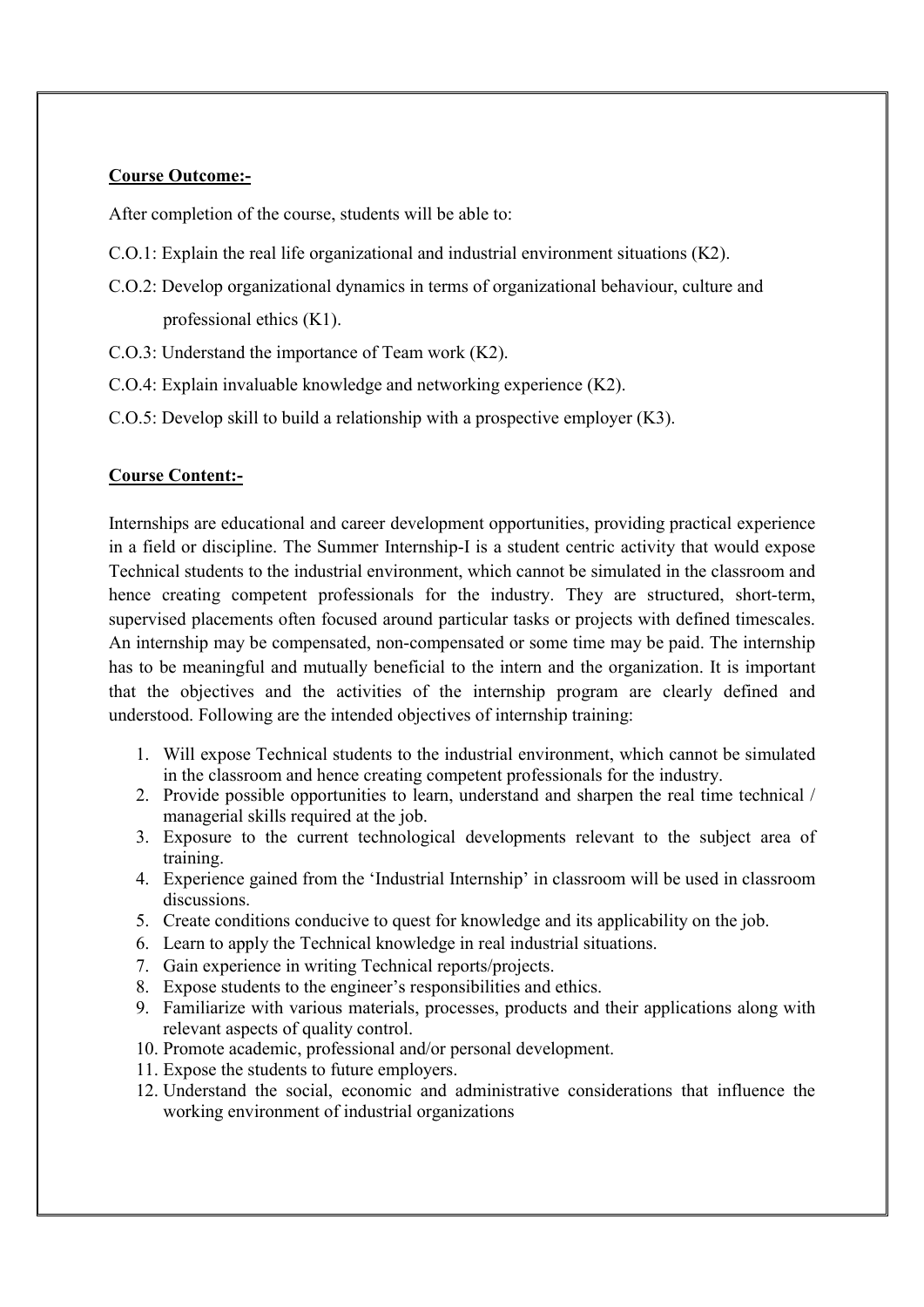13. Understand the psychology of the workers and their habits, attitudes and approach to problem solving.

| <b>Major Head</b><br>of Activity           | <b>Credit</b> | <b>Schedule</b>                                            | <b>Total</b><br><b>Duration</b> | <b>Sub Activity Head</b>                                                                                             | <b>Proposed</b><br><b>Document</b><br><b>as</b><br>Evidence | <b>Evaluated</b><br>by | Performance<br>appraisal/<br><b>Maximum</b><br>points/<br>activity |
|--------------------------------------------|---------------|------------------------------------------------------------|---------------------------------|----------------------------------------------------------------------------------------------------------------------|-------------------------------------------------------------|------------------------|--------------------------------------------------------------------|
| Inter/Intra<br>Institutional<br>Activities | 2             | Summer<br>Vacation<br>2 <sup>nd</sup><br>after<br>Semester | $3-4$<br>Weeks                  | Inter/Intra<br>Institutional<br>Workshop/Training                                                                    | Certificate                                                 | Programme<br>Head      | Satisfactory/<br>Good/<br>Excellent                                |
|                                            |               |                                                            |                                 | Working for<br>consultancy/<br>research project                                                                      | Certificate                                                 | Programme<br>Head      | Satisfactory/<br>Good/<br>Excellent                                |
|                                            |               |                                                            |                                 | Festival (Technical /<br>Business / Others)<br>Events                                                                | Certificate                                                 | Programme<br>Head      | Satisfactory/<br>Good/<br>Excellent                                |
|                                            |               |                                                            |                                 | Contribution in<br>Incubation/<br>Innovation/<br>Entrepreneurship<br>Cell/Institutional<br><b>Innovation Council</b> | Certificate                                                 | Cell In-<br>charge     | Satisfactory/<br>Good/<br>Excellent                                |
|                                            |               |                                                            |                                 | Learning at<br>Departmental<br>Lab/Tinkering Lab/<br>Institutional<br>workshop                                       | Certificate                                                 | Cell In-<br>charge     | Satisfactory/<br>Good/<br>Excellent                                |

#### Overall compilation of Internship Activities / Credit Framework:

#### STUDENT'S DIARY/ DAILY LOG

The main purpose of writing daily diary is to cultivate the habit of documenting and to encourage the students to search for details. It develops the students' thought process and reasoning abilities. The students should record in the daily training diary the day-to-day account of the observations, impressions, information gathered and suggestions given, if any. It should contain the sketches & drawings related to the observations made by the students.

The daily training diary should be signed at the end of each day by the supervisor/ in charge of the section where the student has been working. The diary should also be shown to the Faculty Mentor visiting the industry from time to time and get ratified on the day of his visit.

Student's Diary and Internship Report should be submitted by the students along with attendance record and an evaluation sheet duly signed and stamped by the industry to the Institute immediately after the completion of the training. It will be evaluated on the basis of the following criteria:

- a) Regularity in maintenance of the diary.
- b) Adequacy & quality of information recorded.
- c) Drawings, sketches and data recorded.
- d) Thought process and recording techniques used.
- e) Organization of the information.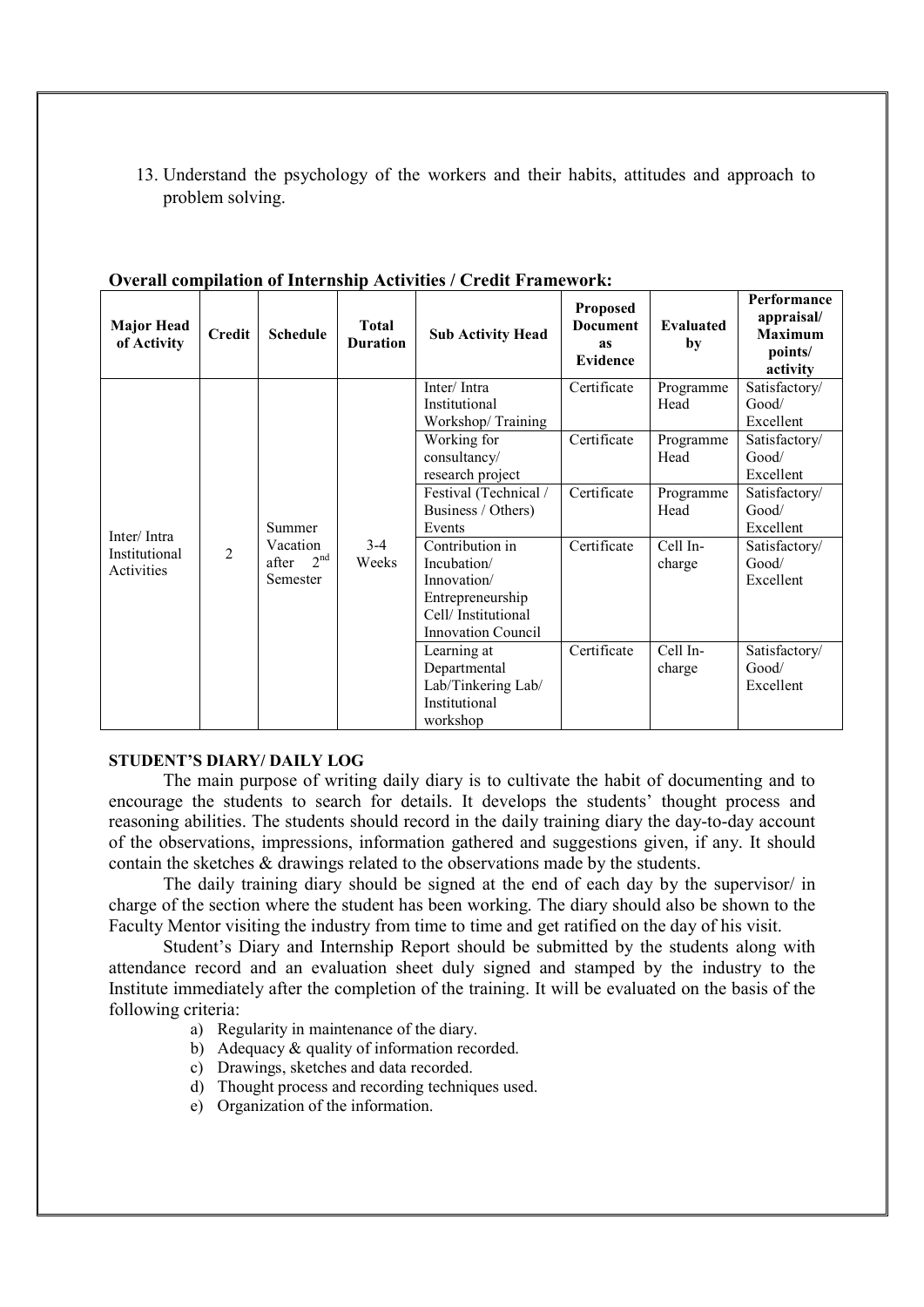#### INTERNSHIP REPORT

After completion of Internship, the student should prepare a comprehensive report to indicate what he has observed and learnt in the training period. The student may contact Industrial Supervisor/ Faculty Mentor/TPO for assigning special topics and problems and should prepare the final report on the assigned topics. Daily diary will also help to a great extent in writing the industrial report since much of the information has already been incorporated by the student into the daily diary. The training report should be signed by the Internship Supervisor, TPO and Faculty Mentor. The Internship report will be evaluated on the basis of following criteria:

- a) Originality.
- b) Adequacy and purposeful write-up.
- c) Organization, format, drawings, sketches, style, language etc.
- d) Variety and relevance of learning experience.
- e) Practical applications, relationships with basic theory and concepts taught in the course.

\*\*\*\*\*\*\*\*\*\*\*\*\*\*\*\*\*\*\*\*\*\*\*\*\*\*\*\*\*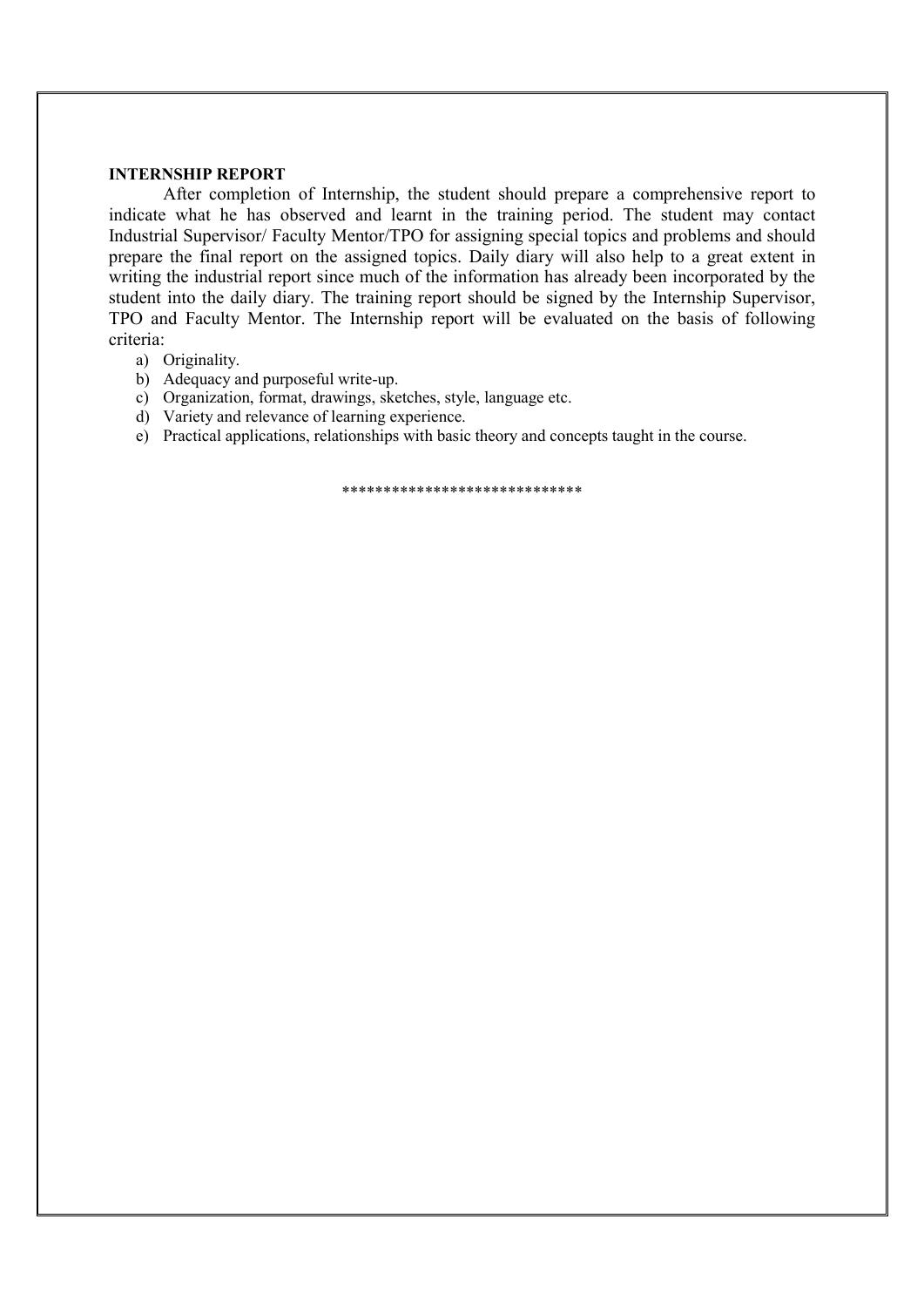# SEMESTER IV

| SI.                 | Category                                          |                 | <b>Course Title</b>                                    | Hours per week |              |                  | <b>Total</b>        | <b>Credit</b>  |
|---------------------|---------------------------------------------------|-----------------|--------------------------------------------------------|----------------|--------------|------------------|---------------------|----------------|
| No.                 |                                                   | Code No.        |                                                        | L              | T            | ${\bf P}$        | Contact<br>Hrs/Week |                |
| $\mathbf{1}$        | Programme<br>core course-10                       | <b>ECPC-401</b> | Microcontroller and<br>Applications                    | $\overline{3}$ | $\theta$     | $\mathbf{0}$     | 3                   | $\overline{3}$ |
| $\overline{2}$      | Programme<br>core course-11                       | <b>ECPC-402</b> | Linear Integrated<br>Circuits                          | $\overline{3}$ | $\theta$     | $\overline{0}$   | 3                   | $\overline{3}$ |
| $\overline{3}$      | Programme<br>core course-12                       | <b>ECPC-403</b> | Digital<br>Communication<br>Systems                    | 3              | $\mathbf{0}$ | $\boldsymbol{0}$ | 3                   | 3              |
| $\overline{4}$      | Programme<br>core course-13                       | <b>ECPC-404</b> | Microcontroller and<br>Applications Lab                | $\mathbf{0}$   | $\mathbf{0}$ | $\overline{2}$   | $\overline{2}$      | $\mathbf{1}$   |
| 5                   | Programme<br>core course-14                       | <b>ECPC-405</b> | Digital<br>Communication<br>Systems Lab                | $\theta$       | $\theta$     | $\overline{2}$   | $\overline{2}$      | $\mathbf{1}$   |
| 6                   | Programme<br>core course-15                       | <b>ECPC-406</b> | Linear Integrated<br>Circuits Lab                      | $\theta$       | $\theta$     | $\overline{2}$   | $\overline{2}$      | $\mathbf{1}$   |
|                     | Programme<br>elective course-                     | ECPE-<br>407/A  | <b>Consumer Electronics</b><br>or                      |                |              |                  |                     |                |
| 1<br>$\overline{7}$ | (Any One to be                                    | ECPE-<br>407/B  | PCB Design                                             | 3              | $\theta$     | $\overline{0}$   | 3                   | 3              |
|                     | selected)                                         | ECPE-<br>407/C  | Electronic Equipment<br>Maintenance                    |                |              |                  |                     |                |
| 8                   | Humanities &<br>Social Science-<br>$\overline{4}$ | <b>HS 408</b>   | Professional Skill<br>Development                      | $\overline{2}$ | $\mathbf{1}$ | $\boldsymbol{0}$ | $\overline{3}$      | $\overline{3}$ |
| 9                   | Minor Project                                     | <b>ECPR-409</b> |                                                        | $\overline{0}$ | $\theta$     | $\overline{4}$   | $\overline{4}$      | $\overline{2}$ |
| 10                  | Mandatory<br>Course-1                             | AU-410          | <b>Essence of Indian</b><br>Knowledge<br>and Tradition | $\overline{2}$ | $\theta$     | $\overline{0}$   | $\overline{2}$      | $\overline{0}$ |
|                     |                                                   |                 | <b>Total</b>                                           |                |              |                  |                     | 20             |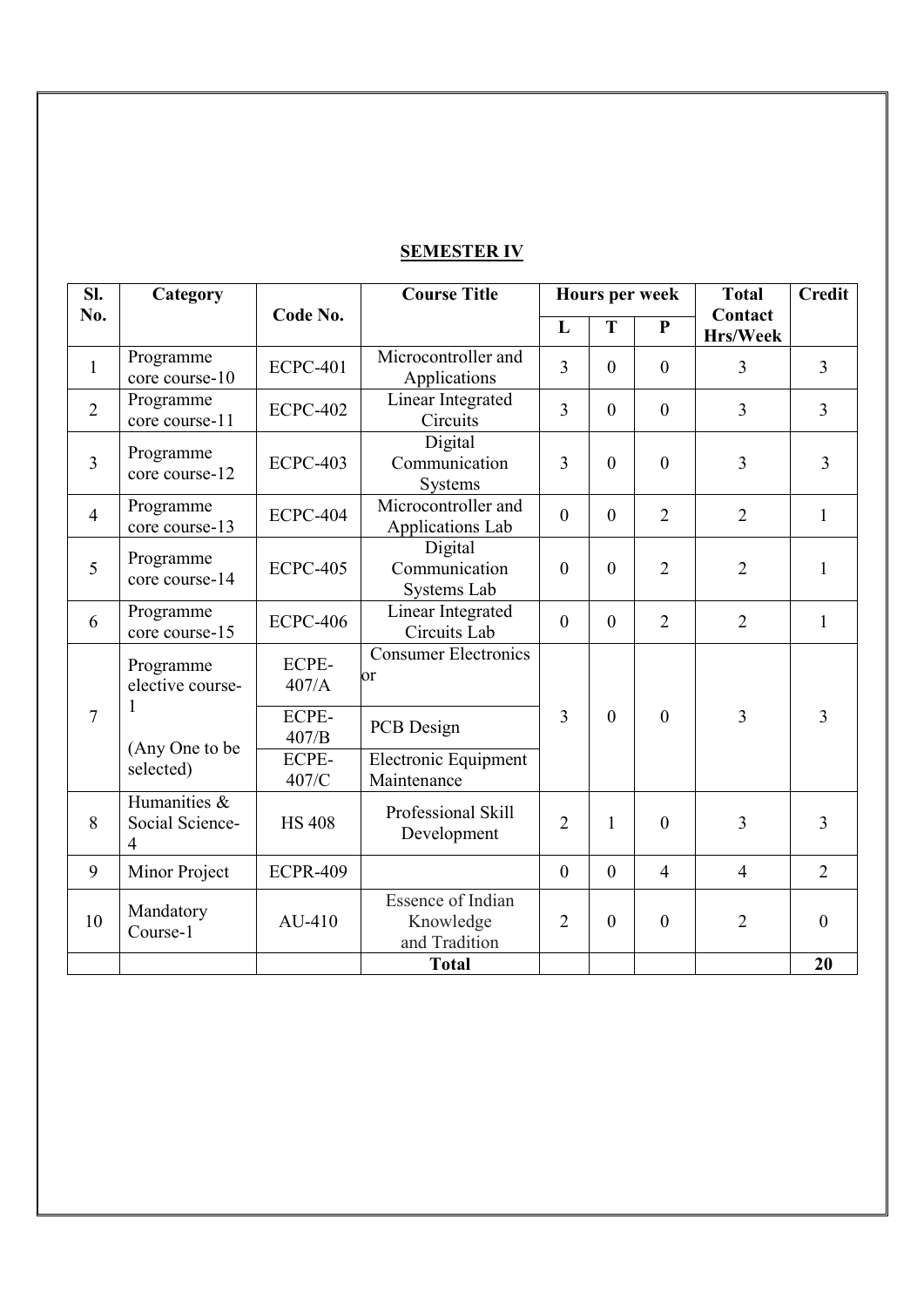## Microcontroller and Applications

| Course Code       | $ECPC-401$                       |
|-------------------|----------------------------------|
| Course Title      | Microcontroller and Applications |
| Number of Credits | 3(L:3, T:0, P: 0)                |
| Prerequisites     | Digital Electronics              |
| Course Category   | PC.                              |

#### Course Outcome:-

After completion of the course, students will be able to:

C.O.1: Explain the internal architecture of 8085, 8086 processor and 8051 microcontroller. (K2)

C.O.2: Execute assembly language program for 8051microprocessor. (K3)

C.O.3: Apply programming knowledge to interface hardware with 8051.(K3)

C.O.4: Apply C programming to interface Internal and external hardware with 8051.(K3)

C.O.5: Explain the architecture of ARM processor.(K2)

#### Module I :Introduction (6)

#### Learning Outcomes:

Students will be able to:

1. Classify Microprocessors and Microcontrollers.

2.Explain the internal architecture of 8085, 8086 processor and 8051 microcontroller.

#### Content:

Introduction to Microprocessors and Microcontrollers, Architectures [8085, 8086] Intel MCS- 51 family features – 8051 -organization and architecture.

#### Module II: Programming with 8051 (6)

#### Learning Outcomes:

Students will be able to:

1. Understand assembly language program by using 8051 Instruction sets and addressing modes.

2. Execute internal peripheral devices using assembly level code.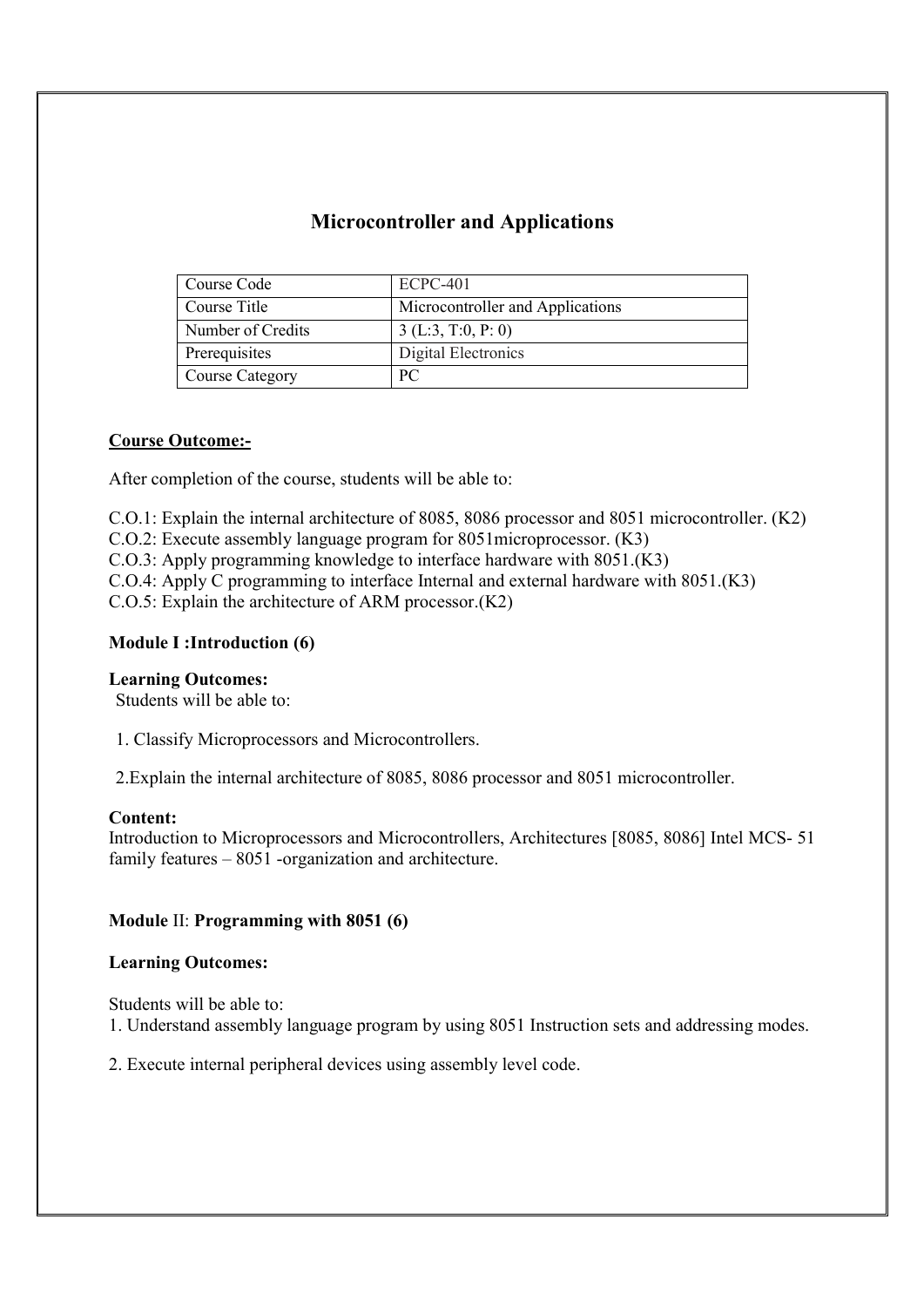#### Content:

8051 instruction set, addressing modes, conditional instructions, I/O Programming, Arithmetic logic instructions, single bit instructions, interrupt handling, programming counters, timers and Stack

#### Module III: Interfacing of 8051 with Hardware. (6)

#### Learning Outcomes:

Students will be able to:

1. Understand the interfacing of external peripheral with 8051.

#### Content:

MCS51 and external Interfaces 8 User interface – keyboard, LCD, LED, Real world interface - ADC, DAC, SENSORS Communication interface.

#### Module IV: C programming with 8051 (6)

#### Learning Outcomes:

Students will be able to:

- 1. Understand C programming language for 8051
- 2. Apply c language for interfacing internal and external Peripheral.

#### Content:

8 I/O Programming, Timers/counters, Serial Communication, Interrupt, User Interfaces-LCD, Keypad, LED and communication interfaces [RS232].

#### Module V: Introduction to RISC Processor. (6)

#### Learning Outcomes:

Students will be able to:

1. Explain the internal architecture of ARM processor.

#### Content:

ARM processor core based microcontrollers 14 Need for RISC Processor-ARM processor fundamentals, ARM core based controller [LPC214X], IO ports, ADC/DAC, Timers.

#### References:

1. The 8051 Micro Controller and Embedded Systems. Muhammad Ali, Mazidi& Janice GilliMazidi, R.D.Kinely. PHI Pearson Education, 5th Indian reprint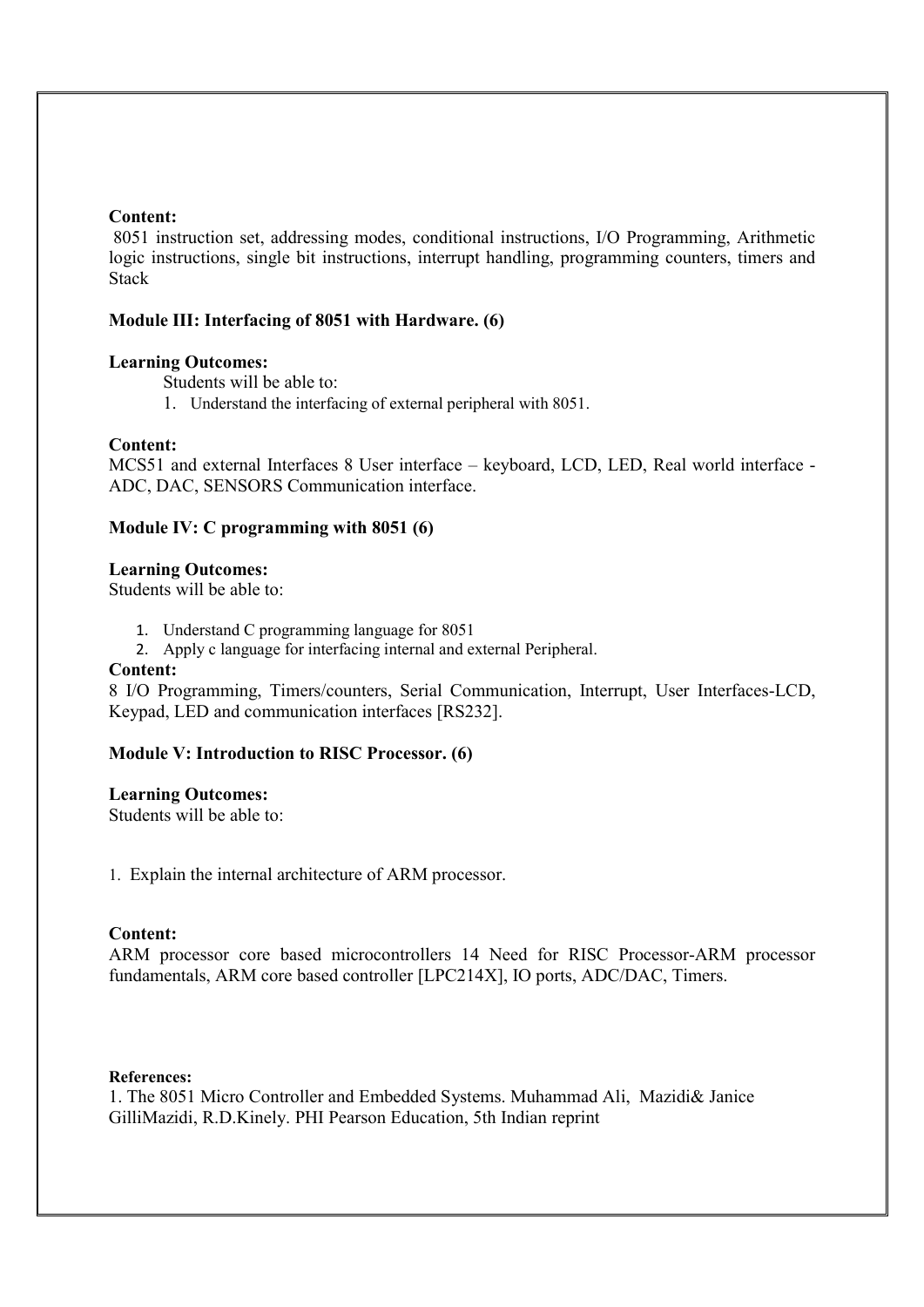2. Microprocessor and Microcontrollers Krishna Kant Eastern Company Edition, Prentice Hall of India, New Delhi

3. Microprocessor & Microcontroller Architecture: Programming & Interfacing using 8085,8086, 8051. Soumitra Kumar Mandal.Mc Graw Hill Edu,

4. Microcontrollers: Architecture implementation and Programming Tabak Daniel, Hintz Kenneth j. Tata McGraw Hill, 2007

5. ARM Developer's Guide.UM10139LPC214X User manual – Rev.4. Andrew N.Sloss, Dominic Symes, Chris Wright User manual – Rev.4

6. Microprocessors and interfacing: programming and hardware Douglas V. Hall Tata McGraw Hill, 2editon, 2007.

7. "Microcontroller – Fundamentals and Applications with Pic.Valder – Perez Yeesdee Publishers, Tayler & Francis.

## Linear Integrated Circuits

| Course Code       | $ECPE-402$                             |
|-------------------|----------------------------------------|
| Course Title      | <b>Linear Integrated Circuits</b>      |
| Number of Credits | 3(L: 3, T: 0, P: 0)                    |
| Prerequisites     | <b>Electronic Devices and Circuits</b> |
| Course Category   | PE                                     |

#### Course Objectives: After completing the course, the students will able to:-

CO 1: Demonstrate the concept of IC fabrication and analysis of circuits based on linear IC. (K2)

CO 2: Illustrate the operational amplifier and its application. (K2)

CO 3: Explain analog multiplier and PLL and demonstrate different applications based on it. (K2)

- CO 4: Distinguish the working principle of various data converters.  $(K4)$
- CO 5: Identify the needs of voltage regulators and timers. (K3)

#### Module I - IC Fabrication and Circuit Configuration for Linear IC (7 hours)

## Learning Outcomes:-

#### Students will be able to

- 1) Be familiar with the different IC fabrication.
- 2) Understand the circuit configuration for linear IC.
- 3) Be familiar with the basic concept and characteristics of operational amplifier.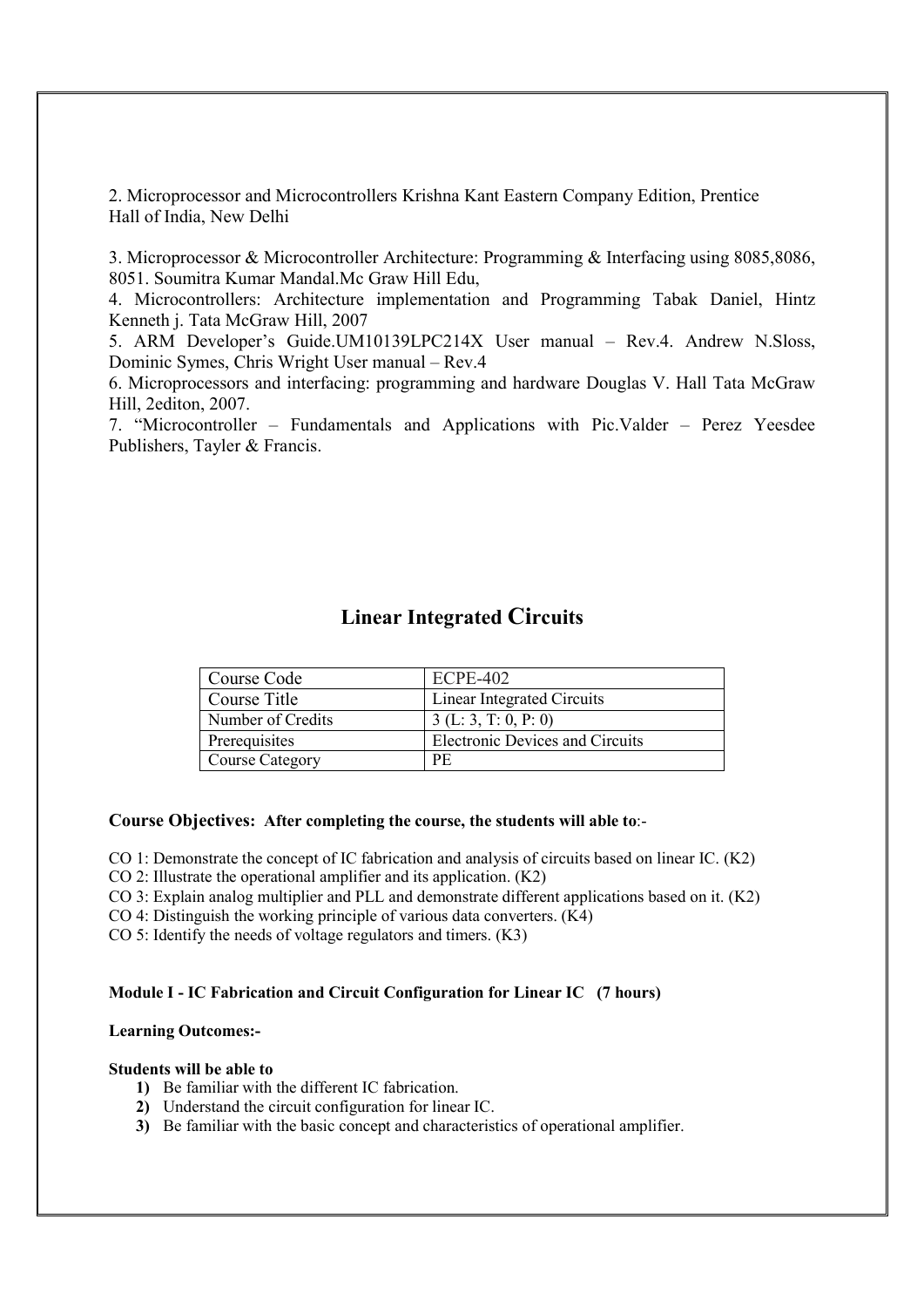Advantages of ICs over discrete components – Manufacturing process of monolithic Ics Construction of monolithic bipolar transistor – Monolithic diodes – Integrated Resistors Monolithic Capacitors– Inductors. Current mirror and current sources, Current sources as active loads, Voltage sources, Voltage References, BJT Differential amplifier with active loads, General operational amplifier stages-and internal circuit diagrams of IC 741, DC and AC performance characteristics, slew rate, Open and closed loop configurations.

#### Module II - Applications of Operational Amplifiers (7 hours)

#### Learning Outcomes:-

#### Students will be able to

- 1) Understand the operational amplifier and its applications.
- 2) Explain the operation of different applications in operational amplifier.

Sign Changer, Scale Changer, Phase Shift Circuits, Voltage Follower, V-to-I and I-to-V converters, adder, substractor, Instrumentation amplifier, Integrator, Differentiator, Logarithmic amplifier, Antilogarithmic amplifier, Comparators, Schmitt trigger, Precision rectifier, peak detector, clipper and clamper, Low-pass, high-pass and band-pass Butterworth filters.

#### Module III - Analog Multiplier and PLL (7 hours)

#### Learning Outcomes:-

#### Students will be able to

- 1) Understand the concept of analog multiplier.
- 2) Explain the operation of different applications in analog multiplier.
- 3) Understand the operation of different applications PLL.

Analog Multiplier using Emitter Coupled Transistor Pair - Gilbert Multiplier cell – Variable transconductance technique, analog multiplier ICs and their applications, Operation of the basic PLL, Closed loop analysis, Voltage controlled oscillator, Monolithic PLL IC 565, application of PLL for AM detection, FM detection, FSK modulation and demodulation and Frequency synthesizing.

#### Module IV- Analog to digital and digital to analog converters (7 hours)

#### Learning Outcomes:-

#### Students will be able to

- 1) Understand the basic concepts of data conversion.
- 2) Analyse and design data conversion circuits.

Analog and Digital Data Conversions, D/A converter – specifications - weighted resistor type, R-2R Ladder type, Voltage Mode and Current-Mode R2R Ladder types switches for D/A converters, high speed sample-and-hold circuits, A/D Converters specifications - Flash type - Successive Approximation type -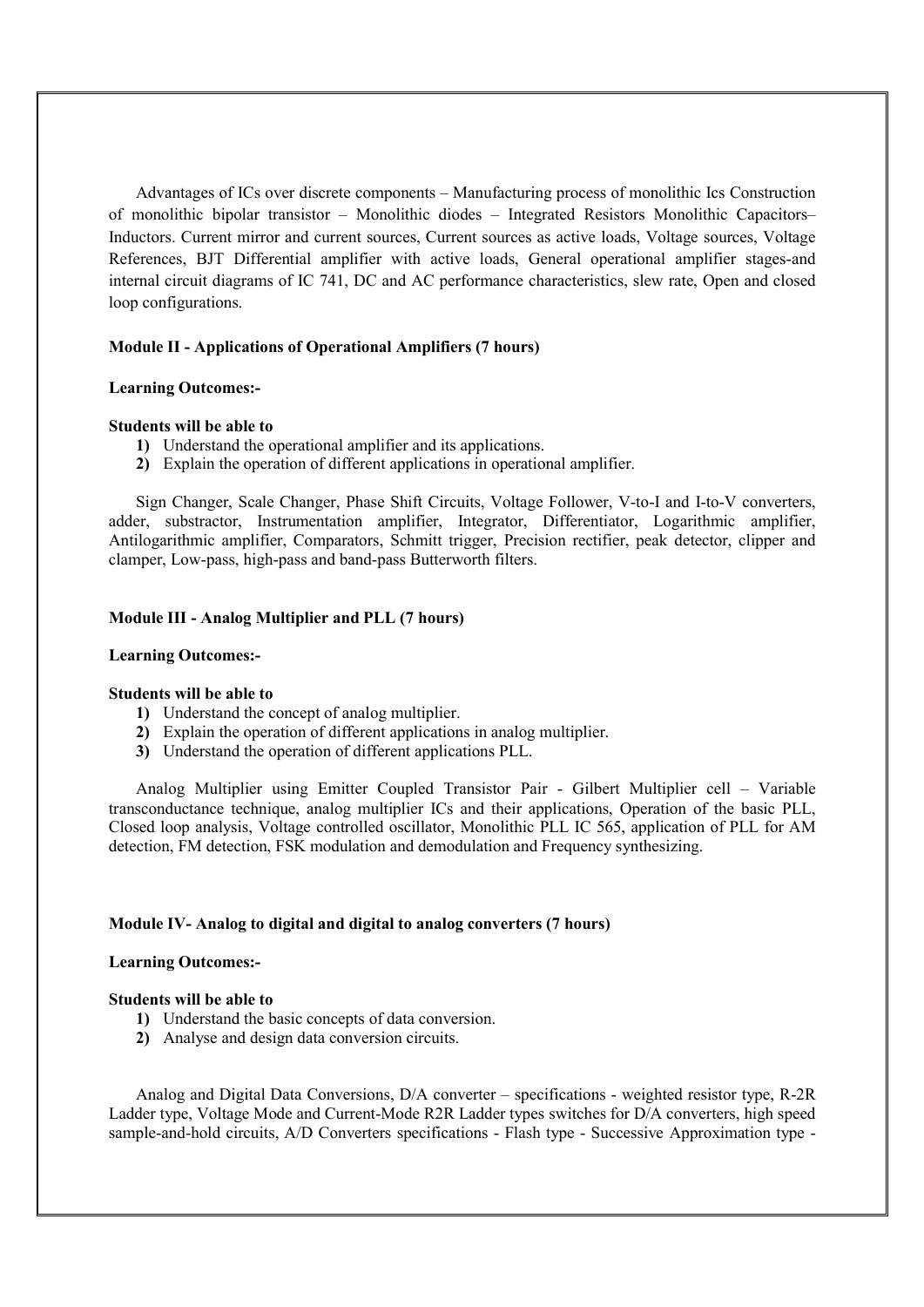Single Slope type – Dual Slope type - A/D Converter using Voltage-to-Time Conversion -Over-sampling A/D Converters.

#### Module V - Waveform generators and special function (7 hours)

#### Learning Outcomes:-

#### Students will be able to

- 1) Understand the basic concepts of timer circuit.
- 2) Design of different waveform using multivibrator.
- 3) Demonstrate the design of power supply circuits.

Sine-wave generators, Multivibrators and Triangular wave generator, Saw-tooth wave generator,ICL8038 function generator, Timer IC 555, IC Voltage regulators – Three terminal fixed and adjustable voltage regulators - IC 723 general purpose regulator Monolithic switching regulator, Switched capacitor filter IC MF10, Frequency to Voltage and Voltage to Frequency converters, Audio Power amplifier, Video Amplifier, Isolation Amplifier, Opto-couplers and fibre optic IC.

#### References:

- 1. Design with operational amplifiers and analog integrated circuits, 3rd Edition, Author- Sergio Franco, Publication- Tata McGraw-Hill, 2007.
- 2. Linear Integrated Circuits, Author- D.Roy Choudhry, Shail Jain, Publication- New Age International Pvt. Ltd.
- 3. System design using Integrated Circuits, Author- B.S.Sonde, Publication- New Age Pub, 2nd Edition, 2001
- 4. Analysis and Design of Analog Integrated Circuits, Author-Gray and Meyer, Publication- Wiley International, 2005.
- 5. OP-AMP and Linear ICs, Author- Ramakant A.Gayakwad, Publication- Prentice Hall / Pearson Education,4th Edition, 2001.
- 6. Operational Amplifier and Linear Integrated Circuits, Author- K Lal Kishore, Publication-Pearson Education, 2006.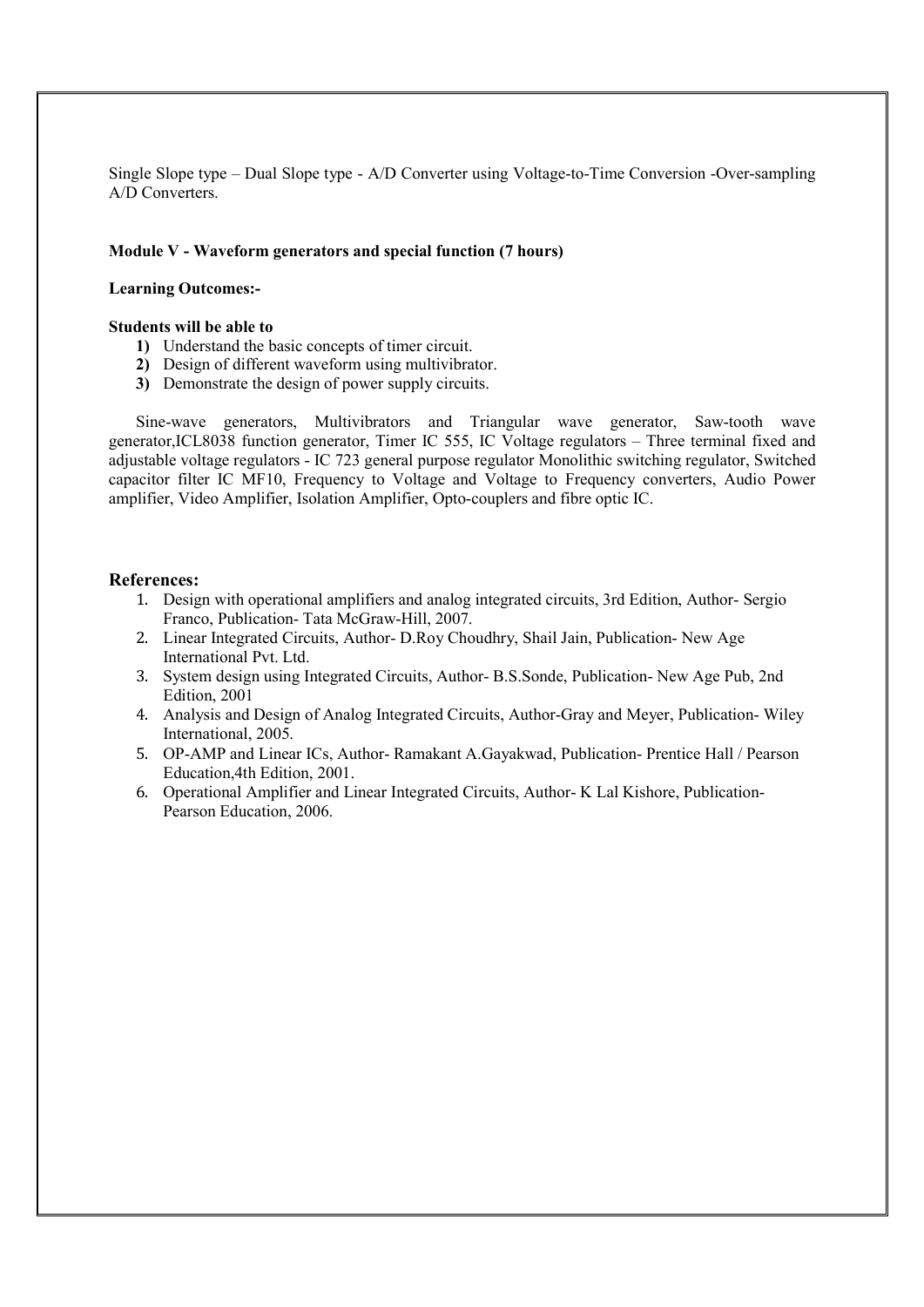# Digital Communication Systems

| <b>Course Code</b>       | $ECPC-403$                           |
|--------------------------|--------------------------------------|
| <b>Course Title:</b>     | <b>Digital Communication Systems</b> |
| <b>Number of credits</b> | 3(L:3, T: 0, P: 0)                   |
| <b>Prerequisites</b>     | Basics of Electronic Communication   |
| <b>Course Category</b>   | PC.                                  |

Course Outcomes: After completing the course, the students will be able to

C.O.1: Explain digital communication system andbasic principles of digital communication signals (K2).

C.O.2: Explain various Noises present in digital communication. Students will also able to compare role of filters to eliminate noise (K2).

C.O.3: Apply Error analysis technique inDigital modulation (K3).

C.O.4: Define various entropies and capacity theorem of Information Theory (K1).

C.O.5: Construct various coding and decoding techniques in digital communication (K3).

## Course Contents:

Module 1: Introduction and principle of digital communication No. of lectures:6

Learning Outcomes: Students will be able to learn and explain

- 1. Various blocks required and function of each block in digital communication system.
- 2. Sampling and quantization of signals.
- 3. Various Line coding techniques.
- 4. PCM TDM hierarchies.

Block diagram and sub-system description of a digital communication system. Sampling of lowpass and band-pass signals, PAM, PCM, signal to quantization noise ratio analysis of linear and nonlinear quantizers, Line codes and bandwidth considerations; PCM TDM hierarchies, frame structures, frame synchronization and bit stuffing.

Module 2:Noise and filters No. of lectures: 6

Learning Outcomes: Students will be able to learn and explain

- 1. Quantization noise analysis of various digital modulation techniques.
- 2. Low bit rate coding, correlative coding methods.
- 3. Performance of matched filter and roll-off filters.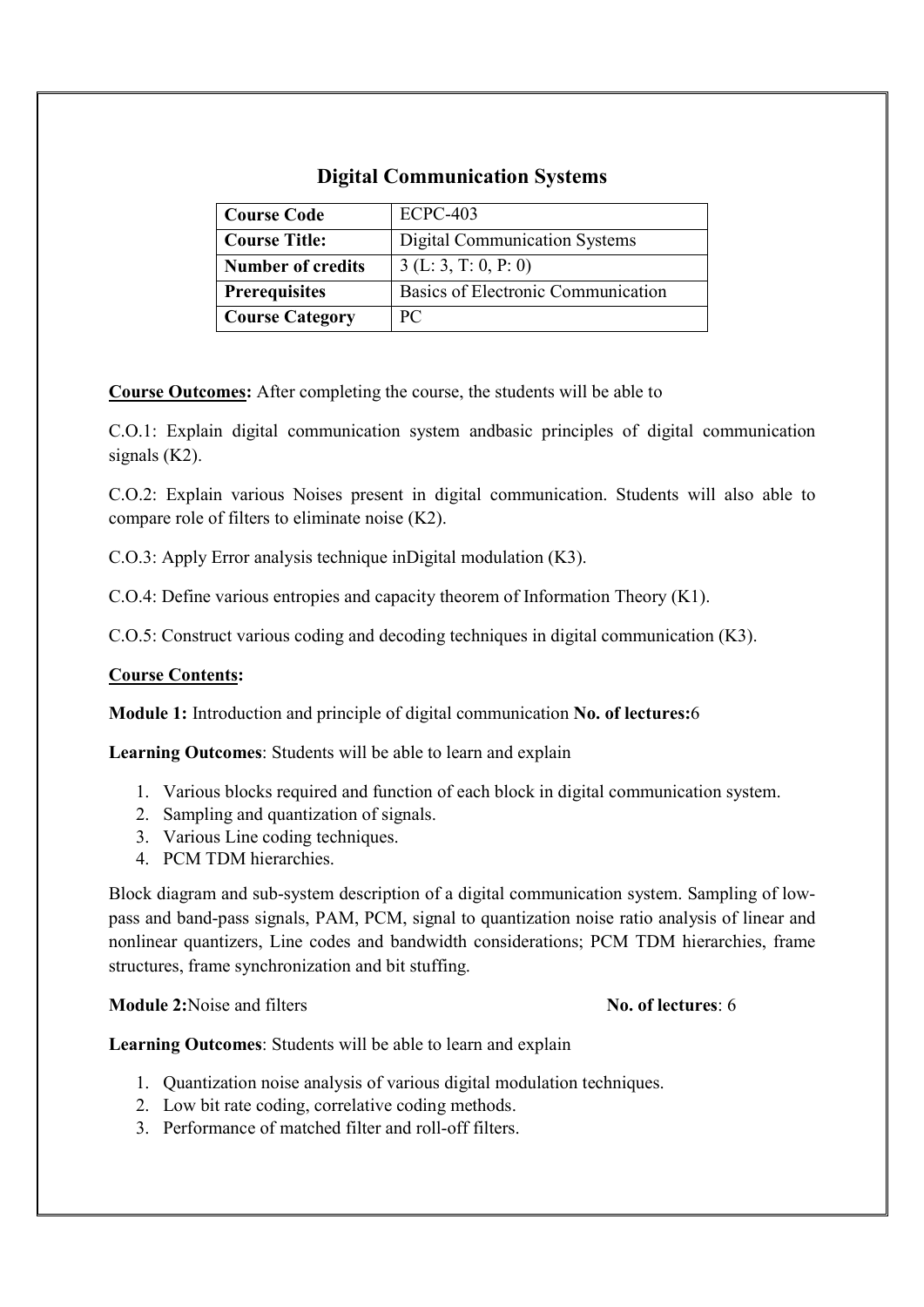Quantization noise analysis of DM and ADM; DPCM and ADPCM; Low bit rate coding of speech and video signals. Baseband transmission, matched filter, performance in additive Gaussian noise; Inter-symbol interference (ISI), Nyquist criterion for zero ISI, sinusoidal roll-off filtering, correlative coding, equalizers and adaptive equalizers; Digital subscriber lines.

Module 3: Error analysis inDigital modulation Techniques No. of lectures: 8

Learning Outcomes: Students will be able to learn and apply

- 1. Geometric representation of signals.
- 2. Generation, detection and probability of error analysis of digital modulation schemes.
- 3. Comparison of bandwidth and bit rate of digital modulation schemes.

Geometric representation of signals; maximum likelihood decoding; Correlation receiver, equivalence with matched filter. Generation, detection and probability of error analysis of OOK, BPSK, coherent and non-coherent FSK, QPSK and DPSK; QAM, MSK and multicarrier modulation; Comparison of bandwidth and bit rate of digital modulation schemes.

## Module 4: Introduction to Information TheoryNo. of lectures:4

# Learning Outcomes: Students will be able to define

- 1. Information measures, Entropy and types of entropy.
- 2. Capacity theorem, point to point channel, discrete and continuous alphabets.

Information Theory: information measures, Shannon entropy, differential entropy, mutual information, capacity theorem for point-to-point channels with discrete and continuous alphabets.

Module 5: Introduction to Coding TheoryNo. of lectures: 6

Learning Outcomes: Students will be able to construct

- 1. Linear block codes, hamming codes, Convolution codes, Turbo codes and LDPC codes.
- 2. Soft versus hard decision decoding.

Linear block codes – definitions, properties, bounds on minimum distance (singleton, Hamming, GV, MRRW), soft versus hard decision decoding, some specific codes (Hamming, RS, Concatenated); Convolutional codes – structure, decoding (the Viterbi and BCJR algorithms); Turbo codes, LDPC codes.

## References:

| <b>S. No.</b> | <b>Title of Book</b>         | Author                | <b>Publication</b>    |
|---------------|------------------------------|-----------------------|-----------------------|
|               | <b>Communication Systems</b> | Haykin, S             | 4th Ed., John Wiley   |
|               |                              |                       | $&$ Sons              |
|               | Modern Digital and Analog    | Lathi, B.P. and Ding, | Intl. 4th Ed., Oxford |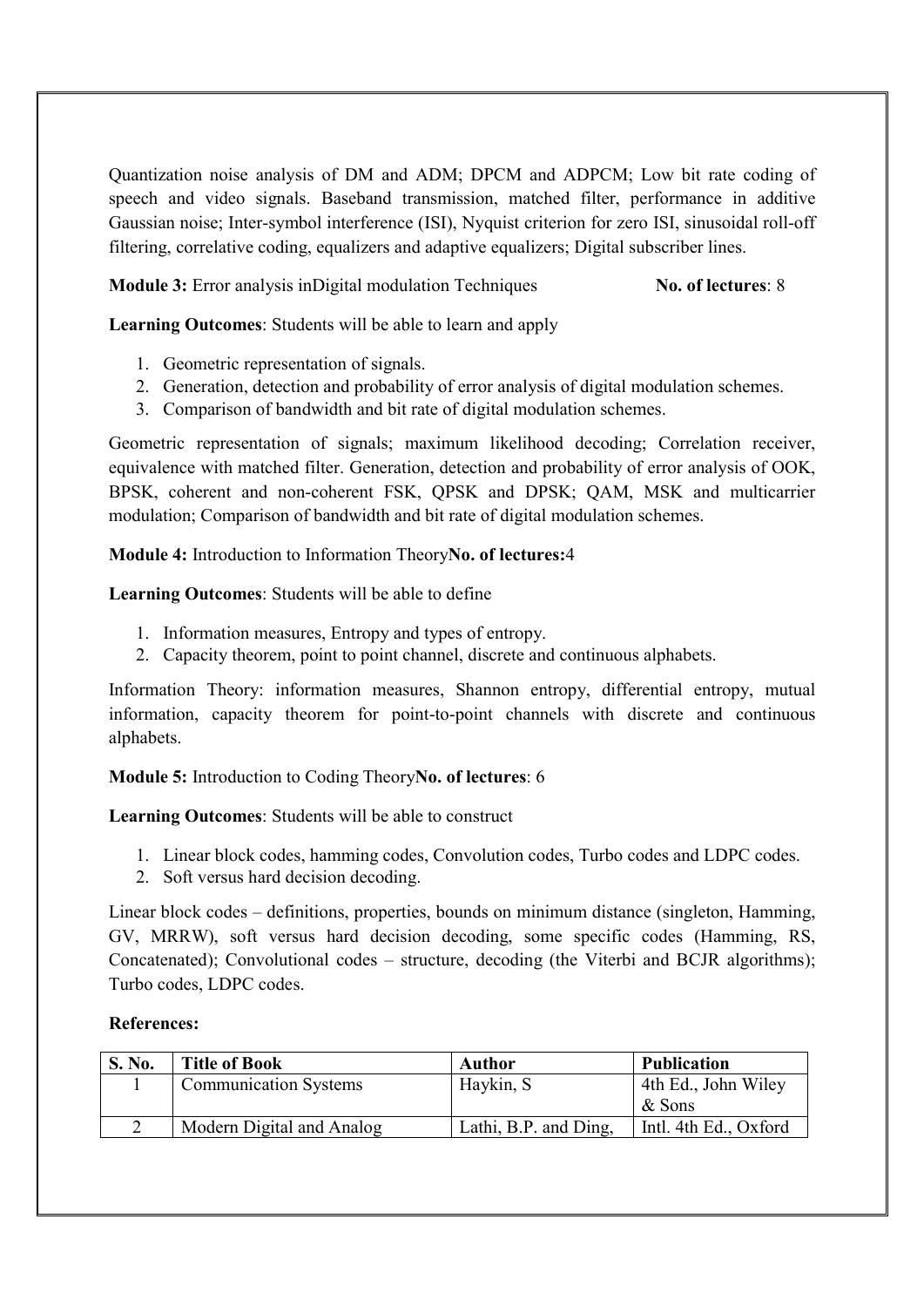|                             | <b>Communication Systems</b>         | Z                      | University Press.  |
|-----------------------------|--------------------------------------|------------------------|--------------------|
| 3                           | Digital Communications               | Proakis, J.G. and      | 5th Ed., McGraw-   |
|                             |                                      | Saheli, M              | Hill               |
| 4                           | Digital Communication:               | Sklar, B., and Ray,    | 2nd Ed., Dorling   |
|                             | <b>Fundamentals and Applications</b> | P.K                    | Kindersley         |
| $\mathcal{F}_{\mathcal{F}}$ | Elements of Information Theory       | T. Cover and J.        | $2/e$ , Wiley      |
|                             |                                      | Thomas                 |                    |
| 6                           | Principles of Digital                | R. G. Gallager         | Cambridge Univ.    |
|                             | Communication                        |                        | Press              |
| 7                           | A Foundation in Digital              | A. Lapidoth            | Cambridge Univ.    |
|                             | Communication                        |                        | Press              |
| 8                           | Error Control Coding                 | S. Lin and D. Costello | 2/e, Prentice Hall |

# Microcontroller and Applications Lab

| Course Code            | ECPC-404                             |
|------------------------|--------------------------------------|
| Course Title           | Microcontroller and Applications Lab |
| Number of Credits      | 1(L: 0, T: 0 P: 2)                   |
| Prerequisites          | Digital Electronics                  |
| <b>Course Category</b> | PС                                   |

## Course Outcome:-

After completion of the course, students will be able to:

C.O.1: DevelopAssembly languageand C language program and implement in the flash memory of 8051.(K3)

C.O.2. Apply Arithmetic and logical instructions in programs.(K3)

C.O.3: Compare and sorting the group of data using Assembly language .(K4)

C.O.4: Apply Assembly and C language for Programming Interrupts. (K3)

C.O.5: Apply Assembly and C language to interface external and internal peripheral device.(K3)

## Course Content:

1. Programming 8051 Micro controller using ASM and C, and implementation in flash 8051 microcontroller.

2. Programming with Arithmetic logic instructions [Assembly]

- 3. Program using constructs (Sorting an array) [Assembly]
- 4. Programming using Ports [Assembly and C]
- 5. Delay generation using Timer [Assembly and C]
- 6. Programming Interrupts [Assembly and C]
- 7. Implementation of standard UART communication (using hyper terminal) [Assembly and C].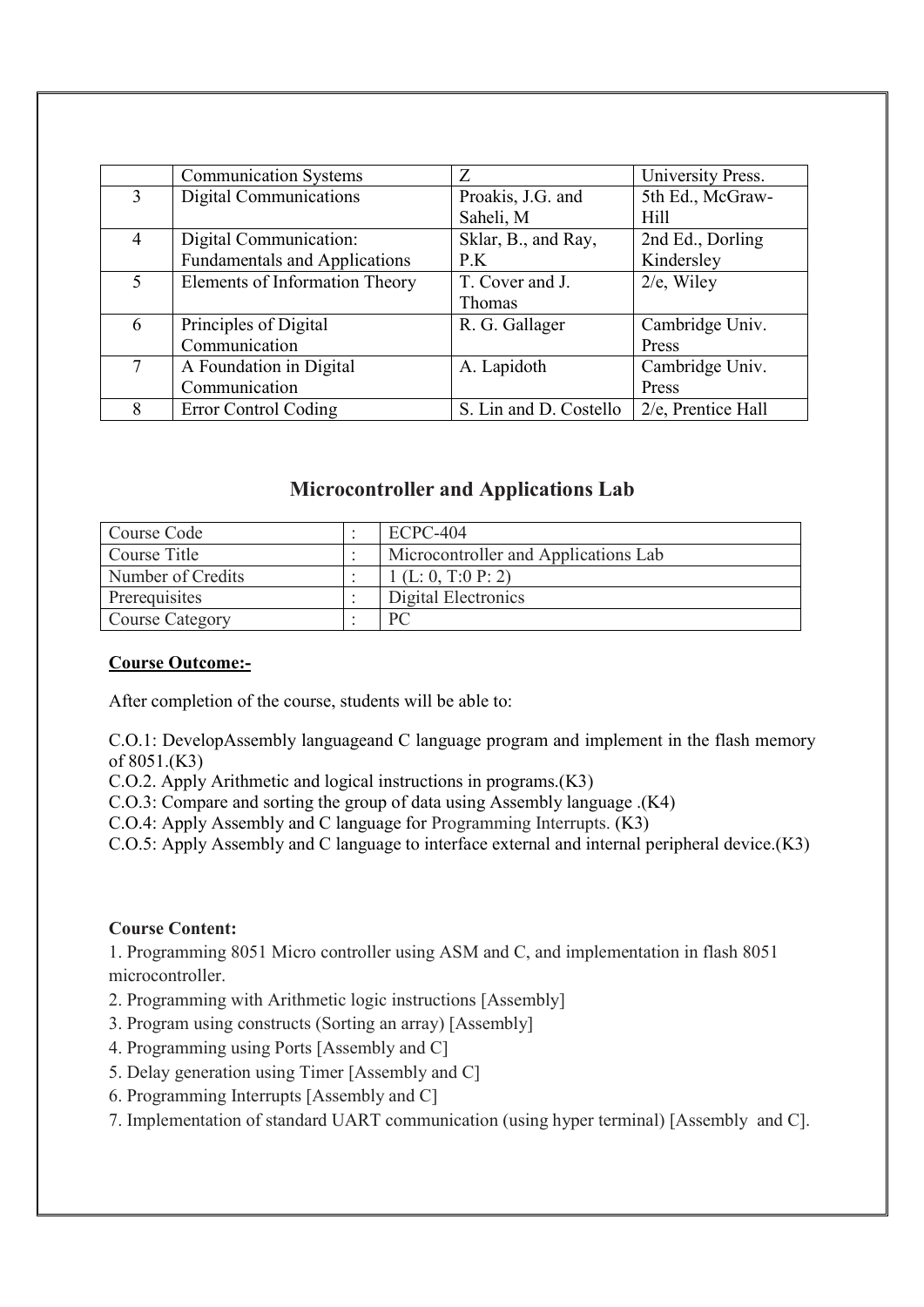8. Interfacing LCD Display. [Assembly and C]

9. Interfacing with Keypad [Assembly and C]

10. Programming ADC/DAC [Assembly and C]

11. Interfacing with stepper motor. [Assembly and C]

12. Pulse Width Modulation. [Assembly and C] Programming ARM Micro controller using ASM and C using simulator.

11.Programming with Arithmetic logic instructions[Assembly]

13. GPIO programming in ARM microcontroller. [C Programming].

14. Timers programing in ARM Microcontroller. [C Programming].

## References:

1. The 8051 Micro Controller and Embedded Systems. Muhammad Ali Mazidi& Jan ice Gilli Mazidi, R.D.Kinely. PHI Pearson Education, 5thIndian reprint.

2. Microprocessor and Microcontrollers, Krishna Kant, Eastern Company Edition, Prentice Hall of India, New Delhi

3. Microprocessor & Microcontroller Architecture: Programming & Interfacing using 8085,8086,8051, Soumitra Kumar Mandal, McGraw Hill Edu,

4. Microcontrollers: Architecture implementation and Programming, Tabak Daniel, Hintz Kennethj, Tata McGraw Hill, 2007.

5. manual – Rev.4, Andrew N.Sloss, Dominic Symes, Chris Wright, User manual – Rev.4

6. Microprocessors and interfacing: programming and hardware, Douglas V. Hall, Tata McGraw Hill, 2editon,2007

7. Valder – Perez, Yeesdee Publishers, Tayler &Francis,Yeesdee Publishers, Tayler & Francis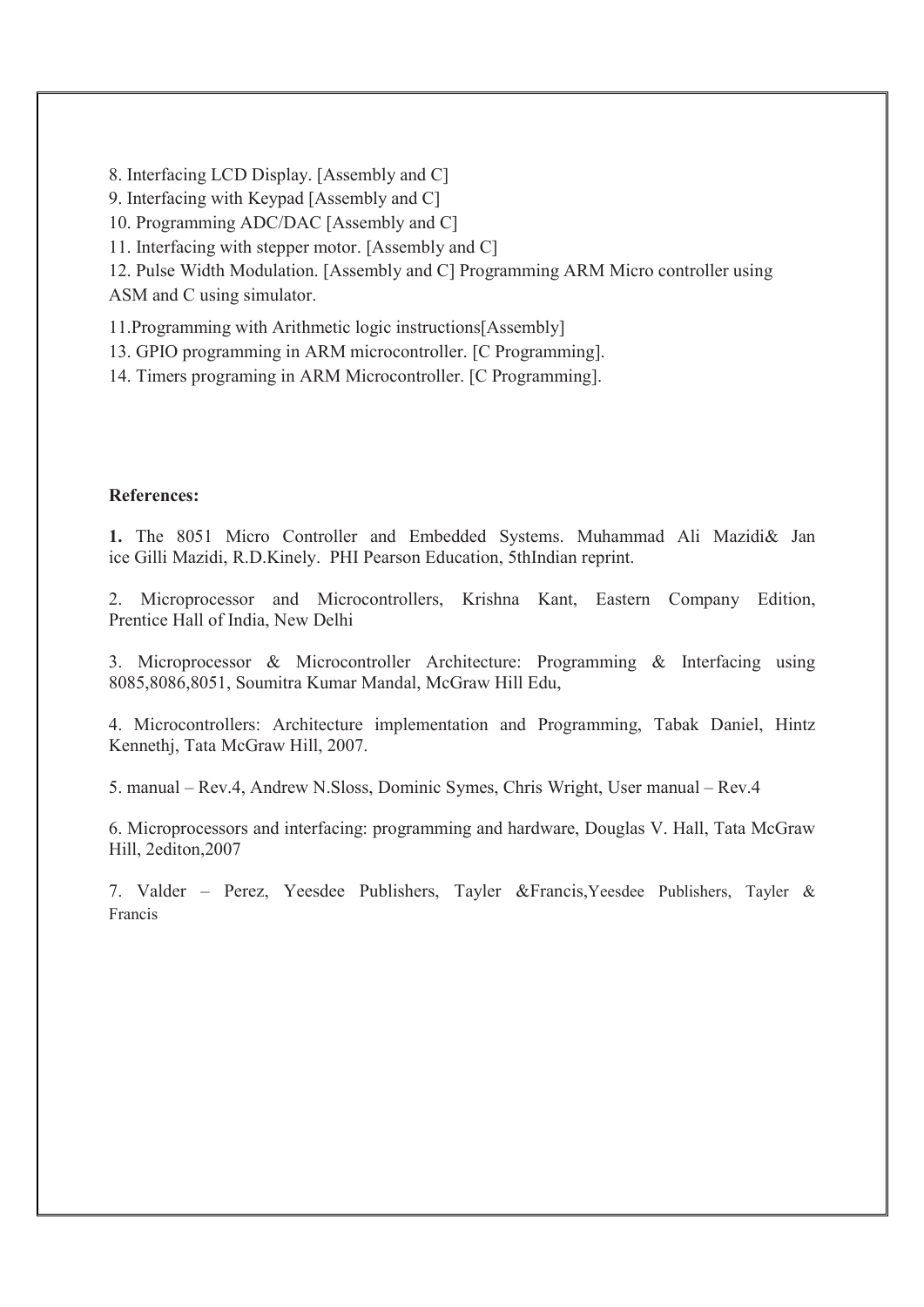# Digital Communication Systems Lab

| <b>Course Code</b>       | <b>ECPC-405</b>                   |
|--------------------------|-----------------------------------|
| <b>Course Title:</b>     | Digital Communication Systems Lab |
| <b>Number of credits</b> | 1 (L: 0, T: 0, P: 2)              |
| <b>Prerequisites</b>     | NIL                               |
| <b>Course Category</b>   | PС                                |

Course Outcomes: Students will be able to

- C.O.1: Experiment with various types of digital modulation circuits. (K3).
- C.O.2: Construct the model of different digital modulation techniques and experiment using software simulation (K3).
- C.O.3: Examining Performance Analysis of Band Pass Signal Transmission and Reception (K4).
- C.O.4: Experiment with various digital modulation keying techniques using hardware circuit in trainer kit (K3).
- C.O.5: Experiment with Time Division Multiplexing using IC (K3).

#### Course Contents:

## List of Experiments (To be perform minimum 6 practical)

- 1. Pulse Code Modulation and Differential Pulse Code Modulation.
- 2. Delta Modulation and Adaptive Delta modulation.
- 3. Simulation of Band Pass Signal Transmission and Reception Amplitude Shift Keying Frequency Shift Keying • Phase Shift Keying.
- 4. Performance Analysis of Band Pass Signal Transmission and Reception Amplitude Shift Keying Frequency Shift Keying • Phase Shift Keying.
- 5. Implementation of Amplitude Shift Keying
- 6. Implementation of Frequency Shift Keying
- 7. Implementation of Phase Shift Keying.
- 8. Time Division Multiplexing: PLL (CD 4046) based synch, clock and data extraction

#### Equipment and software Requirements:

- 1. Digital communication Trainer kit for PCM, DPCM.
- 2. Delta, Adaptive delta Modulation & Demodulation.
- 3. Trainer kit for Performance Analysis of Band Pass Signal Transmission and Reception of various keying techniques.
- 4. Trainer kit for various keying techniques.
- 5. Trainer kit for PLL (CD 4046) based synch, clock and data extraction.
- 6. Matlabsimulink with communication tool box.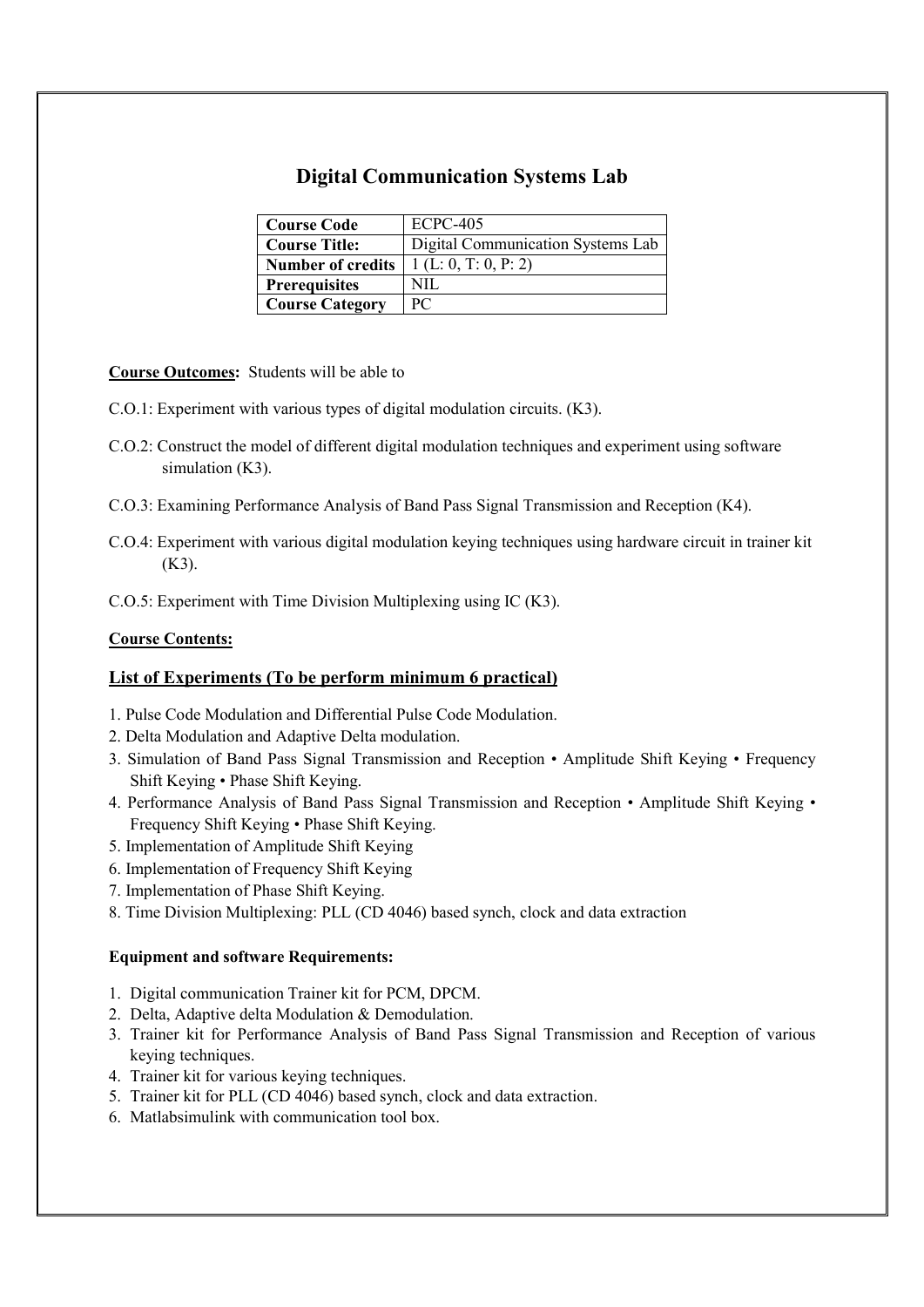#### References:

| S. No.         | <b>Title of Book</b>                | <b>Author</b>             | <b>Publication</b>       |
|----------------|-------------------------------------|---------------------------|--------------------------|
|                | <b>Communication Systems</b>        | Haykin, S                 | 4th Ed., John Wiley $\&$ |
|                |                                     |                           | Sons                     |
| $\overline{2}$ | Modern Digital and Analog           | Lathi, B.P. and Ding, Z.  | Intl. 4th Ed., Oxford    |
|                | <b>Communication Systems</b>        |                           | University Press.        |
| $\mathcal{E}$  | <b>Digital Communications</b>       | Proakis, J.G. and Saheli, | 5th Ed., McGraw-Hill     |
|                |                                     | M                         |                          |
| $\overline{4}$ | Digital Communication: Fundamentals | Sklar, B., and Ray, P.K.  | 2nd Ed., Dorling         |
|                | and Applications                    |                           | Kindersley               |
| 5              | Elements of Information Theory      | T. Cover and J. Thomas    | $2/e$ , Wiley            |
| 6              | Principles of Digital Communication | R. G. Gallager            | Cambridge Univ. Press    |
| 7              | A Foundation in Digital             | A. Lapidoth               | Cambridge Univ. Press    |
|                | Communication                       |                           |                          |
| 8              | Error Control Coding                | S. Lin and D. Costello    | 2/e, Prentice Hall       |

## LINEAR INTEGRATED CIRCUITS LAB

| Course Code            | $ECPC-406$                     |
|------------------------|--------------------------------|
| Course Title           | Linear Integrated Circuits Lab |
| Number of Credits      | 1(L: 0, T: 0, P: 2)            |
| Prerequisites          | NIL                            |
| <b>Course Category</b> | PE                             |

Course Objectives: After completing the course, the students will able to:-

CO 1: Apply Op-Amp to develop Adder, Subtractor, Waveform generator and active filters. (K3)

CO 2: Develop Timer IC 555 based applications (K3)

CO 3: Experiment with PLL ICs (K3)

CO 4: Make use of data converters for signal transformation. (K3)

CO 5: Develop regulators using ICs. (K3)

## List of Experiments (To be perform minimum 6 practical)

Design and implementation of following experiments by using Virtual Software platform or equivalent hardware platform.

- 1. Study of Operational Amplifiers (IC741)-Characteristics.
- 2. Apply OpAmp as Summing and Difference Amplifier Circuit.
- 3. Design Integrator and differentiator using OpAmp.
- 4. Waveform Generation using Op-Amp (IC741).
- 5. Design of Active filters using Op-Amp (IC741).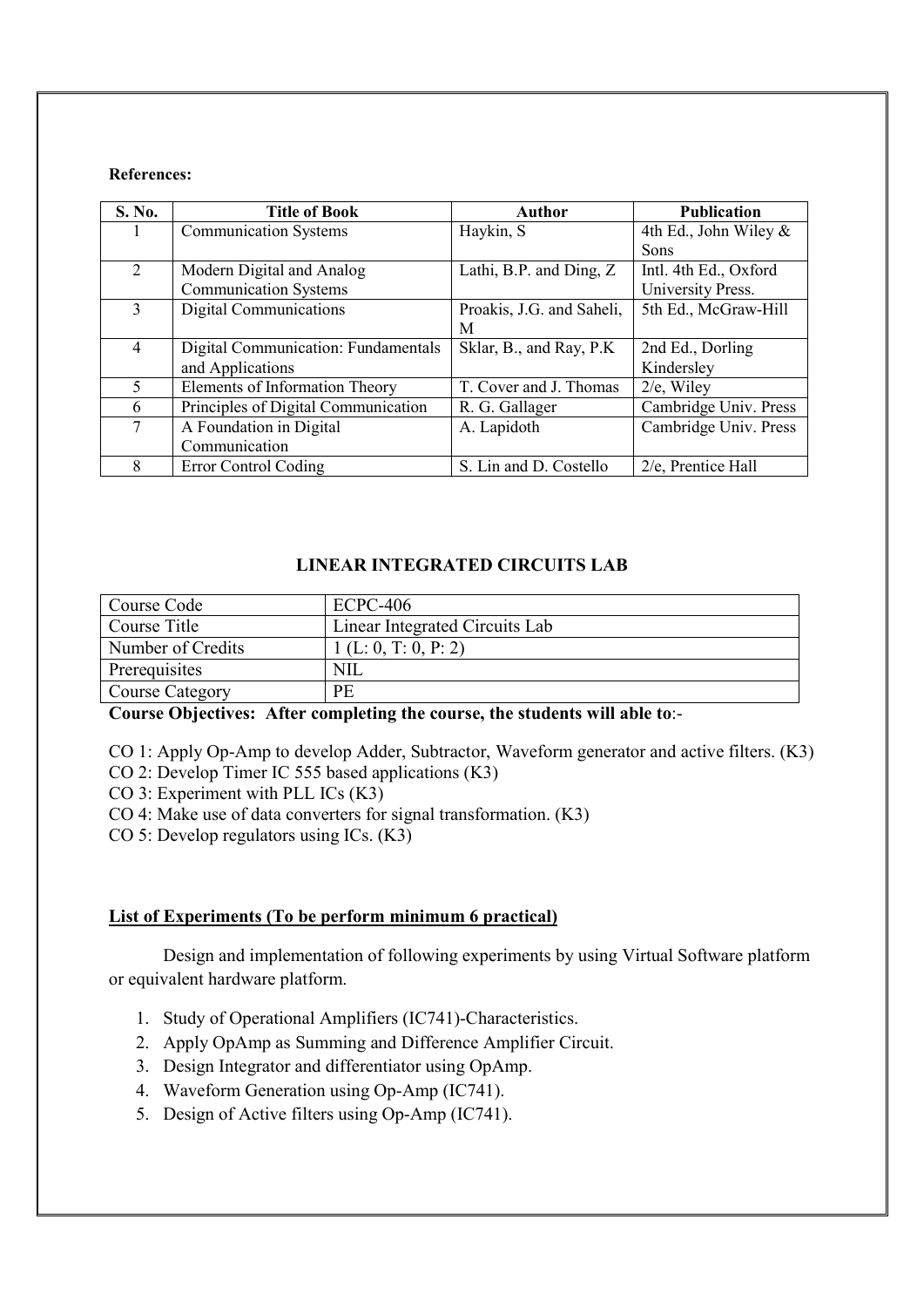- 6. Applications of Timer IC555.
- 7. Study and application of PLL IC's.
- 8. Study of DAC and ADC.
- 9. Op-Amp voltage Regulator- IC 723.

# Course Code ECPE-407/A Course Title: Consumer Electronics Number of credits  $3 (L: 3, T: 0, P: 0)$ Prerequisites NIL Course Category PE

## Consumer Electronics

Course Outcomes: After the completion of the course, the students will be able to:

- 1.Understand the concept of acoustic fundamentals. K2
- 2. Explain the concept of audio systems. K2
- 3. Outline the concept of monochrome and colour TV standards. K2
- 4. Illustrate the concept of television receiver and video systems. K2
- 5. Summarize the working and application of consumer appliances. K2

## Course Content:

Module-I Audio Fundamentals and Devices

No. of lectures: 6

Suggestive Learning Outcomes: The students on completion of Module I shall be able to: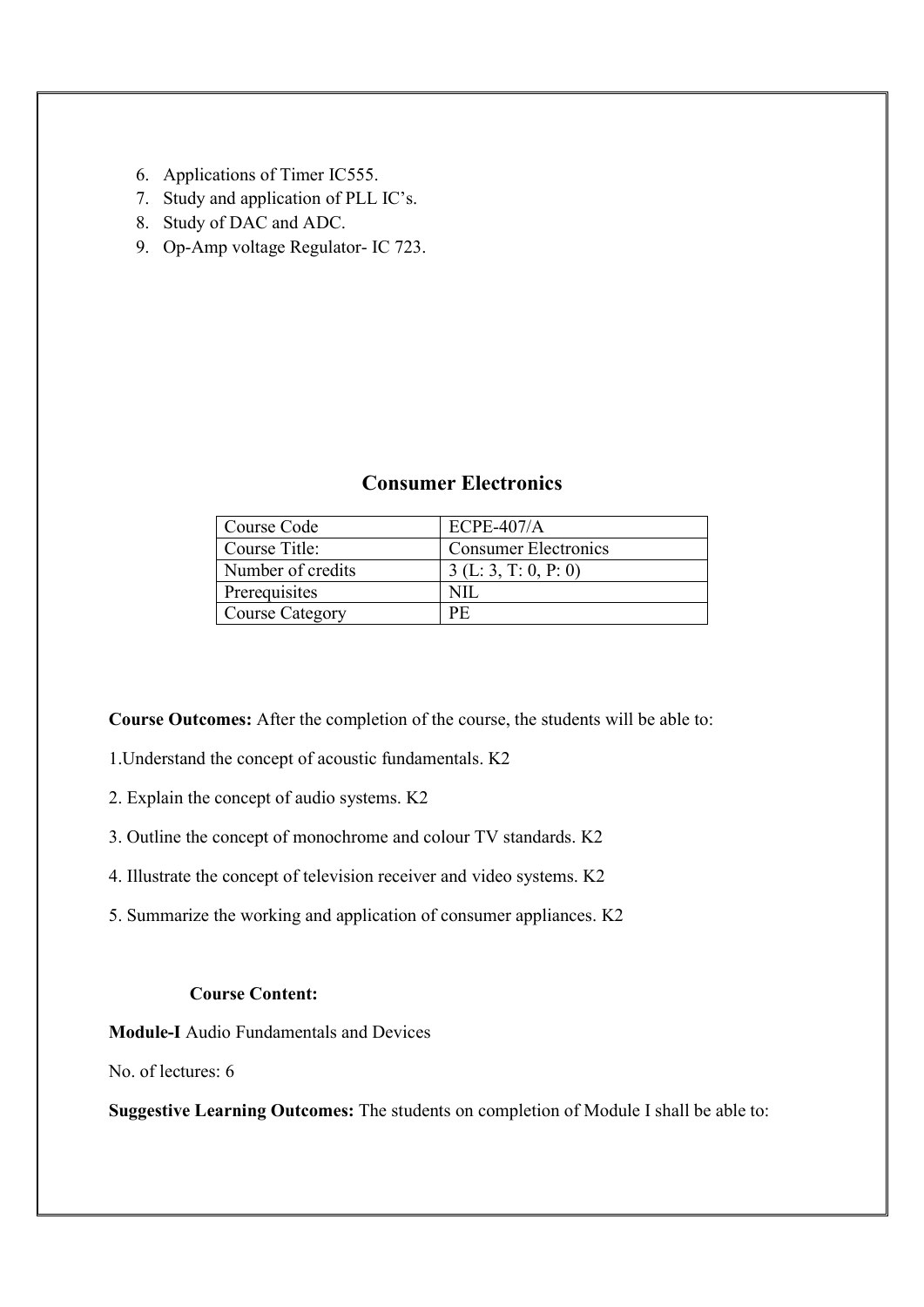1.Understand the concepts of sound signal and acoustic measurement.

2.Explain the principle and working of microphone

3.Illustrate the working principle of different speakers

4.Summarize the concept of sound recording.

## Content:

Basic characteristics of sound signal, Audio level metering, decibel level in acoustic measurement. Microphone & Types, speaker types & working principle, Sound recording principle & types

#### Module-II Audio Systems

No. of lectures: 6

Suggestive Learning Outcomes: The students on completion of Module II shall be able to:

1.Understand the concept of home theatre sound system.

2.Illustrate the working principle and working of digital console.

3.Demonstrate the working of FM tuner.

4.Explain about the PA system.

#### Content:

CD player, home theatre sound system, surround sound, Digital console block diagram, working principle, applications, FM tuner , ICs used in FM tuner TDA 7021T , PA address system.

## Module-III Television Systems-

No. of lectures: 6

Suggestive Learning Outcomes: The students on completion of Module III shall be able to:

1.Summarize the monochrome TV standards.

2.Illustrate about colour TV standards.

3.Explain the colour theory and characteristics.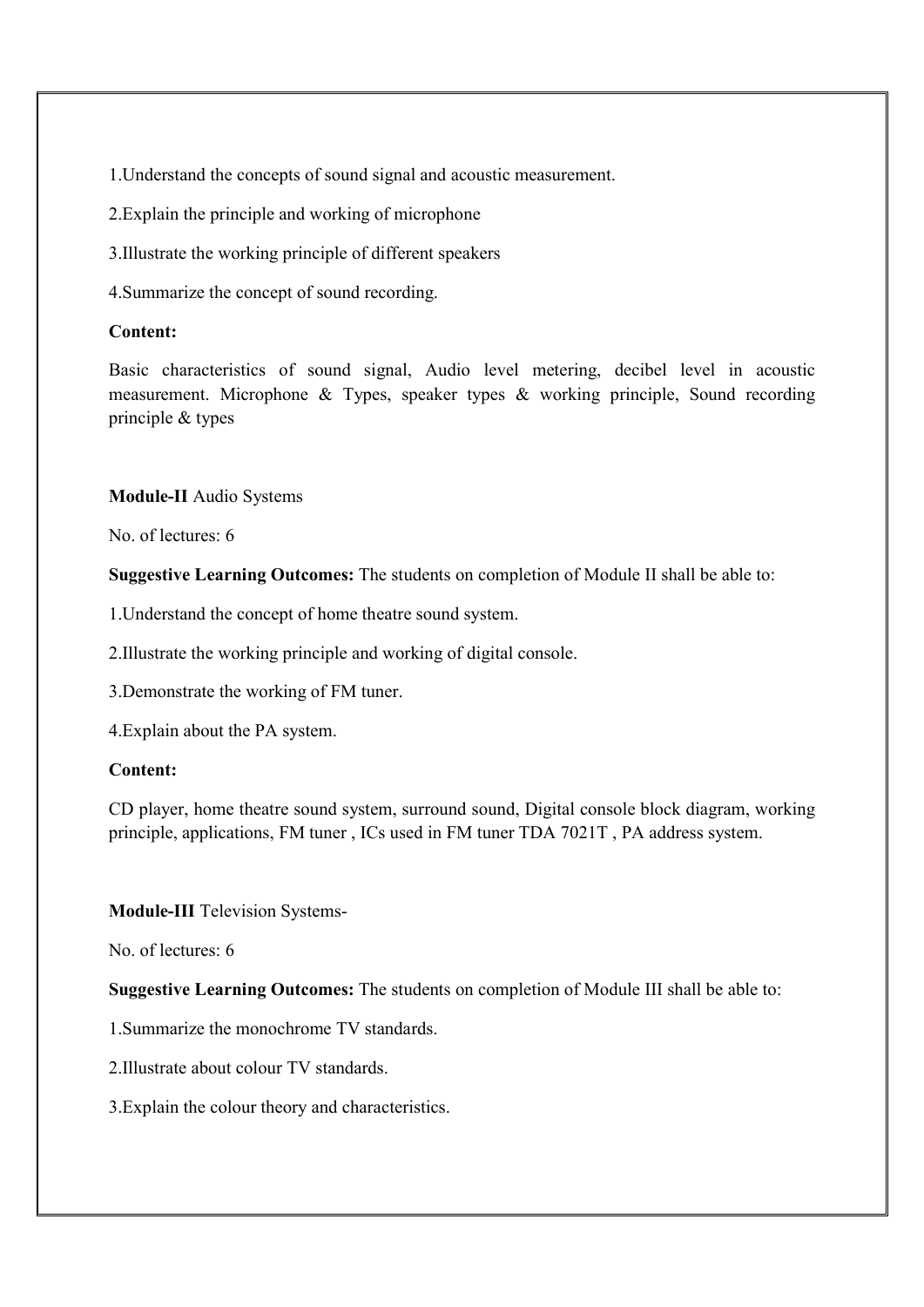4.Understand the working of TV camera.

## Content:

Monochrome TV standards, scanning process, aspect ratio, persistence of vision and flicker, interlace scanning, picture resolution, Composite video signal, Colour TV standards, colour theory, hue, brightness, saturation, luminance and chrominance, Different types of TV camera, Transmission standards

## Module-IVTelevision Receivers and Video Systems

No. of lectures: 6

Suggestive Learning Outcomes: The students on completion of Module IV shall be able to:

1.Classify the working principle of television receivers.

2.Understand the working principle of digital TV.

3. Explain the working of DTH receiver.

4.Understand about multimedia interface.

## Content:

Television Receivers and Video Systems PAL-D colour TV receiver, Digital TVs:- LCD, LED,PLASMA, HDTV, 3-D TV, projection TV, DTH receiver, Video interface, Digital Video, SDI, HDMI Multimedia Interface , Digital Video Interface

Module-V Home / Office Appliances

No. of lectures: 6

Suggestive Learning Outcomes: The students on completion of Module V shall be able to:

1.Understand the working principle of FAX.

2.Demonstrate the working principle of home appliances.

3. Explain the working of digital camera and cam coder.

## Content:

Diagrams, operating principles and controller for FAX and Photocopier, Microwave Oven, Washing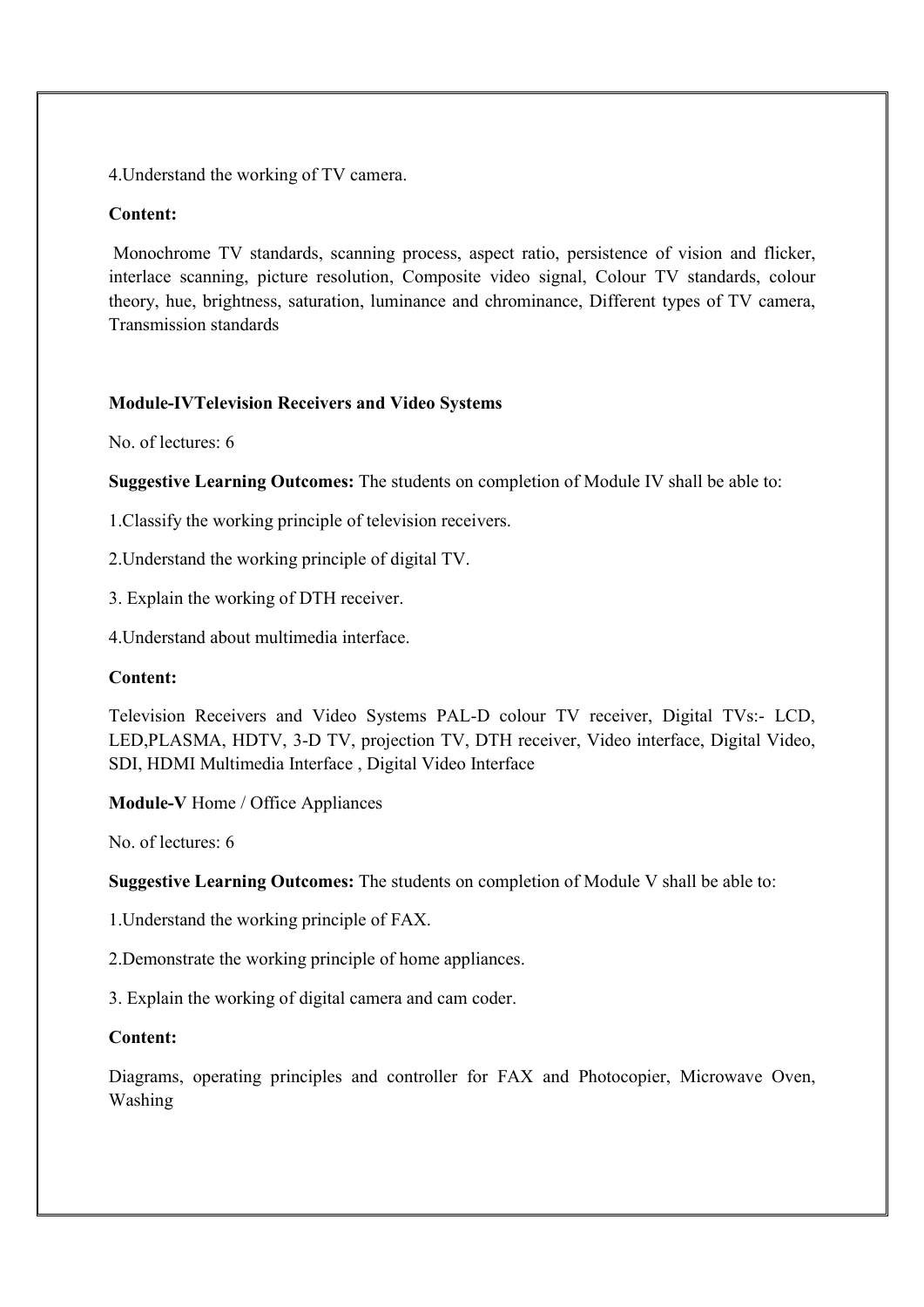Machine, Air conditioner and Refrigerators, Digital camera and cam coder.

#### Suggested References:

1. Consumer Electronics Bali S.P. Pearson Education India,2010 , latest edition

2. Audio video systems : principle practices & troubleshooting Bali R and Bali S.P Khanna Book Publishing Co. (P) Ltd., 2010Delhi , India, latest edition 3.

Modern Television practices Gulati R.R. New Age International Publication (P) Ltd. New Delhi Year 2011, latest edition

4. Audio video systems Gupta R.G. Tata Mc graw Hill, New Delhi, India 2010, latest edition

5. Mastering Digital Television Whitaker Jerry & Benson Blair McGraw-Hill Professional, 2010, latest edition

6. Standard handbook of Audio engineering Whitaker Jerry & Benson Blair McGraw-Hill Professional, 2010 , latest

## PCB Design

| Course Code :       | $ECPE-407/B$                |
|---------------------|-----------------------------|
| Course Title :      | PCB Design                  |
| Number of Credits : | 3(L: 3, T: 0, P: 0)         |
| Prerequisites :     | Electronic Device & Circuit |
| Course Category:    | <b>PE</b>                   |

After the completion of the course students will be able to:

CO1: Demonstrate the necessity and evolution of PCB, types and classes of PCB.(K3) CO2:Understand the steps involved in Design flow, schematic, layout and Art Making of PCB  $desien(K2)$ 

CO3: Build (Sketch schematic and layout and fabricate) PCB for simple circuits. (K3) CO4:Understand basic concepts of transmission line, crosstalk and thermal issues in PCB Design. $(K2)$ 

CO5: Identify the step involved in the PCB testing.(K2)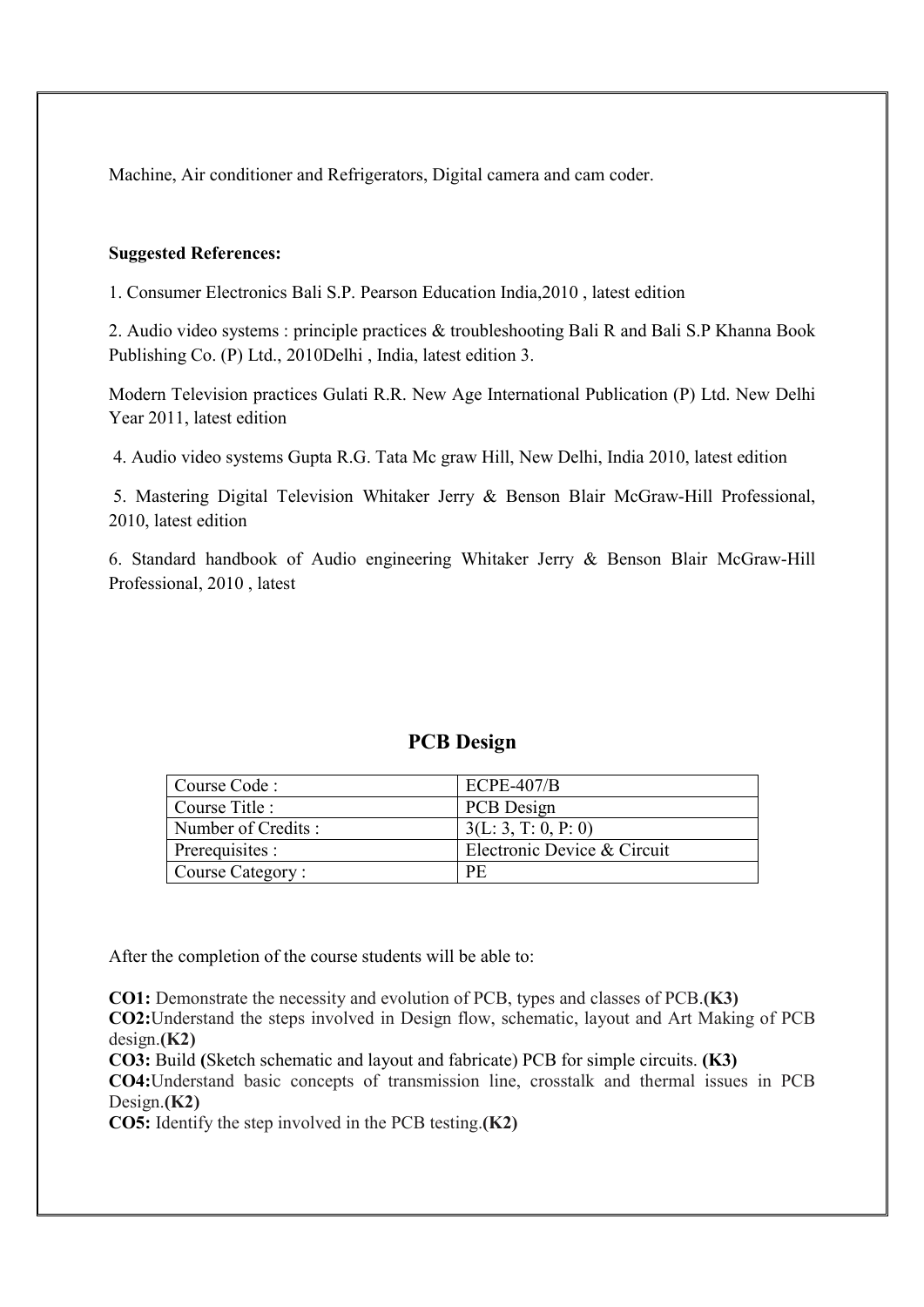## Module I: Introduction to PCB

Learning outcome: Students will be able to

- 1. Demonstrate the background and History of PCB.
- 2. Identify the classes of PCB.
- 3. Familiar with Electronic design automation (EDA) tools and compare among themselves.

## Content: (7Pds.)

Definition and Need/Relevance of PCB, Background and History of PCB, Types of PCB, Classes of PCB Design, Terminology in PCB Design, Different Electronic design automation (EDA) tools and comparison, PCB Materials.

## Module II: PCB Design Process

Learning outcome: Students will be able to

- 1. Explain PCB Design Flow.
- 2. Define Artwork generation Methods manual and CAD,Photo Printing, Screen Printing.
- 3. Understand the factors for designing digital and analog circuits PCB.
- 4. Differentiate Layout and Artwork making for Single-side, double-side and MultilayerBoards.

## Content: (10Pds.)

PCB Design Flow, Placement and routing, Steps involved in layout design, Artwork generation Methods - manual and CAD,Photo Printing, Screen Printing, General design factor for digital and analog circuits,Digital circuit PCB, Power circuit PCB.Layout and Artwork making for Single-side, double-side and MultilayerBoards. Design for manufacturability, Designspecification standards.

## Module III:Introduction to PCB Fabrication & Assembly

Learning outcome: Students will be able to

- 1. Explain the Steps involved in fabrication of PCB.
- 2. Identify the single, double sided and multilayerPCB Fabrication techniques.
- 3. Familiar with the step of Post operations of design process.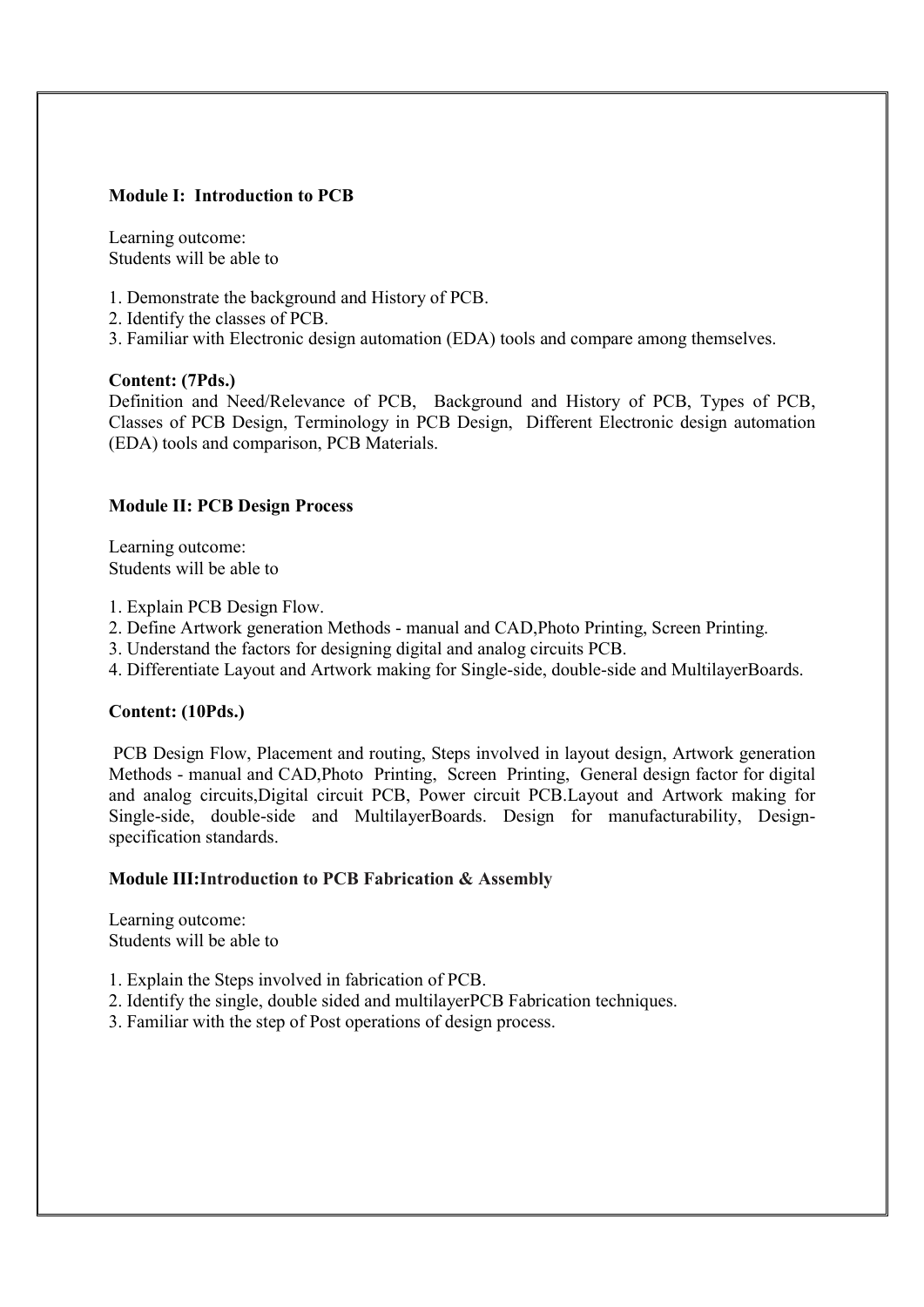## Content: (7Pds.)

Steps involved in fabrication of PCB. PCB Fabrication techniques-single, double sided and multilayer. Etching: chemical principles and mechanisms. Post operations- stripping, black oxide coating and solder masking. PCB component assembly processes.

#### Module IV: Transmission lines and crosstalk

Learning outcome: Students will be able to

- 1. Identify the role of Transmission linesin Board design.
- 2. Explain the effect and the method of minimization of crosstalk.
- 3. Demonstrate the Heat Sink concepts with respect to PCB design.

#### Content: (7Pds.)

Transmission lines and its effects, Significance of Transmission line in Board design, Typesof Transmission lines.The crosstalk in transmission lines, Crosstalk control in PCB design parts, planes, tracks, connectors,terminations. Minimization of crosstalk.Thermal mapping of design.Application of Heat Sink concepts.

#### Module V:PCB Testing

Learning outcome:

Students will be able to

1. Define the Basic Principles of PCB Testing.

2. Explain the Concepts of Manual and Automated Trouble Shooting of PCBs.

#### Content: (7Pds.)

Principles of Fundamental Testing Methods – Basic Principles of PCB Testing – PCB Track Short Testing Methods –Concepts of Trouble Shooting PCBs - Manual and Automated PCB Trouble Shooting Techniques.

## References

1. Printed Circuit Board:Design, Fabrication, by RS Khandpur, Tata McGraw Hill Education Pvt Ltd., New Delhi

2. Electronic Product Design Volume-I by S D Mehta, S Chand Publications

3. Open source EDA Tool KiCad Tutorial: http://kicad-pcb.org/help/tutorials/

4. PCB design & Technology",Walter C Bosschard, "McGraw Hill, New Delhi.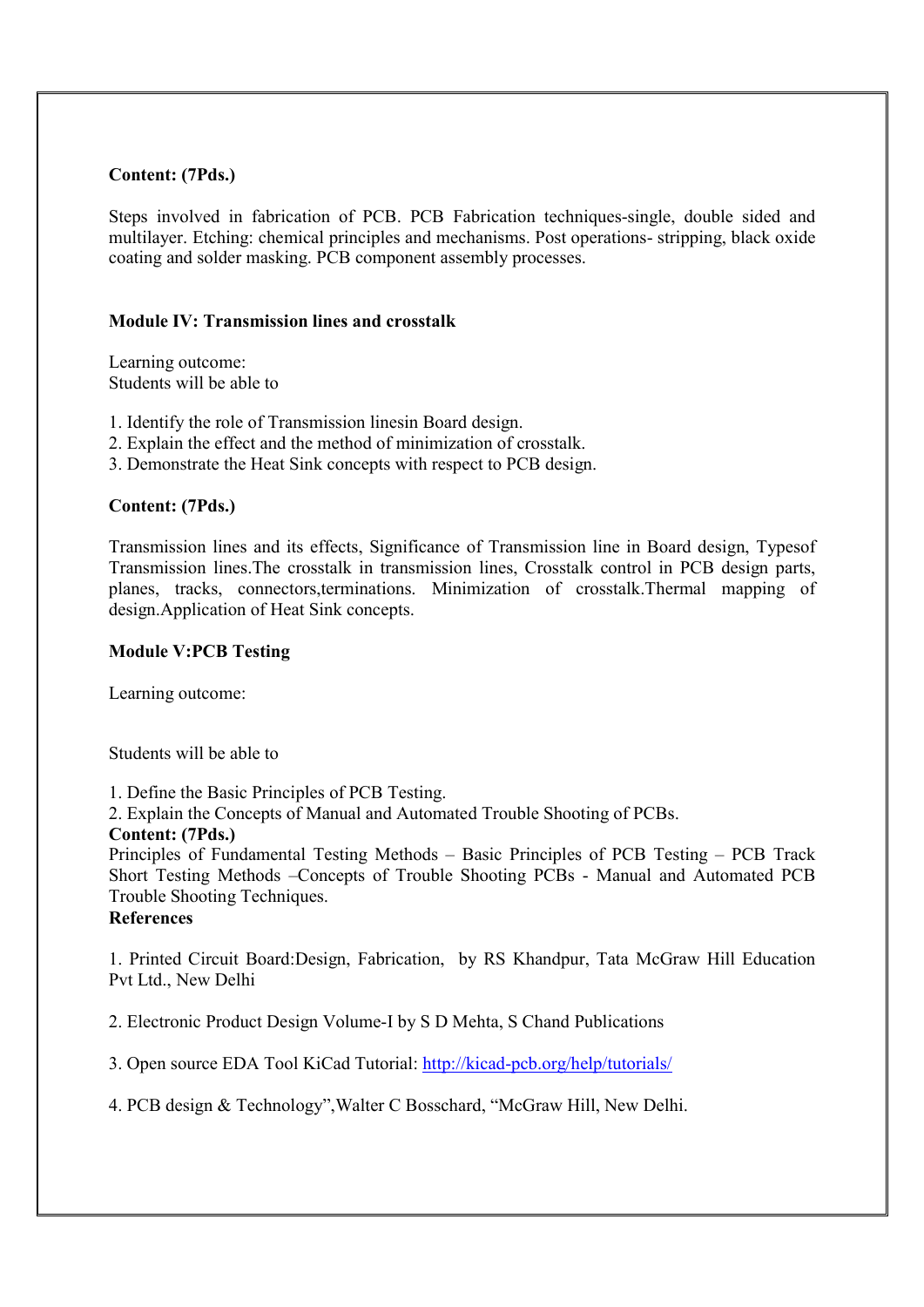5.Electronic Project Design and Fabrication",Ronald A. Reis, "Prentice Hall.

6. PCB Fabrication user guide page: http://www.wikihow.com/Create-Printed-Circuit-Boards http://www.siongboon.com/projects/2005-09-07 home pcb fabrication/, http://reprap.org/wiki/MakePCBInstructions#Making\_PCBs\_yourself

7. PCB Fabrication at home(video): https://www.youtube.com/watch?v=mv7Y0A9YeUc, https://www.youtube.com/watch?v=imQTCW1yWkg

# Electronic Equipment Maintenance

| Course Code       | <b>ECPE-407/C</b>                |
|-------------------|----------------------------------|
| Course Title      | Electronic Equipment Maintenance |
| Number of Credits | 3(L:3,T:0,P:0)                   |
| Prerequisites     | NIL                              |
| Course Category   | PE                               |

#### Course Outcome:-

After completion of the course, students will be able to:

C.O.1: Explain about the basic steps, troubleshooting procedure of Electronic Maintenance Equipment.(K2)

C.O.2: Classify and testing procedure of Passive components. (K4)

C.O.3: Classify and testing procedure of Active components. (K4)

C.O.4: Compare and demonstrate procedure of on board ICs.(K2)

C.O.5: Explain about the surface mount assemblies, Technology and semi-conductor packages.(K2)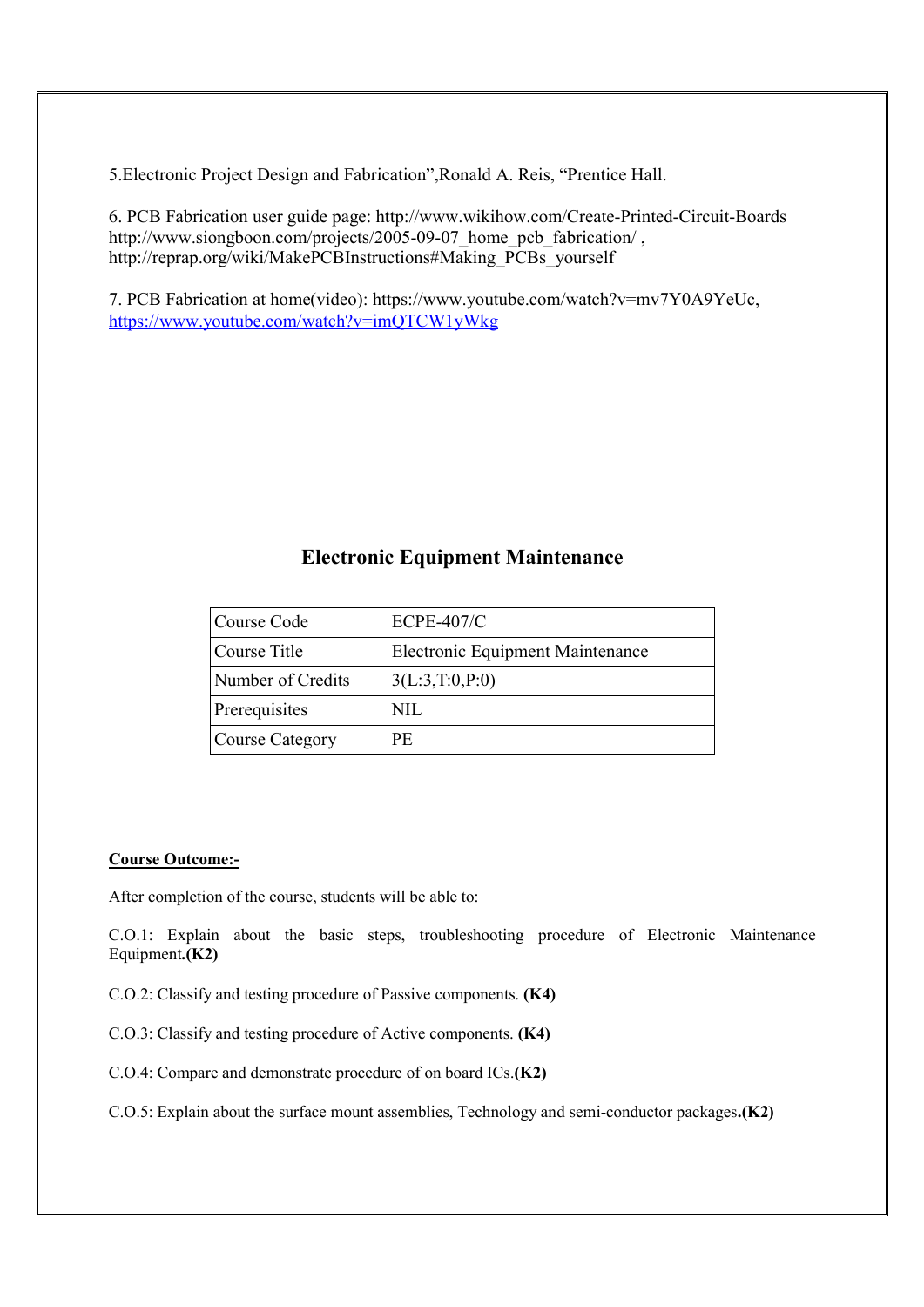#### Course

Unit 1:

#### Learning Outcomes:

Students will be able to:

- 1.Explain the steps and type of maintenance Electronic Equipments.
- 2.Explain troubleshooting procedure ,fault analysis and fault finding.
- 3.List of do and donot for use and maintenance of tools.

#### Content:

Fundamental Troubleshooting Procedures Inside An Electronic Equipment: Reading Drawings And Diagrams – Block Diagram, Circuit Diagram, Wiring Diagram; Dis-assembly and re-assembly of equipment, Equipment Failures and causes such as poor design, production deficiencies, careless storage and transport, inappropriate operating conditions, Nature of faults, Fault location procedure,Fault finding aids – Service and maintenance manuals and instruction manuals, Test and Measuring instruments, special tools Troubleshooting techniques, Approaching components for tests, Ground-ing systems in Electronic Equipment, Temperature sensitive Intermittent problems Corrective actions, Situations where repairs should not be attempted..

#### Unit 2:

Learning Outcomes:

Students will be able to:

1.Describe procedure for testing passive component.

#### Content:

Passive Components and Their Testing Passive Components- Resistors, Capacitors, Inductors Failures in fixed resistors, testing of resistors, variable resistors, variable resistors as potentiometers, failures in potentiometers, testing of potentiometers, servicing potentiometers, LDRs and Thermistors Types of capacitors and their performance, Failures in capacitors, testing of capacitors and precautions therein, variable capacitor types, Testing of inductors and inductance measurement.

#### Unit 3 :

#### Learning Outcomes:

Students will be able to:

1. Describe procedure for testing and diagnosis passive components.

#### Content:

Testing of Semiconductor Devices Types of semiconductor devices, Causes of failure in Semiconductor Devices, Types of failure Test procedures for Diodes, special types of Diodes, Bipolar Junction Transistors, Field Effect Transistors, Thyristors Operational Amplifiers, Fault Diagnosis in op-amp. Circuits.

#### Unit 4:

#### Learning Outcomes:

Students will be able to:

1.Explain the parameter of different type of ICs.

2.Describe for fault diagnosis in digital circuits.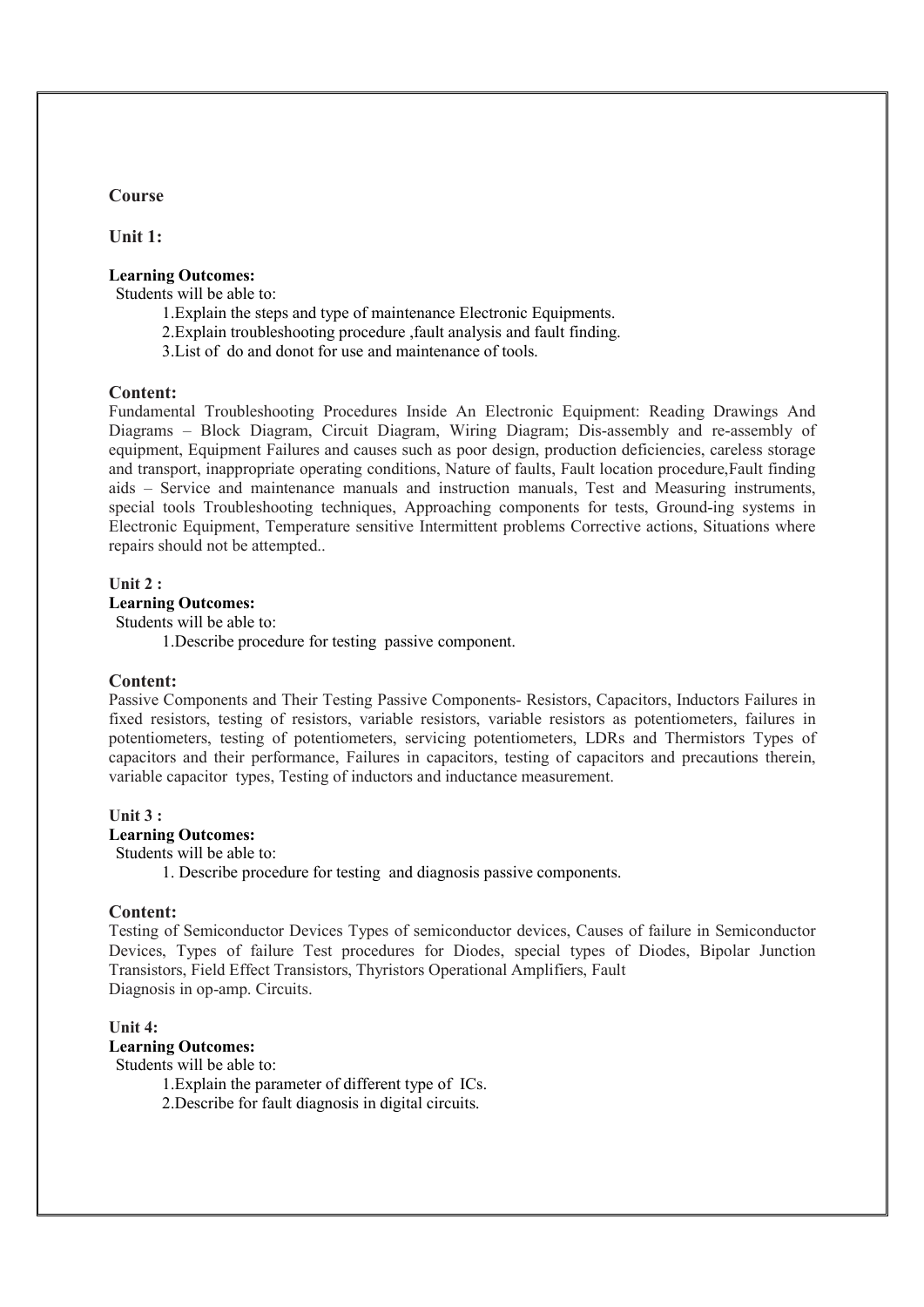#### Content:

Logic IC families, Packages in Digital ICs, IC identification, IC pin-outs, Handling ICs, Digital troubleshooting methods – typical faults, testing digital ICs with pulse generators Logic clip, Logic Probe, Logic Pulser, Logic Current Tracer, Logic Comparator Special consideration for fault diagnosis in digital circuits Handling precautions for ICs sensitive to static electricity Testing flip-flops, counters, registers, multiplexers and de-multiplexers, encoders and decoders; Tri-state logic.

#### Unit 5:

# Learning Outcomes:

Students will be able to:

1.Describe of surface mount assemblies, Technology and semi-conductor packages.

#### Content:

Rework and Repair of Surface Mount Assemblies Surface Mount Technology and surface mount devices Surface Mount Semiconductor packages – SOIC, SOT, LCCC, LGA, BGA, COB, Flatpacks and Quad Packs, Cylindrical Diode Packages, Packaging of Passive Components as SMDs Repairing Surface Mount PCBs, Rework Stations.

#### References:

1.Modern Electronic Equipment: Troubleshooting, Repair and Maintenance, Khandpur, TMH 2006.

2. Electronic Instruments and Systems: Principles, Maintenance and Troubleshooting, R. G. Gupta, Tata McGraw Hill Edition 2001.

3. Student Reference Manual for Electronic Instrumentation Laboratories, David L Terrell, Butterworth-Heinemann.

4. Electronic Testing and Fault Diagnosis, G. C. Loveday, A. H, Wheeler Publishing.

| S.<br>No.        | <b>Title of Book</b>                                                                | Author                 | <b>Publication</b>               |
|------------------|-------------------------------------------------------------------------------------|------------------------|----------------------------------|
|                  | Modern Electronic Equipment: Trouble<br>shooting, Repair and Maintenance            | Khandpur               | <b>TMH 2006</b>                  |
| 2.               | Electronic Instruments and Systems: Prin<br>ciples, Maintenance and Troubleshooting | R. G. Gupta            | Tata McGraw Hill Edition<br>2001 |
| $\overline{3}$ . | Student Reference Manual for Electronic<br><b>Instrumentation Laboratories</b>      | David L Terrell        | Butterworth-Heinemann            |
| 4.               | Electronic Testing and Fault Diagnosis                                              | G. C. Loveday, A.<br>Н | Wheeler Publishing               |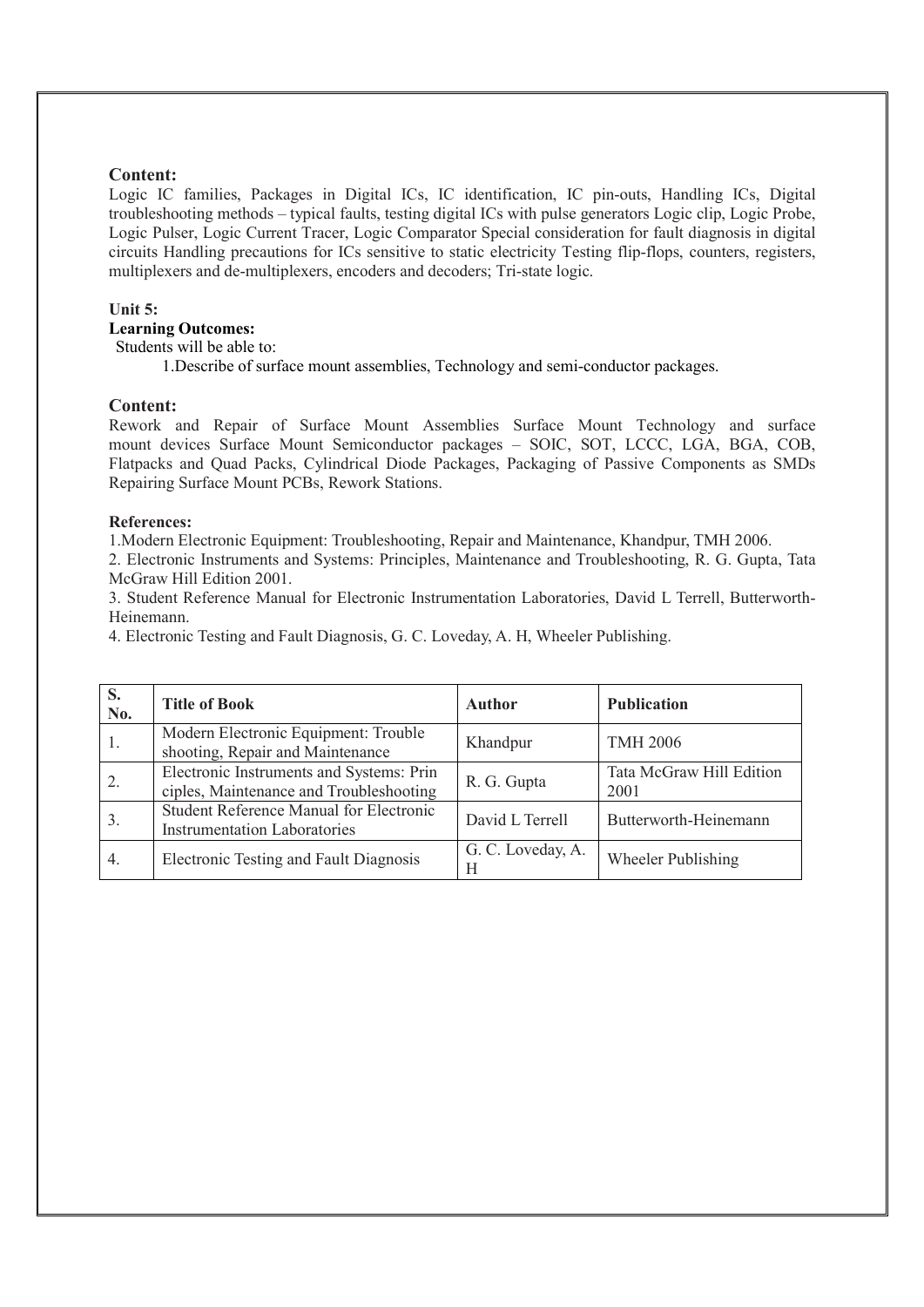| Course Code            | ٠<br>$\overline{\phantom{a}}$ | <b>HS-408</b>                              |
|------------------------|-------------------------------|--------------------------------------------|
| Course Title           | ٠<br>$\bullet$                | Professional Skill Development<br>(Theory) |
| Number of Credits      | ٠                             | $3$ (L: 2, T: 1, P:0)                      |
| Prerequisites          | ٠<br>$\overline{\phantom{a}}$ | <b>NIL</b>                                 |
| <b>Course Category</b> | ٠                             | <b>HS</b>                                  |

# Professional Skill Development

# Course Outcomes:

After successful completion of this course, students would be able to:

- CO1: Understand the importance of soft skills and personality in a person's career growth. K2
- CO2: Communicate uprightly while looking for a job. K3
- CO3: Learn and utilize the key skills while facing job interview. K2 & K3
- CO4: Demonstrate effective writing skills for professional excellence. K2
- CO5: Explore ways to make oral communications interesting and captivating. K3

# Unit – 1Soft Skills & Personality Development

## Number of Class Hours: 06 Marks: 08 Marks: 08

## Learning Outcomes:

- 1) Get acquainted with the details of soft skills and the importance of personality K1
- 2) Understand the importance of communication skills in developing one's personality. K2
- 3) Understand the importance of soft skills and personality in a person's career growth K2

## Detailed Content:

1. Soft skills - Demand of Every Employer: How soft skills complement hard skills, Soft skills as competitive weapon, Classification of soft skills into personal and interpersonal traits, Soft skills needed for career growth- Time management, Leadership traits, Communication and networking skills, Teamwork and Interpersonal skills, Empathy and Listening skills, Responsibility, Attitude, Ethics, Integrity, Values and Trust.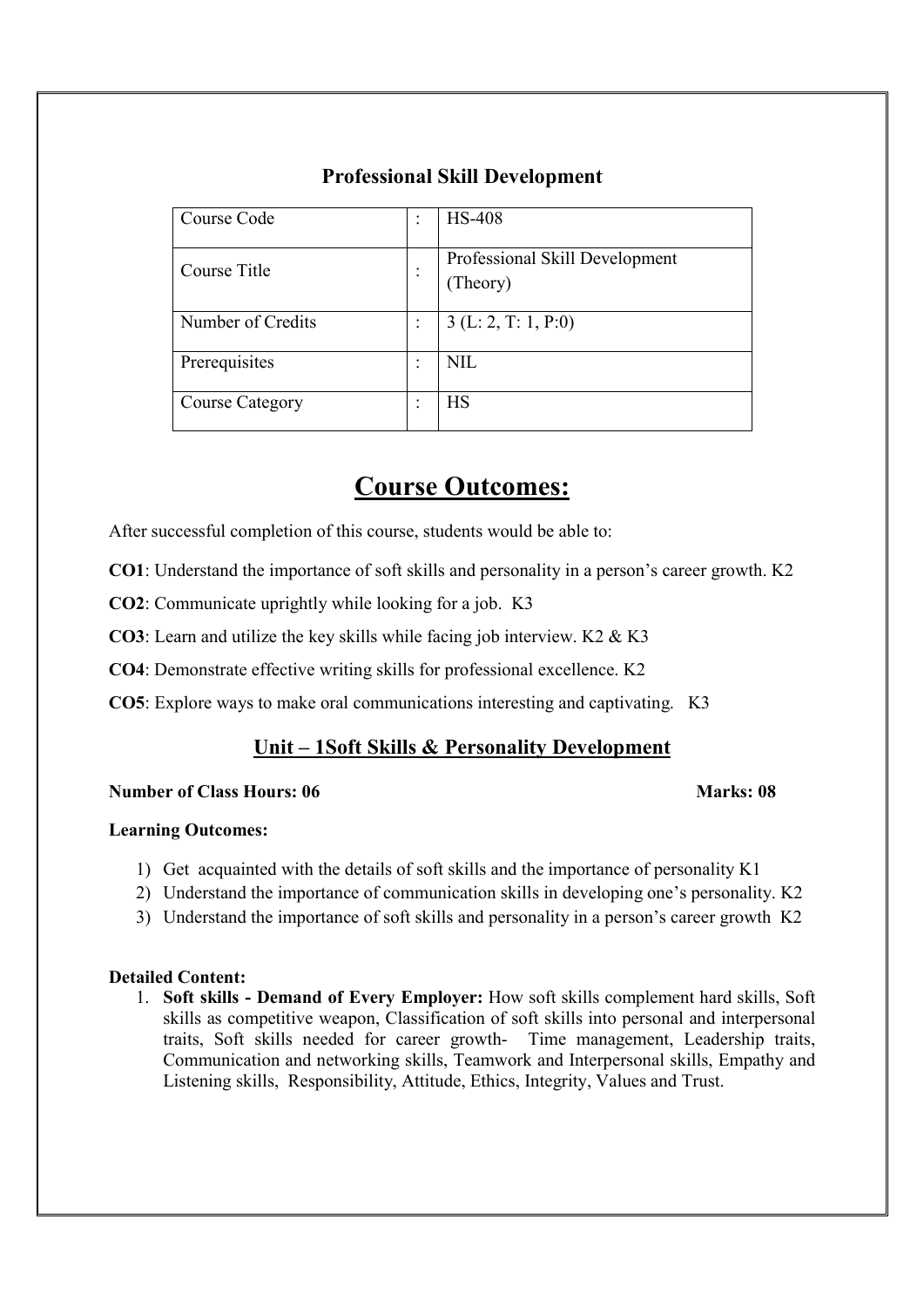2. Personality Development – A must for career Growth: Grooming one's personality as a signal that others read, mapping different personality types – Perfectionists, Helpers, Achievers, Romantics, Observers, Questioners, Enthusiasts or adventurers, Bosses or asserters, Mediators or peacemakers.

# Unit – 2 Looking for a Job

#### Number of Class Hours: 05 Marks: 08

#### Learning Outcomes:

- 1) Learn to write Job Applications, Cover Letter, Resume, Curriculum Vitae, bio data K2
- 2) Develop interpersonal skills/ soft skills through Group Discussion. K3

## Detailed Content

1. Job Application : Job Application Letters in response to advertisements,

Self-application letters for Jobs

- 2. Curriculum Vitae/Resume: Formats of Resume and CV for a fresher and for someone with experience, Differences between Resume, CV, Bio-data, and choice of referees.
- 3. Group Discussion : A test of soft skills

## Unit – 3 Job Interviews

## Number of Class Hours: 05 Marks: 08

## Learning Outcomes:

- 1) Understand the importance of Job interviews in the selection procedure K2
- 2) Comprehend and Adapt tovarious types, stages and processes of job interviews K1&K3
- 3) Demonstrate appropriate body language in interviews K3

## Detailed Content

- 1. Job Interviews: Definition, processes of Interviews, Types of Interviews
- 2. Stages in Job interviews: Before interview stage, On D' Day, After interview stage.
- 3. Importance of Body language in Interviews: : Facing an interview, Using proper verbal and non- verbal cues, the perfect handshake ,Exhibiting confidence, the business etiquettes to maintain, body language ,and dress code - what to speak, how to speak in an interview and answer interview questions, negative body language, handling an awkward situation in an interview.
- 4. Probable interview questions and answers.
- 5. Mock interviews to be conducted by mock interview boards.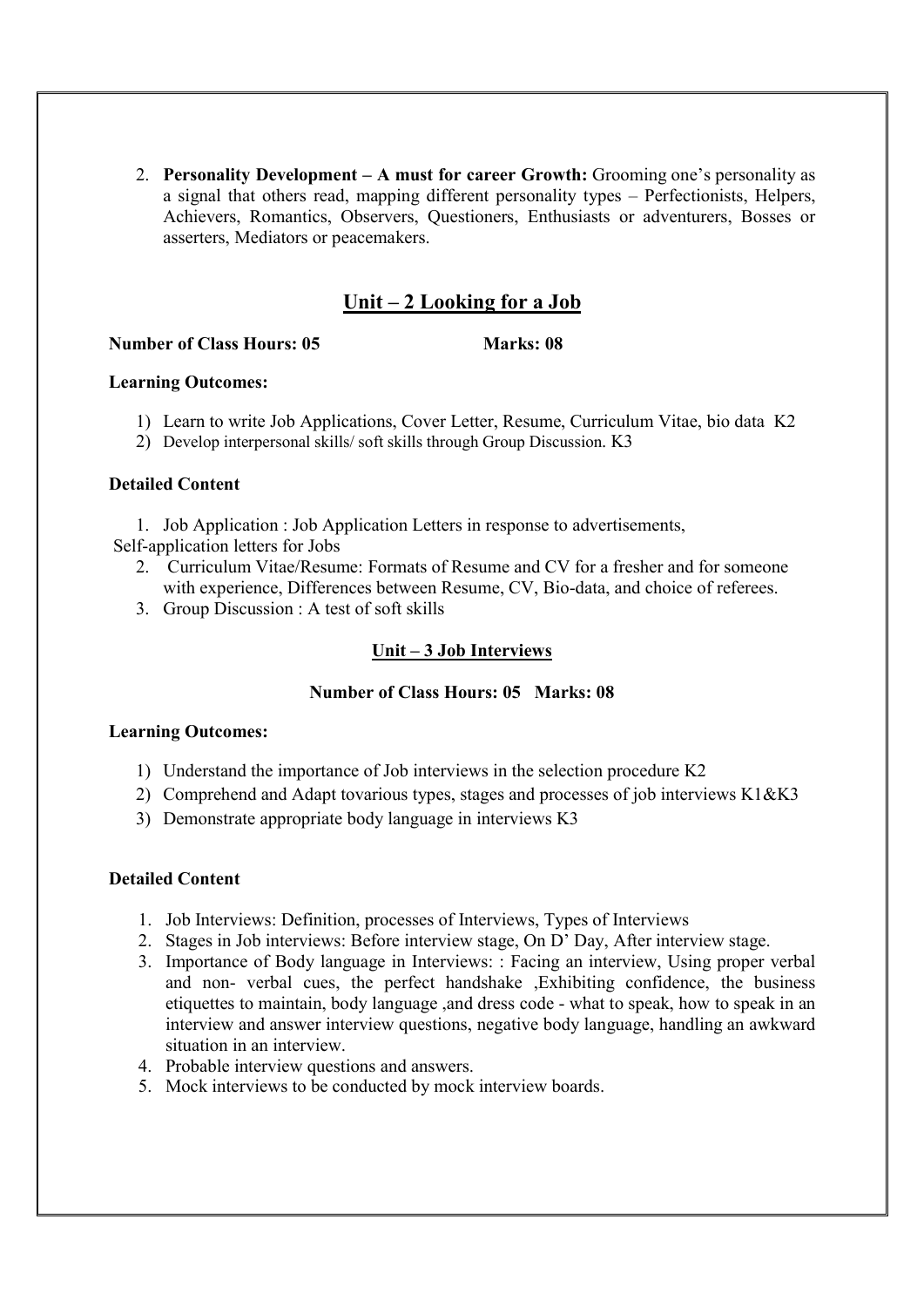# Unit – 4 Enhancing Writing skills

## Number of Class Hours: 12 Marks: 08

## Learning Outcomes:

- 1) Write dialogues on given topics / situations K3
- 2) Express facts &ideas effectively in written form K3
- 3) Learn to write formal and informal letters&emails. K2

## Detailed Content

- 1) Art of Condensation: Principles to increase clarity of written communication.
- 2) Dialogue Writing: Meeting and Parting, Introducing and Influencing, Requests, Agreeing and Disagreeing, Inquiries and Information.
- 3) Letter Writing: Placing an order, Letter to Inquiry, Letter of Complaint, Letter seeking permission.
- 4) E- mail writing: writing the perfect e-mail, steps to the perfect e-mail, formal and informal greetings, requests through an e-mail, writing an apology, complaint and seeking help and information in an e-mail, informing about a file attached in an email, writing the formal ending of an e-mail.

## Unit – 5 Conversations, Panel Discussion and Public Speaking

## Number of Class Hours:12 Marks: 08

## Learning Outcomes:

- 1. Speak persuasively on a given topic fluently and clearly. K3
- 2. Participate in formal and informal conversations. K3
- 3. Express ideas and views on given topics. K3

## Detailed Content

## 1) Conversation & Dialogue Practice:

- a) Introducing oneself
- b) Introduction about family
- c) Discussion about the weather
- d) Seeking Permission to do something
- e) Seeking Information at Railway Station/ Airport
- f) Taking Appointments from superiors and industry personnel
- g) Conversation with the Cashier- College/ bank
- h) Discussing holiday plans
- i) Asking about products in a shopping mall
- j) Talking over the Telephone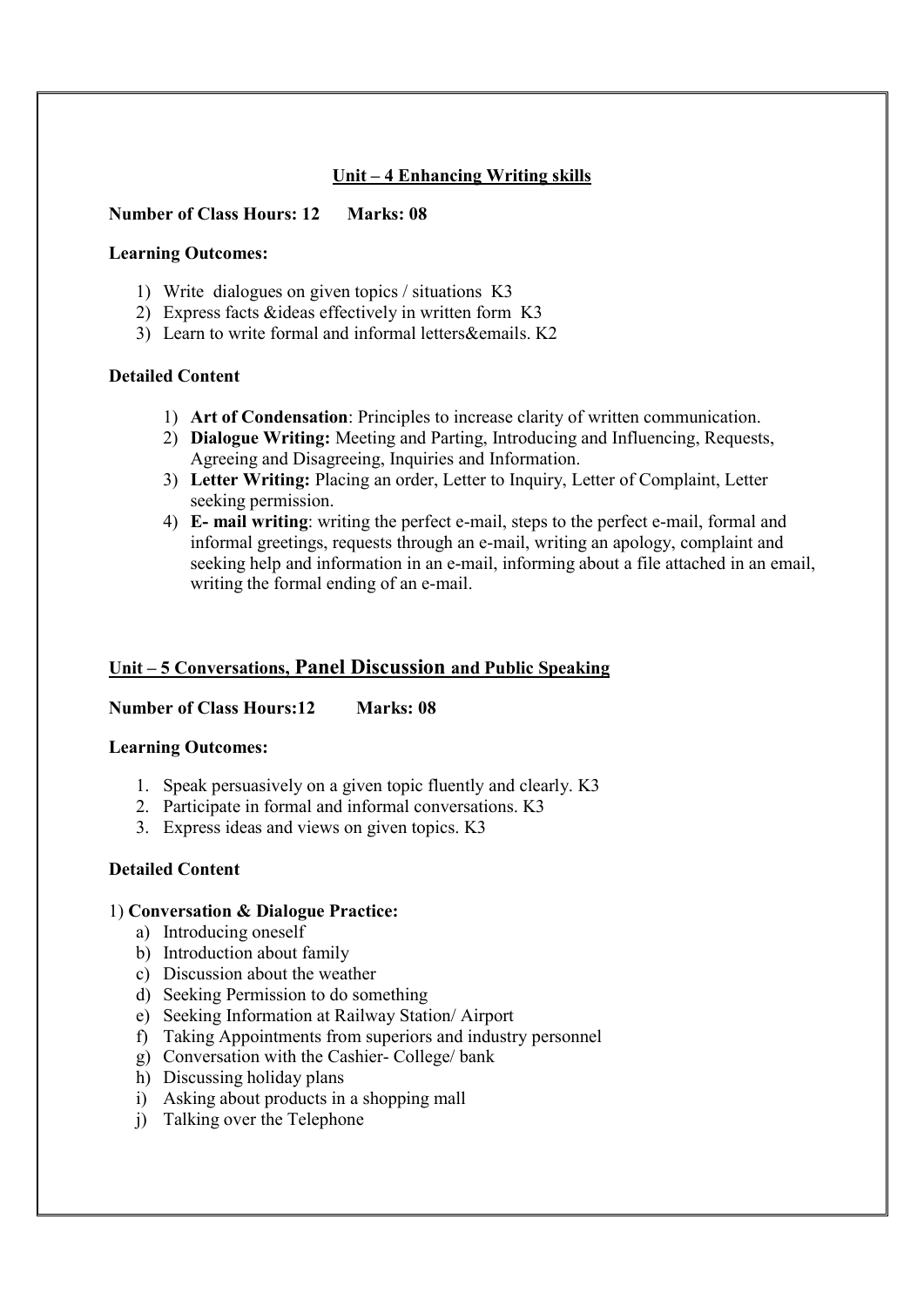2) Panel Discussion: Act of a moderator - ways to respond to audience questions. Suggested topics: Current Affairs

3) Public Speaking: Art of Persuasion, Making speeches interesting, Delivering different types

of speeches: Ceremonial, Demonstrative, Informative, Persuasive.

#### List of Software/Learning Websites

- 1. http://www.free-english-study.com/
- 2. http://www.english-online.org.uk/course.htm
- 3. http://www.english-online.org.uk/
- 4. http://www.talkenglish.com/
- 5. http://www.learnenglish.de/

#### Reference Books:

(Name of Authors/ Title of the Book /Edition /Name of the Publisher)

- 1) Sanjay Kumar &PushpLata Communications Skills , 2<sup>nd</sup>Edition, Oxford University Press
- 2) Meenakshi Raman & Sangeeta Sharma Technical Communication: Principles & Practice Oxford University Press
- 3) M. Raman & S. Sharma Technical Communication Oxford University Press
- 4) Barun Kumar Mitra, Personality Development and Soft Skills Oxford University Press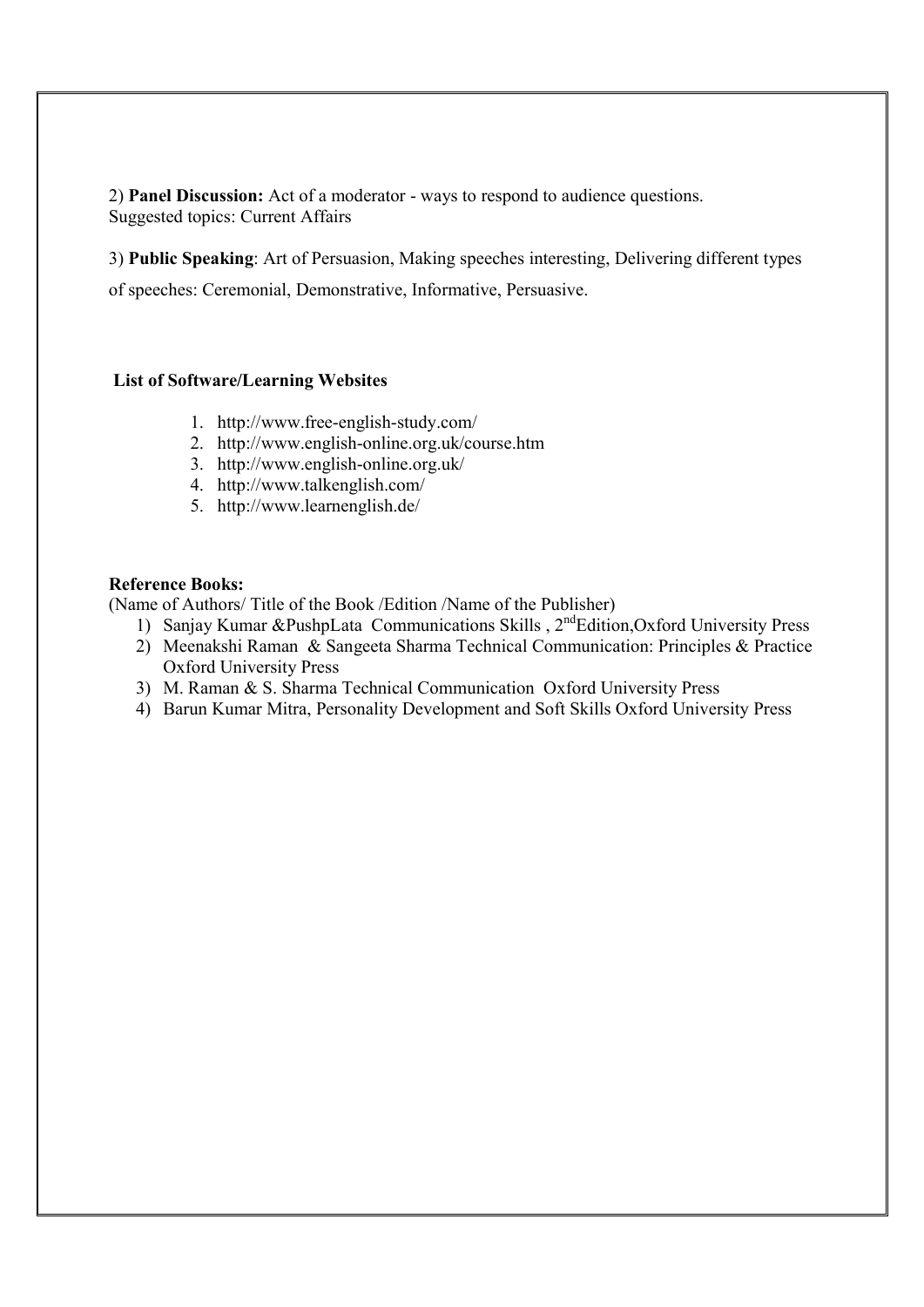# Minor Project

| Course Code            | <b>ECPR-409</b>      |
|------------------------|----------------------|
| Course Title           | Minor Project        |
| Number of Credits      | 2 (L: 0, T: 0, P: 4) |
| Prerequisites          | Nil                  |
| <b>Course Category</b> | Project Work (PR)    |

## Course Outcome:-

After completion of the course, students will be able to:

C.O.1: Demonstrate a through and systematic understanding of project contents (K2).

C.O. 2: Identify the methodologies and professional way of documentation and communication (K3).

C.O. 3: Illustrate the key stages in development of the project (K2).

C.O. 4: Develop the skill of working in a Team (K3).

C.O. 5: Apply the idea of mini project for developing systematic work plan in major project  $(K3)$ .

## Course Content:-

The minor project topic should be selected / chosen to ensure the satisfaction of the urgent need to establish a direct link between education, national development and productivity and thus reduce the gap between the world of work and the world of study. The course should have the following-

- 1) Perform detailed study about various components of a project.
- 2) Study about methodologies and professional way of documentation and communication related to project work.
- 3) Develop idea about problem formulation.
- 4) Knowledge of how to organize, scope, plan, do and act within a project thesis.
- 5) Familiarity with specific tools (i.e. hardware equipment and software) relevant to the project selected.
- 6) Demonstrate the implementation of a minor project work.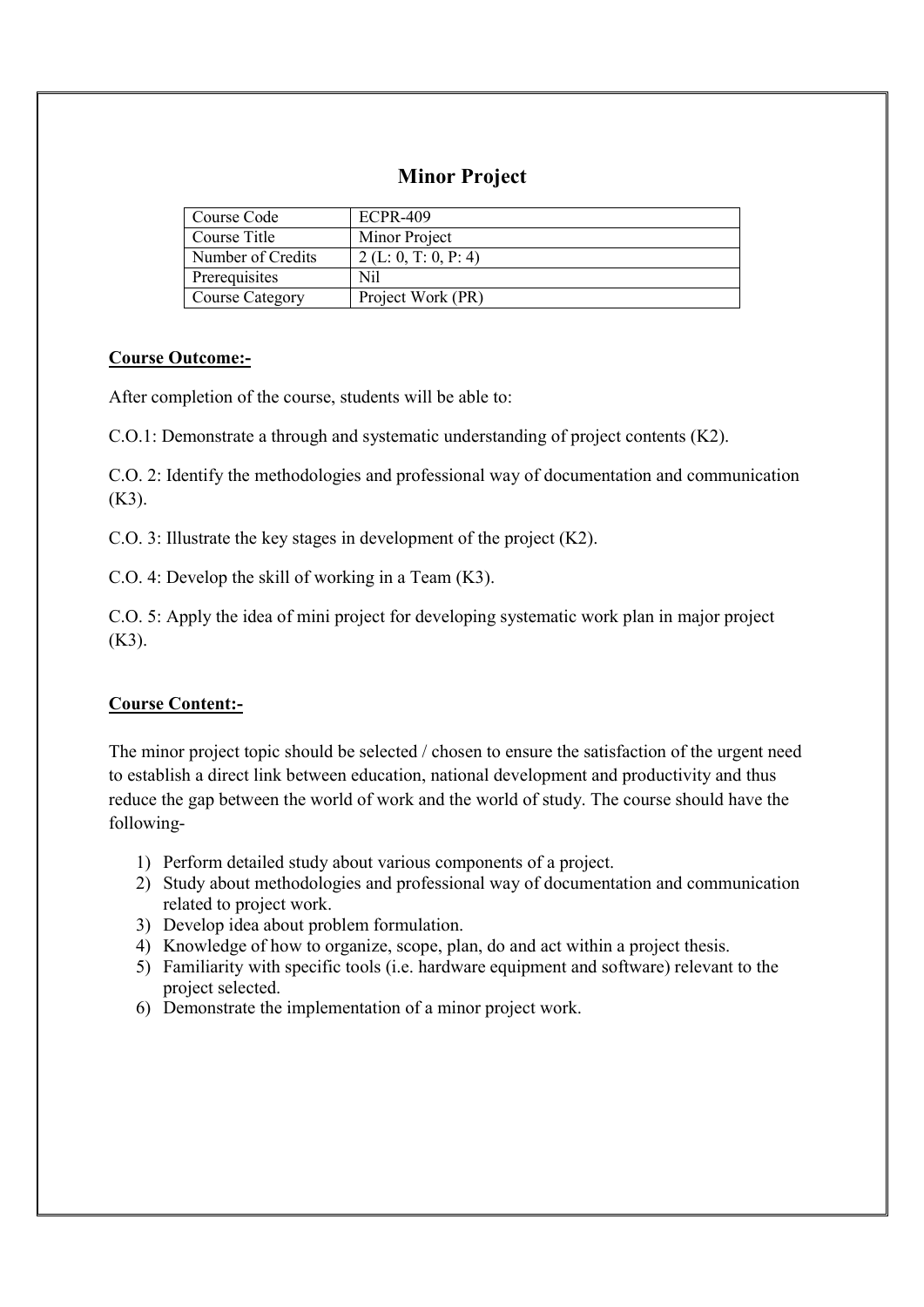# Essence of Indian Knowledge and Tradition

| Course Code            | $AIJ-410$                                 |
|------------------------|-------------------------------------------|
| Course Title           | Essence of Indian Knowledge and Tradition |
| Number of Credits      |                                           |
| Prerequisites          | ΝA                                        |
| <b>Course Category</b> | Audit                                     |

## Course Outcomes: -

After completion of the course the students will be able to-

CO 1: Understand the essence of Indian tradition and the importance of carrying them forward.  $(K_2)$ 

CO 2: Understand the Vedic literature and important ideas discussed in the Vedas.  $(K_2)$ 

CO 3: Describe scientific heritage of ancient India along with comprehending its relevance and application in various modern scientific disciplines.  $(K_1)$ 

CO 4: Relate the theoretical and practical sides of the science of Yoga and Aurveda with modern knowledge systems.  $(K_1)$ 

CO 5: Explain the worth of Indian intellectual heritage, traditional practices and Indian lifestyle from scientific lenses.  $(K_4)$ 

## Module- 1

Name of the Module: Introduction to Vedic Literature

Number of class hours:05

Content:

- General structure of Vedic Literature,
- Different theories on the age of the Vedas,
- Educational system in the Vedic times
- subject-matter of Ṛgveda-samhitā, *Sāmaveda -Saṁhitā, Yajurveda-Saṁhitā, Atharvaveda-Saṁhitā, Brāhmaṇa*and *Ᾱraṇyaka* literature, Upaveda

Learning outcomes of the Module

|  | 1 Describe the Vedic literature $(K1)$                                                             |
|--|----------------------------------------------------------------------------------------------------|
|  | 2 Outline the heritage of ancient India specially the scientific knowledge that is embedded in the |
|  | Vedas will be shown through this module $(K2)$                                                     |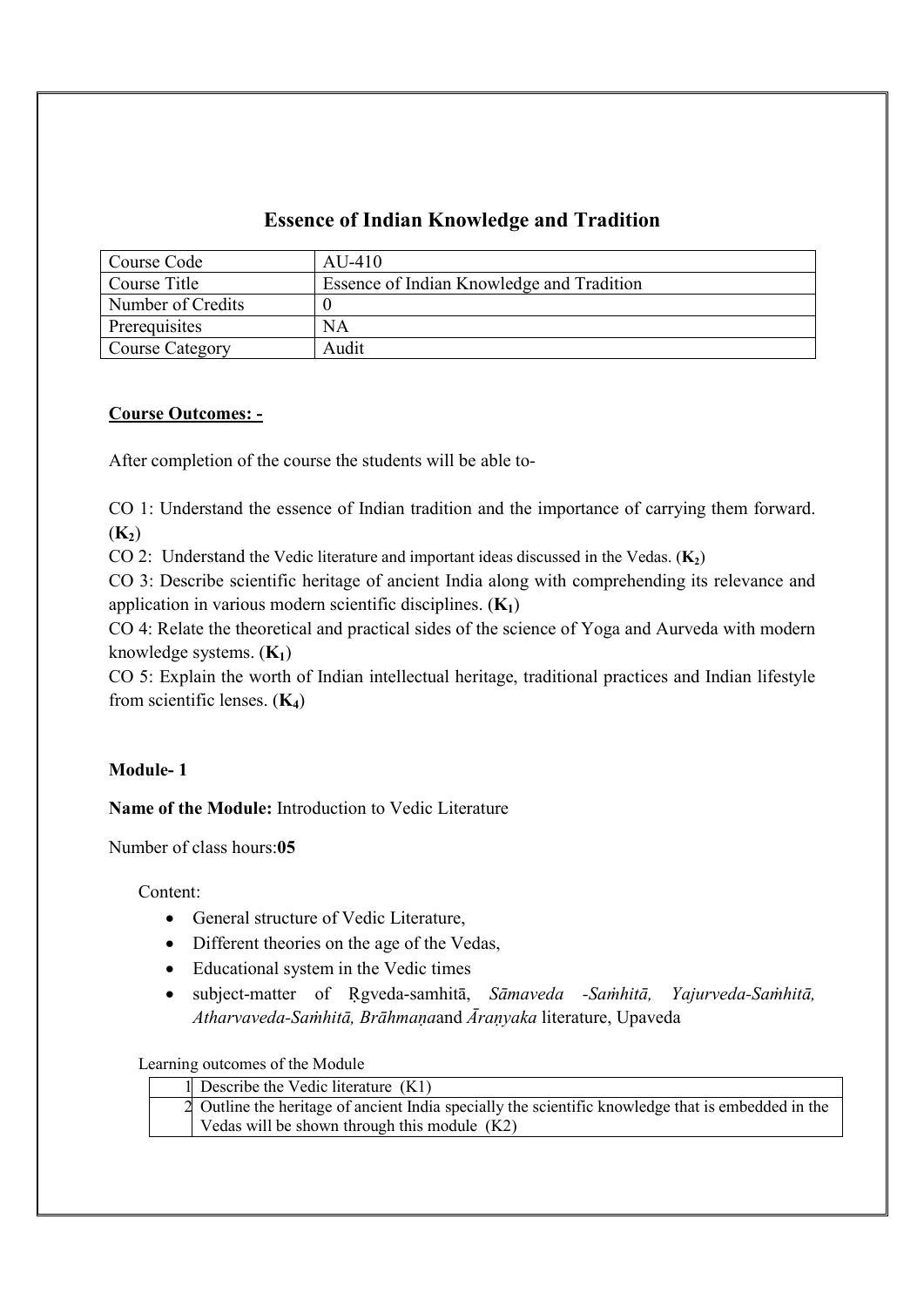## Module- 2

## Name of the Unit: Fundamental doctrines of the *Upaniṣad*s

Number of class hours:05

Content:

- General introduction of Upaniṣadic literature
- Philosophical ideas and ethics in Upaniṣadas

Learning outcomes of the Module

| Understand Upanisads and its significance as the perennial source Indian philosophy<br>(K2)                                  |
|------------------------------------------------------------------------------------------------------------------------------|
| Explain the scientific temperament, knowledge and methods of scientific enquiry that<br>is embedded in the Upanisadas $(K2)$ |

## Module- 3

Name of the Unit: *Vedāṅga*s, Purāṇasand Dharmaśāstra Literature

Number of class hours:05

Content:

- Introduction to Vedāṅga Literature
- History of Sanskrit Grammar
- An Overview of Purāṇic literature
- History of Dharmaśāstra

Learning outcomes of the Module

| Describe various scientific and academic disciplines of ancient India along with scientific |
|---------------------------------------------------------------------------------------------|
| knowledge that is rooted in the Puranic literature $(K1)$                                   |
| Remember ancient system of Law and Governance in a nutshell especially the principles and   |
| philosophy behind the ancient constitutions $(K1)$                                          |

## Module- 4

Name of the Module: Introduction to Indian Philosophical Systems, Scientific aspects of Indian knowledge systems

Number of class hours:05 Content: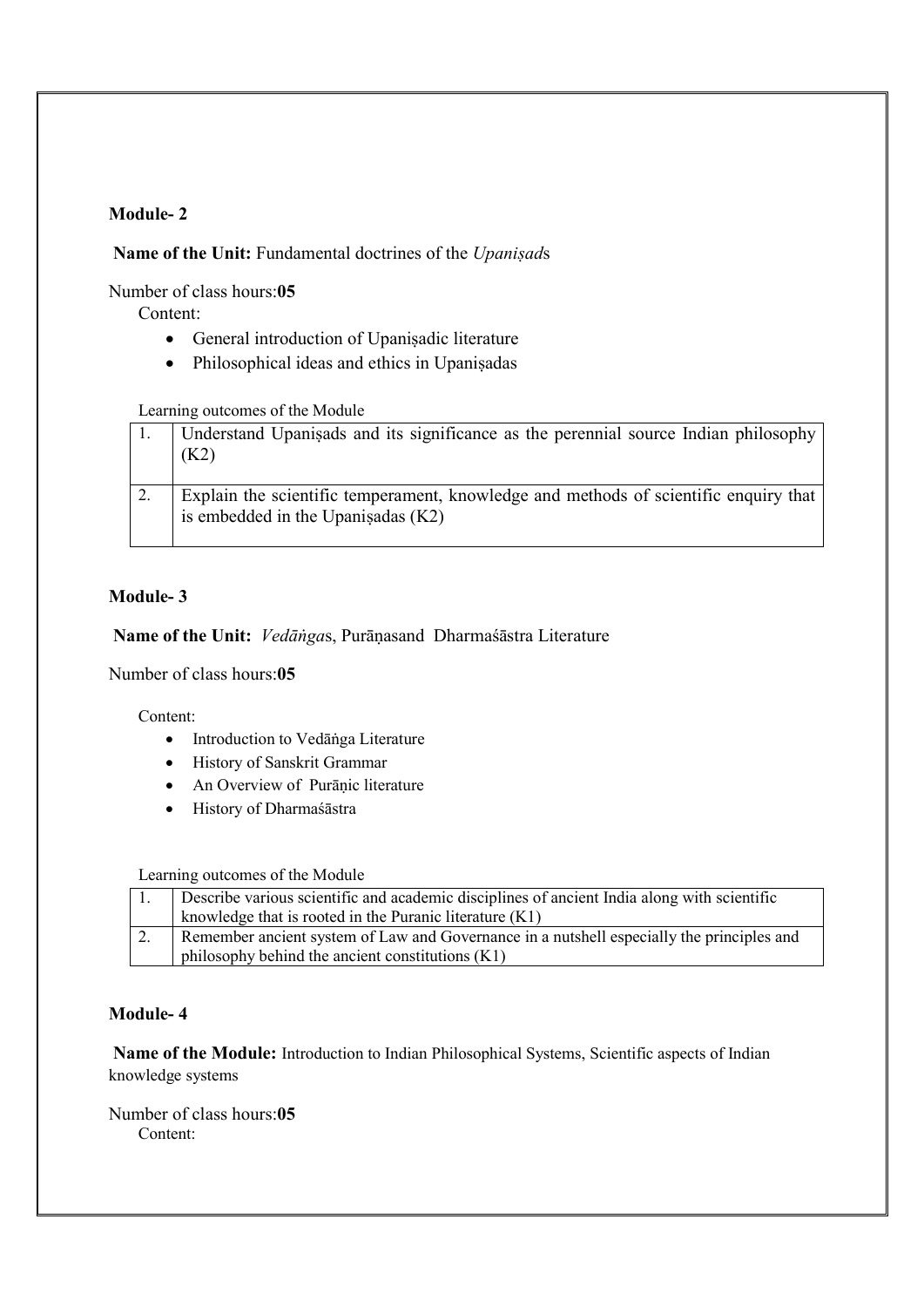- General introduction to Indian Philosophical systems, i.e. Orthodox and Heterodox
- Glimpse of ancient Indian Science and technology.

Learning outcomes of the Module

| 1. Describe the Indian Philosophical systems and their relevance and application in modern  |
|---------------------------------------------------------------------------------------------|
| scientific enquiry $(K1)$                                                                   |
| 2. Remember the various scientific methods, means and validity of knowledge as discussed in |
| these systems, methods of discussion, debate and systemic learning as structured in ancient |
| Indian knowledge literature $(K1)$                                                          |

# Module- 5

Name of the Unit: Introduction to Yoga &Āyurveda

Number of class hours:05

Content:

- General ideas about Yoga,
- Origin and Development of Pātañjala Yoga,
- Origin and Development of Āyurveda and its relevance

Learning outcomes of the Module

| 1. Understand about principles and philosophy of Yogic sciences and Ayurveda. (K2)                   |
|------------------------------------------------------------------------------------------------------|
| 2. Identify various ancient texts, practices of Yoga and Ayurveda along with gaining basic practical |
| and theoretical knowledge which they will be able to relate with modern healthcare systems           |
| (K4)                                                                                                 |

## References: -

- 1) Capra, Fritjof. *The Tao of Phisics*. New York: Harpercollins, 2007.
- 2) Capra, Fritjof. *The Web of Life*. London: Harpar Collins Publishers, 1996.
- 3) Dasgupta, Surendranath & De, Sushil Kumar. *A History of Sanskrit Literature.*Delhi: Motilal Banarsidass, 2017.
- 4) Dasgupta, Surendranath. *A History of Indian Philosophy*. Delhi: Motilal Banarsidass, 1991.
- 5) Gonda, Jan. *A History of Vedic Literature*. Delhi: Monohar Publishers and Distributors, 2020.
- 6) Jha, R.N. *Science and Consciousness Psychotherapy and Yoga Practices*. Delhi: VidyanidhiPrakashan, 2016.
- 7) Kane. P.V. *History of Dharmasastra*, Poona: Bhandarkar Oriental Research Institute, 1930.
- 8) Max Muller. *Ancient Sanskrit Literature*, London: Spottiswoode and Co., 1859.
- *9) Pride of India*,New Delhi: Samskrita Bharati, 2006.
- *10)* Shastri, Gourinath. *A History of Vedic Literature*, Kolkata: Sanskrit Pustak Bhandar, 2006.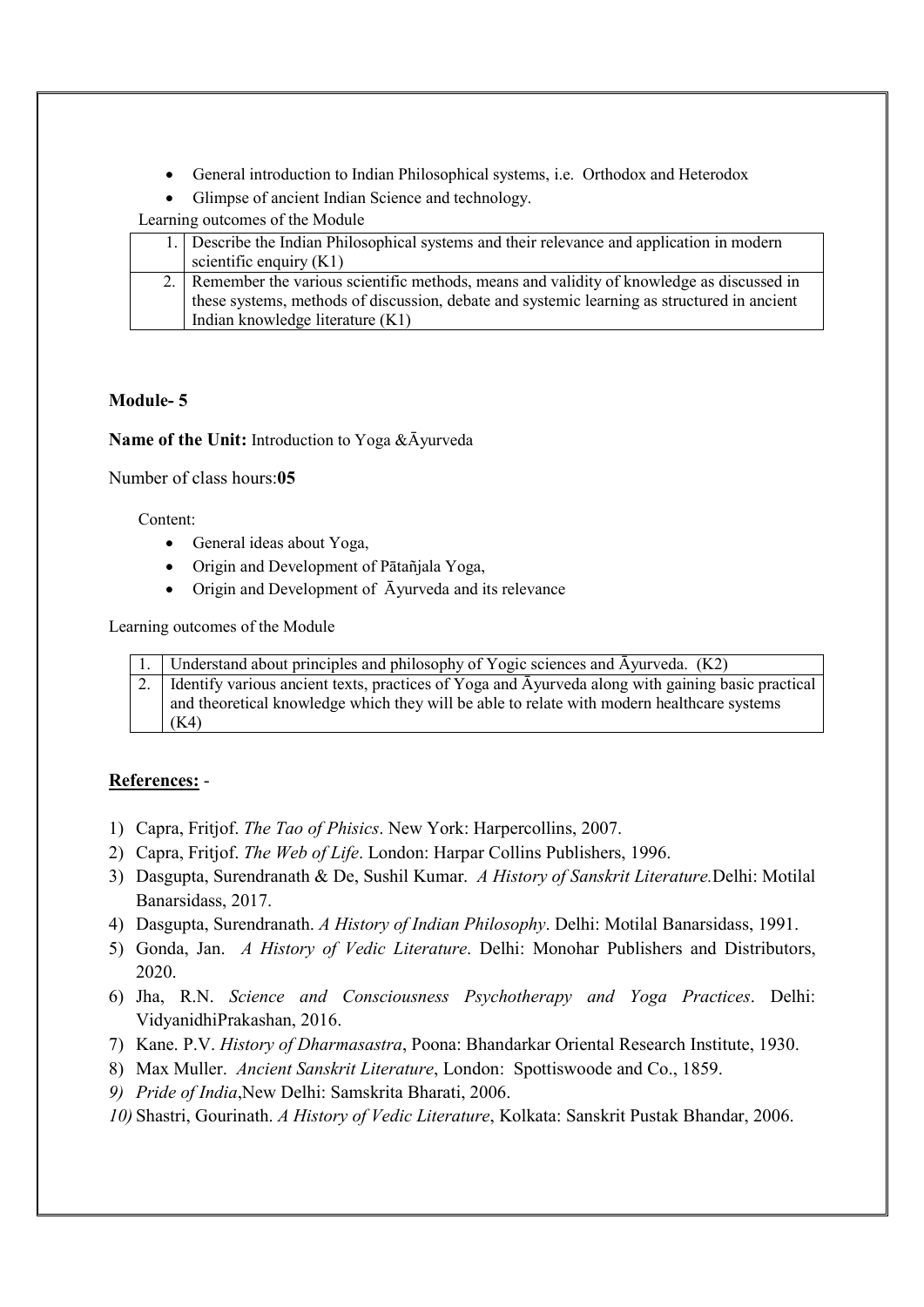11) Sinha, Jadunath. *Indian Philosophy*. Delhi: Motilal Banarsidass,1938. 12) Wujastiyk, Dominik. *The Roots of Ayurveda*. India: Penguin India, 2000.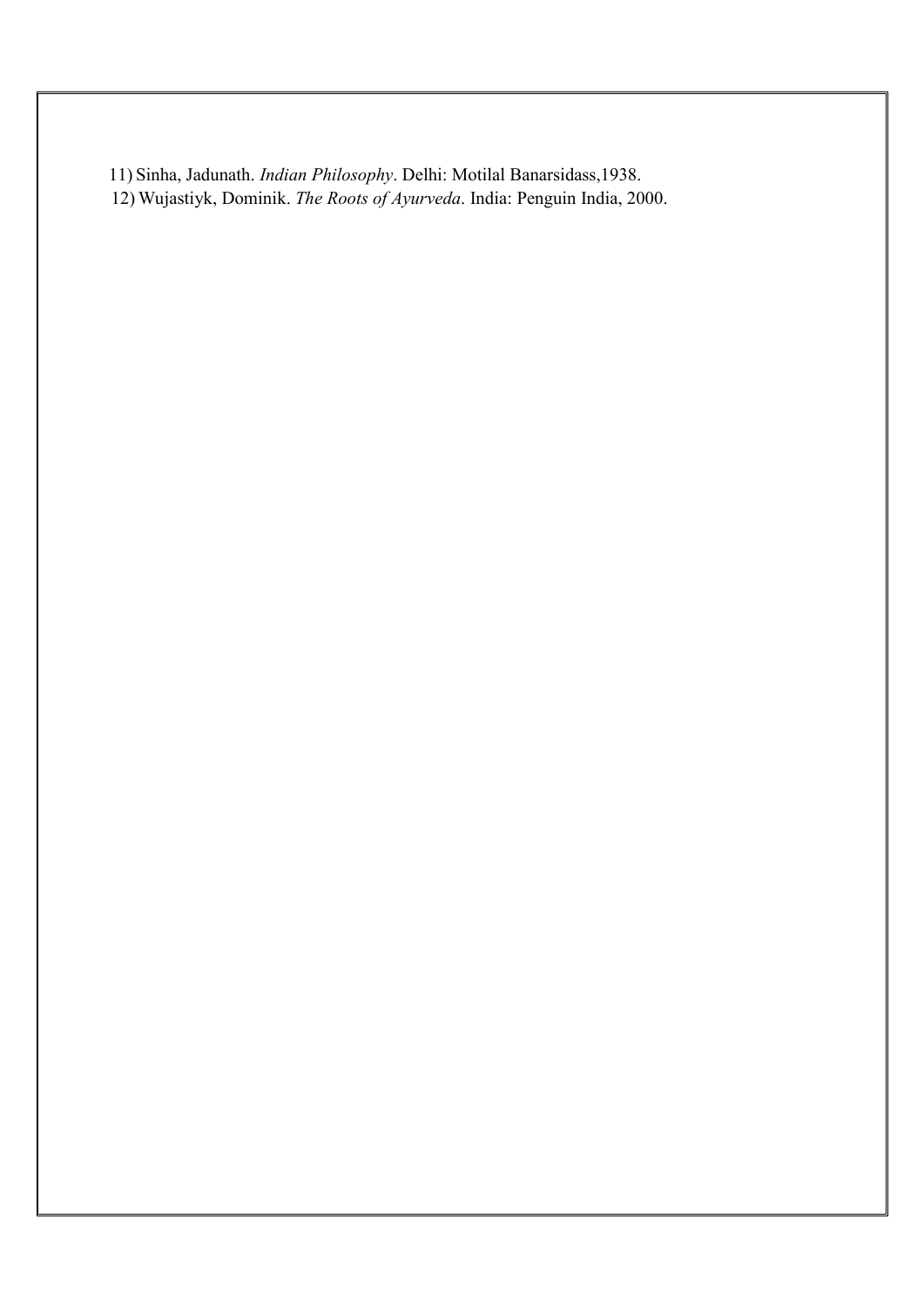| Sl.            | Category                                                         |                   | <b>Course Title</b>                                | Hours per week   |                  | <b>Total</b>     | <b>Credit</b>       |                |
|----------------|------------------------------------------------------------------|-------------------|----------------------------------------------------|------------------|------------------|------------------|---------------------|----------------|
| No.            |                                                                  | Code No.          |                                                    | L                | T                | $\mathbf{P}$     | Contact<br>Hrs/Week |                |
| $\mathbf{1}$   | Programme<br>core course-16                                      | <b>ECPC-501</b>   | <b>Embedded Systems</b>                            | $\overline{3}$   | $\boldsymbol{0}$ | $\boldsymbol{0}$ | $\overline{3}$      | $\overline{3}$ |
| $\overline{2}$ | Programme<br>core course-17                                      | <b>ECPC-502</b>   | Mobile and Wireless<br>Communication               | $\overline{3}$   | $\boldsymbol{0}$ | $\boldsymbol{0}$ | $\overline{3}$      | $\overline{3}$ |
| $\overline{3}$ | Programme<br>core course-18                                      | <b>ECPC-503</b>   | Embedded Systems Lab                               | $\boldsymbol{0}$ | $\boldsymbol{0}$ | $\overline{2}$   | $\overline{2}$      | $\mathbf{1}$   |
| $\overline{4}$ | Programme<br>core course-19                                      | <b>ECPC-504</b>   | Mobile and Wireless<br><b>Communication Lab</b>    | $\boldsymbol{0}$ | $\boldsymbol{0}$ | $\overline{2}$   | $\overline{2}$      | $\mathbf{1}$   |
| 5              | Programme<br>core course-20                                      | <b>ECPC-505</b>   | Digital System Design<br>Lab                       | $\boldsymbol{0}$ | $\boldsymbol{0}$ | $\overline{2}$   | $\overline{2}$      | $\mathbf{1}$   |
|                | Programme                                                        | <b>ECPE-506/A</b> | Microwave and<br><b>RADAR</b>                      |                  |                  |                  |                     |                |
| 6              | elective<br>course-2<br>(Any One to                              | <b>ECPE-506/B</b> | Optical<br>Communication and<br>networking         | $\overline{4}$   | $\theta$         | $\boldsymbol{0}$ | $\overline{4}$      | $\overline{4}$ |
|                | be selected)                                                     | <b>ECPE-506/C</b> | Control System and<br><b>PLC</b>                   |                  |                  |                  |                     |                |
|                | Programme<br>elective                                            | <b>ECPE-507/A</b> | Microwave and<br><b>RADAR Lab</b>                  |                  |                  |                  |                     |                |
| $\overline{7}$ | course-3                                                         | <b>ECPE-507/B</b> | <b>Optical Communication</b><br>and networking Lab | $\mathbf{0}$     | $\boldsymbol{0}$ | $\overline{4}$   | $\overline{4}$      | $\overline{2}$ |
|                | (Any One to<br>be selected)                                      | <b>ECPE-507/C</b> | Control System and<br>PLC Lab                      |                  |                  |                  |                     |                |
| 8              | Open elective<br>course-1                                        |                   | (Any one to be selected from<br>Annexure-I)        | $\overline{3}$   | $\overline{0}$   | $\mathbf{0}$     | $\overline{3}$      | $\overline{3}$ |
| 9              | Summer<br>Internship-II<br>(6 weeks) after<br><b>IV</b> Semester | <b>ECSI-509</b>   |                                                    | $\boldsymbol{0}$ | $\boldsymbol{0}$ | $\boldsymbol{0}$ | $\boldsymbol{0}$    | 3              |
| 10             | Major Project                                                    | <b>ECPR-510</b>   |                                                    | $\boldsymbol{0}$ | $\boldsymbol{0}$ | $\overline{2}$   | $\overline{2}$      | $\mathbf{1}$   |
|                |                                                                  |                   | <b>Total</b>                                       |                  |                  |                  |                     | 22             |

# SEMESTER V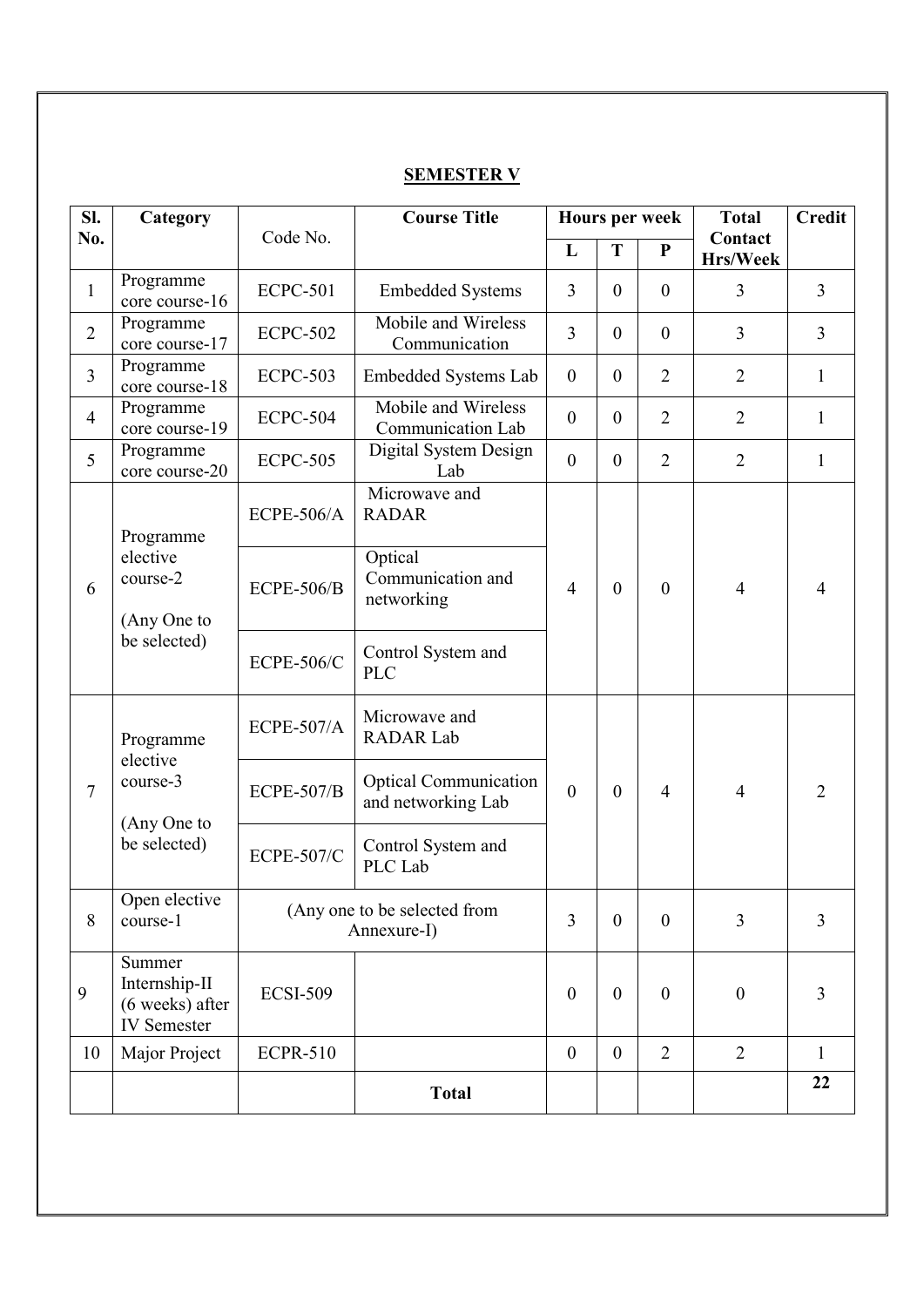# Embedded Systems

| Course Code            | <b>ECPC-501</b>         |
|------------------------|-------------------------|
| Course Title:          | <b>Embedded Systems</b> |
| Number of credits      | 3(L:3, T: 0, P: 0)      |
| Prerequisites          |                         |
| <b>Course Category</b> |                         |

## Course Outcome:-

On completion of the syllabus, the Students will be able to:-

C.O.1: Illustrate the concept of Embedded systems and RTOS. (K2)

C.O.2:Develop basic embedded c codes for - Boolean and bitwise operations (K3)

C.O.3: Demonstrate embedded c codes for branching and looping operations (K2)

C.O.4: Understand the function of Arduino Mega pins and ports. (K2)

C.O.5: Summarize the real-life applications of the Arduino Mega communication modules (K2)

## Course Content:

## Module I- Introduction to Embedded systems

## No. of Lectures: 6

## Suggested Learning Outcomes:

- 1. Illustrate the concept of Embedded systems.
- 2. Classify the types of Embedded System.
- 3. Outline the characteristics of Embedded system
- 4. Understand the concept of Real time systems and its types.
- 5. Compare between RTOS and General purpose OS

## Content

Introduction to embedded systems. Features of embedded systems. Characteristics of

Embedded Systems. Classification of embedded systems. Examples of embedded systems.

Architecture of embedded system.Real time systems, examples of real time systems. Types

of real time systems.Introduction to RTOS, difference between RTOS and General purpose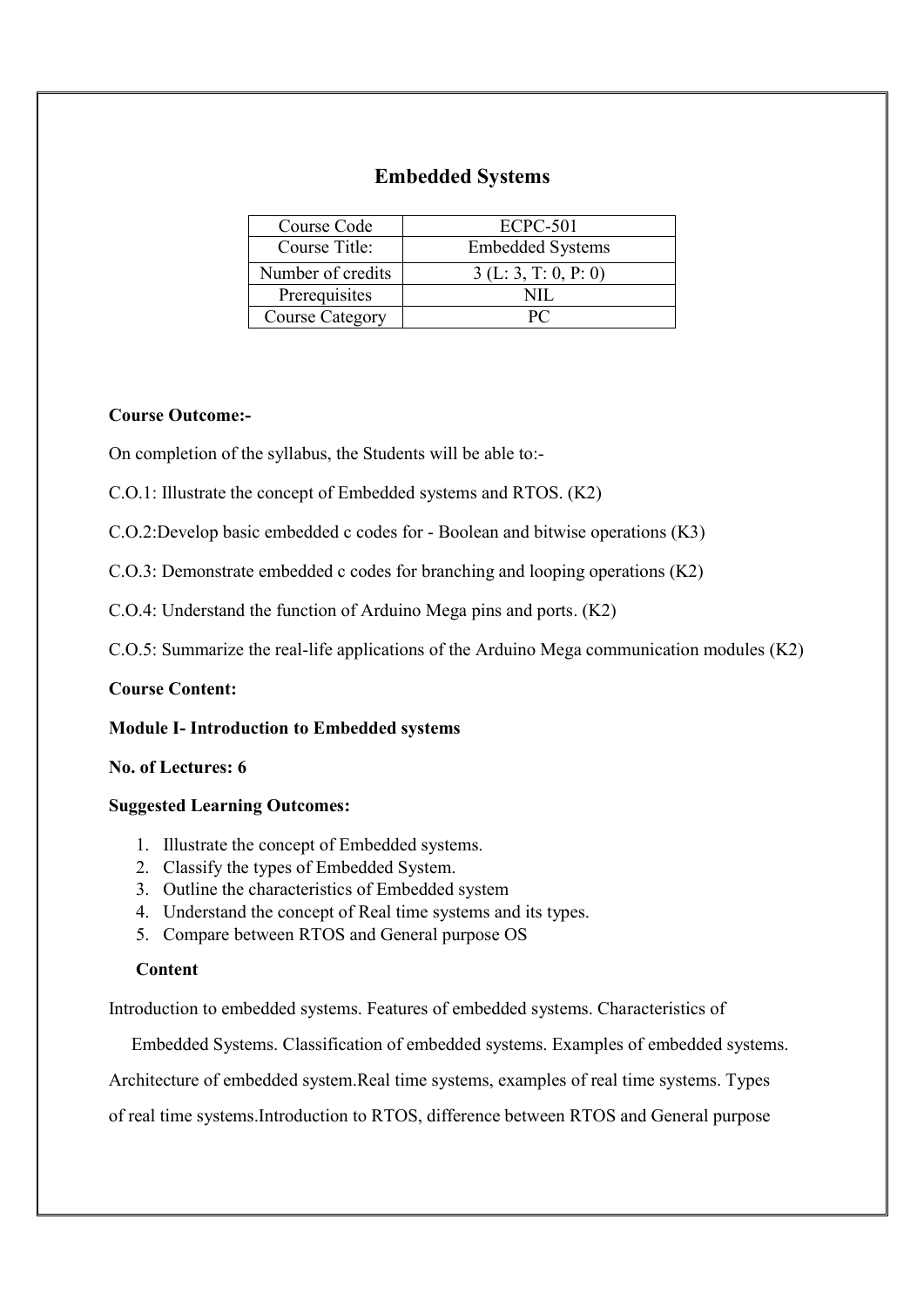OS. Need for RTOS in embedded systems. kernel and its functions.

## Module II - Embedded C basics operators for Arduino

## No. of lectures:6

Suggested Learning Outcomes:The students on completion of Module II shall be able to:

- 1. Illustrate the Arduino IDE
- 2. Explain the serial port communication
- 3. Develop embedded c codes for Boolean operation
- 4. Develop embedded c codes for pointer access operation
- 5. Demonstrate embedded c codes for bitwise operation

## Content

Familiarizing with the Arduino IDE.Sketch designing for Arduino. Communication interface using serial port. Basicunderstanding of the code with boolean operations, pointer access operations, bitwiseoperations, compounded operations.

## Module III - Embedded C control structure blocks

## No. of lectures: 6

Suggested Learning Outcomes:The students on completion of Module III shall be able to:

- 1. Develop codes for for loop
- 2. Experiment with codes for while loop
- 3. Experiment with codes for do-while loop
- 4. Develop codes for conditional branching operations

## Content

Looping mechanism – for, do and whileloops.The branching operations based on conditions expression

## Module IV- Introduction to Arduino Mega

## No. of lectures: 6

Suggested Learning Outcomes:The students on completion of Module IV shall be able to:

- 1. Outline the Arduino Mega specifications.
- 2. Summarize the Arduino Mega pins and ports
- 3. Summarize the digital and analog peripherals
- 4. Compare between embedded C and C programming language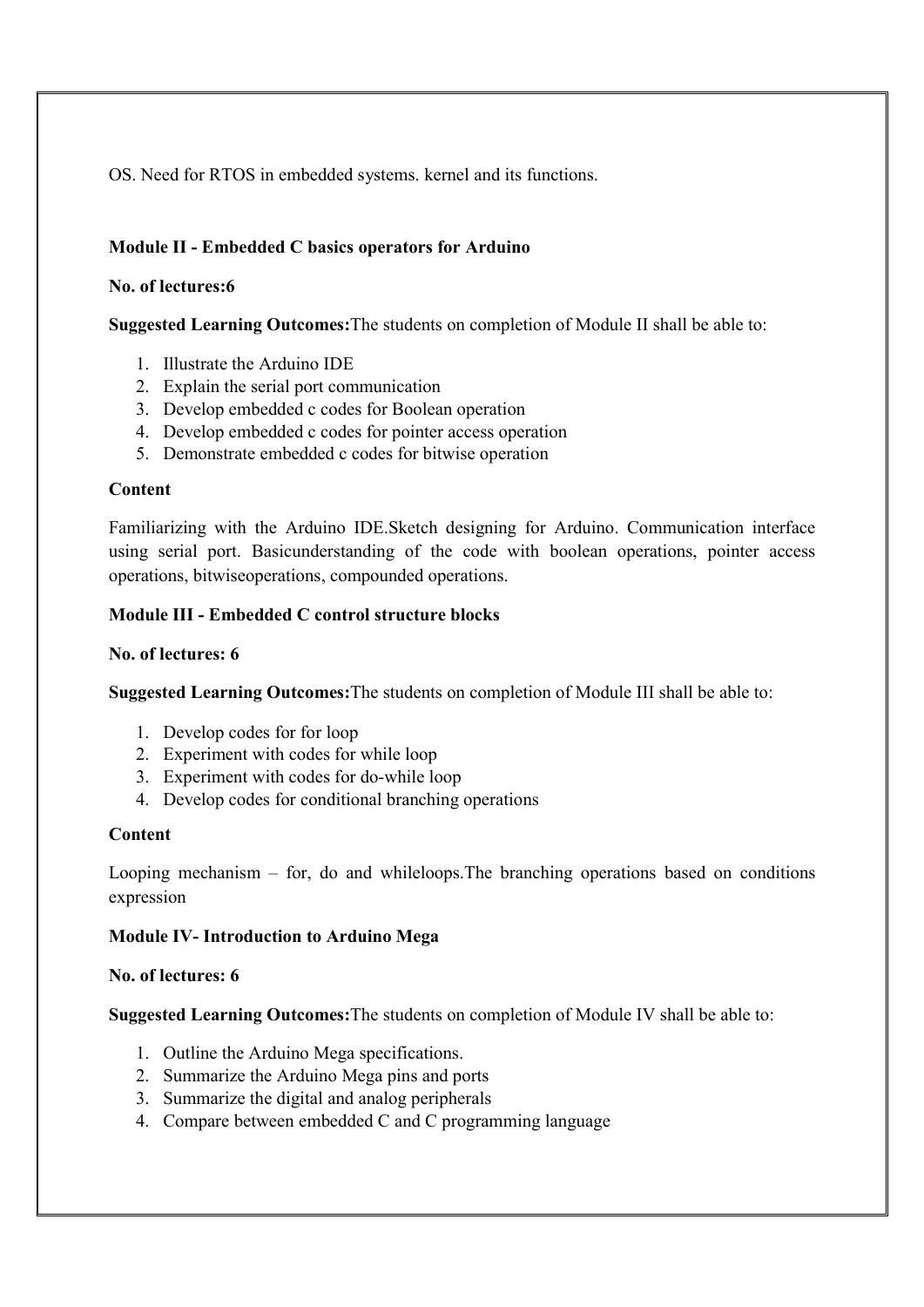## Content

Arduino Mega specifications including power ratings, digital and analog peripherals.

Difference between the C language and Embedded C language

Arduino Mega Ports, Pins, Digital and Analog Peripherals

#### ModuleV- Communication with Arduino

## No. of lectures: 6

Suggested Learning Outcomes:The students on completion of Module V shall be able to:

- 1. Classify the different communication modules of Arduino Mega.
- 2. Summarize the real-life applications of the communication modules of Arduino Mega.
- 3. Outline the various communication interfaces.

## Content

Different communication modules available with their real-life application,Communication interface.

#### SUGGESTED LEARNING RESOURCES:

1. Arduino Projects For Dummies (For Dummies Series),KennedyGeorge;Davis Bernard;

Prasanna SRM,Wiley (5 July 2013).ISBN : 978-1118551479

2. Make: Getting Started WithArduino - The Open SourceElectronics PrototypingPlatform

Massimo Banziand Michael ShilohShroff/Maker Media; Third edition (27December 2014)

ISBN : 978-9351109075

3. Real Time Operating System-Rajib Mall

SUGGESTED SOFTWARE/LEARNING WEBSITES:

1. https://www.arduino.cc/reference/en/

2. https://learn.adafruit.com/category/learn-arduino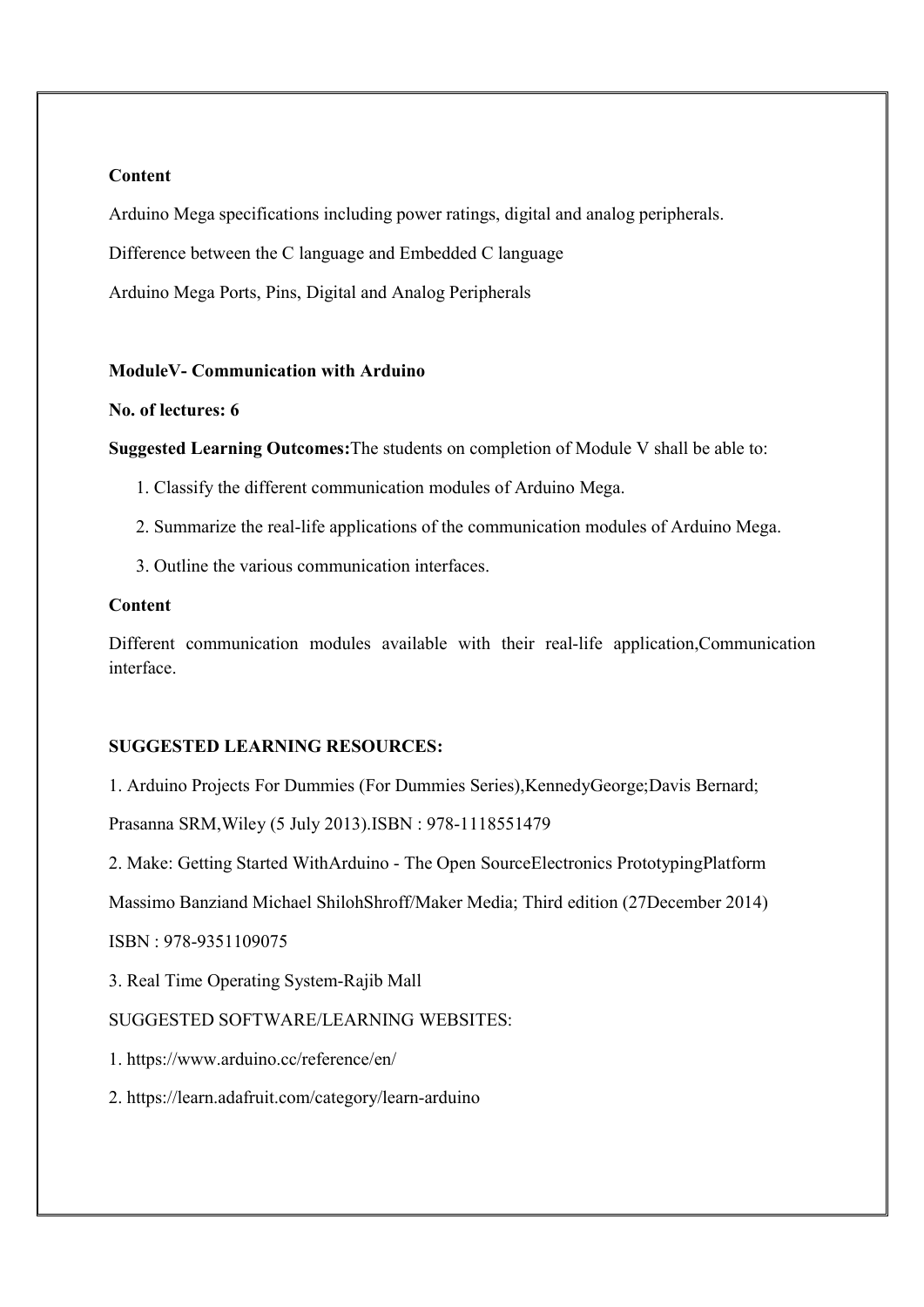# Mobile and Wireless Communication

| <b>Course Code</b>       | <b>ECPC-502</b>                   |
|--------------------------|-----------------------------------|
| <b>Course Title:</b>     | Mobile and Wireless Communication |
| <b>Number of credits</b> | 3(L:3, T:0, P:0)                  |
| <b>Prerequisites</b>     | NIL.                              |
| <b>Course Category</b>   | PС                                |

Course Outcomes: After completing the course, the students will be able to

C.O.1: Explain cellular system, 2G/3G/4G/5G mobile network, Frequency reuses and channel interferences (K2).

C.O.2: Demonstrate concepts related to wireless propagation (K2).

C.O.3: Explain concepts of wireless antenna (K2).

C.O.4: Explain different multiplexing techniques (K2).

C.O.5: Illustrate the concepts and applications of Bluetooth, RFID, WLAN and WiMAX (K2).

#### Course Contents:

Module 1: Overview of Cellular Systems. No. of lectures: 8

Learning Outcomes: Students will be able to explain

- 5. Basics of data cellular systems.
- 6. Evolution of 2g/3G/4G/5G mobile network concept.
- 7. Frequency reuses and channel interferences.

Overview of Cellular Systems, Evolution 2g/3G/4G/5G Cellular Concepts – Frequency reuse, Co channel and Adjacent channel Interference

Module 2: Wireless propagation No. of lectures: 8

Learning Outcomes: Students will be able to explain

4. Wireless propagation, budget, loss, noise, fading and shadowing.

Wireless propagation Link budget, Free-space path loss, Noise figure of receiver Multipath fading, Shadowing, Fading margin, shadowing margin.

Module 3: Wireless Antenna No. of lectures: 8

Learning Outcomes: Students will be able to explain

- 4. Types of wireless antenna.
- 5. Wireless channel, capacity and MIMO technology for wireless antenna.

Antenna diversity, wireless channel capacity and MIMO.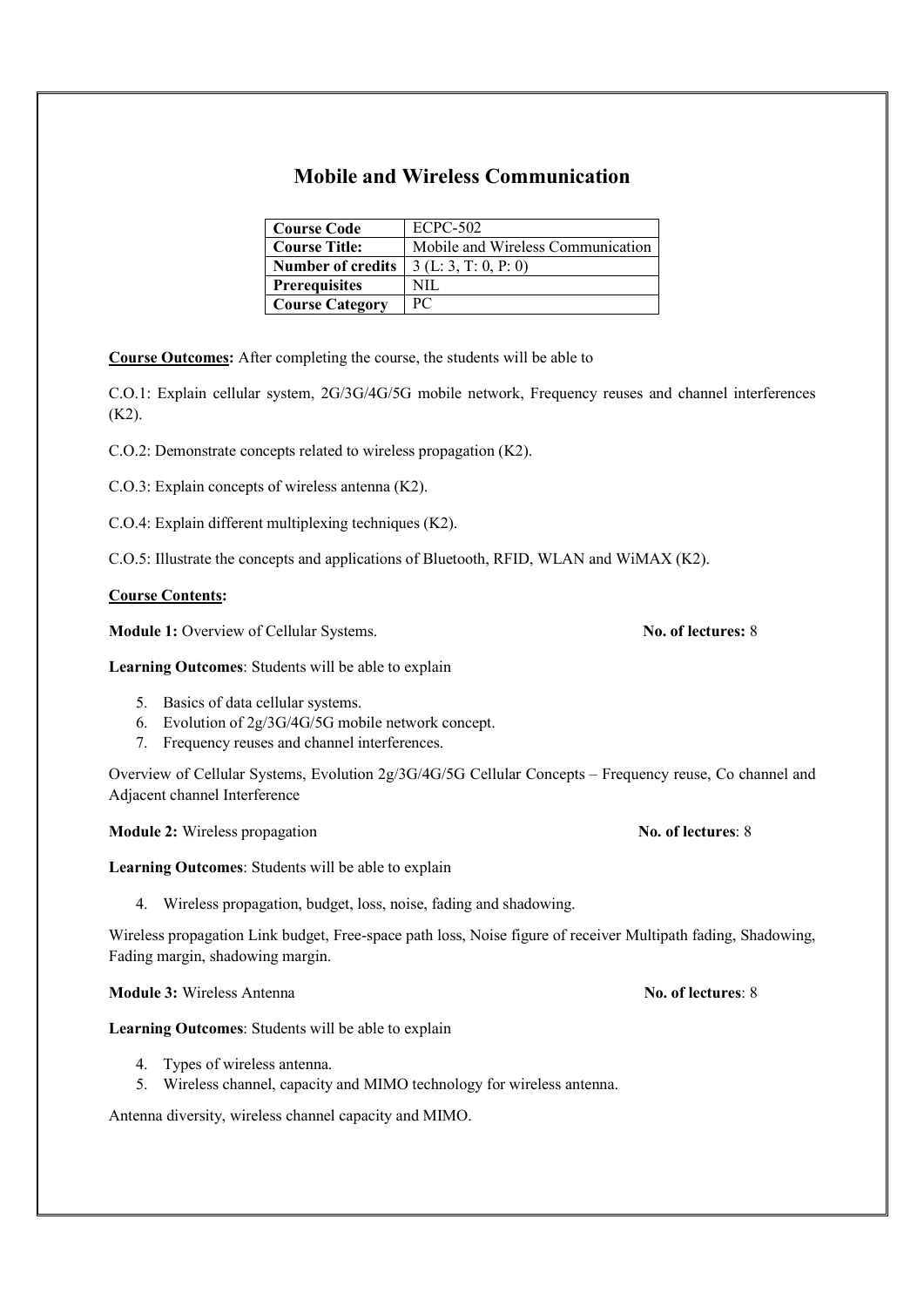Module 4: Overview of multiplexing techniques. No. of lectures: 6

Learning Outcomes: Students will be able to explain

- 3. Multiplexing and different multiplexing techniques.
- 4. LTE technology.

Overview of CDMA, OFDM and LTE.

Module 5: Wireless Networking Technologies. No. of lectures: 6

Learning Outcomes: Students will be able to explain

- 1. Classification of Bluetooth technologies.
- 2. Concepts and applications of RFID
- 3. Demonstrate WLAN and WiMAX technologies.

Overview of Bluetooth technologies, RFID, WLAN and WiMAX.

#### References:

| <b>S. No.</b> | <b>Title of Book</b>                 | Author                 | <b>Publication</b>                          |
|---------------|--------------------------------------|------------------------|---------------------------------------------|
|               | Wireless Communications – Principles | $\mid$ T. S. Rappaport | (2nd edition) Pearson                       |
|               | and Practice                         |                        | ISBN 9788131731864                          |
|               | Modern Wireless Communications       | Haykin& Moher          | Pearson 2011 (Indian<br>Edition) ISBN: 978- |
|               |                                      |                        | 8131704431                                  |

# Embedded Systems Lab

| Course Code            | <b>ECPC-503</b>             |
|------------------------|-----------------------------|
| Course Title:          | <b>Embedded Systems Lab</b> |
| Number of credits      | 1(L: 0, T: 0, P: 2)         |
| Prerequisites          | NII                         |
| <b>Course Category</b> | PС                          |

## Course Outcome:-

On completion of the experiments, the Students will be able to:-

C.O.1: Experiment with codes for LED blinking. (K3)

C.O.2: Develop user interface through serial ports. (K3)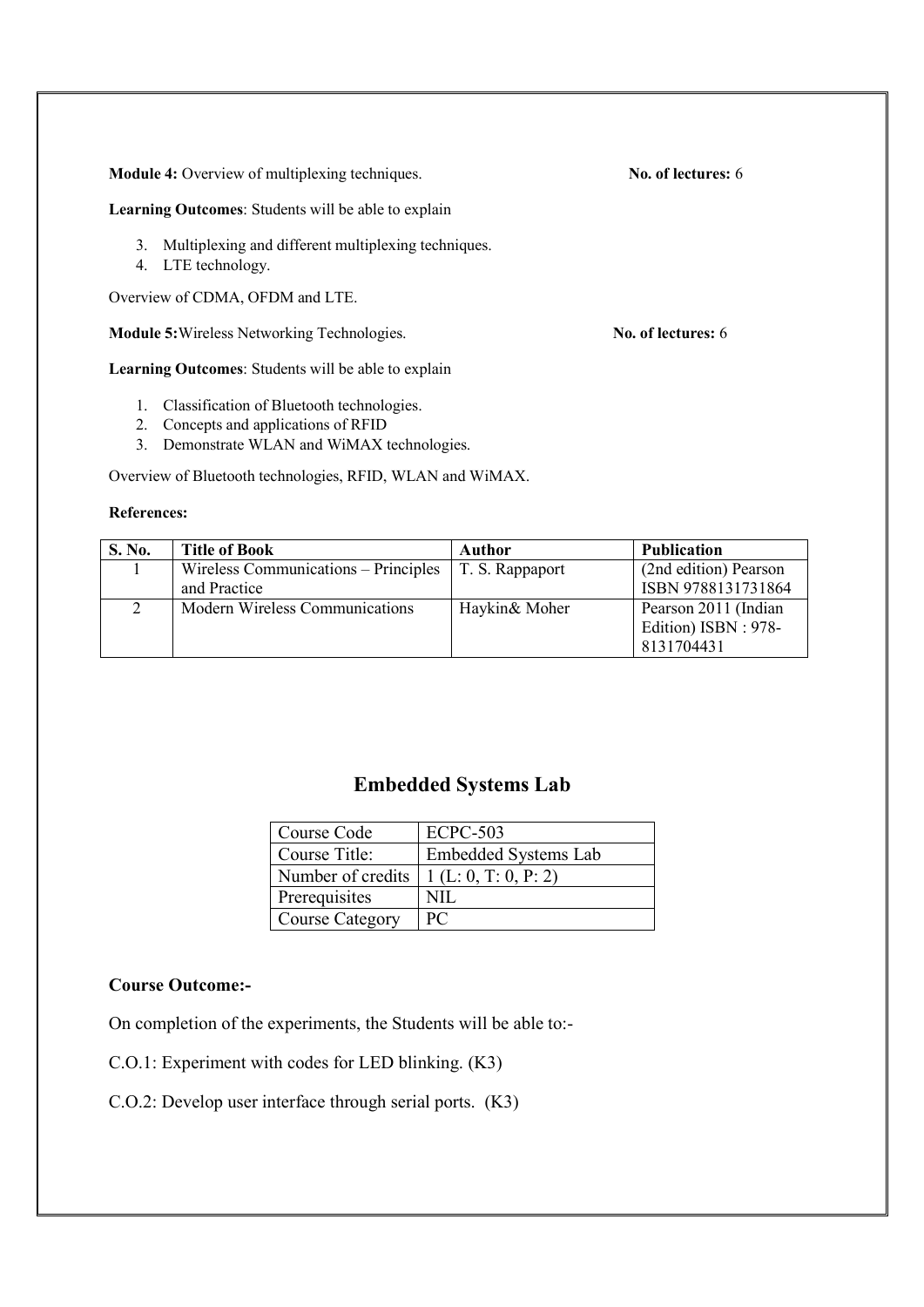C.O.3: Make use of looping mechanism to control LEDs and check status of a given pin. (K3)

C.O.4: Demonstrate the control servo motor using PWM pin. (K2)

C.O.5: Model a temperature sensor interfacing and I2C light sensor interfacing circuit using Arduino (K3)

#### List of experiments (To perform minimum 6 practical).

- 1. Built-in LED state control by push button sketch implementation.
- 2. Built-in LED blinking sketch implementation.
- 3. Built-in LED blinking by toggling states based on binary operation.
- 4. Built-in LED state control by user interface through serial port.
- 5. User interface for boolean operation and bit wise operation through serial port.
- 6. User interface for compounded operation through serial port.
- 7. Looping mechanism to check the state of pin and if change print its status on serial port.
- 8. Controlling multiple LEDs with a loop and an array.
- 9. Use a potentiometer to control the blinking of an LED.
- 10. Use an analog output (PWM pin) to fade an LED.
- 11. Servo Motor Control using PWM.
- 12. Temperature sensor interfacing and sending its reading over serial port.
- 13. I2C light sensor interfacing and sending its reading over serial port.

#### Suggested learning resources:

1. Arduino Projects For Dummies (For Dummies Series) Kennedy George; Davis Bernard; Prasanna SRM Wiley (5 July 2013) ISBN : 978-1118551479

2. Make: Getting Started With Arduino - The Open Source Electronics Prototyping Platform Massimo Banzi and Michael Shiloh Shroff/Maker Media; Third edition (27 December 2014) ISBN : 9789351109075

Suggested software/learning websites: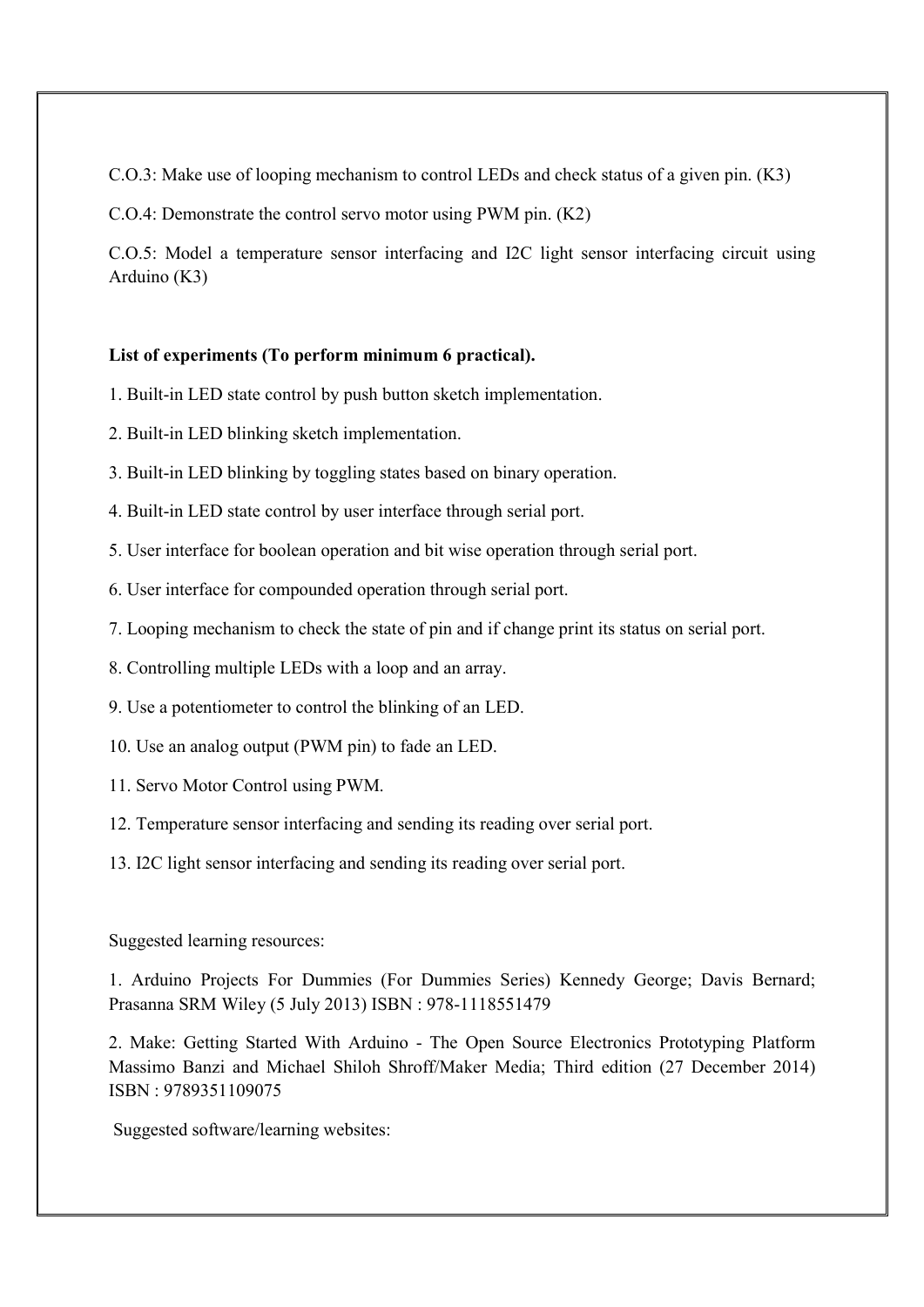1. https://www.arduino.cc/reference/en/

2. https://learn.adafruit.com/category/learn-arduino

Suggested list of Hardware and software

Arduino Mega Development Boards or equivalent

Arduino IDE or equivalent

# Mobile and Wireless Communication Lab

| <b>Course Code</b>       | <b>ECPC-504</b>                       |
|--------------------------|---------------------------------------|
| <b>Course Title:</b>     | Mobile and Wireless Communication Lab |
| <b>Number of credits</b> | 1 (L: 0, T: 0, P: 2)                  |
| <b>Prerequisites</b>     | NIL.                                  |
| <b>Course Category</b>   | PС                                    |

Course Outcomes: Students will be able to

C.O.1: Model the cellular frequency reuse concept. (K3).

C.O.2: Solve the path loss and path loss with shadow problems (K3).

- C.O.3: Experiment with flat fading and frequency selective fading (K3).
- C.O.4: Experiment with multipath channel fading (K3).
- C.O.5: Modelling of dipole antenna for given wavelength using 4NEC2 (K3).
- C.O.6: Experiment with CDMA trainer kit (K3)

#### Course Contents (Minimum Six experiments to be performed):

1. To understand the cellular frequency reuse concept to Finding the co-channel cells for a particular cell.

- 2. To understand the path loss prediction formula.
- 3. Understand the path loss with shadowing.
- 4. Understanding the Flat fading
- 5. Understanding the Frequency selective fading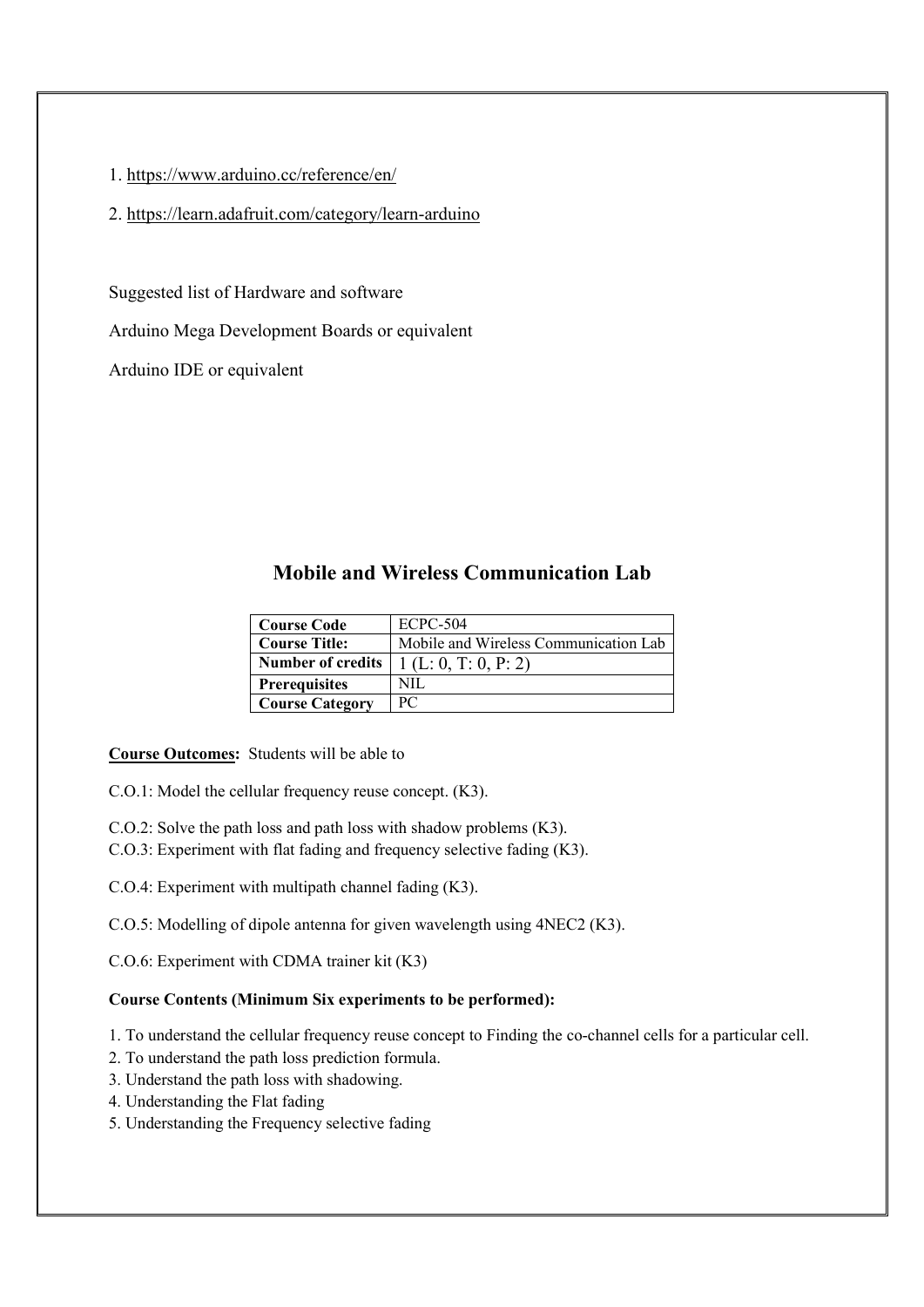#### 6. Understanding the Multipath channel for the following objectives

- a) No Fading
- b) Flat Fading
- c) Dispersive Fading
- 7. To simulate a dipole antenna ( $\lambda$ ,  $\lambda$ /4,  $\lambda$ /2,  $3\lambda$ /2) for a particular frequency using 4NEC2
- 8. Perform following experiments using CDMA trainer kit
	- a) PSK modulation and demodulation experiment
	- b) Bit synchronization extraction experiment
	- c) Error correction encoding experiment

## Equipment and software Requirements:

- 7. Virtual lab
- 8. 4NEC2 software
- 9. CDMA trainer Kit

#### References:

| S. No. | <b>Title of Book</b>                 | Author           | <b>Publication</b>    |
|--------|--------------------------------------|------------------|-----------------------|
|        | Wireless Communications – Principles | T. S. Rappaport, | (2nd edition) Pearson |
|        | and Practice                         |                  | ISBN 9788131731864    |
|        | Modern Wireless Communications       | Haykin& Moher    | Pearson 2011 (Indian  |
|        |                                      |                  | Edition) ISBN: 978-   |
|        |                                      |                  | 8131704431            |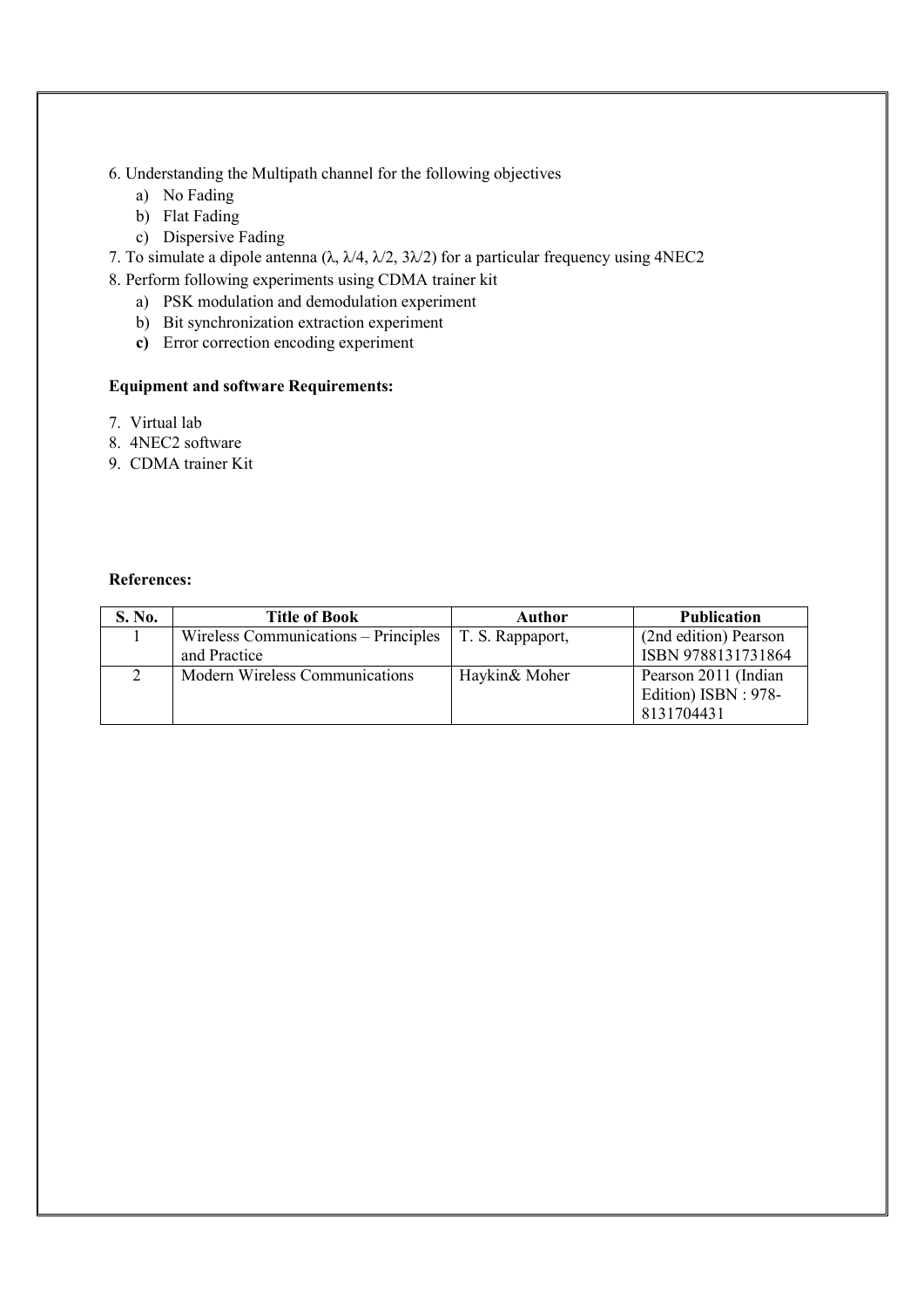# Digital System Design Lab

| Course Code            | ECPC-505                  |
|------------------------|---------------------------|
| Course Title           | Digital System Design Lab |
| Number of Credits      | 1(L: 0, T: 0, P: 2)       |
| Prerequisites          | Digital Electronics       |
| <b>Course Category</b> | PC                        |

Course Outcome:-

Students will be able to:-

- C.O.1: Demonstrate the implementation of logic gates in hardware description language (K2)
- C.O.2: Develop HDL program for arithmetic digital circuits (K3)
- C.O.3: Experiment with data processing circuits on hardware platforms (K3)
- C.O.4: Experiment with sequential circuits using hardware description language on implementation on reconfigurable platforms (K3)

### List of Experiments*(To perform minimum 6 practical).*

Design, Simulation and Implementation of following circuits using any Hardware Description Language on FPGA or equivalent hardware platform.

- 1. Logic gates AND, OR, NOT, NAND, NOR, XOR, XNOR
- 2. Half Adder,Full Adder
- 3. 4-bit Adder/Subtractor
- 4. Multiplexer, De-multiplexer
- 5. Encoders, Decoders
- 6. Code converters, Magnitude Comparators
- 7. Flip-flops, Registers
- 8. Counters,State machine design

List of equipment and software:

- 1) Xilinx Vivado software
- 2) Intel Quartus software
- 3) Modelsim Software
- 4) FPGA development boards with minimum 16 input switches and 16 output LEDs.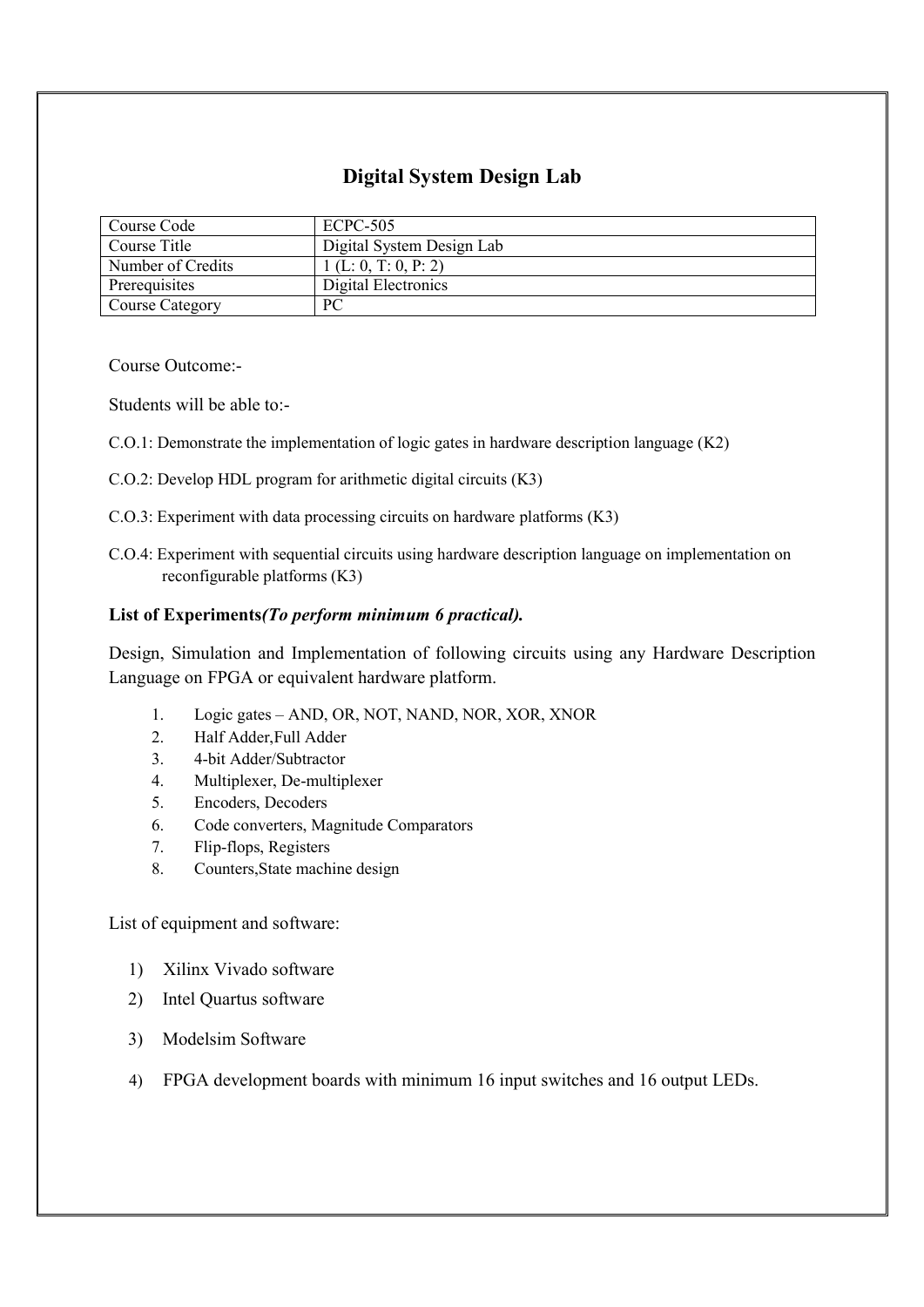### MICROWAVE AND RADAR

| Course Code            | $ECPE-506/A$        |
|------------------------|---------------------|
| Course Title           | Microwave and Radar |
| Number of Credits      | 4(L: 4, T: 0, P: 0) |
| Prerequisites          | NIL.                |
| <b>Course Category</b> | PF.                 |

# Course Outcomes:

After Completion of the course students would be able to

CO1: Illustrate various modes of microwave transmission.( K2)

CO2: Apply their knowledge to analysewaveguide and transmission line w.r.t. wave propagation. (K3)

CO3: Explain the operation of various microwave devices. (K2)

CO4: Describe various parameter measurement methods at microwave frequency range. (K2)

CO5: Demonstrate the basic operation of radar system. (K2)

### Unit-IIntroduction to Microwaves

Total class hours- 6

## Learning Outcomes

After Completion of Unit-1 students would be able to

- 1. Define various modes of microwave transmission.
- 2. Know various applications of microwave engineering.

History and applications of microwave, Microwave transmission modes, Frequency bands, Impedance matching, Effect of microwaves on human body

## Unit-II Waveguide and Transmission line

### Total class hours- 6

## Learning Outcomes

After Completion of Unit-II students would be able to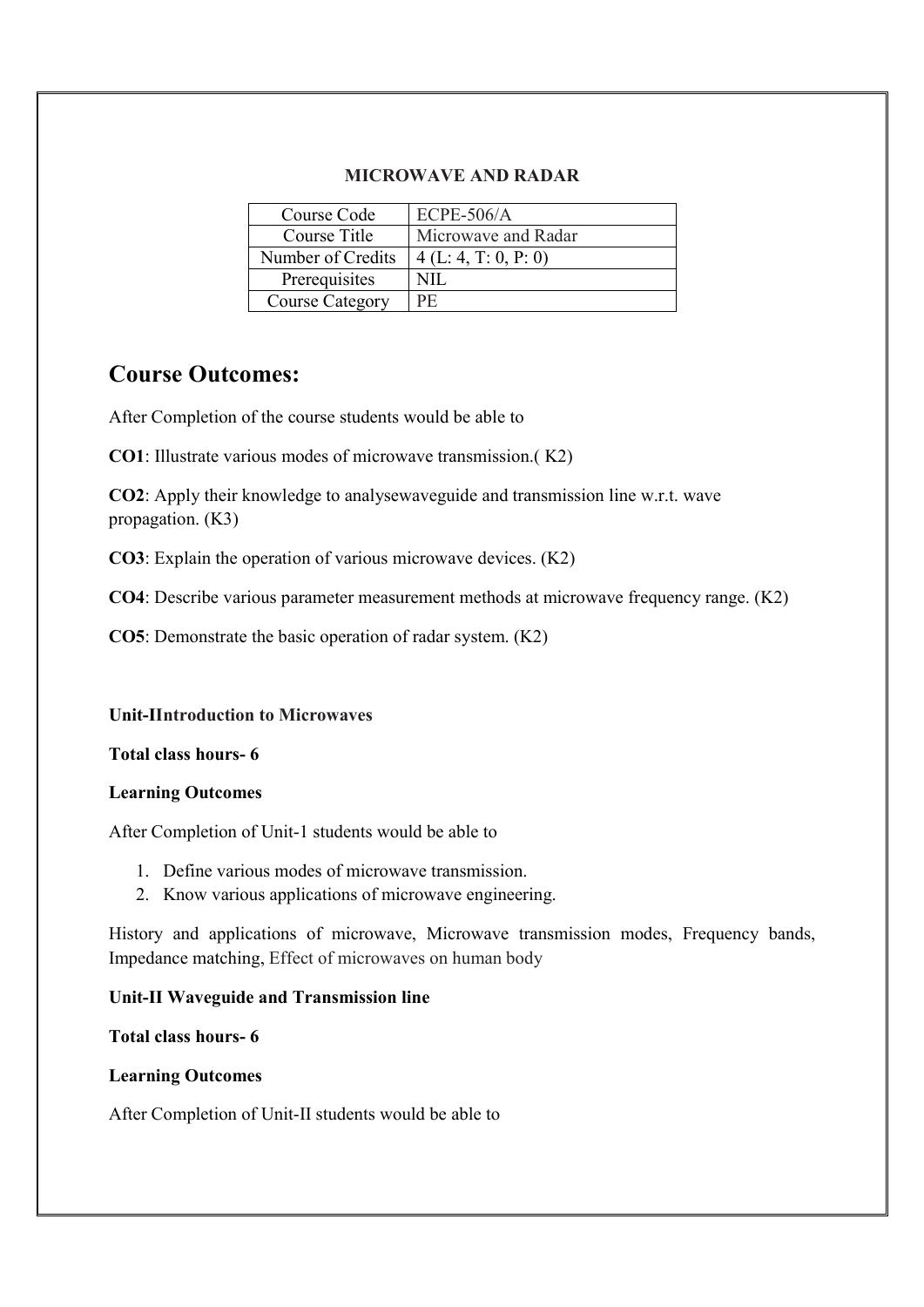- 1. Apply their knowledge to analyzewaveguide and transmission line w.r.t wave propagation.
- 2. Distinguish between waveguide and transmission line.

Parallel plane and rectangular waveguides, cut off mode, cut off frequency, simple numericals

Transmission line equations and solutions, reflection and transmission coefficients, standing wave ratio, simple numerical, Introduction to micro strip line

### Unit-IIIPassive and Active Microwave Devices

### Total class hours- 6

### Learning Outcomes

After Completion of Unit-III students would be able to

- 1. Explain the operation of various microwave devices.
- 2. Illustrate the applications of various microwave devices.

Directional Coupler, Power Divider, Attenuator, Resonator, Bends, Twists, Circulator, Isolator, Gun diode, PIN diode, IMPATT diode,multi cavity klystron, reflex klystron, TWT

### Unit-IV Microwave Measurements

### Total class hours- 6

### Learning Outcomes

After Completion of Unit-IV students would be able to

- 1. Describe various parameter measurement methods at microwave frequency range.
- 2. Understand the applications of network analyzer and spectrum analyzer.

Measurement of power, frequency and impedance at microwave range, network analyzer for measurement of scattering parameters, spectrum analyzer for measurement of spectrum

### Unit-V Radar

### Total class hours- 6

### Learning Outcomes

After Completion of Unit-V students would be able to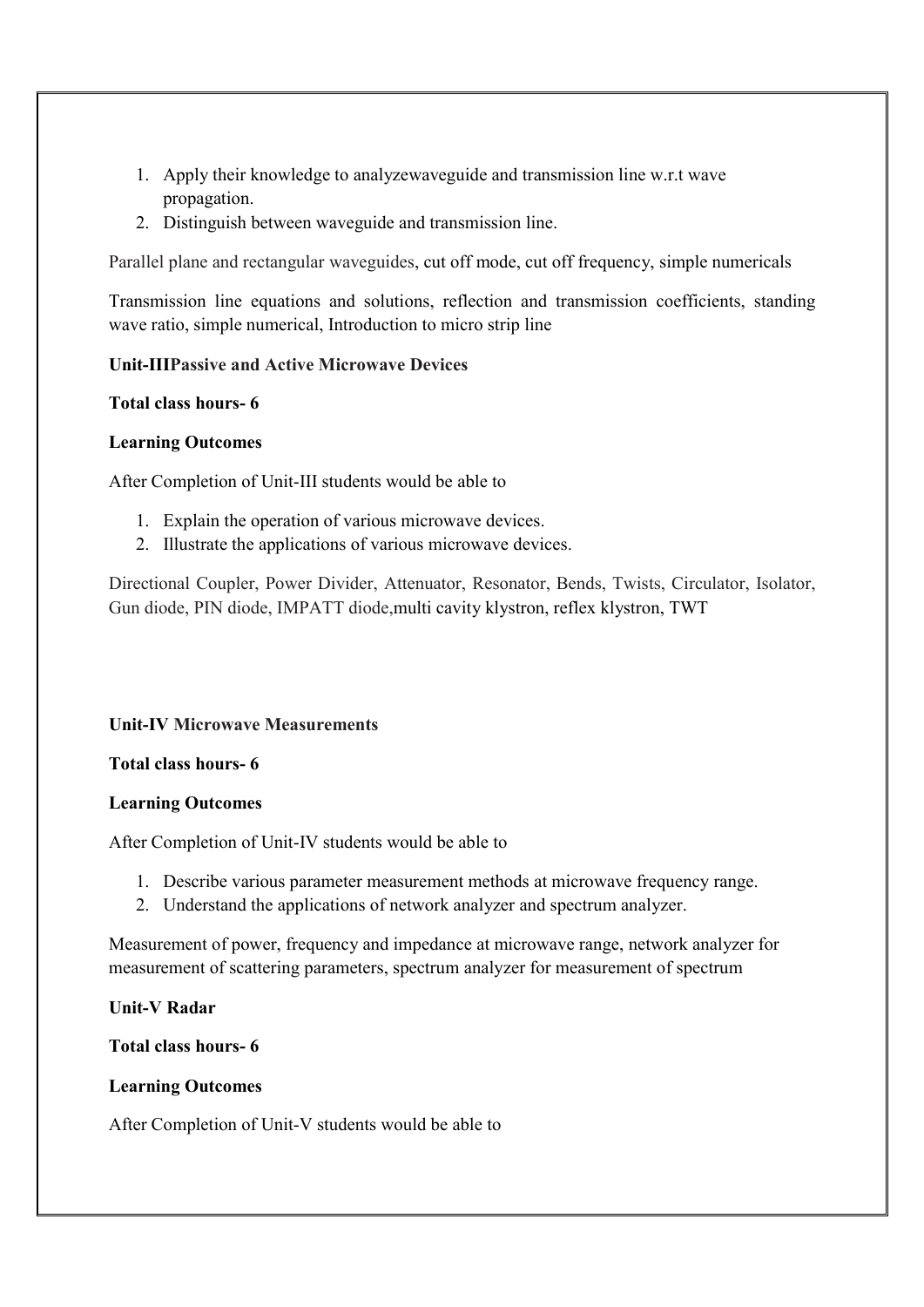- 1. Demonstrate the basic operation of radar system.
- 2. Explain the operation of MTI radar.

Introduction, radar frequencies, operation, equation, CW radar, MTI radar, doppler effect, blind speed, noise figure, noise temperature, displays, simple numericals

### References:

| S. No. | <b>Title of Book</b>                            | <b>Author</b>                | <b>Publication</b>       |
|--------|-------------------------------------------------|------------------------------|--------------------------|
|        | Microwave Engineering                           | D.M. Pozar                   | Wiley (2013)             |
|        | <b>Foundation for Microwave</b><br>Engi-neering | R.E. Collins                 | Wiley (2007)             |
|        | Radar Principals, Technology,<br>Applications   | <b>Byron Edde</b>            | Pearson Education (2004) |
|        | <b>Introduction to Radar Systems</b>            | Merrill I.<br><b>Skolnik</b> | Tata McGraw-Hill (2001)  |

# Optical Communication and Networking

| Course Code            | $ECPE-506/B$                                |
|------------------------|---------------------------------------------|
| Course Title           | <b>Optical Communication and Networking</b> |
| Number of Credits      | 4(L: 4, T: 0, P: 0)                         |
| Prerequisites          | NIL                                         |
| <b>Course Category</b> | PE                                          |

## Course Outcome: -

After completion of the course, students will be able to:

CO1: Identify and classify structures of Optical fibers. (K2)

CO2: Illustrate channel impairments like losses and dispersion. (K2)

CO3: Imply photo Diode and Laser to implement optical transmitter and Receiver. (K3)

CO4: Get a basic understanding of optical components. (K2)

CO5: Apply the concept of routing protocols to implement fiber optical networks. (K3)

CO6: Implement signalling protocols to design long distance optical communication link for high speed optical network (K3)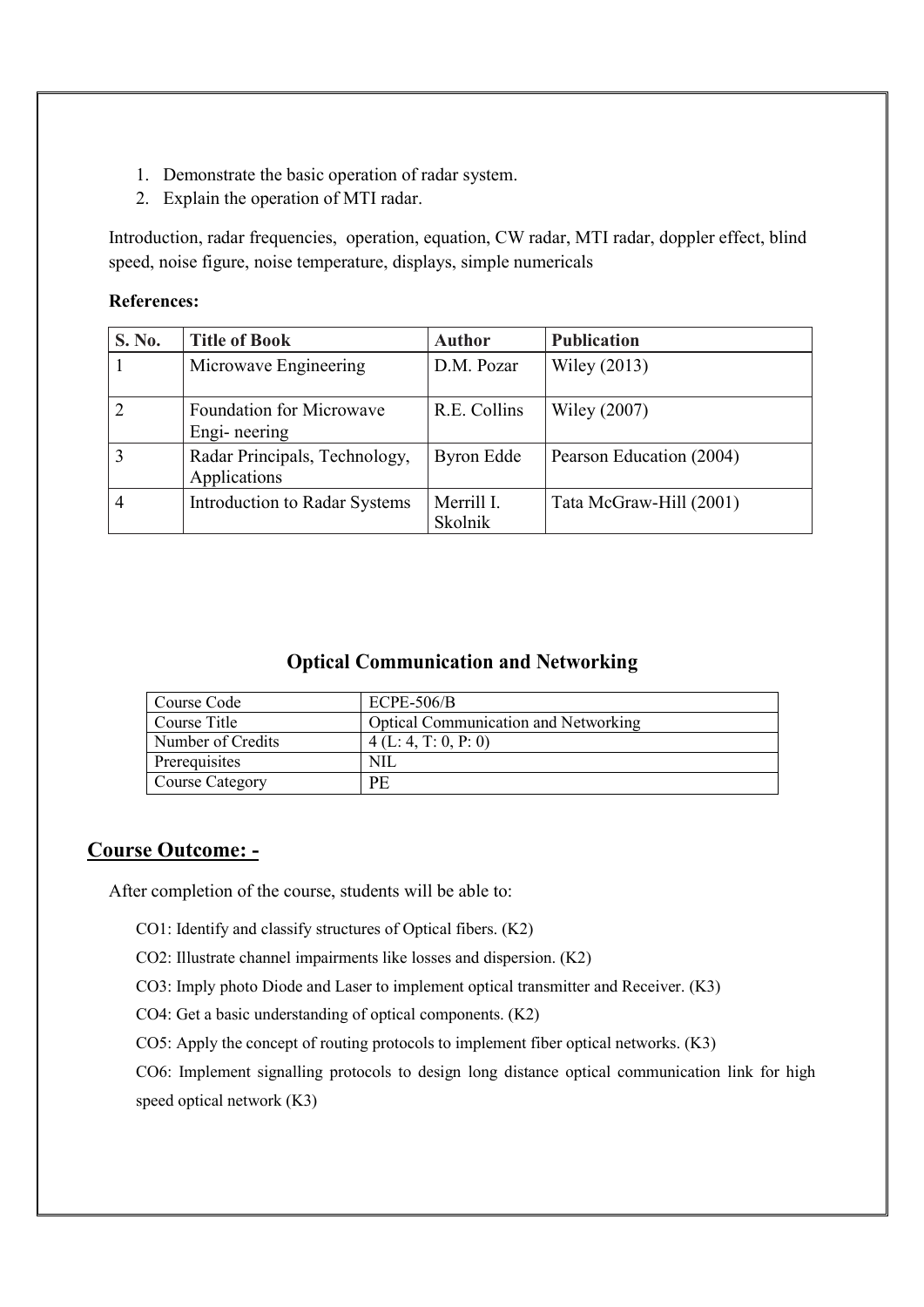# Course Content:

## Unit 1 – Introduction to optical fibers

No of class hours: 7 to 8 hours

## Learning Outcomes: -

Students will be able to

- 1. Be familiar with the operating principles of fiber optics and its characteristics.
- 2. Classify fibre optics cable types and their operations.
- 3. Understand losses and dispersion in optical Network.
- 4. Describe impact of nonlinearities effect in Optical fiber Communication.

## Content: -

Introduction, Multimode Fibers, Single Mode Fibers, Signal Degradation, Dispersion, Fiber Nonlinearities,Importance of Nonlinear Effects, Self-Phase Modulation, Cross Phase Modulation, Four waves mixing.

## Unit 2 – Optical Transmitters, Receivers and Amplifire

No of class hours: 6 to 7 hours

## Learning Outcomes: -

Students will be able to

- 1. Demonstrate constriction and operations of photo source and detector.
- 2. Explain design and operation of optical transmitter and receiver.
- 3. Illustrate the operation of various types of Optical Amplifiers.

### Content: -

Light-Emitting Diodes Structures,

Semiconductor Lasers, Distributed Feedback Lasers, TunableSemiconductor Laser,

Transmitter Design.

PIN Photodiode, Avalanche Photodiode, Receiver Design ,

Noise Mechanisms , PIN Receivers, APD Receivers , Receiver Sensitivity , Bit-Error Rate.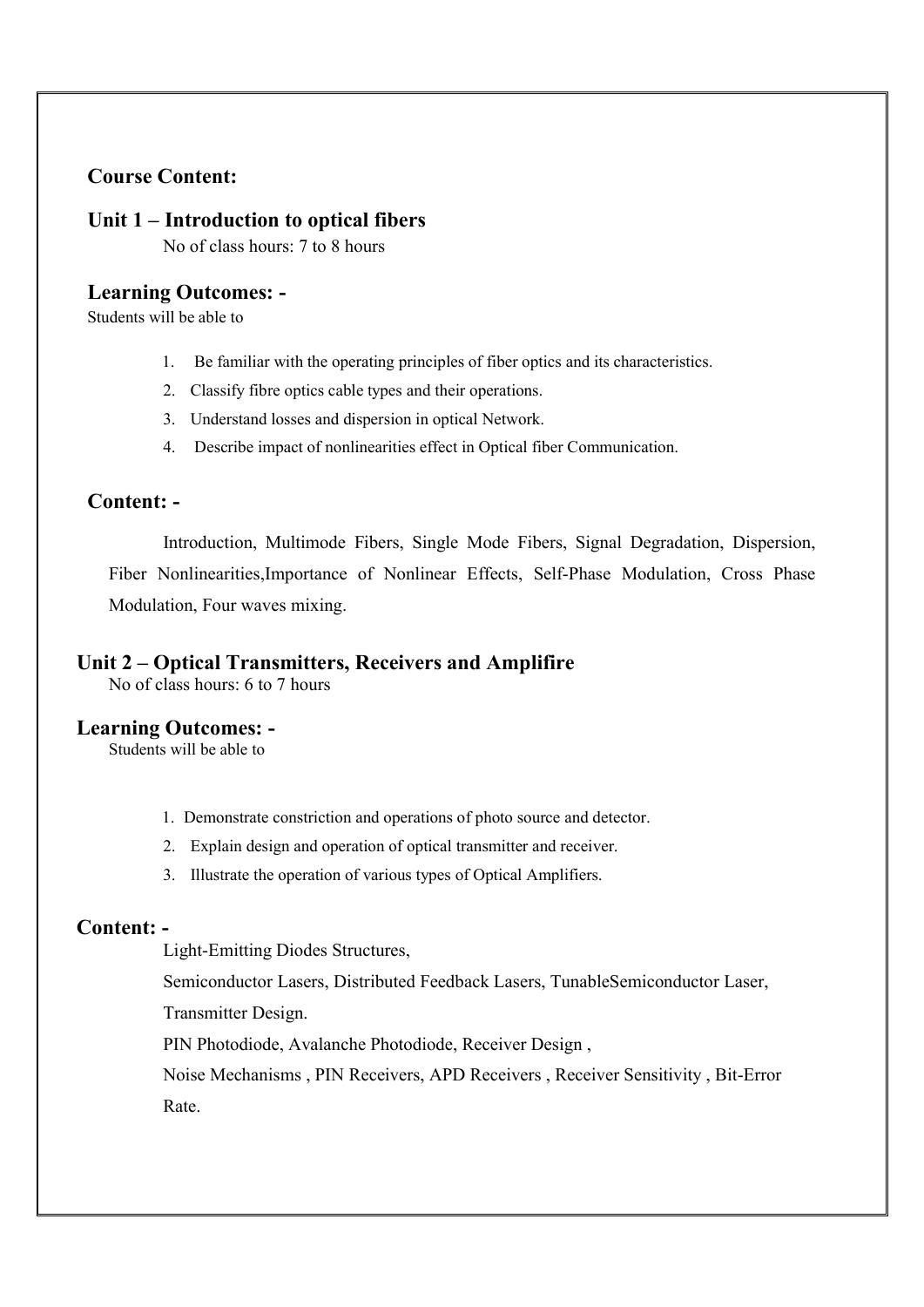Basic Concepts, Semi-conductor Optical Amplifiers, Raman Amplifiers , Erbium-Doped Fiber Amplifiers.

# Unit 3 – WDM Network Elements andOptical Access Networks

No of class hours: 5 to 6 hours

# Learning Outcomes: -

Students will be able to

- 1. Demonstrate key components of optical networks .
- 2. Explain architecture and operation of Optical Add/Drop Multiplexers.
- 3. Understand the concept and operations of WDM and its elements.
- 4. Analyse traffic grooming and web length assessment in SONET and WDM rings

## Content: -

Optical Line Terminals, Optical Line Amplifiers, Optical Add/Drop Multiplexers,

OADM Architectures, Reconfigurable OADMs, Optical Cross connects.

Introduction, Overview of PON Technologies, WDM-PON,

Traffic Grooming in SONET Ring,

Traffic Grooming in WDM Ring Networks,

## Unit 4 – Routing and Wavelength Conversion:

No of class hours: 6 to 7 hours

### Learning Outcomes: -

Students will be able to

- 1. Explain routing concept of Optical Fiber Network.
- 2. Demonstrate the process of Wavelength Conversion, Wavelength Converters.
- 3. Understand protection mechanism in SONET / SDH.
- 4. Explain the operation of Multicast-Capable Switch Architectures.

## Content: -

Introduction, Fixed Routing, Fixed-Alternate Routing, Adaptive Routing, Fault-Tolerant Routing,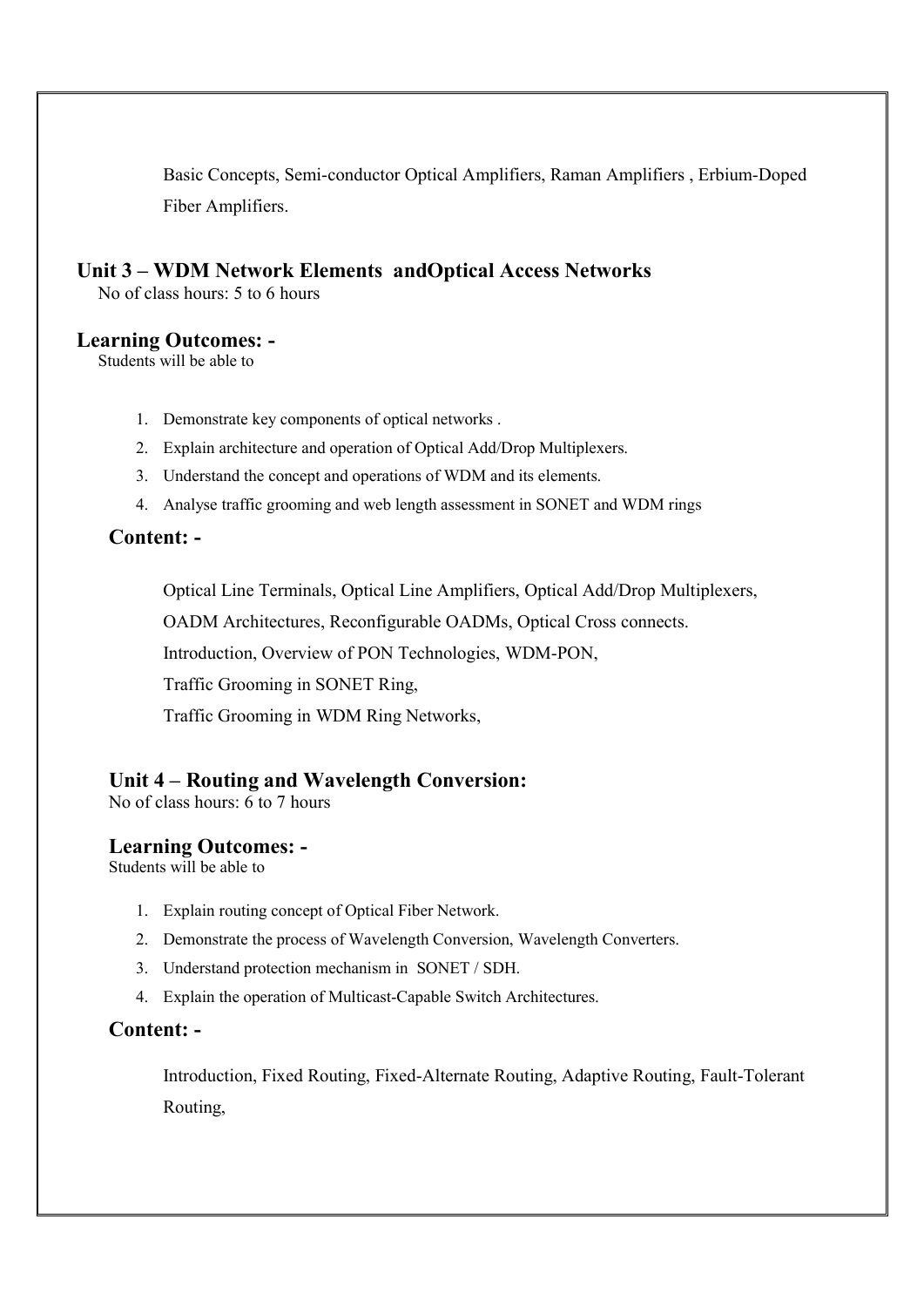Basics of Wavelength Conversion, Wavelength Converters.

Basic Concepts, Protection in SONET / SDH,

Multicast-Capable Switch Architectures.

# Unit 5 – Optical Packet Switching (OPS) & Optical Burst Switching (OBS)

No of class hours: 6 to 7 hours

# Learning Outcomes: -

Students will be able to

- 1. Understand operation of Optical Packet Switching (OPS) mechanism.
- 2. Explain performance and operation of Optical Burst Switching (OBS).
- 3. Analyse contention resolution and burst grooming strategies in optical burst-switched networks.

# Content: -

Introduction, Optical Packet Switching (OPS) Basics,

Node Architecture, Resolution in OPS Networks, Priority-based Routing ,

Edge and Core Nodes in OBS ,BurstAssembly and Scheduling,

Signaling Protocols for OBS, Routing Protocols for OBS,

Contention Resolution in OBS Networks, New Challenges in OBS.

# SUGGESTED LEARNING RESOURCES:

| S.<br>No.        | <b>Title of Book</b>                                        | <b>Author</b>                            | <b>Publication</b>                         |
|------------------|-------------------------------------------------------------|------------------------------------------|--------------------------------------------|
| 1.               | Optical fiber<br>communications,<br>Principles and Practice | Senior J                                 | PHI<br>ISBN: 978-8131732663                |
| $\overline{2}$ . | <b>Optical Networks: A</b><br><b>Practical Perspective</b>  | Rajiv Ramaswami<br>Kumar N. Sivarajan    | Elsevier<br>ISBN: 978-9380501376           |
| $\overline{3}$ . | <b>Optical WDM Networks</b>                                 | Biswanath Mukherjee                      | springer<br>ISBN: 978-1489978837           |
| $\overline{4}$ . | Optical fiber<br>communications                             | Keiser G                                 | McGraw-Hill<br>ISBN: 978-0073380711        |
| 5.               | Fiber Optic<br>Communication systems                        | Govind P. Agrawal<br>A John Wiley & Sons | Inc., Publication.<br>ISBN: 978-8126513864 |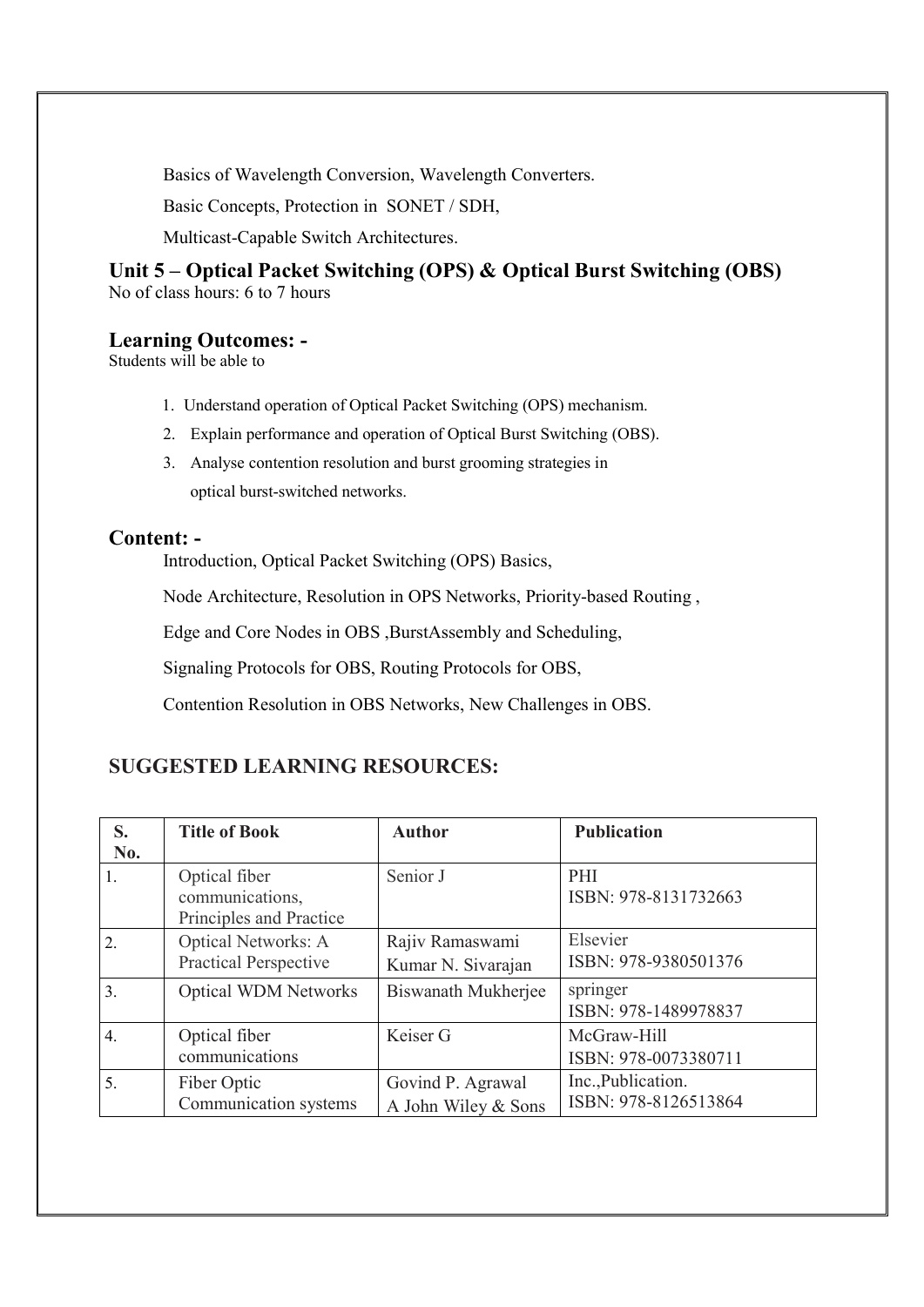# SUGGESTED SOFTWARE/LEARNING WEBSITES:

https://nptel.ac.in/courses/117/104/117104127/

http://computer.howstuffworks.com/fiber-optic.htm

http://www.ntu.edu.sg/library/Pages/default.aspx

http://fiberu.org/basic/LP3.html

# Control Systems and PLC

| Course Code       | $ECPE-506/C$            |
|-------------------|-------------------------|
| Course Title      | Control Systems and PLC |
| Number of Credits | 4(L:4,T:0,P:0)          |
| Prerequisites     | NH.                     |
| Course Category   | PE.                     |

## Course Outcome:-

After completion of the course, students will be able to:

1. Identify the types of control systems.(K3)

2.Examine the stability of the control system using Routh's stability criteria.(K4)

3.Explain working principle of proportional, integral and derivative controllers(K2)

4.Identify the components of PLC based process control system.(K3)

5.Interpret PLC based process control systems.(K2)

### Unit-I :Basics of control System: Learning Outcomes:

Students will be able to:

1.Explain with sketches the working of the given type of control systems.

2.Compare the given control systems based on the given parameters.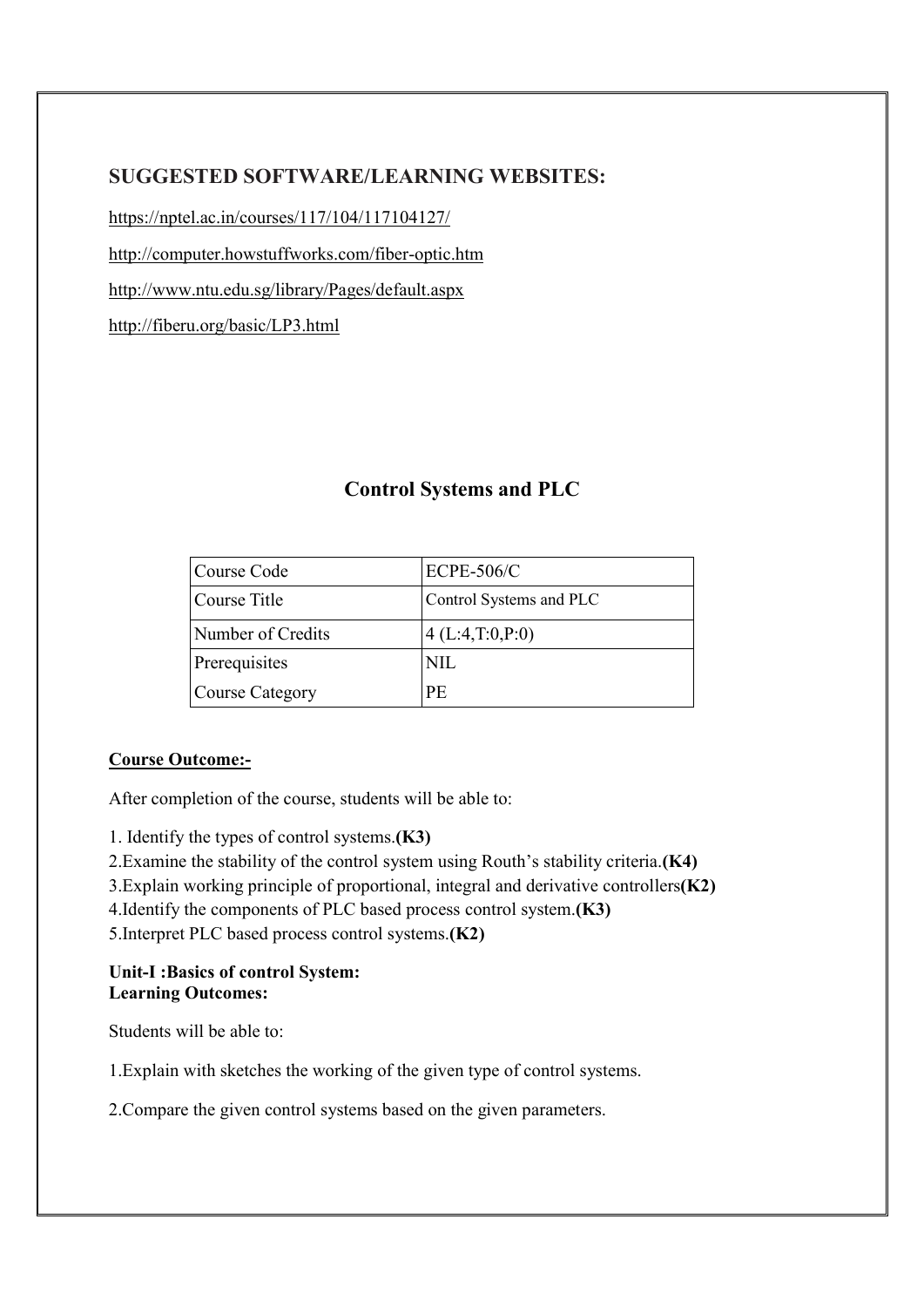3.Derive transfer function of the given electrical circuits.

4.Use block diagram reduction rules to determine optimize transfer function of the given system.

## Content:

1.1 Control system: Basics of control system block diagram and practical examples 1.2 Classification of control systems: Open loop and closed loop systems- block diagram, practical example and comparison, Linear and non -linear systems, Time varying and Time In-varying systems- practical example and comparison servo system 1.3 Transfer function: Close loop and openloop system RC. LC and RLC circuits-Differential equations and transfer functions and analysis using Laplace transform 1.4 Block diagram reduction technique: Need, reduction rules.

## Unit-II :Time domain stability analysis: Learning Outcomes:

Students will be able to:

Comparetheparameter of given standard test inputs.

1. Identify poles,zeros. type and order for the given transfer function.

2.Sketch pole zero plot for the given transfer function.

3.Determine output of the given order system for the step input.

4.Calculate time response specifications of the given transfer function.

5.Calculate error constant of the given type of control system.

6.Determine stability of the given control system using Routh's stability criteria.

### Content:

2.1 Time Response: Transient and steady state response. 2.2 Standard test inputs: Step, ramp, parabolic, impulse and their corresponding Laplace transform 2.3 Analysis of first and second order control system: (i) Poles and zeros - S-plane represent Order of system (0, 1, 2)- standard equation examples and numerical problem (ii) First order system-Analysis for the unit step input, concept of time constant (iii) Second order system- Analysis for unit step input (no derivation), concept, definition and effect of damping (iv) Time response specifications (no derivations)-Tp, Ts, Tr, Td, Mp, Ess, numerical problems 2.4 Steady state analysis: Type 0, 1, 2 systems- Steady state error and error constants numerical problems 2.5 Stability: Concept of stability, root locations in S-plane and analysis- stable system, unstable system, critically stable systems,conditionally stable system, relative stability 2.6 Routh's stability criterion: Steps and procedures to find stability by Routh's stability criteria.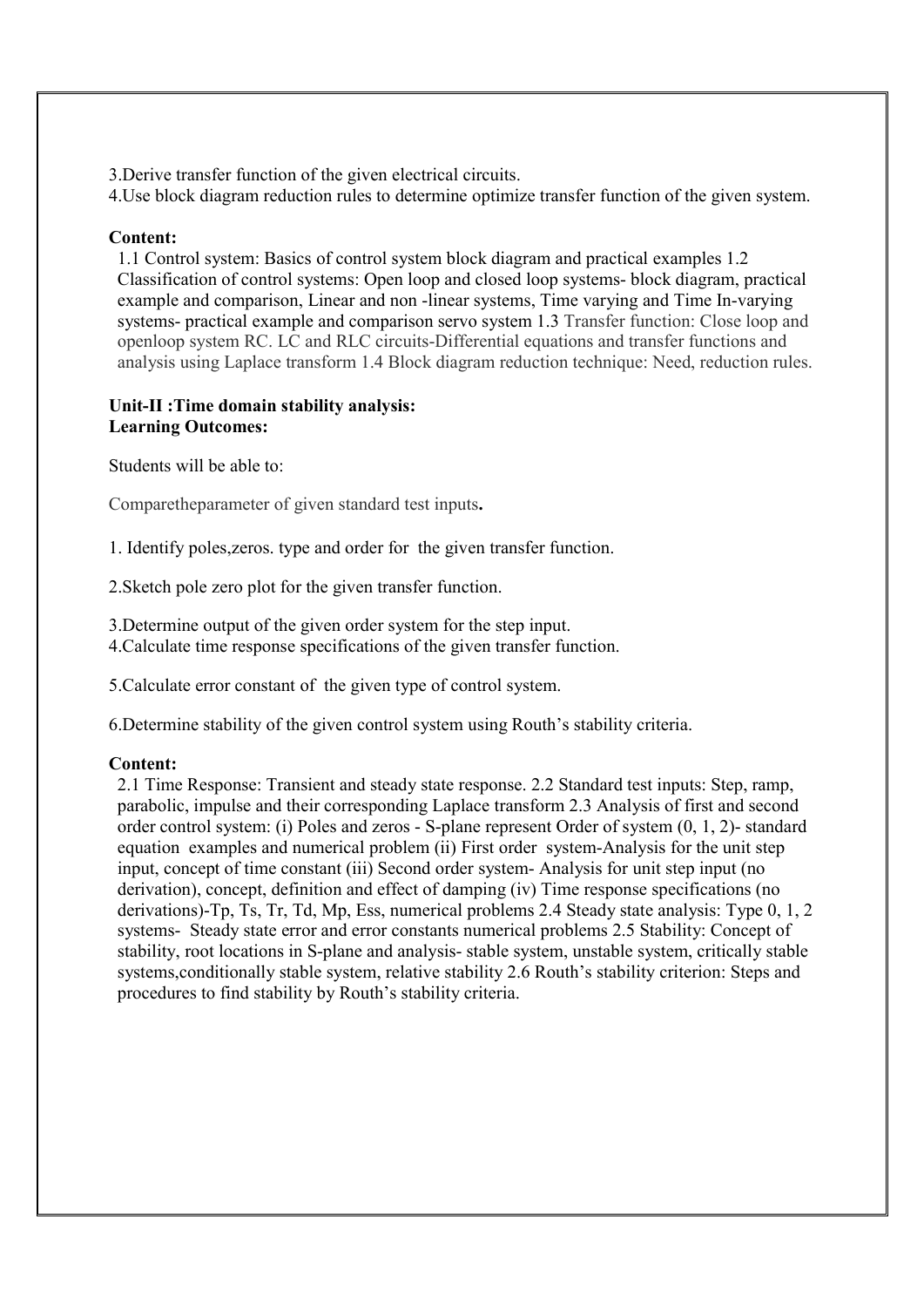### Unit-III :Process controllers: Learning Outcomes:

Students will be able to:

1.Explain with sketch the given process control system.

2. Describe with sketch the given control action

3.Compare different , electronic controllerson the basis of the given parameters.

4. Sketch the response of the given controller with respect toerror.

Content:

3.1 Process Control System: Block diagram, functions of each block 3.2 Control actions: (i)Discontinuous mode- ON-OFF controllers- equation, neutral zone (ii) Continuous modes: Proportlonal Controller - offset, proportional band.Proportional, Integral and Derivative

controllers -o/p equation, response ,characteristics. 3.3 Composite controllers: PI,PD,PID controllers-

o/p equation, response.

## Unit-IV :Fundamentals of PLC: Learning Outcomes:

Students will be able to:

1.Explain with sketch the PLC based automation system

2.Describe with sketch the given PLC module

3.Identify different device interfaced with PLC 4.Explain the steps for PLC installation

## Content:

4.1 PLC-Block diagram, classification, (fixed and modular PLCs), need and benefits of PLC in automation 4.2 Description of different parts of PLC: CPU function, scanning cycle, speed of execution,Power supply- block diagram and function of each block Memory — function and organization of ROM and RAM .Input and output modules- function, different input and output devices of PLC (only name and their uses).4.3 PLCInstallation.

## Unit-V :PLC hardware and programming: Learning Outcomes:

Students will be able to:

- 1. Identify and describe the given module of PLC.
- 2. Describe the given addressing of PLC.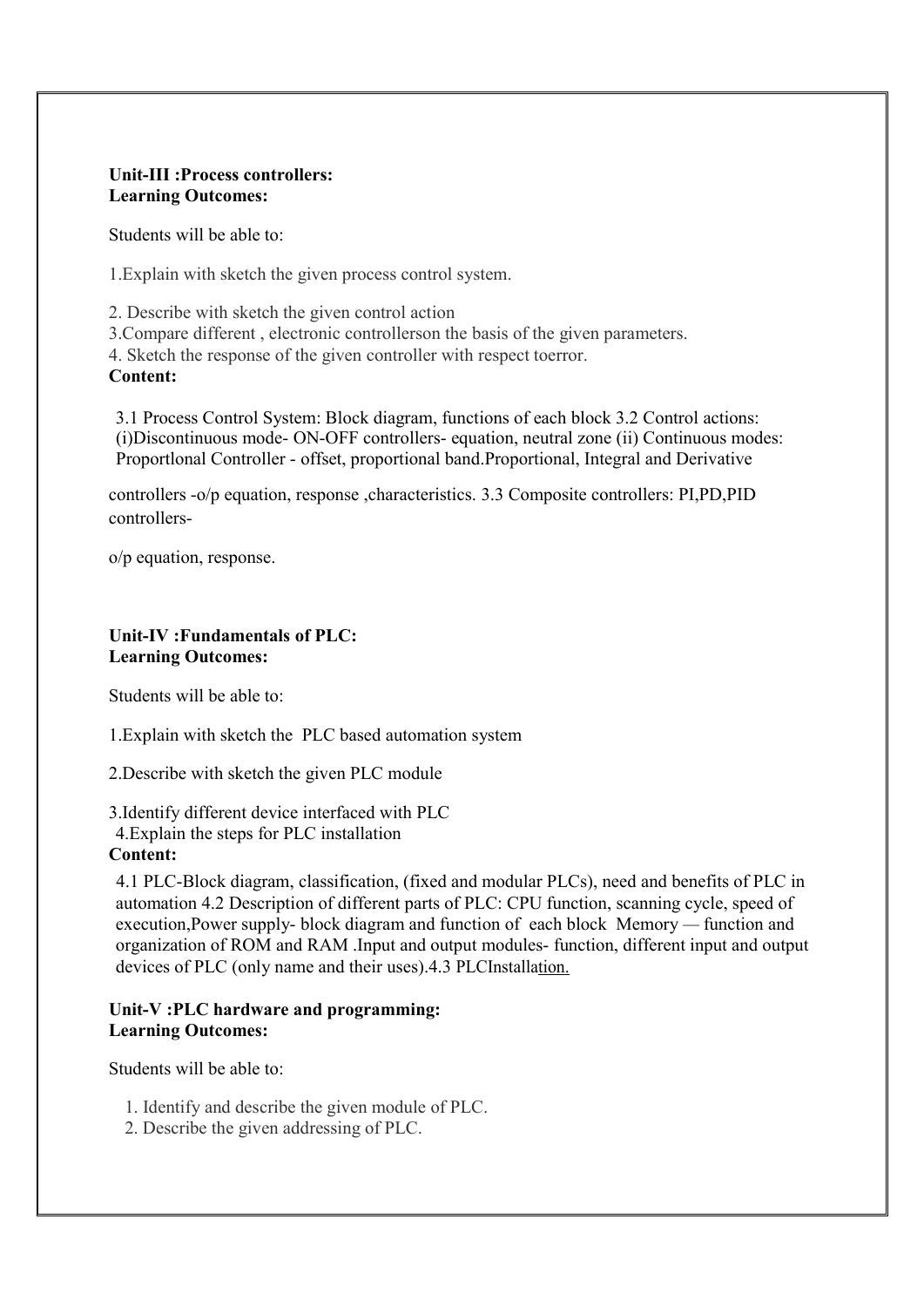3.Use instructionsettoperform thegiven operation.

4.Developladderlogic programs for thegiven application.

## Content:

5.1 Discrete input modules: Block diagram, specifications of AC input modules and DC input module. Sinking and sourcing concept in DC input modules 5.2 Discrete output modules: Block diagram description, specifications of AC module and DC output modules 5.3 Analog input and output module: Block diagram,specifications.5.4 I/O addressing of PLC: Addressing data files, format of logical address, different addressing types 5.5 PLC Instruction set: Relay instructions, tinier and counter instructions, data movement instructions, logical and comparison instructions .5.6 PLC Programs using Ladder programming language.

| Course Code       | $ECPE-507/A$            |
|-------------------|-------------------------|
| Course Title      | Microwave and RADAR Lab |
| Number of Credits | 2 (L: 0, T: 0, P: 4)    |
| Prerequisites     |                         |
| Course Category   | РF                      |

# Microwave and RADAR Lab.

Course Outcomes: At the end of the course student will be able to:

- 1. Explainvarious concepts of waveguide. (K2)
- 2. Identify the unknown impedance using Smith chart. (K3)
- 3. Analyze the loss and attenuation of attenuator. (K4)
- 4. Demonstrate the characteristics of cavity resonator. (K2)
- 5. Analyse the characteristics of Gunn oscillator. (K4)

| Sl No | Name of the Experiment (Minimum Six experiments to be performed)           |
|-------|----------------------------------------------------------------------------|
|       | To study wave guide components.                                            |
| 2     | Todeterminethefrequencyandwavelengthinarectangularwave- guide working in   |
|       | TE10mode.                                                                  |
| 3     | Introduction to Smith chart and its application for the unknown impedance  |
|       | measurement.                                                               |
| 4     | Study the behaviour of impedance matching for passive networks using Smith |
|       | chart.                                                                     |
| 5     | To study loss and attenuation measurement of attenuator.                   |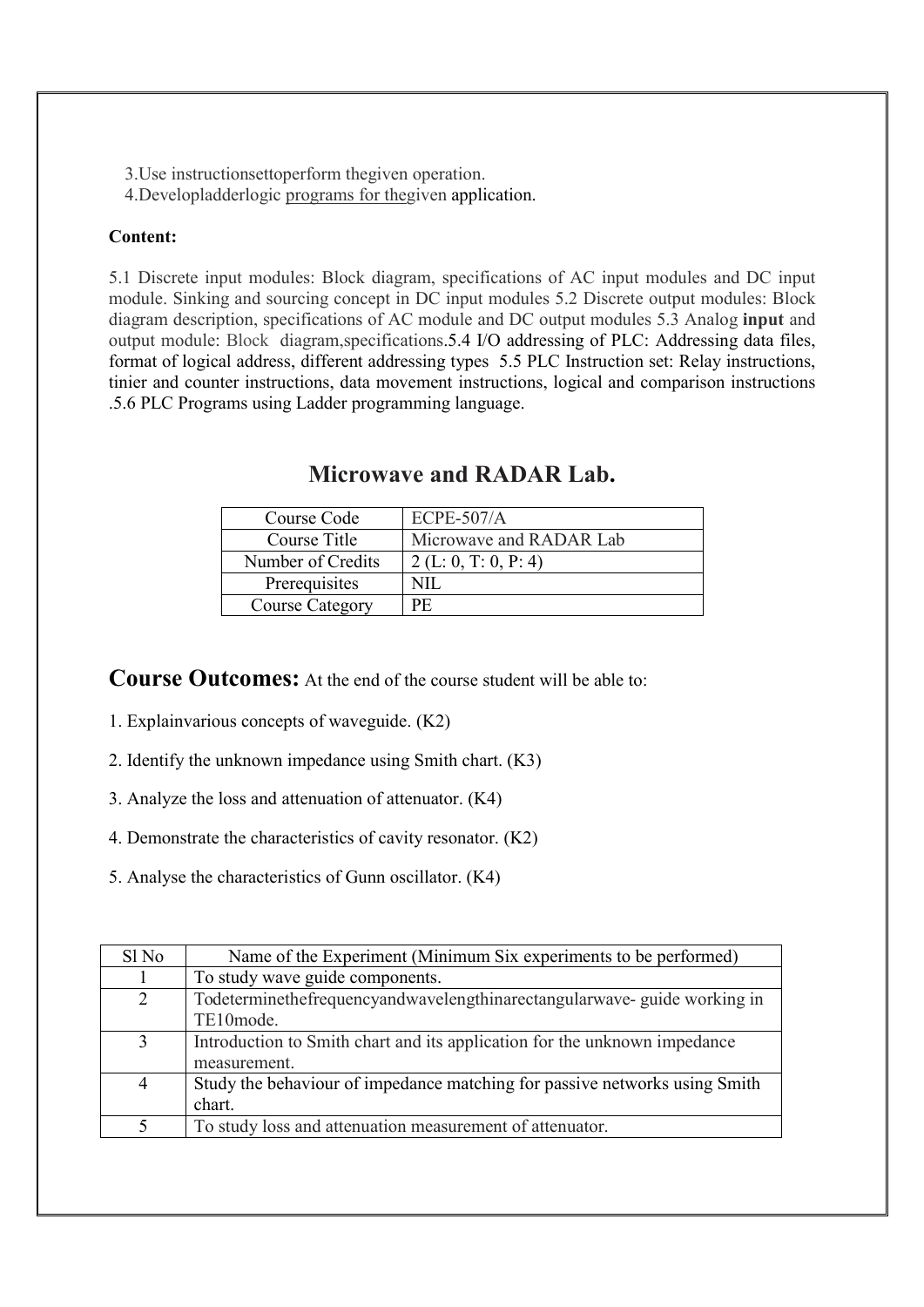| Construct a cavity resonator in waveguide and study its characteristics using<br>the network analyzer and a frequency counter. |
|--------------------------------------------------------------------------------------------------------------------------------|
| To study the characteristics of Gunn oscillator as modulated source.                                                           |

### Suggested list of resources:

- 1. Smith chart,
- 2. HP8350 X-band sweep generator,
- 3. HP8757 Scalar Network Analyzer,
- 4. Two waveguide directional couplers,
- 5. Short section of waveguide,
- 6. Waveguide iris plate,
- 7. Waveguide adjustable short,
- 8. Blank flange,
- 9. Waveguide isolator,
- 10. Three waveguide-to-coax adapters,
- 11. Slide-screw tuner.

## References:

| SI No Title of Book                     | Author       | Publication                                                |
|-----------------------------------------|--------------|------------------------------------------------------------|
| Microwave Engineering                   | D.M. Pozar   | Wiley; Fourth edition<br>(2013) ISBN 978-<br>8126541904    |
| Foundation for Microwave<br>Engineering | R.E. Collins | Wiley; Second edition<br>$(2007)$ ISBN: 978-<br>8126515288 |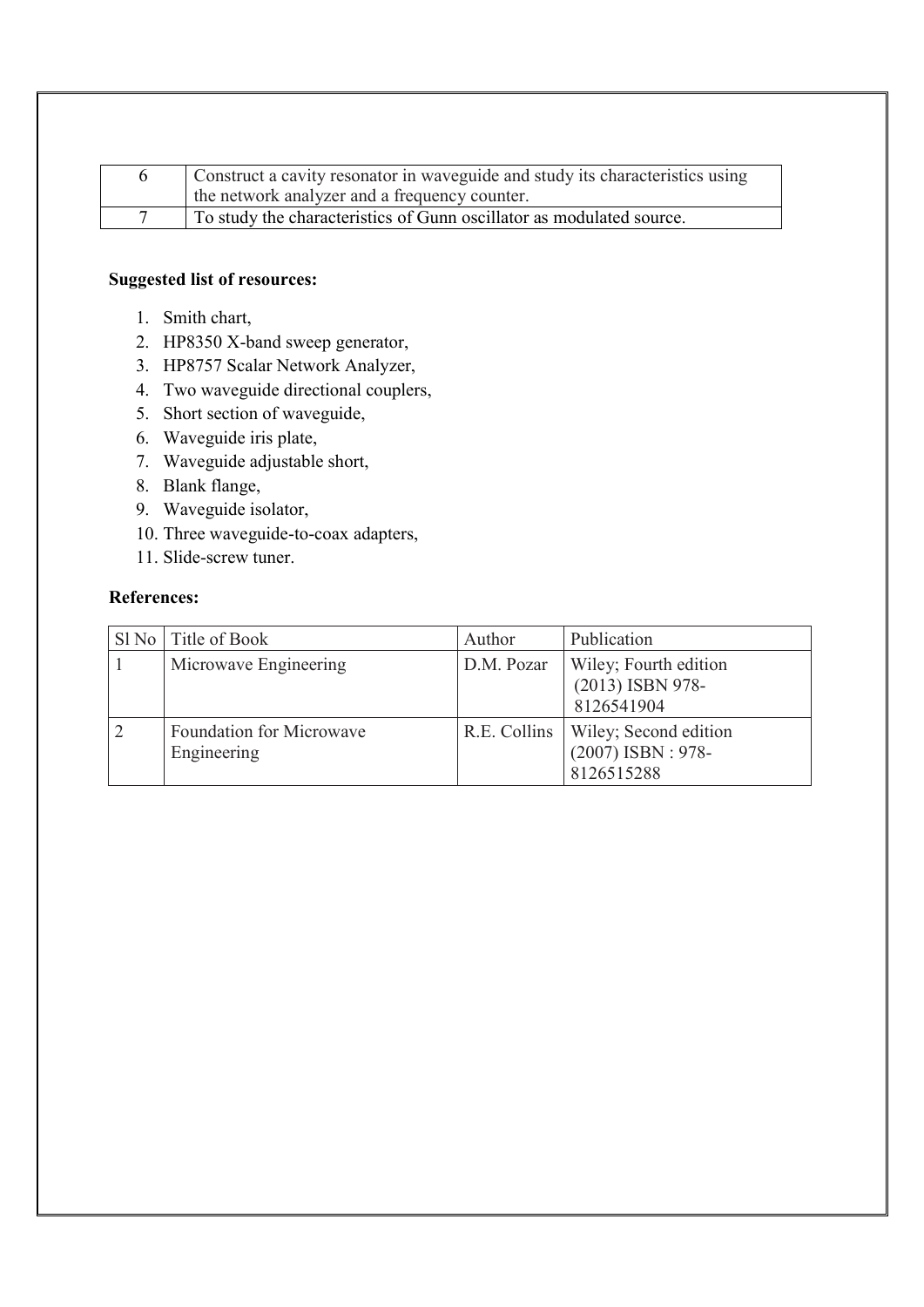# Optical Communication and Networking Lab

| Course Code            | $ECPE-506/B$                             |
|------------------------|------------------------------------------|
| Course Title           | Optical Communication and Networking Lab |
| Number of Credits      | 2 (L: 0, T: 0, P: 4)                     |
| Prerequisites          | NIL.                                     |
| <b>Course Category</b> | PE                                       |

# PRACTICALS/ EXERCISES (Minimum six experiments to be performed):

| S.             | <b>List of Experiments</b>                                              |
|----------------|-------------------------------------------------------------------------|
| No.            |                                                                         |
| 1.             | Measure Numerical Aperture of optical fiber.                            |
| $\overline{2}$ | Measure attenuation of given optical fiber                              |
| $\overline{3}$ | Measure bending loss of given optical fiber.                            |
| $\overline{4}$ | Demonstrate various fibercables.                                        |
| 5              | Demonstrate fiber end preparation process.                              |
| 6              | Plot characteristics of LASER diode.                                    |
| $\overline{7}$ | Plot characteristics of Photo Diode                                     |
| 8              | Long haul Optical WDM network designs.                                  |
| 9              | Demonstrate Splicing Techniques.                                        |
| 10             | Demonstrate Optical Power Meter.                                        |
| 11             | Study of Optical Packet Switching (OPS) & Optical Burst Switching (OBS) |
|                | <b>Total</b>                                                            |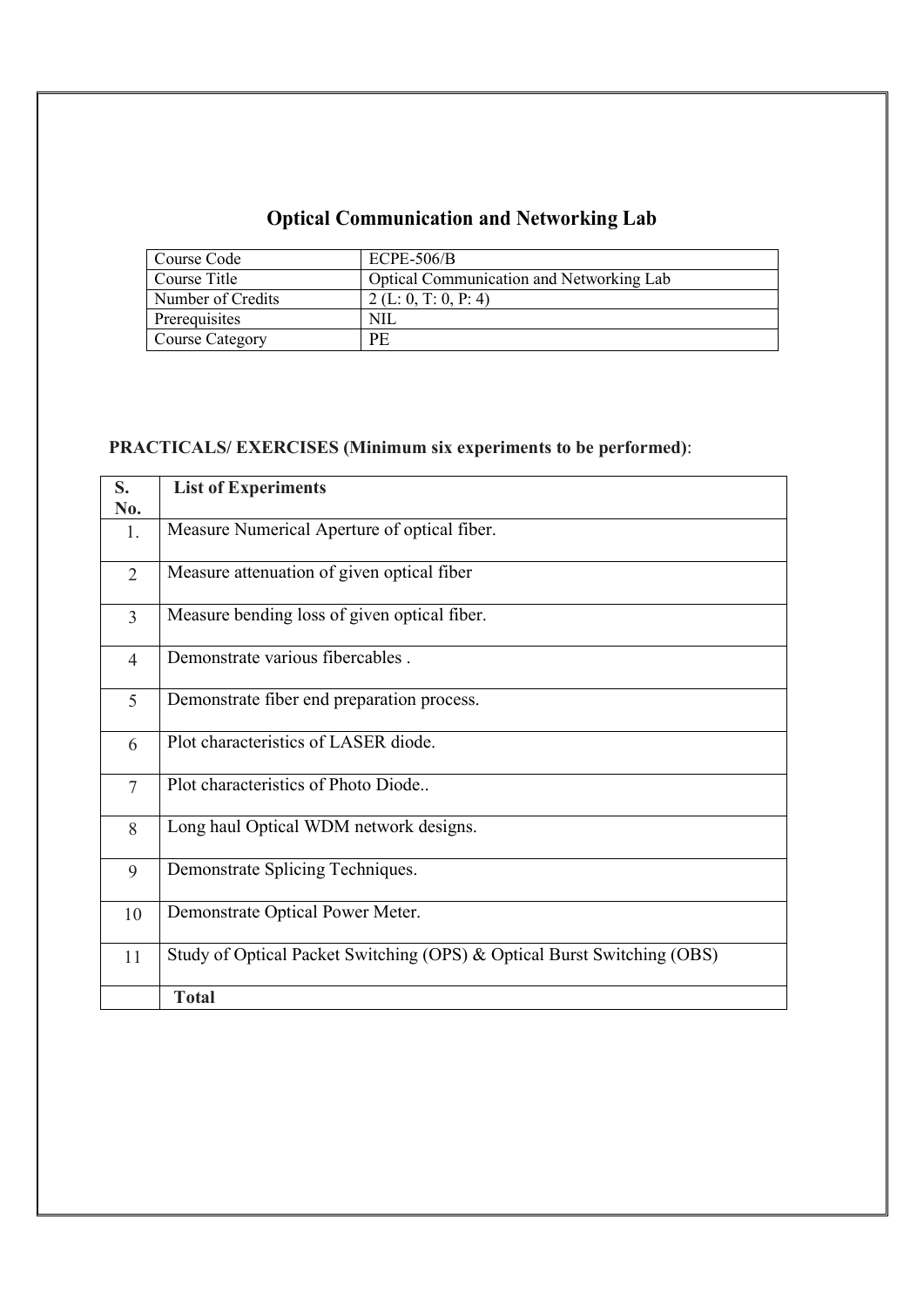# Reference Books:

| S.  | Title of Books                           | Author             | Publication     |
|-----|------------------------------------------|--------------------|-----------------|
| No. |                                          |                    |                 |
|     | <b>Optical Fiber Communication</b>       | John M Senior      | Pearson         |
| 2   | Fiber Optics & Optoelectronics           | R P Khare          | Oxford          |
| 3   | <b>Fiber Optic Communication</b>         | $D C$ Agarwal      | <b>S</b> Chands |
| 4   | Light wave Communication                 | Rajappa            | Penram          |
|     | <b>Systems: A Practical Perspectives</b> | Papannareddy       |                 |
| 5   | Optical Fiber&Fiber Optic                | Subir Kumar Sarkar | <b>S</b> Chands |
|     | Communication                            |                    |                 |

# CONTROL SYSTEMS AND PLC LAB

| ٠ | <b>ECPC-507/C</b>           |
|---|-----------------------------|
|   |                             |
|   | Control Systems and PLC Lab |
|   |                             |
|   | 2 (L: 0, T:0 P: 4)          |
|   |                             |
|   | <b>NIL</b>                  |
|   |                             |
|   | PE                          |
|   |                             |
|   |                             |

# Course Outcome:-

After completion of the course, students will be able to:

- C.O.1: Analyzetheerrors in control systems.(K4)
- C.O.2: Examine the responses of step input in RC and RLC circuits.(K4)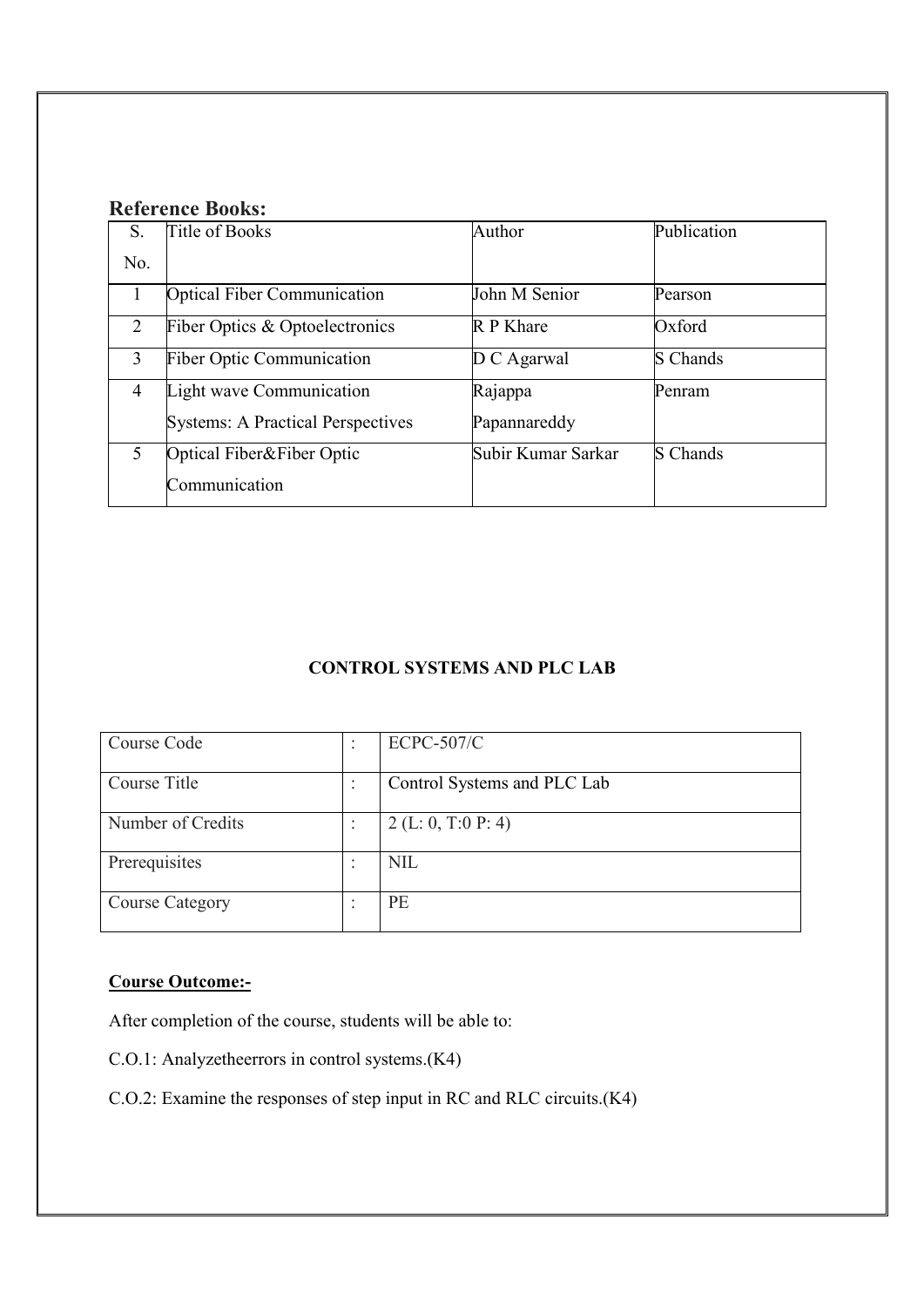C.O.3: Compare the performance of PI, PD, PIDcontrollers (K4).

C.O.4: Develop ladder diagram for digital logic circuits and implement onPLC (K3)

C.O.5: Model temperature controller, traffic light control system and stepper motor control system using ladder diagram and implement on PLC (K3)

### Course Content (Perform at least six experiments from the following):

1.Use potentiometer as error detector.

2.Determine error of angular position of DC servo system.

3.Test the Step response of R-C (first order) circuit.

4.Test the functionality of temperature control with on-off controller.

5.Test the Step response of R-L-C (second order) circuit.

6.Use PI controller to control temperature of the given process.

7.Use PID controller to control temperature of the given process.

8.Use PD controller to control temperature of the given process.

9.Ideitify and test different parts of PLC.

10.Develop ladder diagram to test the functionality of the logic gates.

11.Develop ladder diagram to test Demorgan's theorem.

12.Develop the ladder diagram for Adder and Subtractor by using PLC.

13.Develop ladder Develop the ladder diagram for Adder and Subtractor by using PLC

14.Develop ladder diagram for temperature controller

15Develop ladder diagram for traffic light Control system

16.Develop ladder diagram for stepped motor control.

### References:

1.Process control instrumentation Technology, Johnson, C. D. Prentice Hall, 8th edition, United States of America,20l4,ISBN: 978-0131194571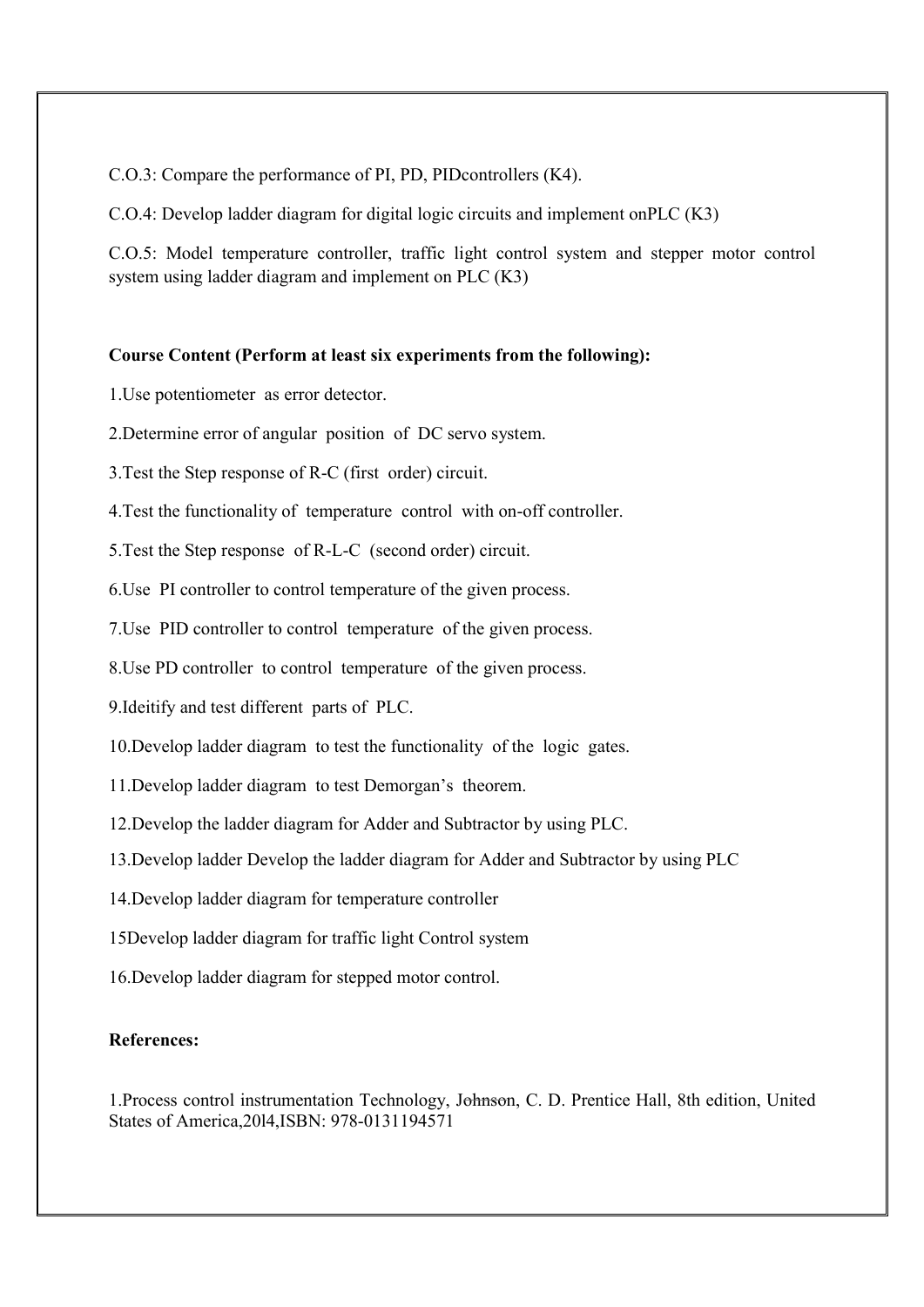2.Intro. To Programmable logic control, Denning, Gary, Cenage Learning, United States of America,2005

ISBN: 9781401884260

3.Control System Engineering, Nagrath, J.J. ; Gopal, M. , Anshan Publishers (2008) ISBN: 9781848290037

4.Modern control Engineering, Ogala, K., PHI , 5th Edition, NEW DELHI,2010,ISBN:978812034010

5.Programmable logic controllers and industrial automation an introduction, Mitia, Madhuclihanda ; Gupta, Sairarjit Sen, Penram.1st Edition. Mumbai. 2007 ISBN: 9788187972174

6. Programmable logic controllers, J°etrBze1la, F.D., Tata- McGraw Hill, 3"Edition. 2010 ISBN: 9780071067386

## Summer Internship-II

| Course Code            | <b>ECSI-509</b>                                                         |
|------------------------|-------------------------------------------------------------------------|
| Course Title           | Summer Internship-II                                                    |
| Number of Credits      | 3(L: 0, T: 0, P: 0)                                                     |
| Prerequisites          | Fundamental and basic practical skills of relevant discipline/programme |
| <b>Course Category</b> | Internship                                                              |

Internships may be full-time or part-time; they are full-time in the summer vacation and parttime during the academic session.

|     | Schedule       | Duration | Activities                     | Credits | Hours of |
|-----|----------------|----------|--------------------------------|---------|----------|
| no. |                |          |                                |         | Work     |
|     | Summer         | 6 Weeks  | Industrial/Govt./NGO/MSME/     |         | 120      |
|     | Vacation after |          | Rural Internship/Innovation /  |         | Hours    |
|     | $4th$ Semester |          | Entrepreneurship <sup>##</sup> |         |          |

 $H_{\text{H}}$  During the summer vacation after  $4^{\text{th}}$  Semester, students are ready for industrial experience. Therefore, they may choose to undergo Internship /Innovation /Entrepreneurship related activities. Students may choose either to work on innovation or entrepreneurial activities resulting in start-up or undergo internship with industry/ NGO's/ Government organizations/ Micro/ Small/ Medium enterprises to make themselves ready for the industry. In case a student want to pursue his/her family business and don't want to undergo internship, a declaration by a parent may be submitted directly to the TPO.)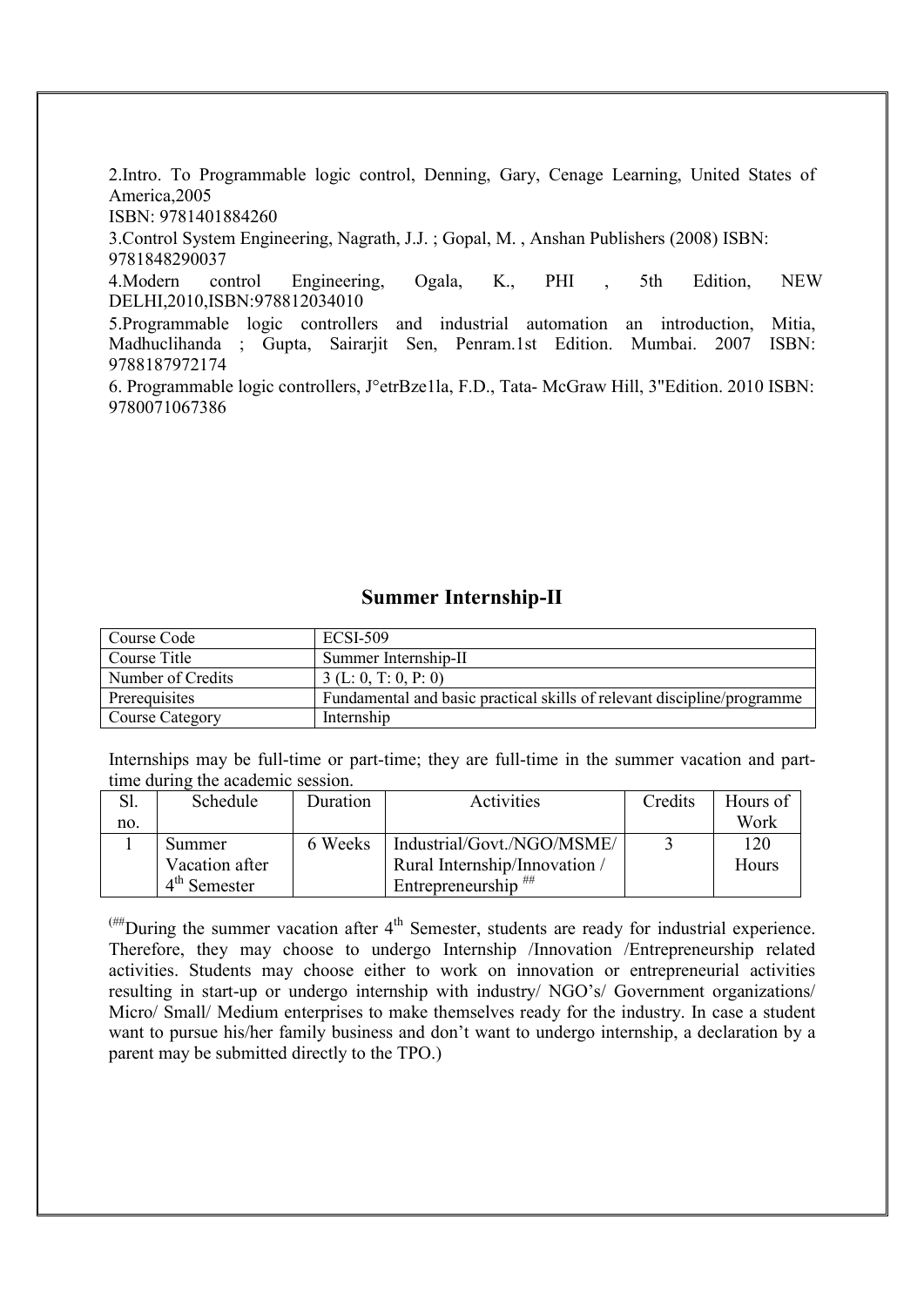## Course Outcome: -

After completion of the course, students will be able to:

- C.O.1: Describe a better understanding of the engineering / technological workplace(K2).
- C.O.2: Develop and demonstrate workplace competencies necessary for professional and academic success (K2).
- C.O.3: Classify career preferences and professional goals (K3).
- C.O.4: Develop preliminary portfolio including work samples from the internship (K2).
- C.O.5: Increase competitiveness for full-time engineering employment / start-up (K3).

### Course Content:-

Internships are educational and career development opportunities, providing practical experience in a field or discipline. The Summer Internship-II is a student centric activity that would expose Technical students to the industrial environment, which cannot be simulated in the classroom and hence creating competent professionals for the industry. They are structured, short-term, supervised placements often focused around particular tasks or projects with defined timescales. An internship may be compensated, non-compensated or some time may be paid. The internship has to be meaningful and mutually beneficial to the intern and the organization. It is important that the objectives and the activities of the internship program are clearly defined and understood. Following are the intended objectives of internship training:

- 1. Will expose Technical students to the industrial environment, which cannot be simulated in the classroom and hence creating competent professionals for the industry.
- 2. Provide possible opportunities to learn, understand and sharpen the real time technical / managerial skills required at the job.
- 3. Exposure to the current technological developments relevant to the subject area of training.
- 4. Experience gained from the 'Industrial Internship' in classroom will be used in classroom discussions.
- 5. Create conditions conducive to quest for knowledge and its applicability on the job.
- 6. Learn to apply the Technical knowledge in real industrial situations.
- 7. Gain experience in writing Technical reports/projects.
- 8. Expose students to the engineer's responsibilities and ethics.
- 9. Familiarize with various materials, processes, products and their applications along with relevant aspects of quality control.
- 10. Promote academic, professional and/or personal development.
- 11. Expose the students to future employers.
- 12. Understand the social, economic and administrative considerations that influence the working environment of industrial organizations
- 13. Understand the psychology of the workers and their habits, attitudes and approach to problem solving.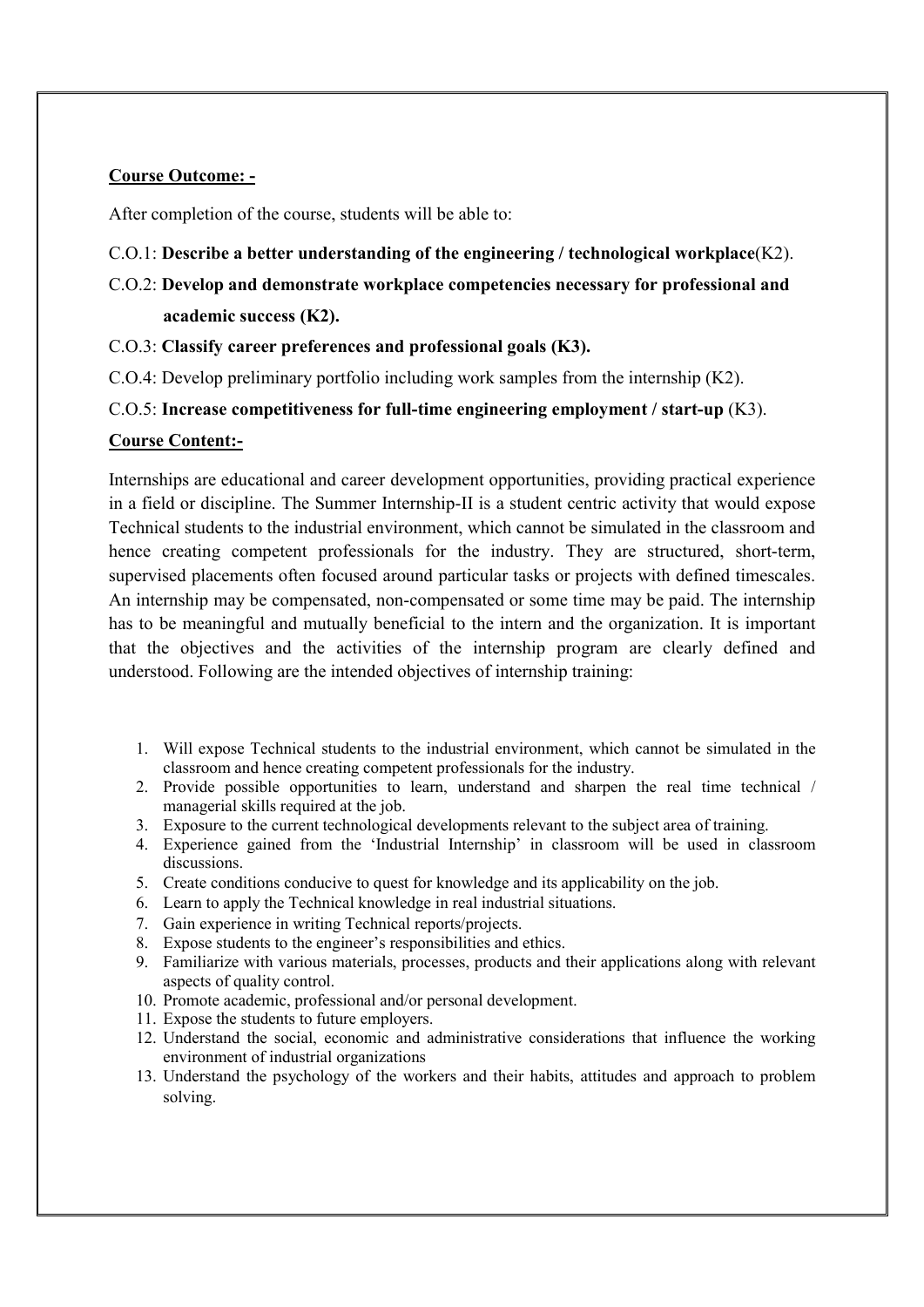| <b>Major Head of</b><br><b>Activity</b>     | <b>Credit</b> | <b>Schedule</b>                                         | <b>Total</b><br><b>Duration</b>                                    | <b>Sub Activity Head</b>                                                                                                                                                                                    | Proposed<br><b>Document</b><br><b>as</b><br><b>Evidence</b> | <b>Evaluated</b><br>by                               | Performance<br>appraisal/<br><b>Maximum</b><br>points/<br>activity |
|---------------------------------------------|---------------|---------------------------------------------------------|--------------------------------------------------------------------|-------------------------------------------------------------------------------------------------------------------------------------------------------------------------------------------------------------|-------------------------------------------------------------|------------------------------------------------------|--------------------------------------------------------------------|
|                                             |               |                                                         |                                                                    | Participation in<br>innovation related<br>completions for eg.<br>Hackathons etc.                                                                                                                            | Certificate                                                 | Faculty<br>Mentor                                    | Satisfactory/<br>Good/<br>Excellent                                |
|                                             | 3             |                                                         | Summer<br>Vacation<br>6 Weeks<br>after 4 <sup>th</sup><br>Semester | Development of new<br>product/Business<br>Plan/registration of<br>start-up                                                                                                                                  | Certificate                                                 | Programme<br>Head                                    | Satisfactory/<br>Good/<br>Excellent                                |
| Innovation<br>/ $IPR$ /<br>Entrepreneurship |               |                                                         |                                                                    | Participation in all the<br>activities of<br>Institute's Innovation<br>Council for eg: IPR<br>workshop/<br>Leadership Talks/<br>Idea/ Design/<br>Innovation/Business<br>Completion/<br>Technical Expos etc. | Certificate                                                 | President/<br>Convener<br>of ICC                     | Satisfactory/<br>Good/<br>Excellent                                |
|                                             |               |                                                         |                                                                    | Work experience at<br>family business                                                                                                                                                                       | Declaration<br>by Parent                                    | <b>TPO</b>                                           | Satisfactory/<br>Good/<br>Excellent                                |
| Internship                                  | 3             | Summer<br>Vacation<br>after 4 <sup>th</sup><br>Semester | 6 Weeks                                                            | (Internship with<br>Industry/Govt./<br>NGO/ PSU/ Any<br>Micro/Small/<br>Medium enterprise/<br>Online Internship                                                                                             | Evaluating<br>Report                                        | Faculty<br>Mentor/<br>TPO/<br>Industry<br>supervisor | Satisfactory/<br>Good/<br>Excellent                                |
| Rural Internship                            | 3             | Summer<br>Vacation<br>after 4 <sup>th</sup><br>Semester | 6 Weeks                                                            | Long Term goals<br>under rural Internship                                                                                                                                                                   | Evaluating<br>Report                                        | Faculty<br>Mentor/<br>TPO/NSS/<br>NCC head           | Satisfactory/<br>Good/<br>Excellent                                |

## Overall compilation of Internship Activities / Credit Framework:

### STUDENT'S DIARY/ DAILY LOG

The main purpose of writing daily diary is to cultivate the habit of documenting and to encourage the students to search for details. It develops the students' thought process and reasoning abilities. The students should record in the daily training diary the day-to-day account of the observations, impressions, information gathered and suggestions given, if any. It should contain the sketches & drawings related to the observations made by the students.

The daily training diary should be signed at the end of each day by the supervisor/ in charge of the section where the student has been working. The diary should also be shown to the Faculty Mentor visiting the industry from time to time and get ratified on the day of his visit.

Student's Diary and Internship Report should be submitted by the students along with attendance record and an evaluation sheet duly signed and stamped by the industry to the Institute immediately after the completion of the training. It will be evaluated on the basis of the following criteria: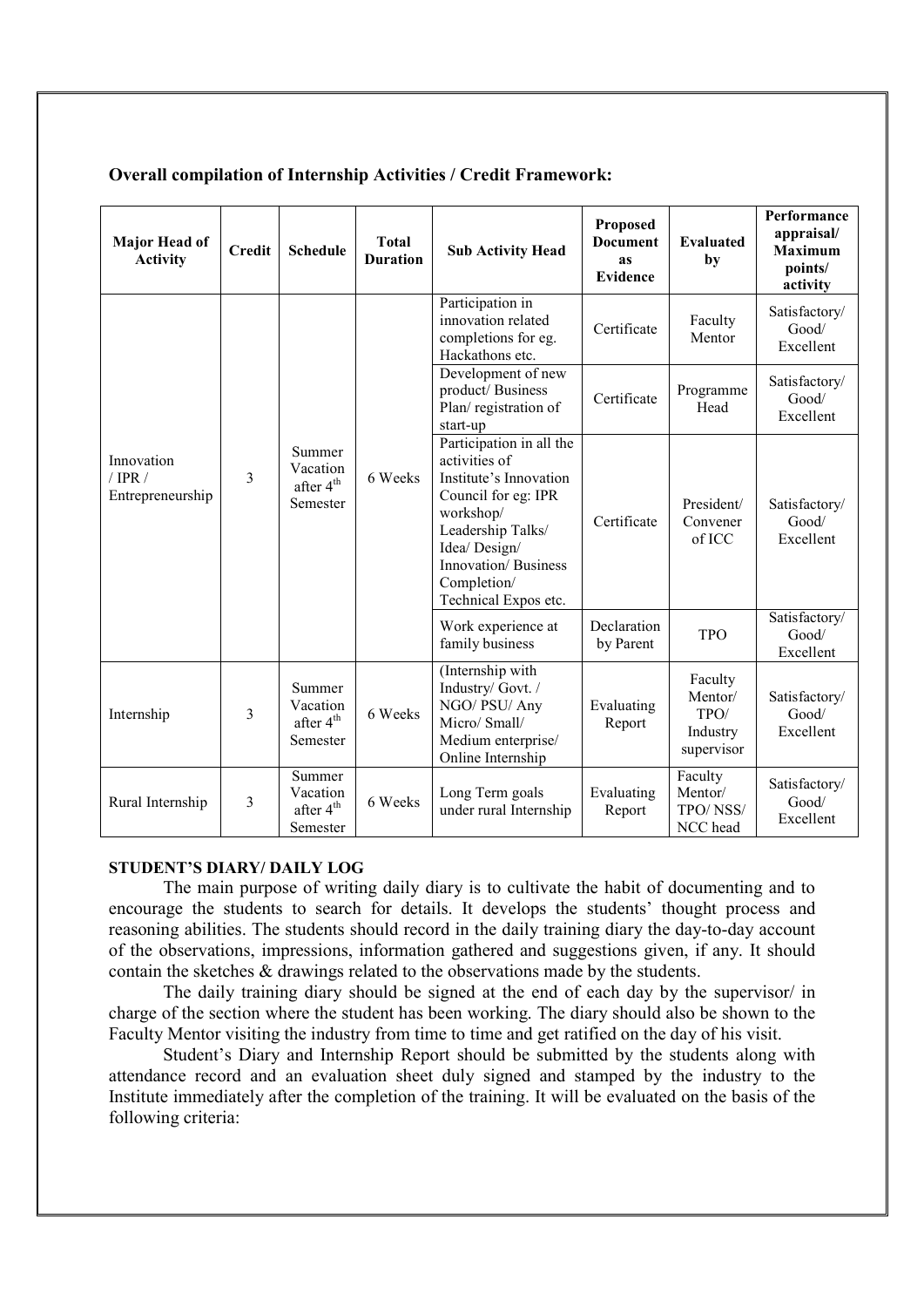- a) Regularity in maintenance of the diary.
- b) Adequacy & quality of information recorded.
- c) Drawings, sketches and data recorded.
- d) Thought process and recording techniques used.
- e) Organization of the information.

### INTERNSHIP REPORT

After completion of Internship, the student should prepare a comprehensive report to indicate what he has observed and learnt in the training period. The student may contact Industrial Supervisor/ Faculty Mentor/TPO for assigning special topics and problems and should prepare the final report on the assigned topics. Daily diary will also help to a great extent in writing the industrial report since much of the information has already been incorporated by the student into the daily diary. The training report should be signed by the Internship Supervisor, TPO and Faculty Mentor. The Internship report will be evaluated on the basis of following criteria:

- a) Originality.
- b) Adequacy and purposeful write-up.
- c) Organization, format, drawings, sketches, style, language etc.
- d) Variety and relevance of learning experience.
- e) Practical applications, relationships with basic theory and concepts taught in the course.

| Course Code       | $CEPR-510$          |
|-------------------|---------------------|
| Course Title      | Minor Project       |
| Number of Credits | 1(L: 0, T: 0, P: 2) |
| Prerequisites     | Nil                 |
| Course Category   | Project Work (PR)   |

### Major Project - I

### Course Outcome:-

After completion of the course, students will be able to:

C.O. 1: Demonstrate a sound technical knowledge of their selected project topic and the knowledge, skills and attitudes of a professional engineer (K2).

C.O. 2: Develop the skill of working in a Team (K3).

C.O. 3: Design engineering solutions to complex problems utilising a systems approach (K6).

C.O. 4: Design the solution of an engineering project involving latest tools and techniques (K6).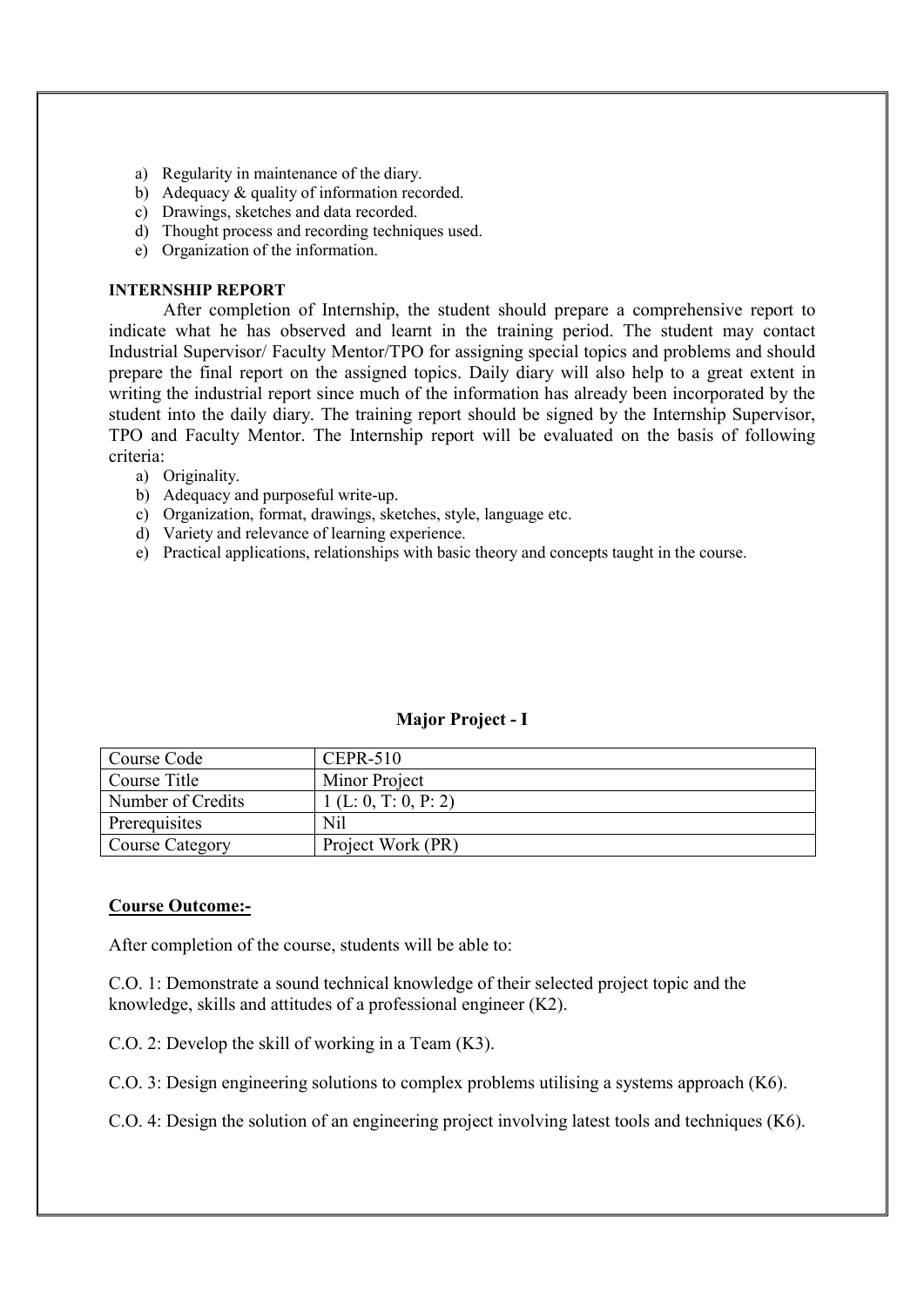C.O. 5: Develop the skill of effective communication with engineers and the community at large in written an oral forms. (K3)

## Course Content:-

The major project topic should be selected / chosen to ensure the satisfaction of the urgent need to establish a direct link between education, national development and productivity and thus reduce the gap between the world of work and the world of study. The course should have the following-

- 1) Develop sound knowledge about the domain of the project work.
- 2) Perform detailed study about various components of a project.
- 3) Learn to be an important member of a team for successful execution of a project work.
- 4) Study about methodologies and professional way of documentation and communication related to project work.
- 5) Develop idea about problem formulation, finding the solution of a complex engineering problem.
- 6) Develop project report as per the suggested format to communicate the findings of the project work.
- 7) Acquire the skill of effective oral communication to the fellow engineers and people in the society at large.
- 8) Knowledge of how to organize, scope, plan, do and act within a project thesis.
- 9) Familiarity with specific tools (i.e. hardware equipment and software) relevant to the project selected.
- 10) Demonstrate the implementation of a major project work.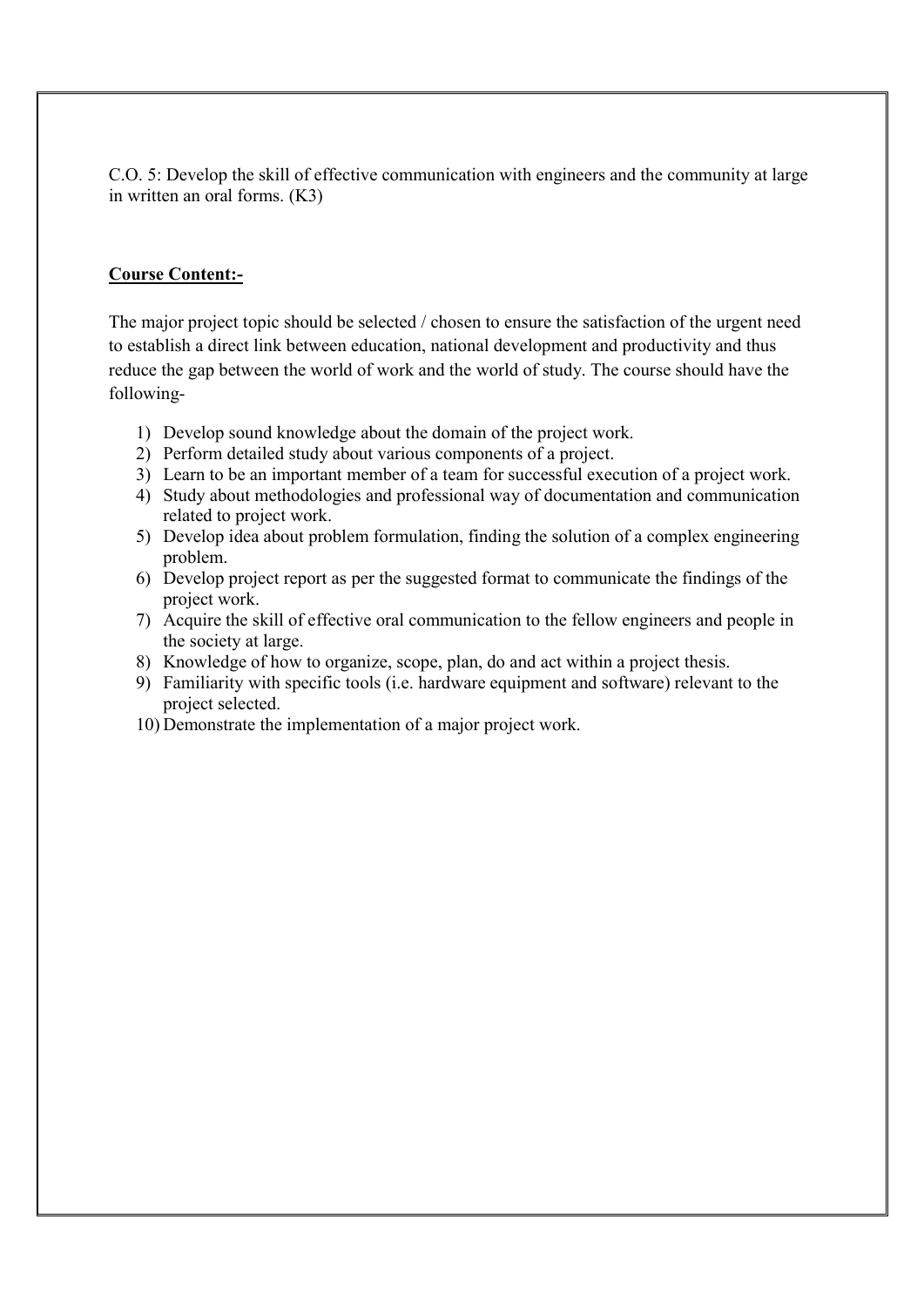| SI.            | Category                                     |                 | <b>Course Title</b>                              |                |          | <b>Hours per week</b> | <b>Total</b>               | <b>Credit</b>    |
|----------------|----------------------------------------------|-----------------|--------------------------------------------------|----------------|----------|-----------------------|----------------------------|------------------|
| No.            |                                              | Code No.        |                                                  | L              | T        | ${\bf P}$             | Contact<br><b>Hrs/Week</b> |                  |
| 1              | Programme core<br>course-21                  | <b>ECPC-601</b> | Computer<br>Networking and Data<br>Communication | 3              | $\theta$ | $\theta$              | 3                          | 3                |
| $\overline{2}$ | Programme core<br>course-22                  | <b>ECPC-602</b> | Electronics<br>Simulation Lab                    | $\mathbf{0}$   | $\theta$ | $\overline{4}$        | $\overline{4}$             | $\overline{2}$   |
|                | Programme elective                           | ECPE-<br>603/A  | <b>Medical Electronics</b>                       |                |          |                       |                            |                  |
| 3              | course-4<br>(Any one to be                   | ECPE-<br>603/B  | <b>VLSI</b>                                      | 3              | $\theta$ | 3                     | 3                          | 3                |
|                | selected)                                    | ECPE-<br>603/C  | Signal & System                                  |                |          |                       |                            |                  |
| $\overline{4}$ | Humanities and<br>Social Science<br>course-5 | <b>HS604</b>    | Entrepreneurship and<br>Start-up's               | 3              | 1        | $\theta$              | $\overline{4}$             | 4                |
| 5              | Open elective-2                              |                 | (Any one to be selected from<br>Annexure-II)     | $\overline{4}$ | $\theta$ | $\theta$              | $\overline{4}$             | $\overline{4}$   |
| 6              | <b>Mandatory Course-2</b>                    | AU-606          | <b>Indian Constitution</b>                       | $\overline{2}$ | $\theta$ | $\overline{0}$        | $\overline{2}$             | $\boldsymbol{0}$ |
| 7              | Major Project                                | <b>ECPR-607</b> |                                                  | $\theta$       | $\theta$ | 6                     | 6                          | 3                |
| 8              | Seminar                                      | <b>ECSE-608</b> |                                                  | $\overline{2}$ | $\theta$ | $\theta$              | $\overline{2}$             | $\mathbf{1}$     |
|                |                                              |                 | <b>Total</b>                                     |                |          |                       |                            | 20               |

# SEMESTER VI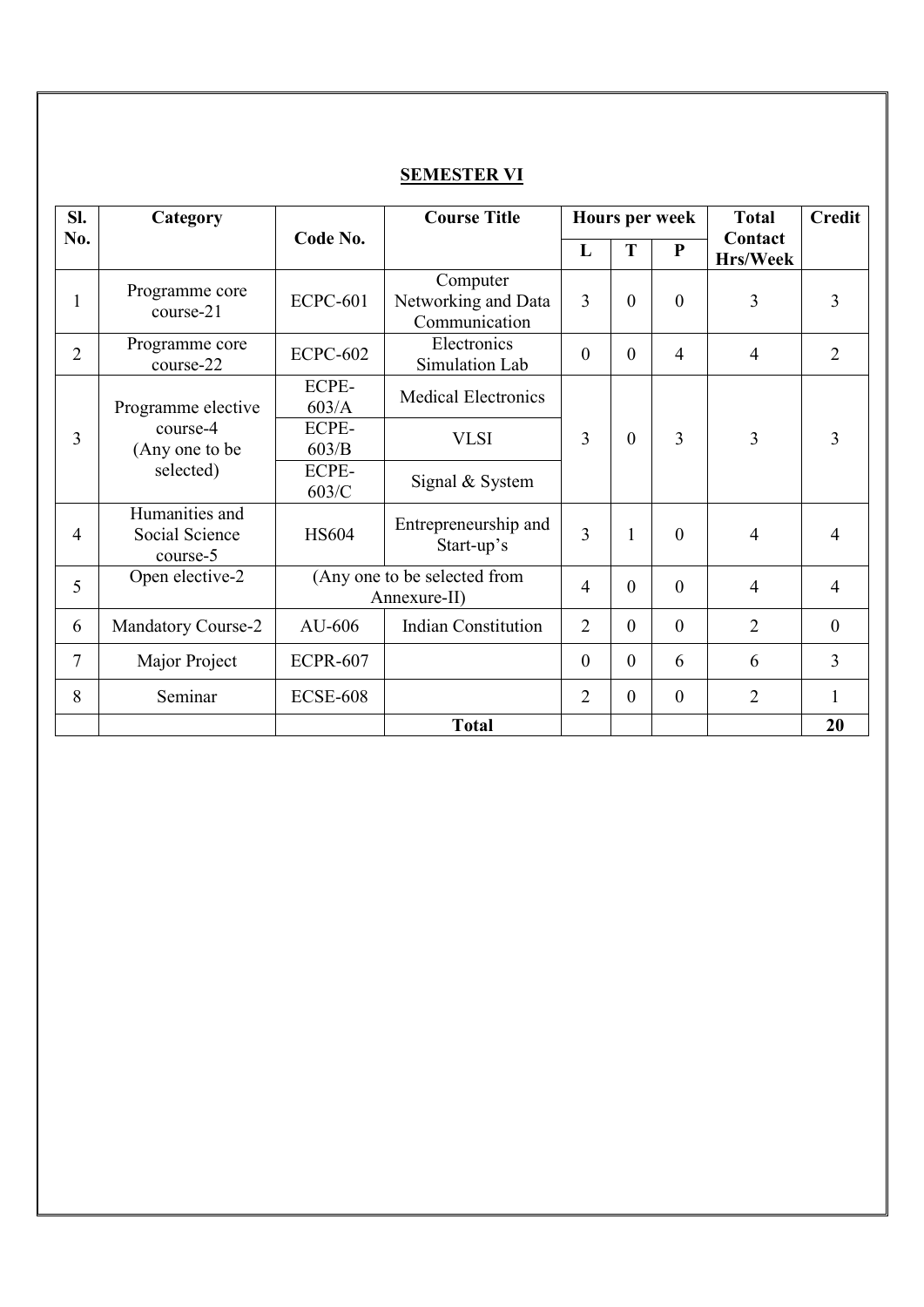# Computer Networking and Data Communication

| <b>Course Code</b>       | <b>ECPC-601</b>                            |
|--------------------------|--------------------------------------------|
| <b>Course Title:</b>     | Computer Networking and Data Communication |
| <b>Number of credits</b> | 3(L: 3, T: 0, P: 0)                        |
| <b>Prerequisites</b>     | NIL                                        |
| <b>Course Category</b>   | PС                                         |

Course Outcomes: After completing the course, the students will be able to

C.O.1: Explain principles of data communication (K2).

C.O.2: Identifyanalog and digital signals and its conversions (K3).

C.O.3: Explainbasics of wireless communication (K2).

C.O.4: Develop space time coding for wireless communication (K3).

C.O.5: Explain different Data Link Layer Technologies (K2).

C.O.6: Explain different Transmission Media &principles of Transmission Control protocol (K2).

### Course Contents:

Module 1: Introduction to data communication. No. of lectures: 6

Learning Outcomes: Students will be able to explain

- 8. Basics of data communication procedure.
- 9. Types of computer networks.
- 10. Computer network topologies, model, transmission media, wired and wireless connectivity.

Concept of analog and digital signals. Bandwidth. Network architecture. Basics of OSI and TCP/IP reference models. Types of Computer Networks – Personal Area Network, Local Area Network, Metropolitan Area Network, Wide Area Network, Internetwork. Computer Network Topologies – Point to Point, Bus topology, Star topology, ring topology, mesh topology, tree topology, Daisy Chain, Hybrid Topology, Computer Network Model. Transmission media. Wired and wireless connectivity.

Module 2: Digital & Analog Transmission No. of lectures: 6

Learning Outcomes: Students will be able to identify and explain

- 5. Digital vs analog transmission and conversion between analog vs digital signals..
- 6. Various coding methods.

Digital & Analog Transmission. Digital Transmission – Digital to Digital Conversion, Line Coding, Unipolar Encoding, Polar Encoding, Bipolar Encoding, block Coding Analog Transmission - Analog-to-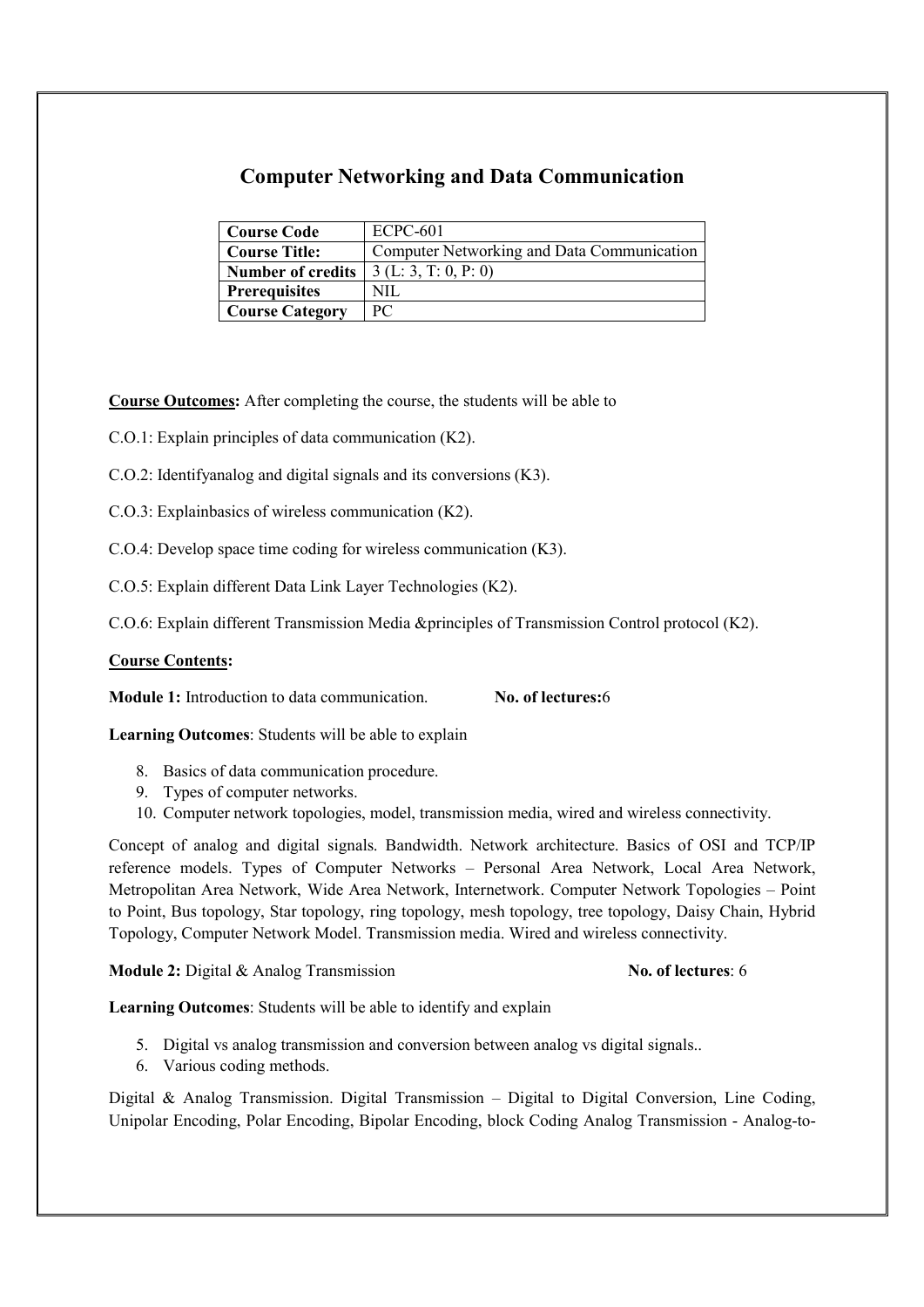Digital Conversion, Digital to analog Conversion, Analog to Analog Conversion. Sampling, Quantization, Encoding, Transmission Modes.

Module 3: Wireless Communication. No. of lectures: 6

Learning Outcomes: Students will be able to explain

- 6. Various method of signals transmission.
- 7. Principles of wireless communication and space time coding.
- 8. Types of networks, routing protocols,

Radio, Microwave, Infra-red, Light Transmission. Wireless Communication Standards, Characterization of the Wireless Channel, Receiver Techniques for Fading Dispersive Channels, Mobility Management in Wireless Networks, Mobile IP, Mobile Ad hoc Networks, Ad hoc Routing Protocols, Performance Analysis of DSR and CBRP, Cluster Techniques, Incremental Cluster Maintenance Scheme, Space time Coding for Wireless Communication.

Module 4: Data Link Layer Technologies. No. of lectures: 6

Learning Outcomes: Students will be able to explain

- 4. Types of routing, network layer protocol, multiplexing techniques.
- 5. Types of networks, IP addressing schemes, Error detection and correction.

Types of Network Routing, Network Layer Protocols. FDM, TDM and CDMA. Circuit and packet switching. Frame relay and ATM switching. ISDN. Local area network protocols. Fibre optic networks. Satellite networks. Data link layer design issues: its functions and protocols. Internet protocol. Routing algorithms. Congestion control algorithms. IP addressing schemes. Internetworking and sub-netting. Error Detection and Correction - Types of Errors, Detection, Correction Switching and Data link layer, data link control and protocols.

Module 5: Transmission Media & Transmission Control protocol No. of lectures: 6

Learning Outcomes: Students will be able to explain

- 3. Different Media for data transmission.
- 4. Principles of transmission control protocol.

Magnetic Media, Twisted Pair Cable, Coaxial Cable, Power Lines, Fiber Optics. Protocol– Features, Header, Addressing, Connection Management, Error Control and Flow Control, Multiplexing, Congestion Control, Timer Management, Crash Recover.

|        | IWLICI CHULO                        |                           |                          |  |  |
|--------|-------------------------------------|---------------------------|--------------------------|--|--|
| S. No. | <b>Title of Book</b>                | <b>Author</b>             | <b>Publication</b>       |  |  |
|        | <b>Communication Systems</b>        | Haykin, S                 | 4th Ed., John Wiley $\&$ |  |  |
|        |                                     |                           | Sons                     |  |  |
|        | Modern Digital and Analog           | Lathi, B.P. and Ding, Z.  | Intl. 4th Ed., Oxford    |  |  |
|        | <b>Communication Systems</b>        |                           | University Press.        |  |  |
|        | Digital Communications              | Proakis, J.G. and Saheli, | 5th Ed., McGraw-Hill     |  |  |
|        |                                     | M                         |                          |  |  |
|        | Digital Communication: Fundamentals | Sklar, B., and Ray, P.K.  | 2nd Ed., Dorling         |  |  |

### References: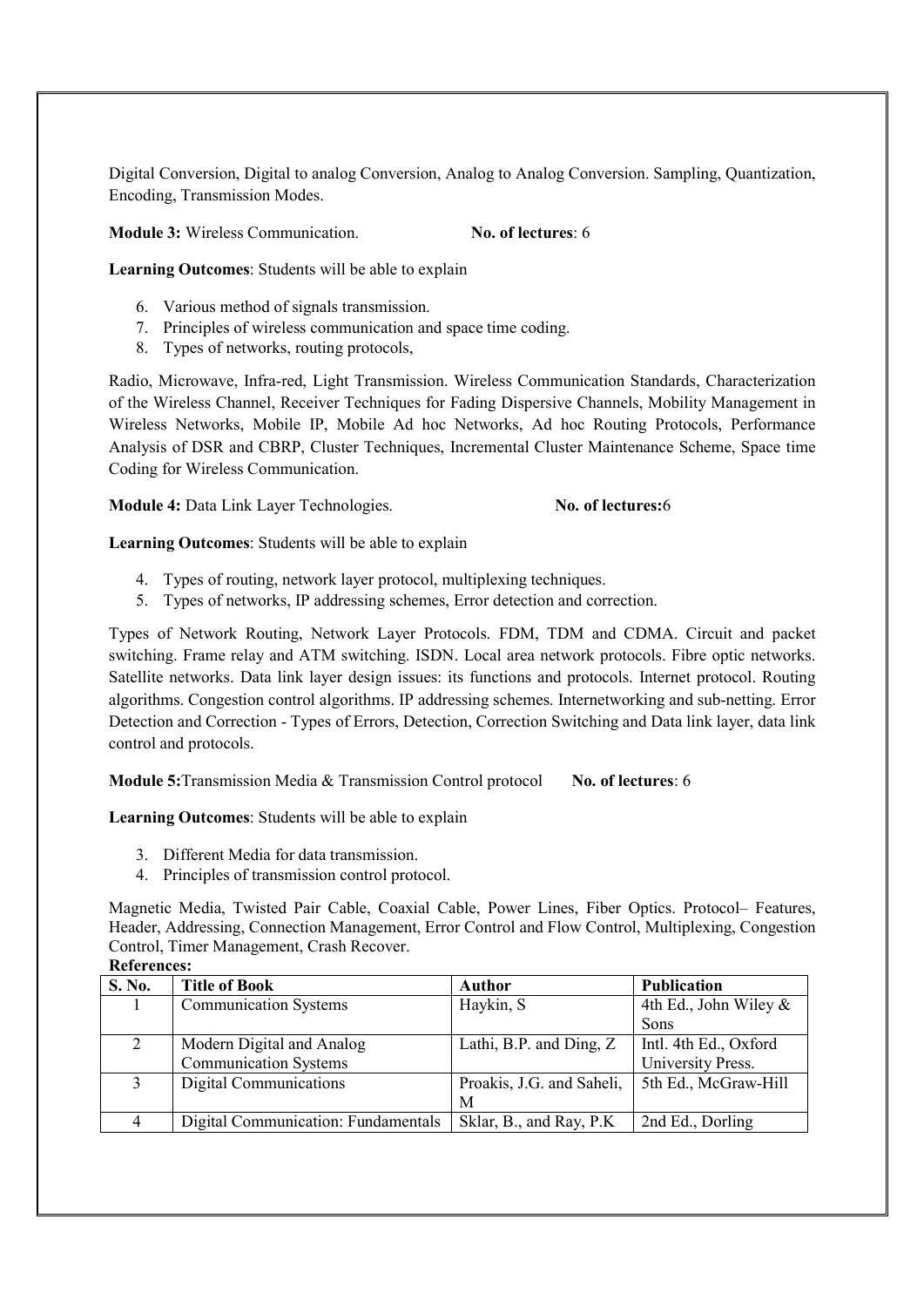| and Applications                    |                        | Kindersley            |
|-------------------------------------|------------------------|-----------------------|
| Elements of Information Theory      | T. Cover and J. Thomas | $2/e$ , Wiley         |
| Principles of Digital Communication | R. G. Gallager         | Cambridge Univ. Press |
| A Foundation in Digital             | A. Lapidoth            | Cambridge Univ. Press |
| Communication                       |                        |                       |
| <b>Error Control Coding</b>         | S. Lin and D. Costello | $2/e$ , Prentice Hall |

# Electronics Simulation Lab

| Course Code            | <b>ECPC-602</b>                 |
|------------------------|---------------------------------|
| Course Title           | Electronics Simulation Lab      |
| Number of Credits      | 2 (L: 0, T: 0, P: 4)            |
| Prerequisites          | Electronics Device and circuits |
| <b>Course Category</b> | PС                              |

Course Outcome:-

Students will be able to:-

C.O.1: Demonstrate the VI Characteristics of Diode, Zener Diode.(K2)

C.O.2:Illustrate the operation of Half-wave, Full-wave rectifier and bridge rectifier.(K2)

C.O.3: Interpret the Characteristics CS and CE Amplifier.(K2)

C.O.4: Verify the matrix operationsinScilab.(K2)

C.O.5:Analyze the function of AM, FM, LPF,HPF.(K4)

C.O.6: ModelLaplace transform, Fourier Transform, Polynomial in Scilab.(K3)

## List of Practical's/ Activities *(To perform minimum 6 practical, taking at least 3 from each section).*

Design and analysis of the following circuits in any Electronics CAD Software (not limited to):

- 1. Study the VI Characteristics of Diode, Zener Diode
- 2. Verification of Half-wave and Full-wave rectifier
- 3. Verification of Full wave bridge rectifier.
- 4. Frequency Response of CE Amplifier.
- 5. Frequency Response of CS Amplifier.
- 6. Verification of Amplitude Modulation and Demodulation.

Design and analysis of the following circuits in Scilab(not limited to):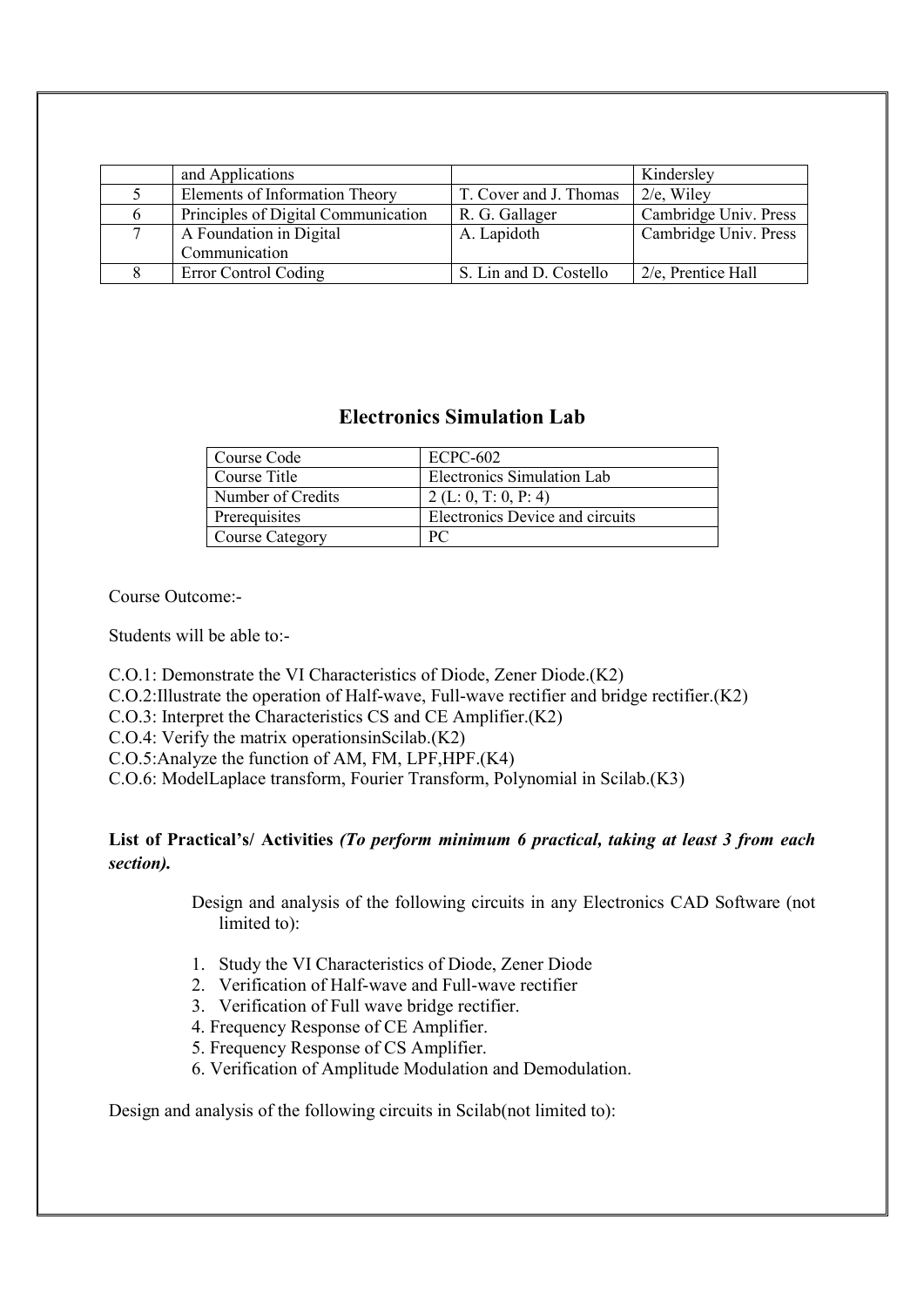- 1. Study of Basics of Scilab.
- 2. Matrix operation (addition, subtraction, multiplication, division, transpose, inverse etc.)
- 3. Laplace transform, Fourier Transform, Polynomial etc.
- 4. Simulation of AM
- 5. Simulation of FM
- 6. Simulation of LPF and HPF

# Medical Electronics

| Course Code       | $ECPE-603/A$               |
|-------------------|----------------------------|
| Course Title      | <b>Medical Electronics</b> |
| Number of Credits | 3(L: 3, T: 0, P: 0)        |
| Prerequisites     | NIL                        |
| Course Category   | PE                         |

### Course Objectives: After completing the course, the students will able to:-

CO 1: Outline the concepts about the various electrical and non-electrical physiological parameters(K2)

CO 2: Demonstrate the methods of recording and also the method of transmitting these parameters. (K2)

CO 3: Identify the various assist devices used in the hospitals.(K3)

 $CO$  4: Illustrate about equipment used for physical medicine.  $(K2)$ 

CO 5: Explain about various recently developed diagnostic and therapeutic techniques.(K2)

### Module I - Electro-Physiology and Bio-Potential recording (8 hours)

### Learning Outcomes:-

### Students will be able to

- 1) Be familiar with the concept of Electro-physiology.
- 2) Explain the operation of ECG, EEG, EMG, PCG, lead systems and recording methods.

The origin of Bio-potentials; bio-potential electrodes, biological amplifiers, ECG, EEG, EMG, PCG, lead systems and recording methods, typical waveforms and signal characteristics.

### Module II - Bio-Chemical and Non Electrical Parameter Measurement (8 hours)

### Learning Outcomes:-

### Students will be able to

- 1) Be familiar with the concept of bio-chemical.
- 2) Understand the character of chemical reactions in living organisms.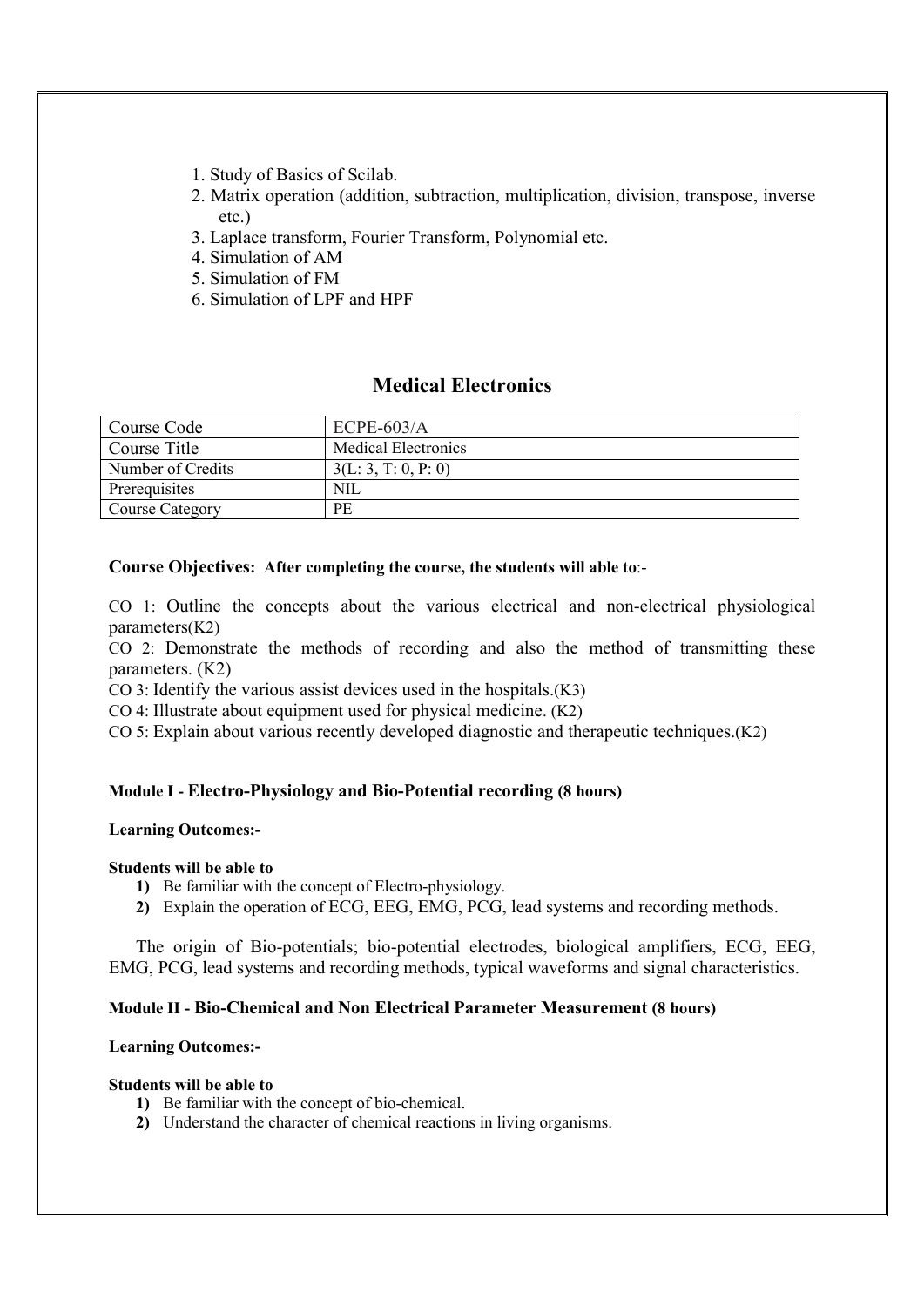3) Be familiar with the basic concept and characteristics of non electrical parameter.

pH, PO2, PCO2, colorimeter, Auto analyzer, Blood flow meter, cardiac output, Respiratory measurement, Blood pressure, temperature, pulse, Blood Cell Counters.

### Module III - Assist Devices (8 hours)

### Learning Outcomes:-

### Students will be able to

- 1) Be familiar with the function of pacemakers in human heart.
- 2) Understand the function of DC Defibrillator & dialyser.
- 3) Know the working principle of Heart lung machine.

Cardiac pacemakers, DC Defibrillator, Dialyser, Heart lung machine.

### Module IV - Physical Medicine and Biotelemetry (8 hours)

### Learning Outcomes:-

### Students will be able to

- 1) Be familiar with the different physical medicine.
- 2) Understand the ultrasonic and microwave type and their applications.
- 3) Be familiar with the basic concept of Diathermy Telemetry principle.

Diathermies- Shortwave, ultrasonic and microwave type and their applications, Surgical Diathermy Telemetry principles, frequency selection, biotelemetry, radiopill, electrical safety.

### Module V - Recent Trends in Medical Instrumentation (8 hours)

### Learning Outcomes:-

### Students will be able to

- 1) Be familiar with the different medical instruments.
- 2) Understand the circuit configuration for cryogenic application..

Thermograph, endoscopy unit, Laser in medicine, cryogenic application, Introduction to telemedicine.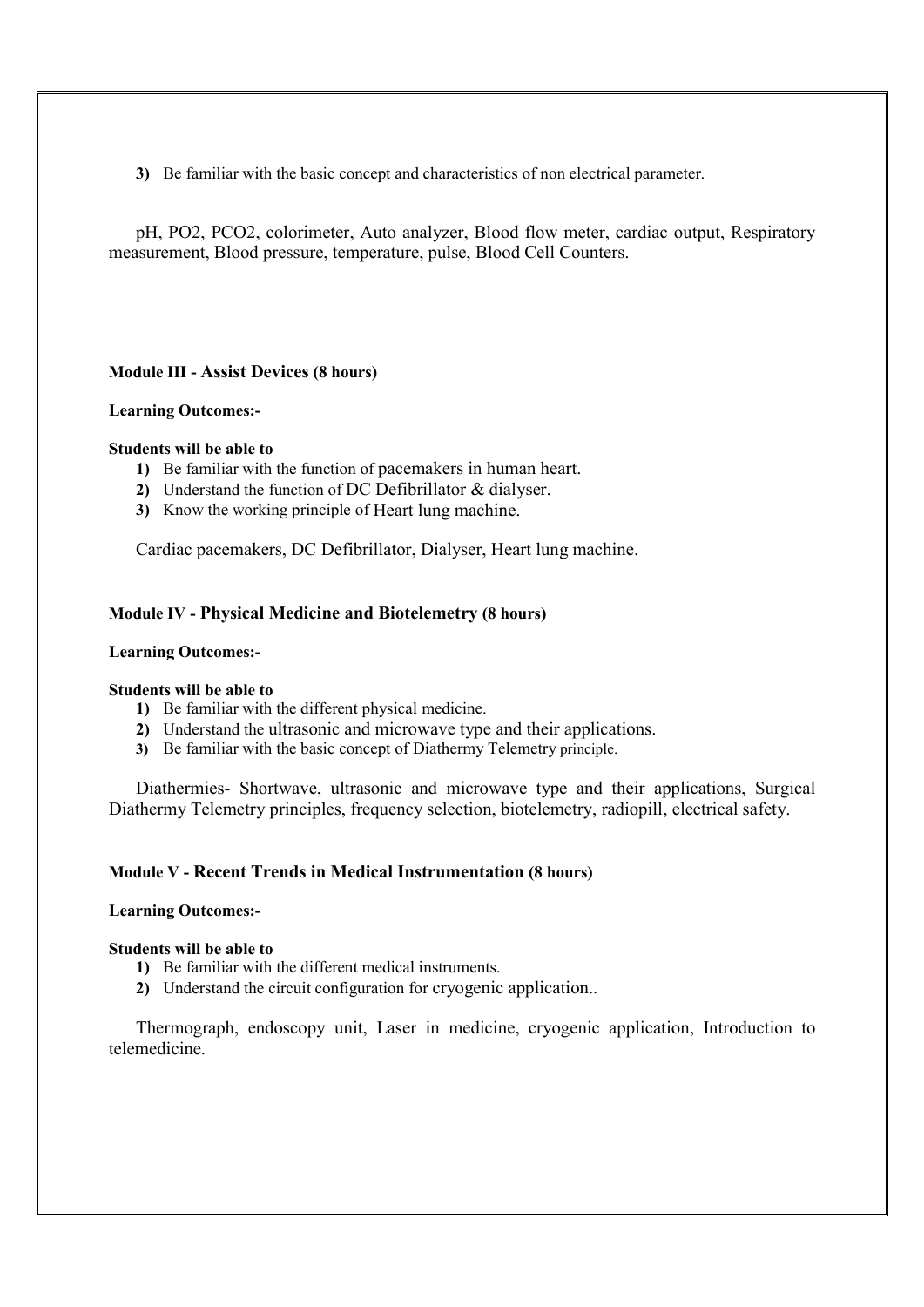### References:

- 1. Leslie Cromwell, "Biomedical Instrumentation and Measurement", Prentice Hall of India, New Delhi, 2007.
- 2. John G. Webster, "Medical Instrumentation Application and Design", 3<sup>rd</sup> Edition, Wiley India Edition, 2007.
- 3. Khandpur, R.S., "Handbook of Biomedical Instrumentation", TATA McGraw-Hill, NewDelhi, 2003.
- 4. Joseph J.Carr and John M.Brown, "Introduction to Biomedical equipment Technology", John Wiley and Sons, New York, 2004.

| Course Code       | $ECPE-603/B$      |
|-------------------|-------------------|
| Course Title      | <b>VLSI</b>       |
| Number of Credits | 3 $(L:3,T:0,P:0)$ |
| Prerequisites     | NIL.              |
| Course Category   | РE                |

### VLSI

### Course Outcome:-

After completion of the course, students will be able to:

- C.O.1:Interpret MOS based system(K2)
- C.O.2:Explain the working of MOS Inverter(K2)
- C.O.3:Illustrate MOS Circuits.(K2)
- C.O.4:ApplyVHDL Programs related to Fundamental Arithmetic operations (K3)

C.O.5:Develop VHDL Programs related to Sequential circuitsand Combinational circuits (K3)

Unit I. Digital System and MOS Transistor:

### Learning Outcomes:

Students will be able to:

1.Describe design methodologies and detail of Y Chart.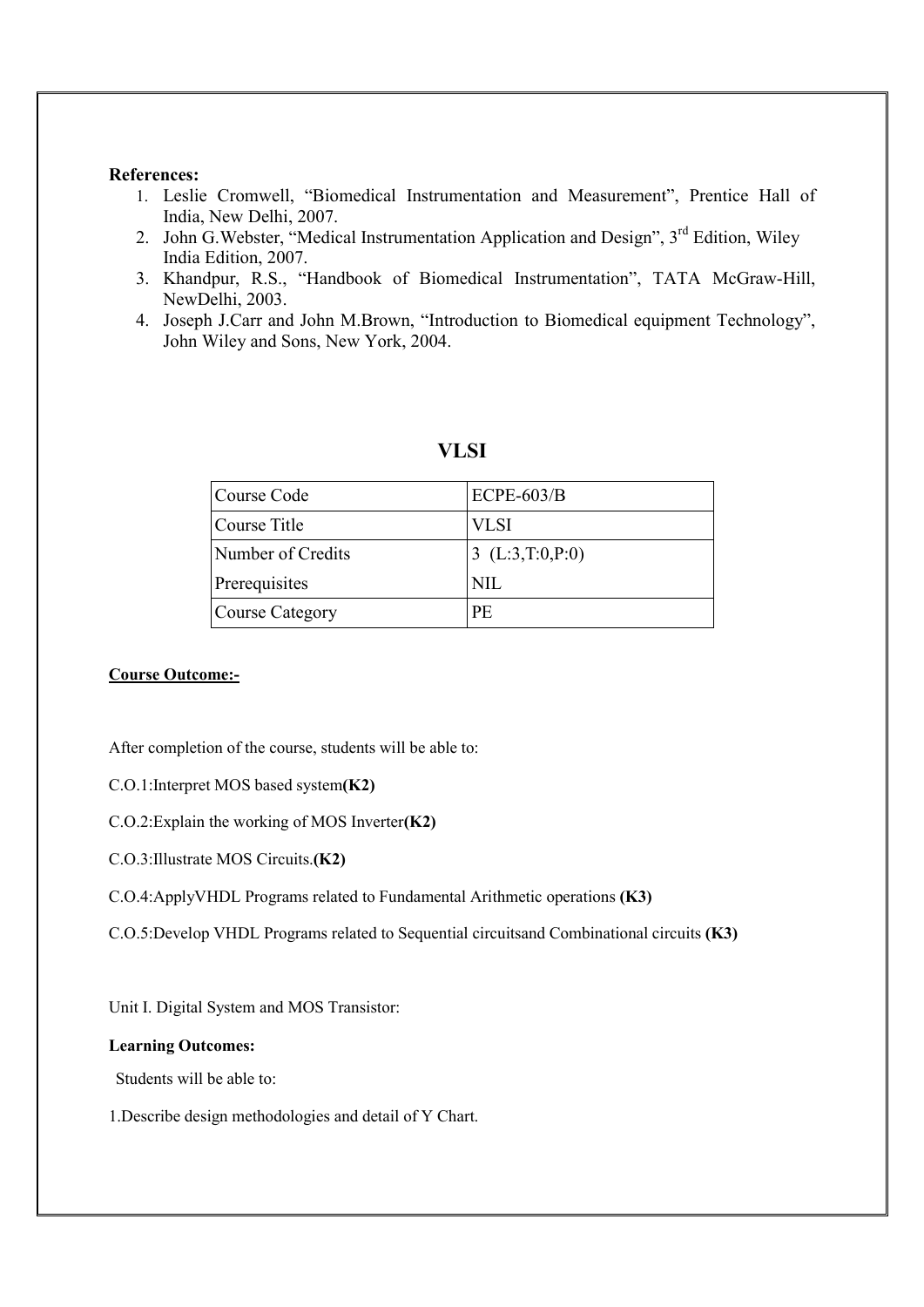2.Describe different domain and Define different terms regarding design Hierarchy.

3.Explain the types of FPGA Technology.

4.Explain MOSFET current-voltage Characteristics .

1.1 VLSI design flow, Y chart, Practical design flow 1.2 Design Hierarchy Structural Decomposition in the physical (geometrical) domain 1.3 FPGA, Gate Array Design, Standard Cell Based Design, Full Custom Design 1.4 MOS structure 1.5 MOS system under external bias 1.6 Structure and operation of MOSFET transistor 1.7 MOSFET current-voltage Characteristics.

Unit–II. MOS Inverters:

### Learning Outcomes:

Students will be able to:

1.Describe inverter circuit with saturated and Linear Enhancement and Depletion type load.

2. Compare enhancement load NMOS and Depletion Load NMOS.

3.Explain CMOS Inverter with Different Operating Modes of nMOS and pMOS transistor

2.1 MOS Inverter : concept and working 2.2 Resistive load Inverter 2.3 Inverter with n-type MOSFET Load, Enhancement load NMOS, Depletion Load NMOS 2.4 Enhancement load and Depletion Load NMOS 2.5 CMOS Inverter: Circuit operation and description 2.6 Cascaded CMOS Inverter stage.

Unit–III. MOS Circuits:

### Learning Outcomes:

Students will be able to:

1.Explain two input NAND and NOR Gate with depletion NMOS load.

2.Explain Two input NAND and NOR Gate using CMOS logic Design simple XOR function.

3.Describe the working of SR latch circuit .

4.Distinguish Clocked latch and Flip -Flop circuit.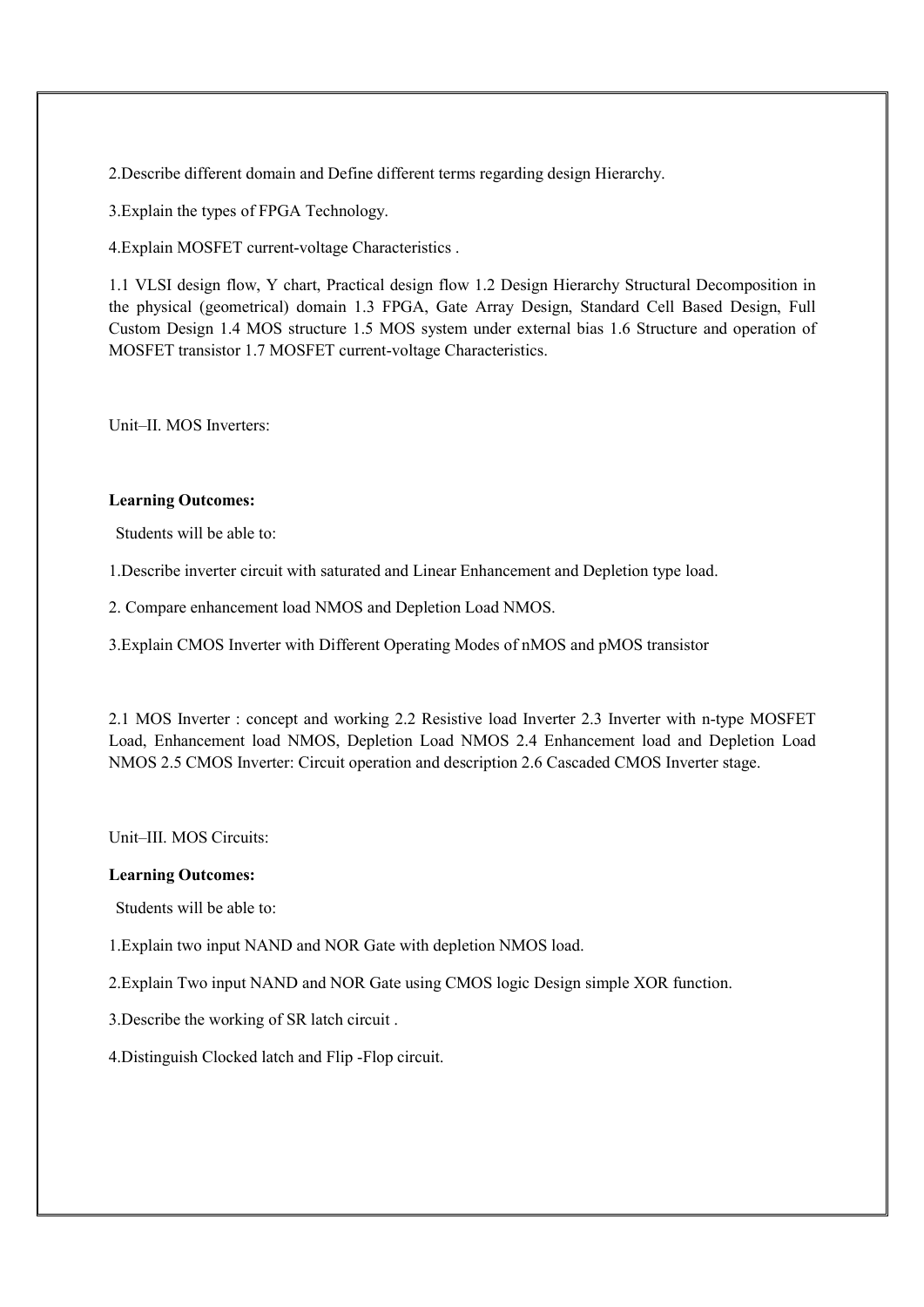3.1 Combinational MOS Logic Circuits 3.2 CMOS logic circuits 3.3 Complex logic circuit 3.4 Sequential MOS circuit 3.5 VLSI Technology-Environment & Processes in brief.

Unit-IV. Introduction to VHDL:

### Learning Outcomes:

Students will be able to:

1.Explain to VHDL Programming methodology

2.Understand VHDL Programs related to basic logic gate.

3.Understand VHDL Programs related to Fundamental Arithmetic operations.

4.1 Data flow, behavioural, structural 4.2 Logic operations viz.AND,OR,NOR,NAND,NOT,EXOR

,EXNOR etc. 4.3Adder and Subtractor.

Unit-V

:VHDLProgramming

:

### Learning Outcomes:

Students will be able to:

1. Demonstrate VHDL Programs related to Combinational circuits.

2. DemonstrateVHDL Programs related to Sequential circuits.

5.1 Combinational circuits-

Multiplexer and Demultiplexer, Decoder andEncoder.

5.2 4 bit Parallel Adder.

5.3 Parity Generator and paritychecker.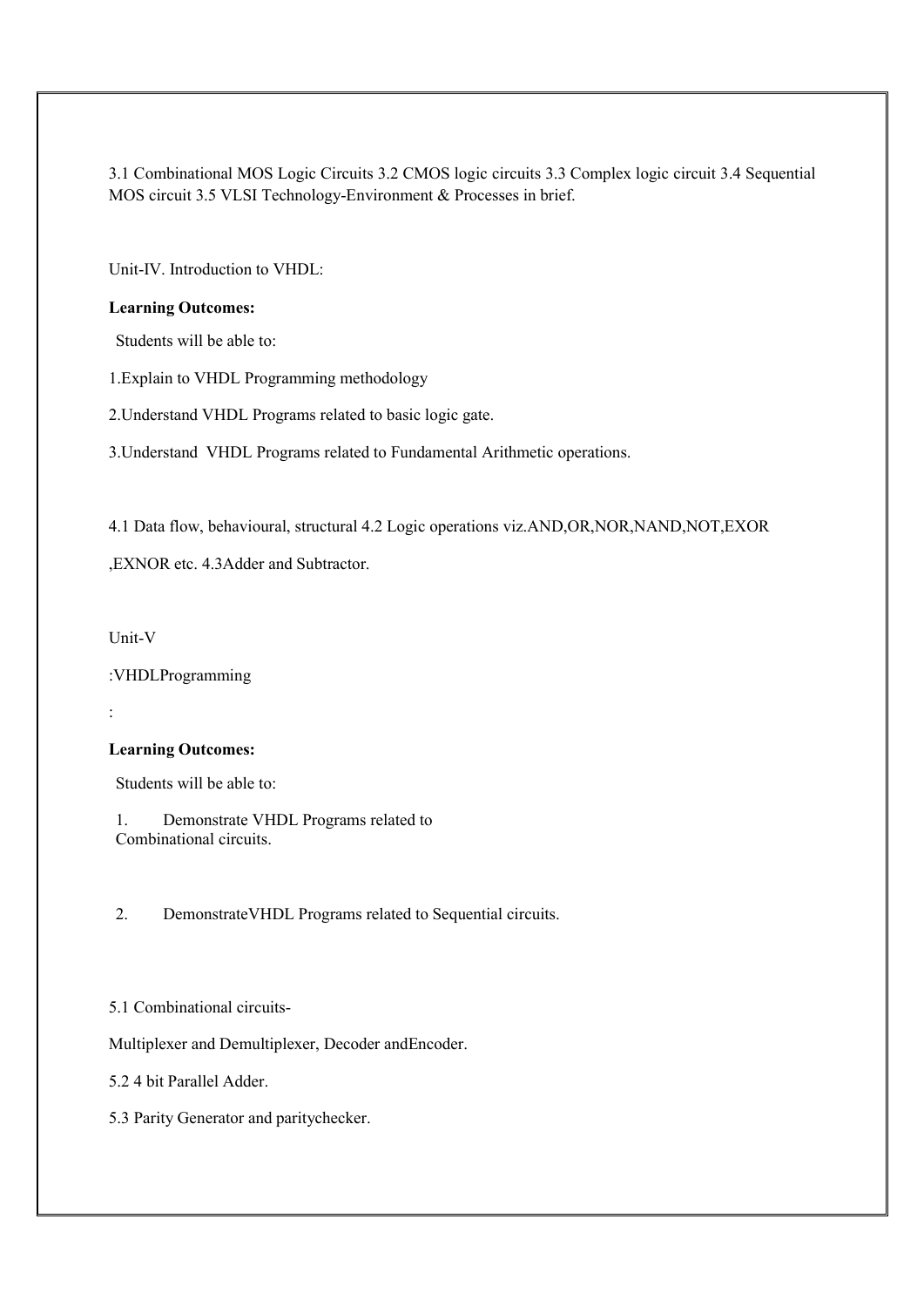5.4 Basic sequential circuits- SR D Latch, RS, T, JK Flip flop

5.5 Parallel input Parallel output

Shift Register, Up Counter,

Down Counter

# Signal and System

.

| Course Code            | $ECPE-603/C$            |
|------------------------|-------------------------|
| Course Title           | Signal and System       |
| Number of Credits      | 3(L: 3, T: 0, P: 0)     |
| Prerequisites          | Mathematical foundation |
| <b>Course Category</b> | PE                      |

Course objectives: After completing the course, the students will be able to-

- CO1: Identify classification of signals and systems (K3)
- CO2: Applybasic operations on signal (K3)
- CO3: ApplyFourier transform for frequency analysis (K3)
- CO4: Demonstrate Laplace transform, Z-transform technique for signal analysis (K2)
- CO5: Identify issues related to sampling of an analog signal (K3)

## Module 1: (8 hrs): Introduction to signal and systems

### Learning Outcomes:-

Students will be able to

- 1) Demonstrate the classification of signals.
- 2) Illustrate operations on signals.
- 3) Explain the convolution and correlation operations.

Continuous and discrete time signals: Classification of Signals – Periodic aperiodic even – odd – energy and power signals – Deterministic and random signals – complex exponential and sinusoidal signals – periodicity –unit impulse – unit step – Operations on signalsaddition, multiplication, differentiation, integration - Transformation of independent variable of signals: time scaling, time shifting, time reversal. System properties: Linearity, Causality,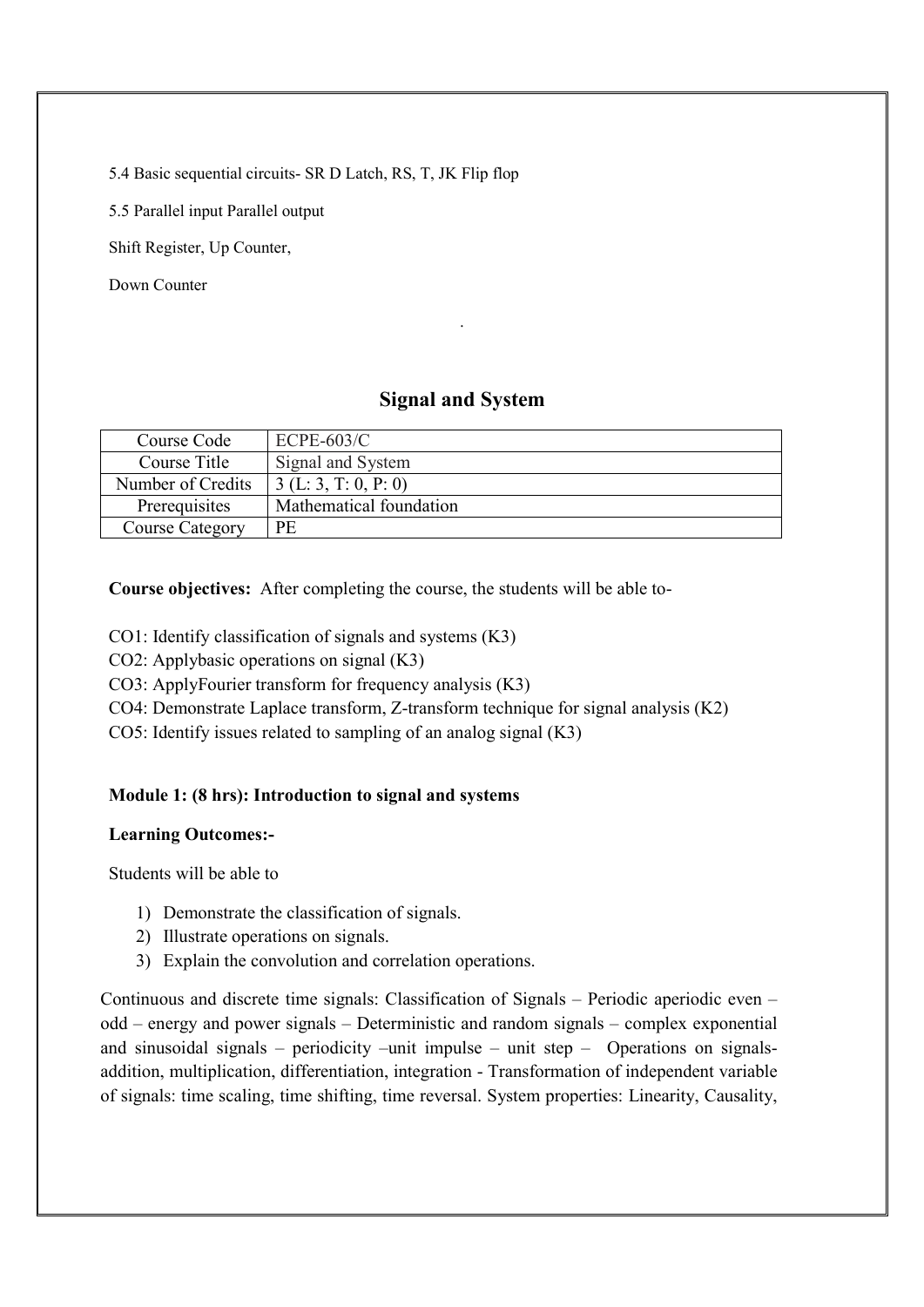time invariance and stability. Introduction to convolution and correlation.

## Module 2: (8hrs)Fourier series andtransformation:

## Learning Outcomes:-

Students will be able to

- 1) Outline the process of Fourier series analysis of a signal.
- 2) Demonstrate the Fourier transformation of continuous and discrete time signals.

Representation of Fourier series, Continuous time periodic signals, properties of Fourier series, Dirichlet's conditions, Trigonometric Fourier series and Exponential Fourier series, Complex Fourier spectrum.

Deriving Fourier transform from Fourier series, Fourier transform of arbitrary signal, Fourier transform of standard signals, Fourier transform of periodic signals, properties of Fourier transforms, Fourier transforms involving impulse function and Signum function.

## Module 3: (8hrs): Sampling Theorem

## Learning Outcomes:-

Students will be able to

- 1) Demonstrate the process of signal sampling.
- 2) Illustrate the reconstruction of signal.
- 3) Identify the issues related to sampling and reconstruction of an analog signal.

Representation of continuous time signals by its sample –Types of sampling, Sampling theorem. Reconstruction of a Signal from its samples, aliasing –sampling of band pass signals.

## Module 4: (8hrs)Laplace Transforms:

## Learning Outcomes:-

Students will be able to

- 1) Demonstrate the process of Laplace transformation.
- 2) Explain the concept of ROC for Laplace transform.
- 3) Illustrate properties of Laplace Transform.

Review of Laplace transforms, Partial fraction expansion, Inverse Laplace transform, Concept of region of convergence (ROC) for Laplace transforms, constraints on ROC for various classes of signals, Properties of L.T's relation between L.T's, and F.T. of a signal.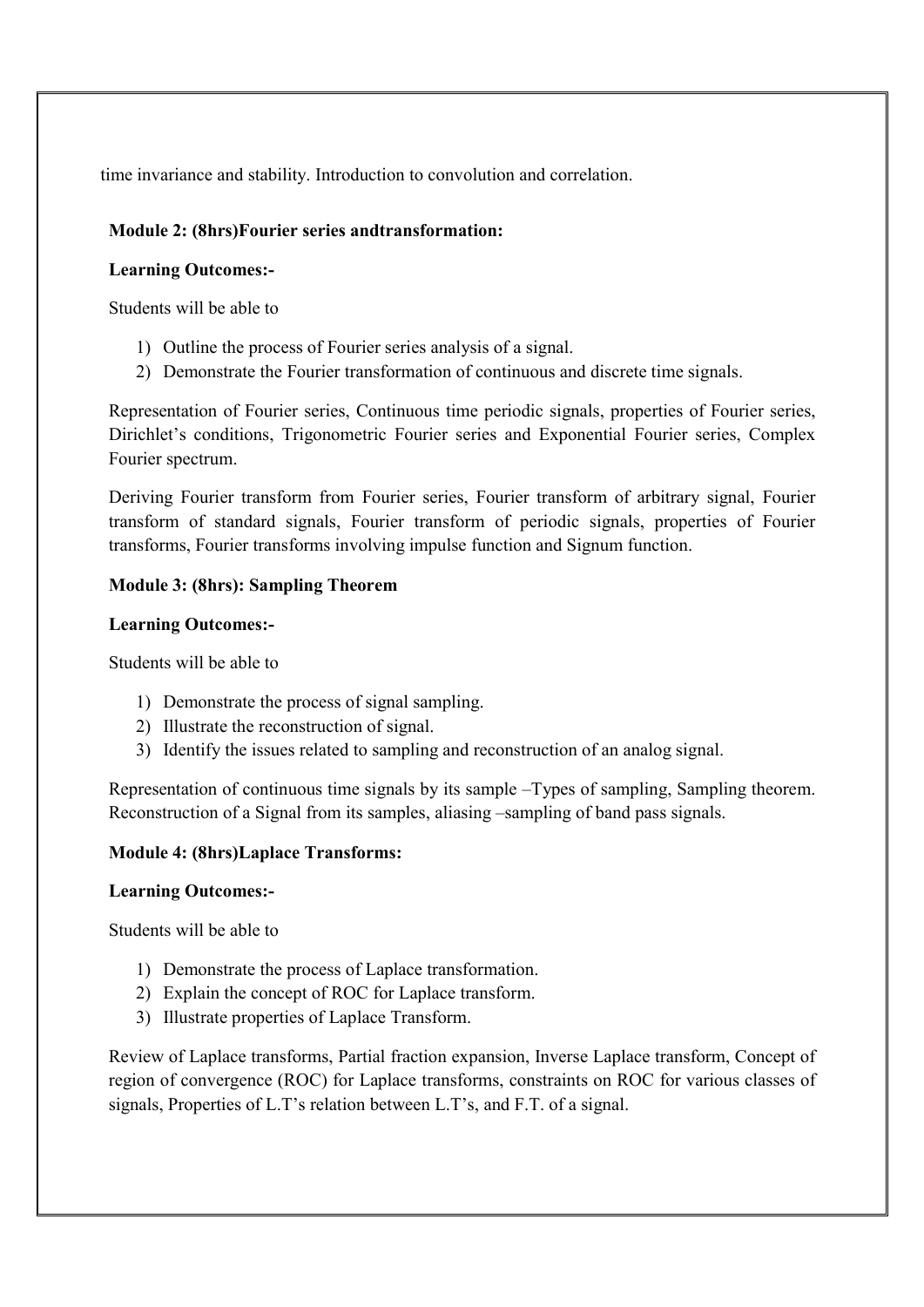### Module 5: (8hrs)Z-Transforms:

### Learning Outcomes:-

Students will be able to

- 1) Demonstrate the z-transform and ROC evaluation process.
- 2) Compare Z-transform with Fourier transform.
- 3) Illustrate inverse z transform methods.

Basic principles of z-transform - z-transform definition –, Relationship between z-transform and Fourier transform, region of convergence – properties of ROC – Properties of z-transform – Poles and Zeros – inverse z-transform using Contour integration - Residue Theorem, Power Series expansion and Partial fraction expansion

## References:

- 1) Signals and Systems by Tarun KumarRawat.
- 2) Circuits and Systems: A Modern Approach" by A. Papoulis
- 3) Signals and Systems: Continuous and Discrete" by R.F. Ziemer, W.H. Tranter and D.R. Fannin.
- 4) Signals and Systems" by A.V. Oppenheim, A.S. Willsky and I.T. Young.
- 5) Signals and Systems : Pearson New International Edition" by Alan V Oppenheim, S. Hamid, Alan S. Willsky.
- 6) Problems and Solutions in Signals and Systems" by R. Gopal.
- 7) Continuous and Discrete Signals and Systems" by Samir S. Soliman, Mandyam D. Srinath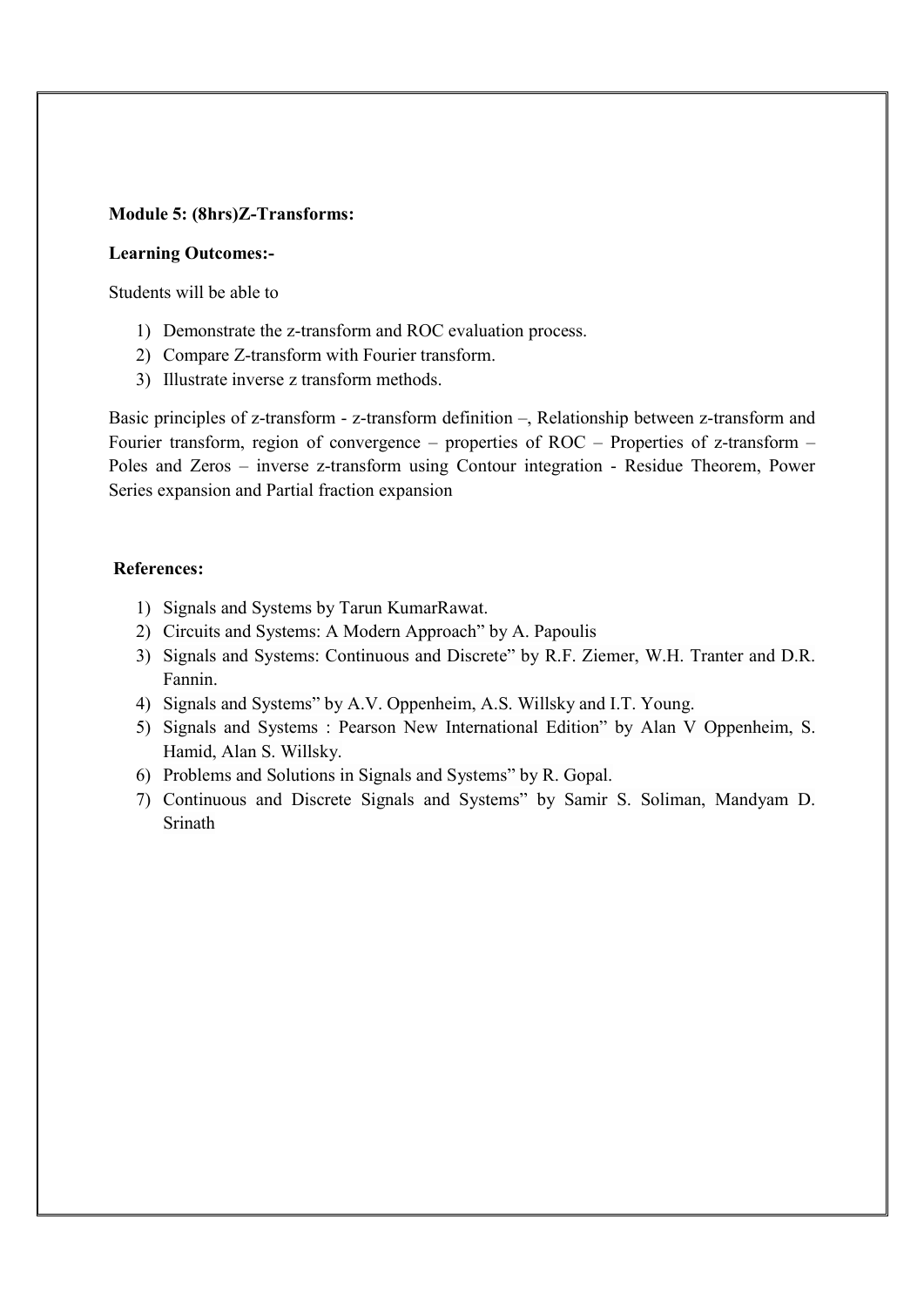# Entrepreneurship and Start-up's

| Course Code                 | <b>HS-604</b>                         |
|-----------------------------|---------------------------------------|
| Course Title                | <b>Entrepreneurship and Start-ups</b> |
| Number of Credits           | 4(L:3, T:1, P:0)                      |
| Prerequisites (Course code) | None                                  |
| Course Category             | <b>HS</b>                             |

- CO1 Understand the basic concepts of Entrepreneurship and Startups.
- CO2 Illustrate skills of discovering business ideas, visualizing and planning a business.
- CO3 Analyze market and business risk for strategy development.
- CO4 Demonstrate skills of organizational management.
- CO5 Exhibit knowledge of financing methods, institutions and skills for communication of ideas.

## Course Content:

## Unit1-Introduction and Basics of Entrepreneurship and Start–Ups

### Suggestive Learning Outcomes:

- (1) Describe the Basic Elements of Entrepreneur and Entrepreneurship
- (2) Distinguish between Entrepreneur, Manager and Intrapreneur

### Content:

- Definitions, Traits of an entrepreneur, Factors influencing entrepreneurship, Types and Functions of Entrepreneurs, Need for promotion of entrepreneurship, Intrapreneur, Motivation
- Role of Entrepreneurs in Economic Development
- Similarities/differences between Entrepreneur and Manager, Entrepreneur and Intrapreneur.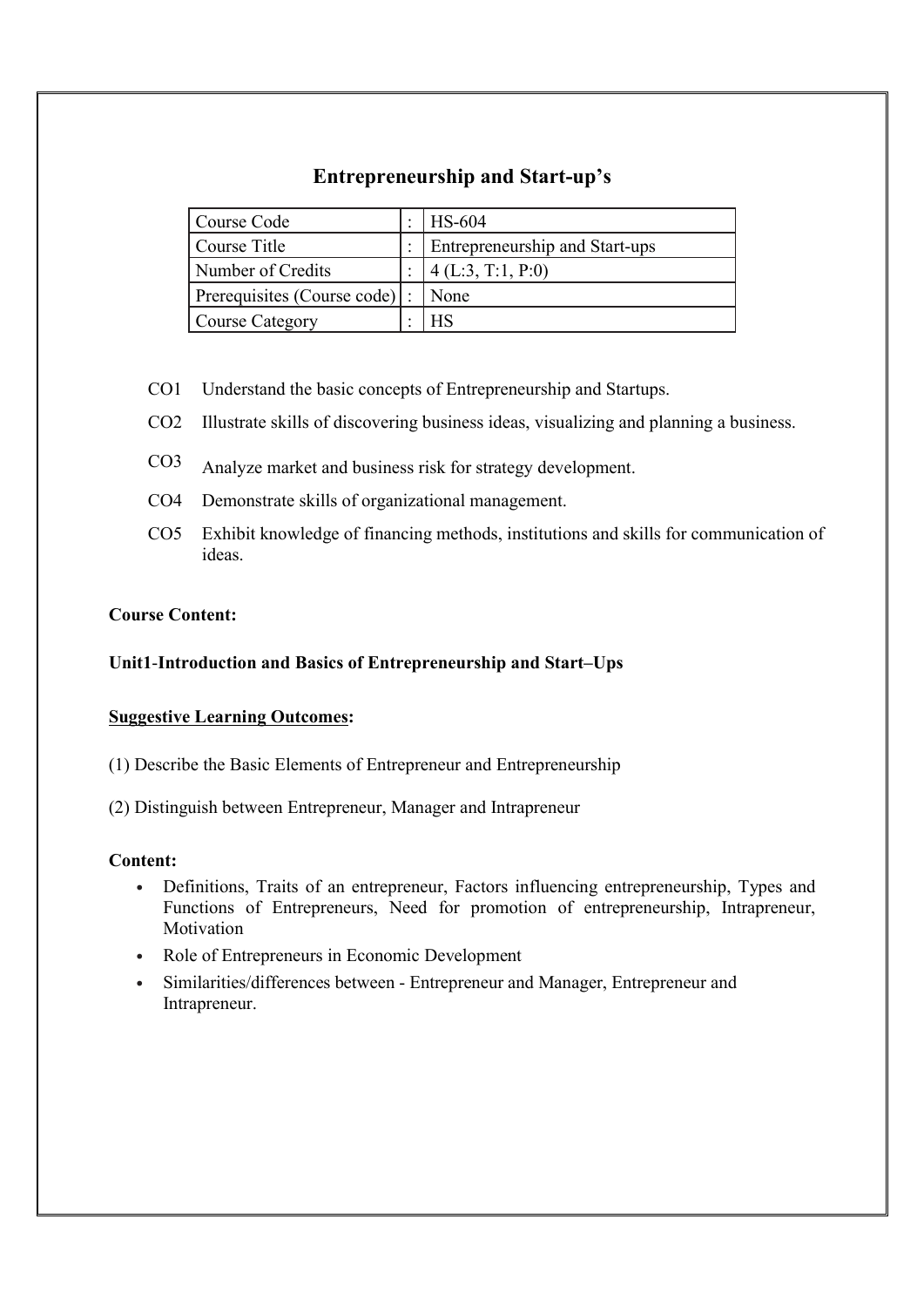## Unit2–Business Ideas and their implementation

### Suggestive Learning Outcomes:

(1) Illustrate different Types of Business Planning and Business Structure (2) Select specific Institutions Assisting Entrepreneur

## Content:

- Discovering ideas
- Visualizing the business
- Business Plan, Types of planning, Importance of planning, Steps in planning
- Types of Business Structures
- Institutions assisting entrepreneur

## Unit3–Idea to Start-up

## Suggestive Learning Outcomes:

- (1) Identify Steps for Starting a SSI
- (2) Predict the Target Market and Associated Risk

### Content:

- Market analysis Identifying the target market
- Competition evaluation and Strategy Development
- Steps for starting a small enterprise
- Risk analysis

### Unit4–Management of Enterprise

### Suggestive Learning Outcomes:

(1) Apply the Basic Accounting Concepts in Business

(2) Demonstrate Knowledge of Pricing, Positioning and Advertising of Products

## Content:

- Recruitment and management of talent.
- Determinants of Price, Pricing methods in practice.
- Market Positioning, Advertising and Sales Promotion
- Accounting Understanding basics of Transaction, Journal, Ledger, Cashbook, Trial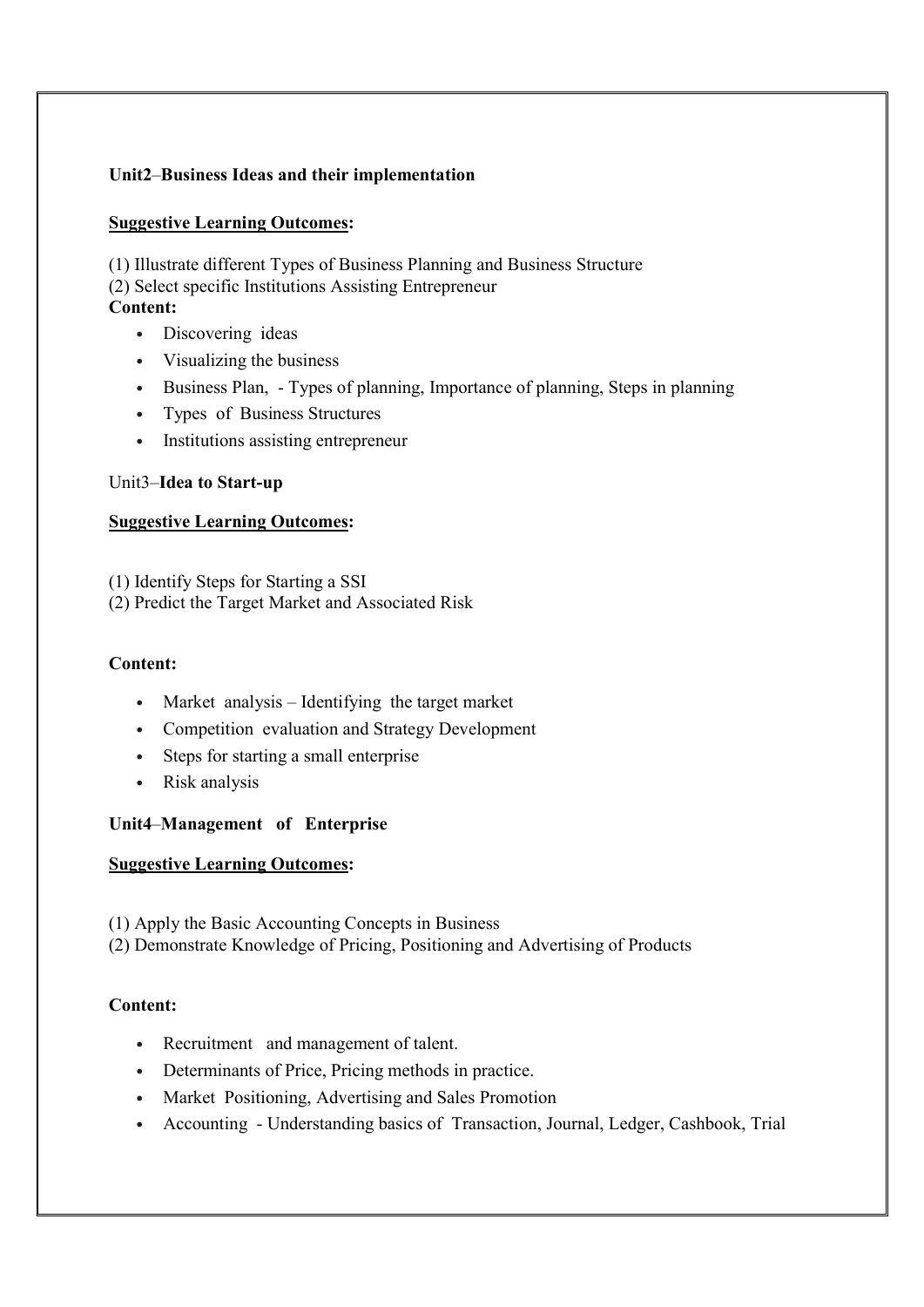Balance, Cost Sheet and Final Accounts through simple problems

## Unit5-Financing and Communication of Ideas

### Suggestive Learning Outcomes:

(1) Exhibit Knowledge of various Financial Institutions and Financing Methods

(2) Illustrate Business Ideas through Communication Skills

## Content:

- Financial Institutions
- Financing methods available for start-ups in India
- Communication of Ideas to potential investors–Investor Pitch

## SUGGESTED LEARNING RESOURCES:

| S.No.            | <b>Title of Book</b>                                                                   | <b>Author</b>       | <b>Publication</b>                               |
|------------------|----------------------------------------------------------------------------------------|---------------------|--------------------------------------------------|
| 1.               | The Startup Owner's Manual: The Step- Steve Blank and                                  |                     | K & S Ranch                                      |
|                  | by-Step Guide for Building a Great Bob Dorf<br>Company                                 |                     | ISBN-978-0984999392                              |
| 2.               | The Lean Startup: How Today's Entre-                                                   | Eric Ries           | Penguin UK                                       |
|                  | preneurs Use Continuous Innovation to<br><b>Create Radically Successful Businesses</b> |                     | ISBN-978-0670921607                              |
| 3 <sub>1</sub>   | Demand: Creating What People Love                                                      | Adrian J. Slywotzky | <b>Headline Book</b>                             |
|                  | Before They Know They Want It                                                          | with Karl Weber     | Publishing                                       |
|                  |                                                                                        |                     | ISBN-978-0755388974                              |
| $\overline{4}$ . | Entrepreneurship                                                                       | Alpana Trehan       | <b>Dreamtech PressISBN:</b><br>978-93-5004-026-3 |
|                  |                                                                                        |                     |                                                  |
| 5                | Marketing and Sales Management                                                         | D C Kapoor          | S Chand and Company                              |
|                  |                                                                                        |                     | Ltd. ISBN: 81-219-<br>2430-8                     |
| S.No.            | <b>Title of Book</b>                                                                   | <b>Author</b>       | <b>Publication</b>                               |
|                  |                                                                                        |                     |                                                  |
| 6                | <b>Business Economics</b>                                                              | H L Ahuja           | S Chand and Company                              |
|                  |                                                                                        |                     | Ltd. ISBN: 81-219-<br>1791-3                     |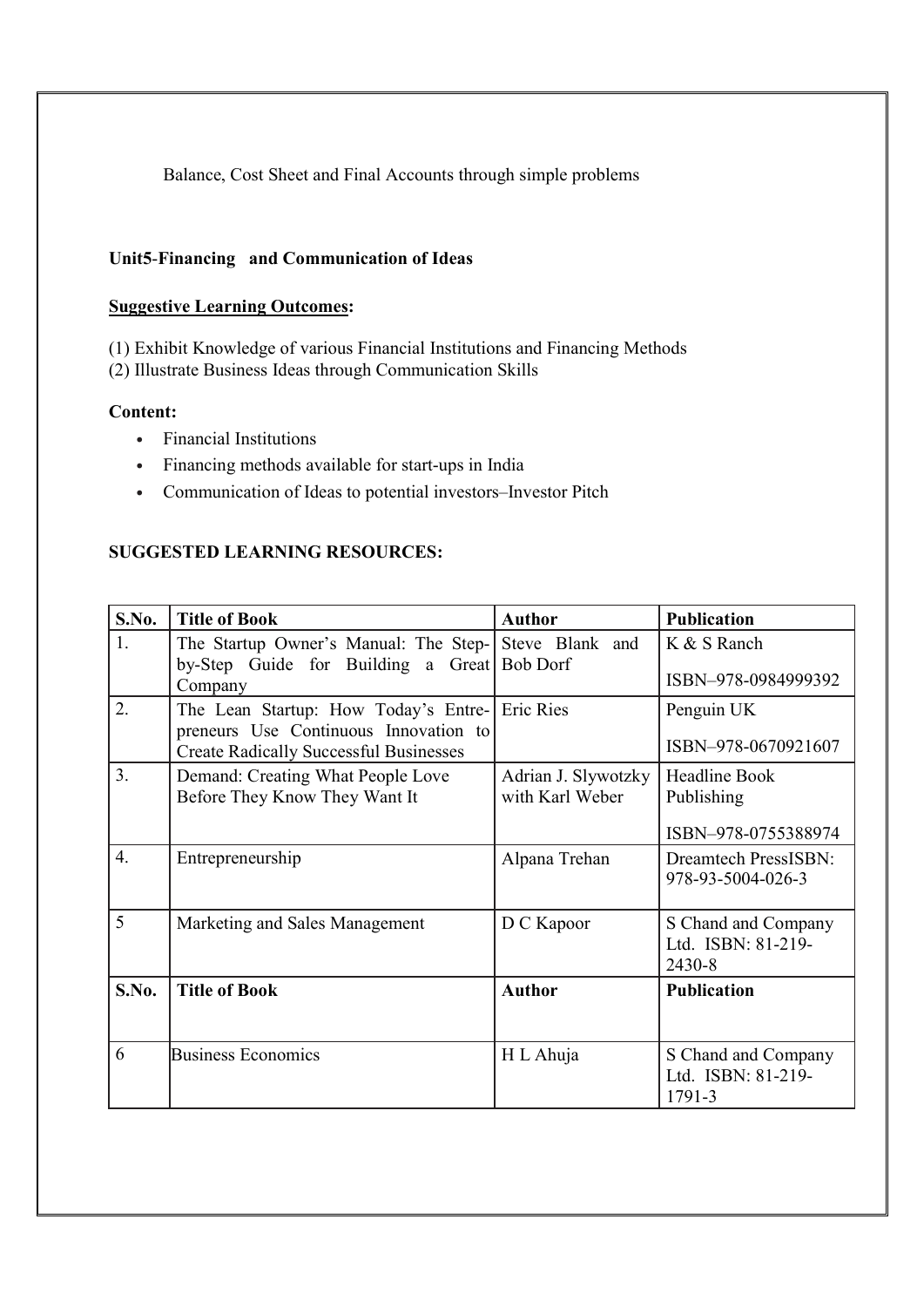| $\overline{7}$ | Financial Accounting (Principles and    | Jawahar Lal & Seema <sup>S</sup> Chand Publishing |                                                                   |
|----------------|-----------------------------------------|---------------------------------------------------|-------------------------------------------------------------------|
|                | Practice)                               | Srivastava                                        |                                                                   |
| 8              | <b>Accounting for Management</b>        | N.P. Srinivasan &                                 | S Chand Publishing                                                |
|                |                                         | Sakthivel Murugan                                 |                                                                   |
| 9              | Marketing                               | Harsh V Verma and                                 | <b>Oxford University Press</b>                                    |
|                |                                         | Ekta Duggal                                       | $\text{ISBN: } 0-19-945910-X$                                     |
| 10             | Marketing (Asian Edition)               | Paul Baines, Chris                                | <b>Oxford University Press</b>                                    |
|                |                                         | Fill, Kelly Page and                              |                                                                   |
|                |                                         | Piyush K. Sinha                                   |                                                                   |
| 11             | Entrepreneurship                        | Rajeev Roy                                        | Oxford University Press                                           |
|                |                                         |                                                   | ISBN: 0-19-807263-5                                               |
| 12             | <b>Entrepreneurship Development</b>     | Kumar S Anil                                      | New Age Publishers                                                |
| 13             | Human Resource Management               | Uday Kumar Haldar<br>and Juthika Sarkar           | Oxford University Press                                           |
| 14             | <b>Fundamentals of Entrepreneurship</b> | <b>S</b> K Mohanty                                | Prentice Hall of India<br>Private Limited ISBN: 81-<br>203-2867-1 |
| 15             | <b>Entrepreneurship Development</b>     | S Skhanka                                         | S Chand and Company<br>Ltd. ISBN: 81-219-1801-<br>4               |

## SUGGESTED SOFTWARE/LEARNINGWEBSITES:

a. https://www.fundable.com/learn/resources/guides/startup

b. https://corporatefinanceinstitute.com/resources/knowledge/finance/corporate- structure/

c. https://www.finder.com/small-business-finance-tips

d. https://www.profitbooks.net/funding-options-to-raise-startup-capital-for-your-business/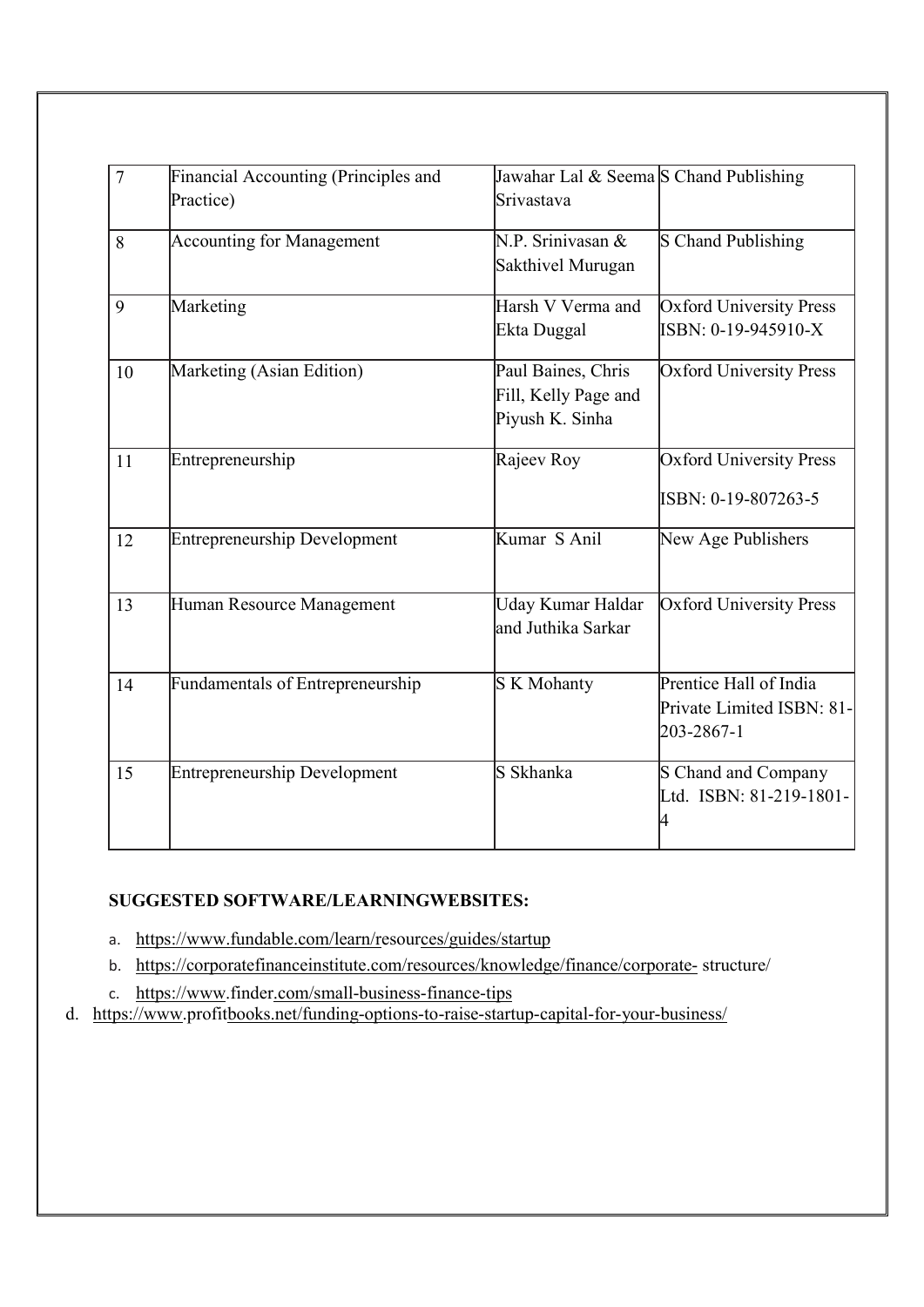# Indian Constitution

| Course Code       |           | AU-606                     |
|-------------------|-----------|----------------------------|
| Course Title      |           | <b>Indian Constitution</b> |
| Number of Credits |           | $\vert 0$ (L: 2, T:0; P:0) |
| Prerequisites     | $\bullet$ | None                       |
| Course Category   |           | AU                         |

Course Outcomes:

CO1. Illustrate Preamble, Basic Structure, Fundamental Rights and Duties of Indian Constitution(K3).

CO2. Discuss the Structure of The Indian Union Government (K2).

CO3. Memorize the Role andPower of Governor, Chief Minister and Council ofMinisters and explain the role of State Secretariat (K2).

CO4. Describe the role of Local Administration (K2).

CO5. Explain the Role andFunctioning of Election Commission (K2).

## Detailed Course Content:

## Unit 1 – The Constitution – Introduction

Number of Class hours:06

Learning Outcomes:

- 1. Describe the History of the Making of the IndianConstitution (K2)
- 2. Illustrate Preamble and the Basic Structure of Indian Constitution (K3)
- 3. Illustrate the Fundamental Rights and Duties set by Indian Constitution (K3)

# Detailed content of the unit:

- 1. The History of the Making of the IndianConstitution
- 2. Preamble and the Basic Structure, and itsinterpretation
- 3. Fundamental Rights and Duties and theirinterpretation
- 4. State PolicyPrinciples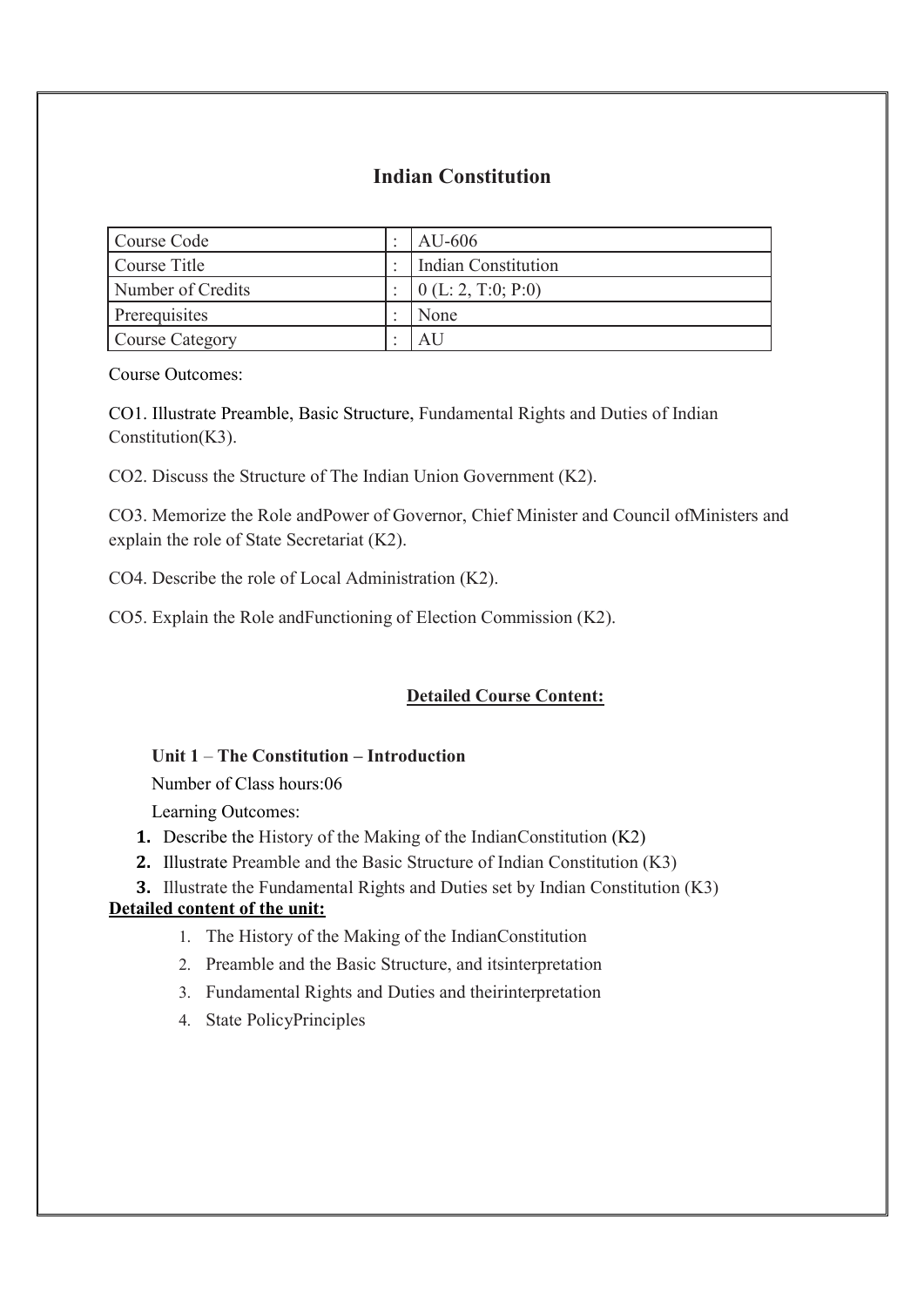## Unit 2 – Union Government

Number of Class hours:06

Learning Outcomes:

- 1. Discuss the Structure of the IndianUnion Government (K2).
- 2. Memorize the Role and Power of President, Prime Minister and Council of Ministers of India (K1)
- 3. Explain the role of Lok Sabha and RajyaSabha (K2)

### Detailed content of the unit:

- 1. Structure of the IndianUnion
- 2. President Role andPower
- 3. Prime Minister and Council ofMinisters
- 4. Lok Sabha and RajyaSabha

#### Unit 3 – State Government

Number of Class hours:06

Learning Outcomes:

- 1. Memorize the Role and Power of Governor, Chief Minister and Council ofMinisters of a state $(K1)$
- 2. Explain the role of StateSecretariat (K2)

#### Detailed content of the unit:

- 1.Governor Role andPower
- 2.Chief Minister and Council ofMinisters
- 3.StateSecretariat

#### Unit 4 – Local Administration

Number of Class hours:06

Learning Outcomes:

- 1. Describe the role of District Administration (K2)
- 2. Explain the role of MunicipalCorporation (K2)
- 3. Discuss the role of Zila Panchayat (K2)

## Detailed content of the unit:

- 1.DistrictAdministration
- 2.MunicipalCorporation
- 3.Zila Panchayat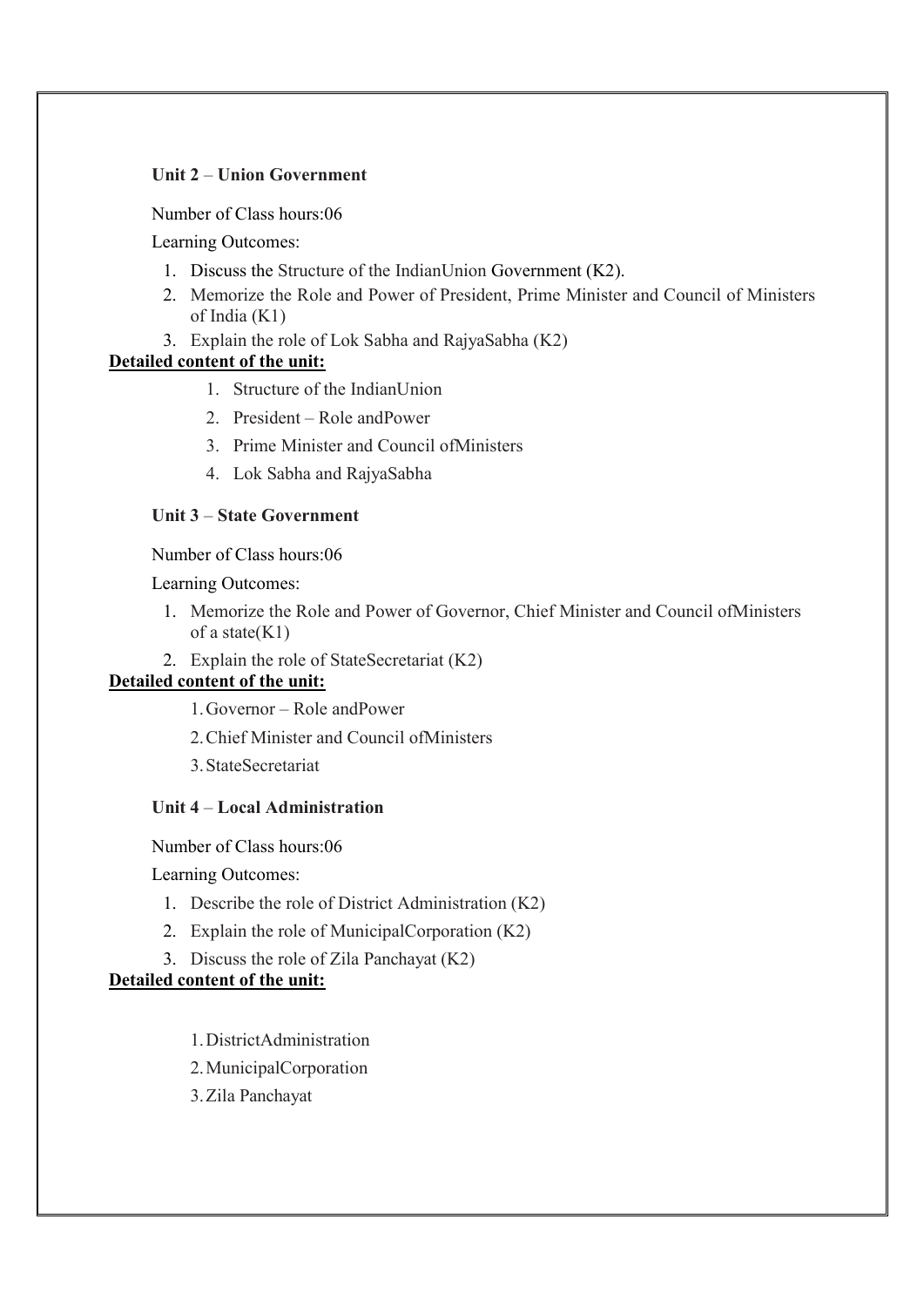#### Unit 5 – Election Commission

Number of Class hours:06

Learning Outcomes:

- 1. Explain the Role andFunctioning of Election Commission (K2)
- 2. Classify the role and functioning of Chief ElectionCommissioner and State Election Commissioner (K2).

#### Detailed content of the unit:

- 1.Role andFunctioning of Election commission
- 2.Chief ElectionCommissioner
- 3.State ElectionCommission

#### Suggested Learning Resources:

|                  | S. No.   Title of Book                             | <b>Author</b>  | <b>Publication</b>                                            |
|------------------|----------------------------------------------------|----------------|---------------------------------------------------------------|
|                  | Ethics and Politics of the<br>In-dian Constitution |                | Rajeev Bhargava   Oxford University Press, New Delhi,<br>2008 |
| $\overline{2}$ . | The Constitution of India                          | B.L. Fadia     | Sahitya Bhawan; New edition (2017)                            |
| 3 <sub>1</sub>   | Introduction to the Consti-<br>tution of India     | <b>DD</b> Basu | Lexis Nexis; Twenty-Third 2018<br>edition                     |

#### Suggested Software/Learning Websites:

- a. https://www.constitution.org/cons/india/const.html
- b. http://www.legislative.gov.in/constitution-of-india
- c. https://www.sci.gov.in/constitution
- d. https://www.toppr.com/guides/civics/the-indian-constitution/the-constitution-ofindia/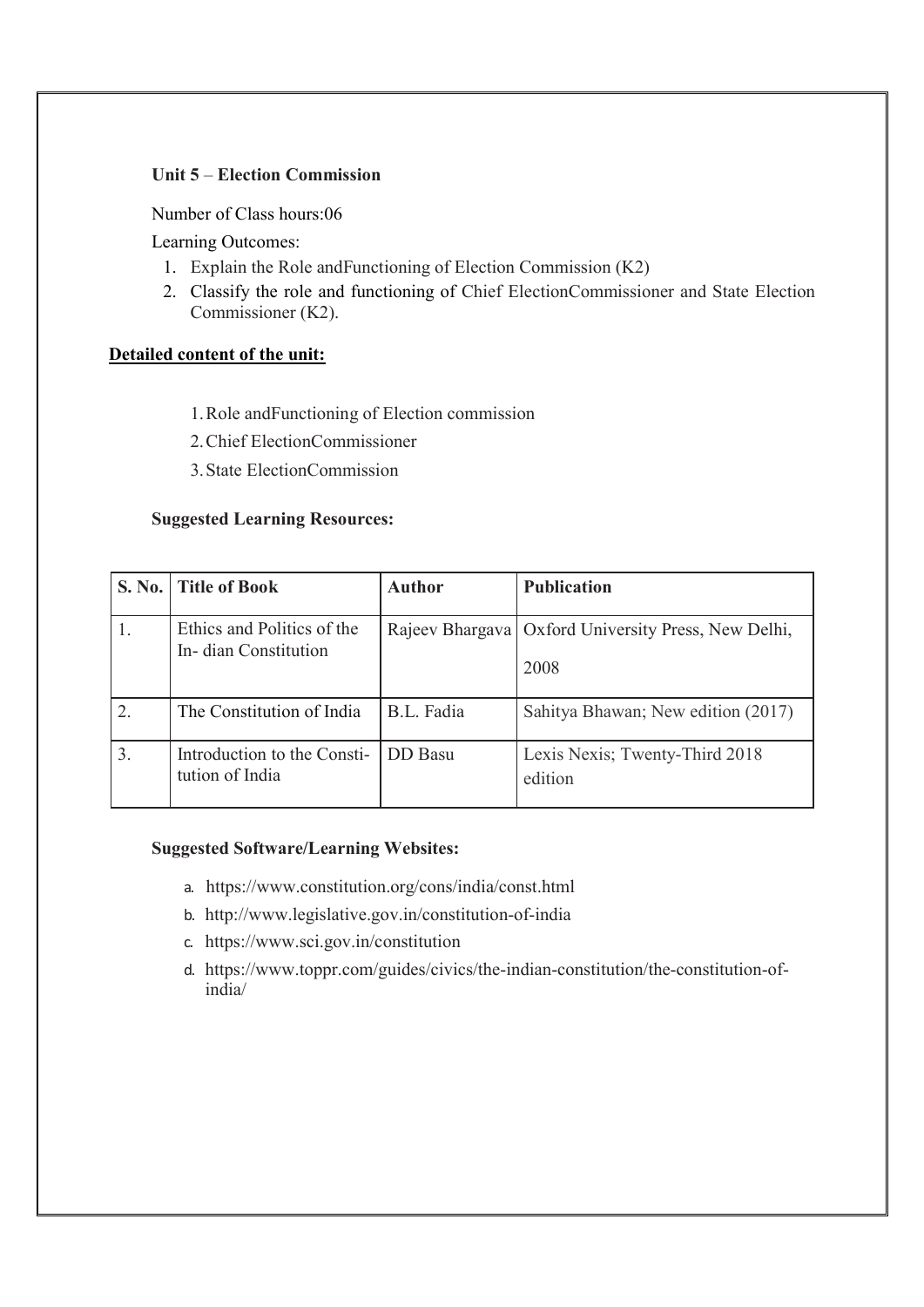# Major Project - II

| Course Code            | <b>ECPR-607</b>     |
|------------------------|---------------------|
| Course Title           | Major Project       |
| Number of Credits      | 3(L: 0, T: 0, P: 6) |
| Prerequisites          | Nil                 |
| <b>Course Category</b> | Project Work (PR)   |

# Course Outcome:-

After completion of the course, students will be able to:

C.O. 1: Demonstrate a sound technical knowledge of their selected project topic and the knowledge, skills and attitudes of a professional engineer (K2).

C.O. 2: Develop the skill of working in a Team (K3).

C.O. 3: Design engineering solutions to complex problems utilising a systems approach (K6).

C.O. 4: Design the solution of an engineering project involving latest tools and techniques (K6).

C.O. 5: Develop the skill of effective communication with engineers and the community at large in written an oral forms (K3).

# Course Content:-

The major project topic should be selected / chosen to ensure the satisfaction of the urgent need to establish a direct link between education, national development and productivity and thus reduce the gap between the world of work and the world of study. The course should provide the scope to develop the following by the students-

- 1) Develop sound knowledge about the domain of the project work.
- 2) Perform detailed study about various components of a project.
- 3) Learn to be an important member of a team for successful execution of a project work.
- 4) Study about methodologies and professional way of documentation and communication related to project work.
- 5) Develop idea about problem formulation, finding the solution of a complex engineering problem.
- 6) Develop project report as per the suggested format to communicate the findings of the project work.
- 7) Acquire the skill of effective oral communication to the fellow engineers and people in the society at large.
- 8) Knowledge of how to organize, scope, plan, do and act within a project thesis.
- 9) Familiarity with specific tools (i.e. hardware equipment and software) relevant to the project selected.

10) Demonstrate the implementation of a major project work.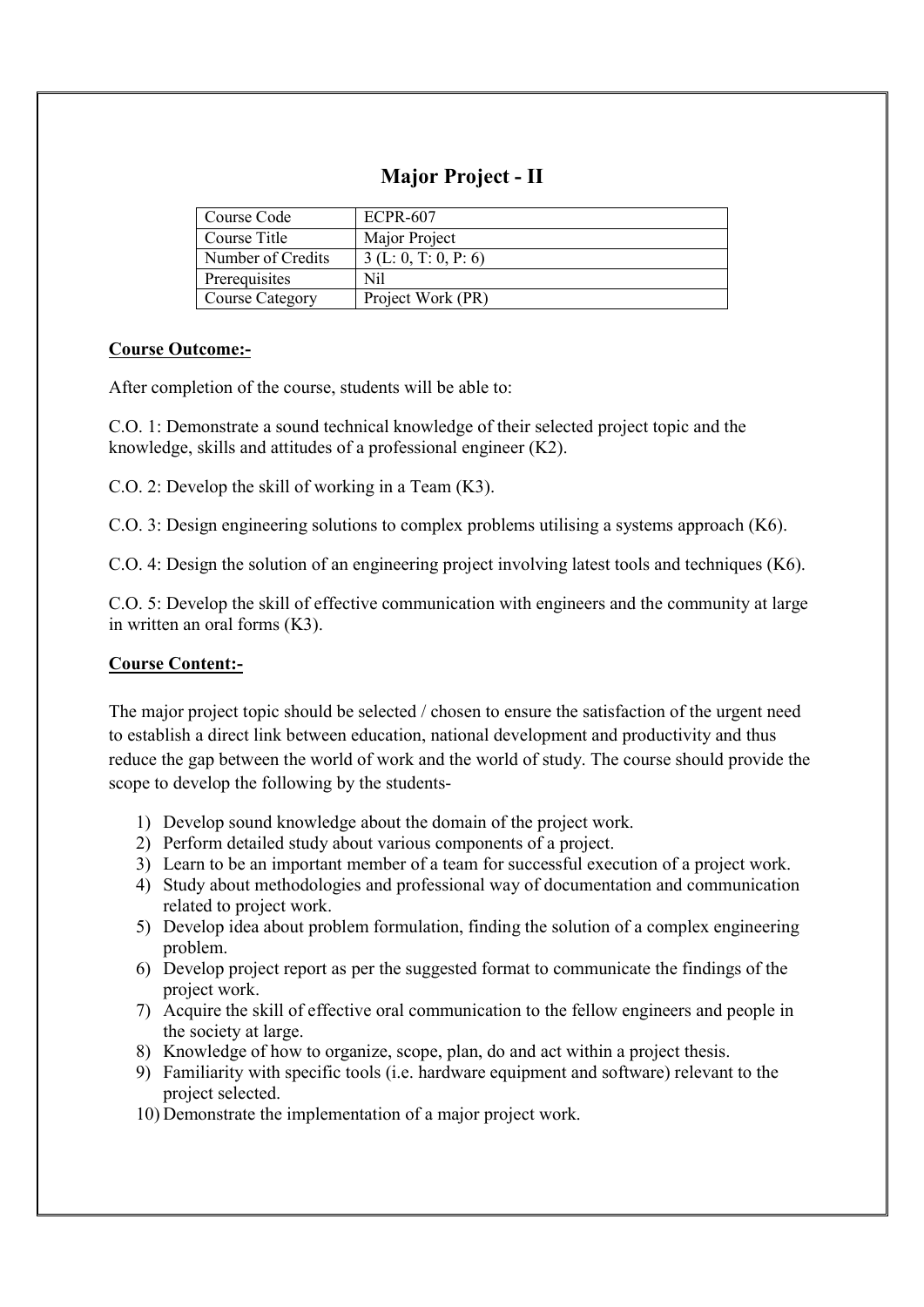# Seminar

| Course Code            | <b>ECSE-608</b>     |
|------------------------|---------------------|
| Course Title           | Seminar             |
| Number of Credits      | 1(L: 0, T: 0, P: 2) |
| Prerequisites          | Nil                 |
| <b>Course Category</b> | Seminar             |

# Course Outcome:-

After completion of the course, students will be able to:

C.O.1: Demonstrate a thorough and systematic understanding of a seminar topic (K2).

C.O. 2: Identify the methodologies and professional way of documentation and communication (K3).

C.O.3: Demonstrate the ability to construct a report consistent with expectations of the topic, including an appropriate organization, style, voice, and tone (K3).

C.O.4: Develop the ability to follow discussions, oral arguments, and presentations, noting main points or evidence and tracking through different comments given by the audience (K3). C.O.5: Developthe communication skill as a speaker (K3).

# Course Content:-

The seminar topics may be any aspect of the science and technology, entrepreneurship or any contemporary social issues to be solved by specific branch of engineering and technology (For example, Water logging problems in a particular city may be a seminar topic for Civil Engineering Students) must be approved by the instructor in advance.

The course should have the following-

- 7) Practice speaking in front of a scientific audience.
- 8) Explore topics in detail.
- 9) Research topics and organize presentations.
- 10) To improve as speakers, each student will receive feedback from the fellow students and the instructor.
- 11) PowerPoint, Key Note or overheads are acceptable media for Visual aids. Visual aids should look professional and be readable in the entire room; use spell check and proofread for typographical errors.
- 12) Students have to submit a hard copy contains detailed outline (4-5 pages) of their presentation and also a brief abstract (one or two paragraphs; 250 words max.) describing their presentation.
- 13) Each student will give 20-minute presentations followed by 3 minutes of question-answer session.

## Proposal Seminar Format for Students:

- Introduce yourself.
- Give an introduction and background information on your topic. What relevant research has been performed previously?